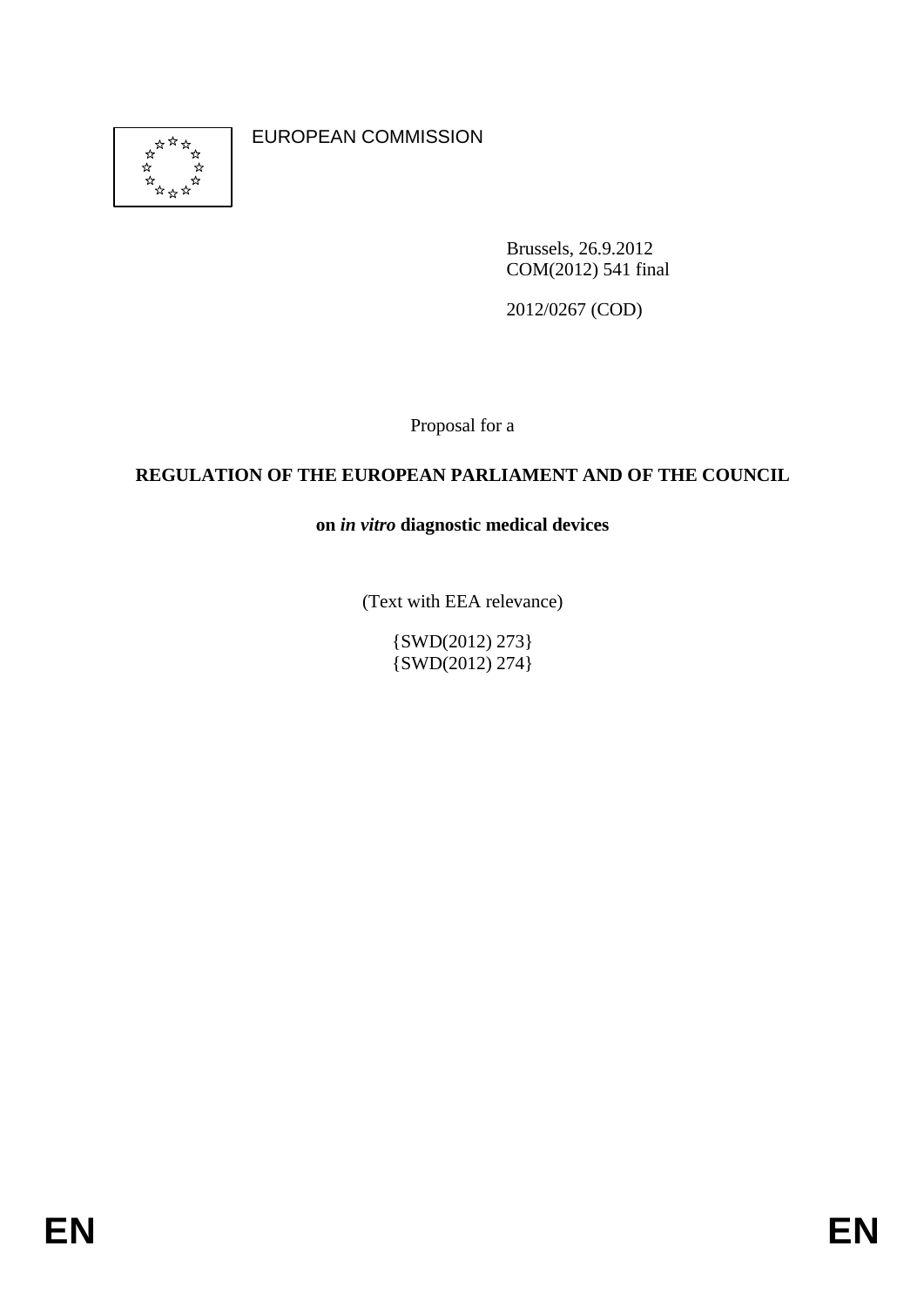### **EXPLANATORY MEMORANDUM**

## **1. CONTEXT OF THE PROPOSAL**

The current EU regulatory framework for *in vitro* diagnostic medical devices ('IVDs') consists of Directive 98/79/EC of the European Parliament and of the Council ('the IVD Directive')1 IVDs cover a wide range of products that can be used for population screening and disease prevention, diagnosis, monitoring of prescribed treatments and assessment of medical interventions.

Like Council Directive  $90/385/EEC$  on active implantable medical devices  $(AIMDD)^2$  and Council Directive  $93/42/EEC$  on medical devices  $(MDD)<sup>3</sup>$  the IVD Directive is based on the 'New Approach' and aims to ensure the smooth functioning of the internal market and a high level of protection of human health and safety. IVDs are not subject to any pre-market authorisation by a regulatory authority but to a conformity assessment which, for the majority of devices, is carried out under the sole responsibility of the manufacturer. For the high-risk devices listed in Annex II and devices for self-testing, the conformity assessment involves an independent third party, known as 'notified body'. Notified bodies are designated and monitored by the Member States and act under the control of the national authorities. Once certified, devices bear the CE marking which allows them to circulate freely in the EU/EFTA countries and Turkey.

The existing regulatory framework for *in vitro* diagnostic medical devices has demonstrated its merits but has also come under criticism in recent years.

In an internal market with 32 participating countries<sup>4</sup> and subject to constant scientific and technological progress, substantial divergences in the interpretation and application of the rules have emerged, thus undermining the main objectives of the Directive, i.e. the safety and performance of IVDs and their free movement.

This revision aims to overcome these flaws and divergences and to further strengthen patient safety. A robust, transparent and sustainable regulatory framework for *in vitro* diagnostic medical devices that is 'fit for purpose' should be put in place. This framework should be supportive of innovation and the competitiveness of the *in vitro* diagnostic medical device industry and should allow rapid and cost-efficient market access for innovative IVDs to the benefit of patients and healthcare professionals.

This proposal is adopted alongside a proposal for a Regulation on medical devices that are currently covered by the AIMDD and the MDD. While the specific features of IVDs and of the IVD sector require the adoption of a specific legislation distinct from the legislation on other medical devices, the horizontal aspects common to both sectors have been aligned.

### **2. RESULTS OF CONSULTATIONS WITH THE INTERESTED PARTIES AND IMPACT ASSESSMENTS**

In preparation for the impact assessment on this proposal and the proposal for a Regulation on medical devices, the Commission held two public consultations, the first from 8 May to 2 July 2008, and the second from 29 June to 15 September 2010. In both public consultations, the general principles and minimum standards for consultation of interested parties by the

 $\frac{1}{1}$ OJ L 331, 7.12.1998, p. 1.

<sup>2</sup> OJ L 189, 20.7.1990, p. 17.

<sup>3</sup> OJ L 169, 12.7.1993, p. 1.

<sup>4</sup> EU Member States, EFTA countries and Turkey.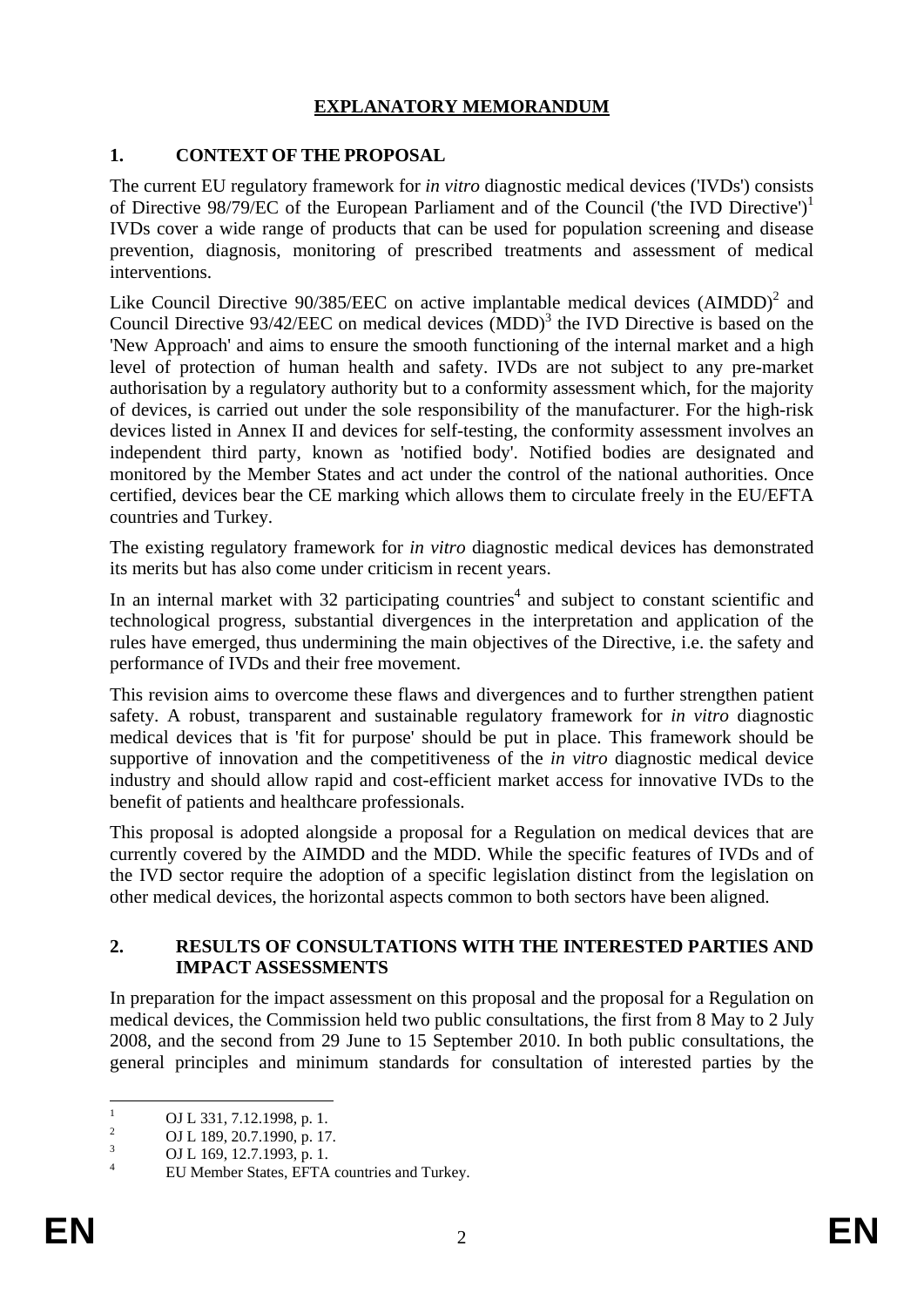Commission were applied; responses received within a reasonable period after the deadlines were taken into account. After analysing all the responses, the Commission published a summary outcome and the individual responses on its website<sup>5</sup>.

The majority of respondents to the 2008 public consultation (in particular Member States and industry) considered the proposed revision to be premature. They pointed to Directive 2007/47/EC of the European Parliament and of the Council<sup>6</sup>, which amended the AIMDD and the MDD and was to be implemented by 21 March 2010, and also to the New Legislative Framework for the Marketing of Products which was due to enter into force with effect from 1 January 2010, and argued that it would be advisable to wait for these changes to be implemented, in order to assess the need for further adjustments better.

The 2010 public consultation focussed on aspects related to the revision of the IVD Directive and showed wide support for this initiative.

During 2009, 2010 and 2011, the issues to be tackled in the revision of the regulatory framework for medical devices and *in vitro* diagnostic medical devices were regularly discussed at meetings of the Medical Devices Expert Group (MDEG), the Competent Authorities for Medical Devices (CAMD) and specific working groups in the fields of *in vitro* diagnostic medical devices (IVDs), notified bodies, borderline and classification, clinical investigation and evaluation, vigilance and market surveillance, and in an *ad hoc* working group on Unique Device Identification (UDI). A special meeting of the MDEG was held on 31 March and 1 April 2011 to discuss issues related to the impact assessment. Moreover, the Heads of Medicines Agencies (HMA) and the CAMD organised joint workshops on the development of the legal framework for medical devices on 27 April and 28 September 2011.

A further special meeting of the MDEG was held on 6 and 13 February 2012 to discuss issues related to the two legislative proposals, based on working documents containing initial drafting proposals. Written comments made on these working documents were taken into account, where appropriate, for the further development of the proposals.

In addition, Commission's representatives regularly participated in conferences to present ongoing work on the legislative initiative and hold discussions with stakeholders. Targeted meetings took place at senior level with representatives from associations representing industry, notified bodies, healthcare professionals and patients.

Aspects linked to the appropriate regulatory framework were also discussed in the course of the 'Exploratory Process on the Future of the Medical Device Sector' organised by the Commission from November 2009 to January 2010. On 22 March 2011, the Commission and the Hungarian Presidency organised a high-level conference on innovation in medical technology, the role of the medical device sector in addressing the healthcare challenges facing Europe and the appropriate regulatory framework for this sector to meet the needs of tomorrow. This conference was followed by Conclusions of the Council of the European Union on innovation in the medical device sector adopted on 6 June  $2011^7$ . In its Conclusions, the Council requested the Commission to adapt the EU medical device legislation to the needs of tomorrow so as to achieve a suitable, robust, transparent and sustainable regulatory framework, which is central to fostering the development of safe, effective and innovative medical devices for the benefit of European patients and healthcare professionals.

 $\frac{1}{5}$ See http://ec.europa.eu/health/medical-devices/documents/revision/index\_en.htm.

<sup>6</sup> OJ L 247, 21.9.2007, p. 21.

<sup>7</sup> OJ C 202, 8.7.2011, p. 7.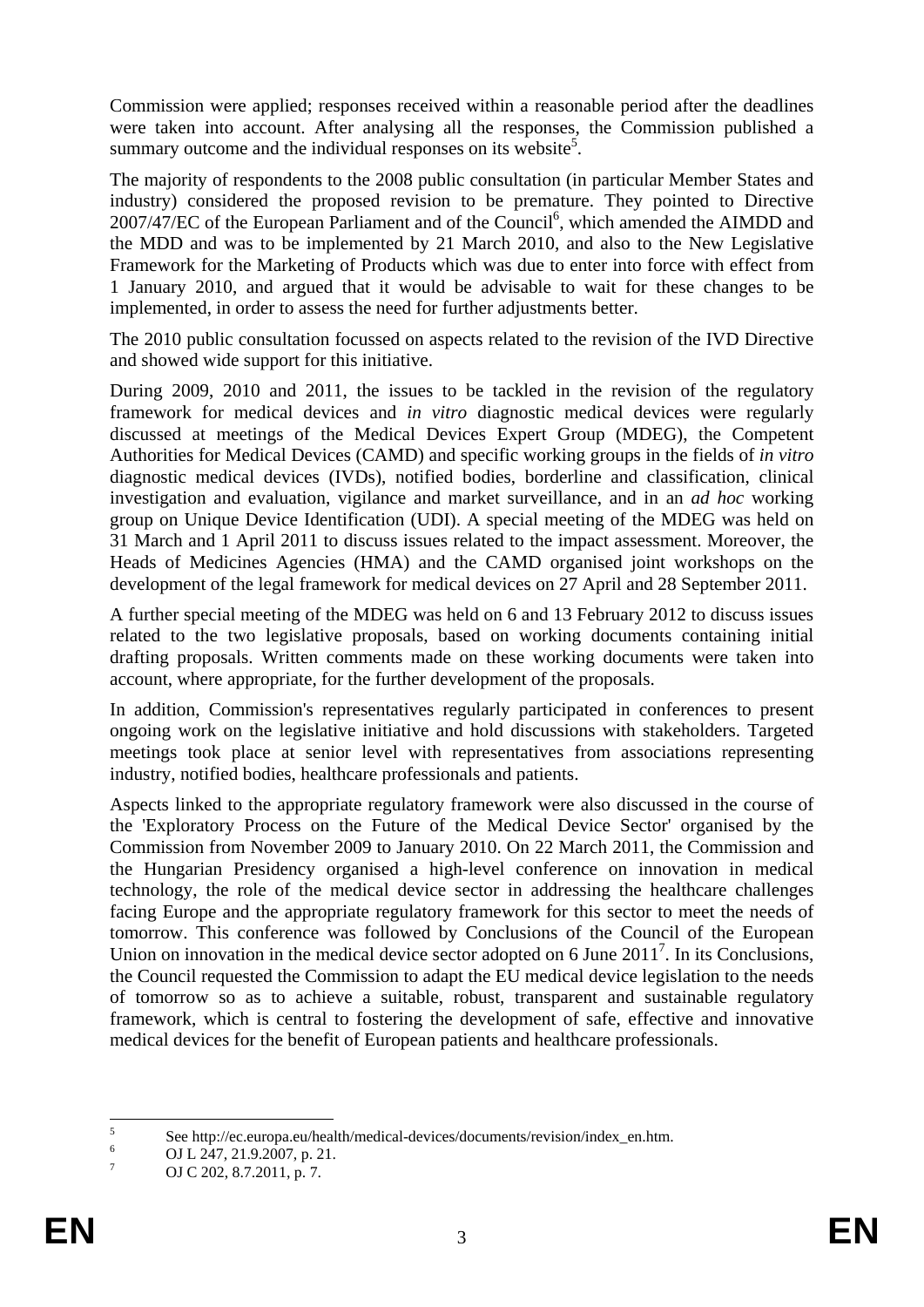Triggered by the PIP breast implants scandal, the European Parliament adopted on 14 June 2012 a Resolution on defective silicone gel breast implants made by the French company  $PIP^8$ also calling on the Commission to develop an adequate legal framework to guarantee the safety of medical technology.

## **3. LEGAL ELEMENTS OF THE PROPOSAL**

## **3.1. Scope and definitions (Chapter I)**

To a large extent, the scope of the proposed Regulation matches the scope of Directive 98/79/EC, i.e. it covers *in vitro* diagnostic medical devices. The proposed changes clarify and extend the scope of the IVD Directive. They concern:

- high-risk devices manufactured and used within a single health institution, which are subject to most of the requirements set out in the proposal;
- tests providing information about the predisposition to a medical condition or a disease (e.g. genetic tests) and tests providing information to predict treatment response or reactions (e.g. companion diagnostics), which are considered as *in vitro* diagnostic medical devices ;
- medical software, which is explicitly mentioned in the definition of IVDs.

To support Member States and the Commission in determining the regulatory status of products, the Commission may set up, in accordance with its internal rules<sup>9</sup>, a group of experts from various sectors (such as IVDs, medical devices, medicinal products, human tissues and cells, cosmetics and biocides).

The definitions section has been significantly extended, aligning the definitions in the field of *in vitro* diagnostic medical devices with well-established European and international practice, such as the New Legislative Framework for the Marketing of Products<sup>10</sup> and guidance documents produced for *in vitro* diagnostic medical devices by the Global Harmonization Task-Force  $(GHTF)^{11}$ .

### **3.2. Making available of devices, obligations of economic operators, CE marking, free movement (Chapter II)**

This chapter covers mainly horizontal issues similar for both medical devices and IVDs. It contains provisions that are typical for product-related internal market legislation and sets out the obligations of the relevant economic operators (manufacturers, authorised representatives of non-EU manufacturers, importers and distributors). It also provides clarification with regard to the adoption and the scope of common technical specifications (CTS) for *in vitro* diagnostic medical devices.

The legal obligations on manufacturers are proportionate to the risk class of the devices they produce. For example, this means that even though all manufacturers should have a quality

 $\frac{1}{8}$  Resolution of 14 June 2012 (2012/2621(RSP)); P7\_TA-PROV(2012)0262, http://www.europarl.europa.eu/plenary/en/texts-adopted.html 9

Communication from the President to the Commission of 10.11.2010, Framework for Commission Expert Groups: Horizontal Rules and Public Registers, C(2010)7649 final.

Expert Groups: Horizontal Rules and Public Registers, C(2010)7649 final. 10 Consisting of Regulation (EC) No 765/2008 of the European Parliament and of the Council setting out the requirements for accreditation and market surveillance relating to the marketing of products and repealing Regulation (EEC) No 339/93, OJ L 218, 13.8.2008, p. 30, and Decision No 768/2008/EC of the European Parliament and of the Council on a common framework for the marketing of products, and repealing Council Decision 93/465/EEC, OJ L 218, 13.8.2008, p. 82.<br>http://www.ghtf.org/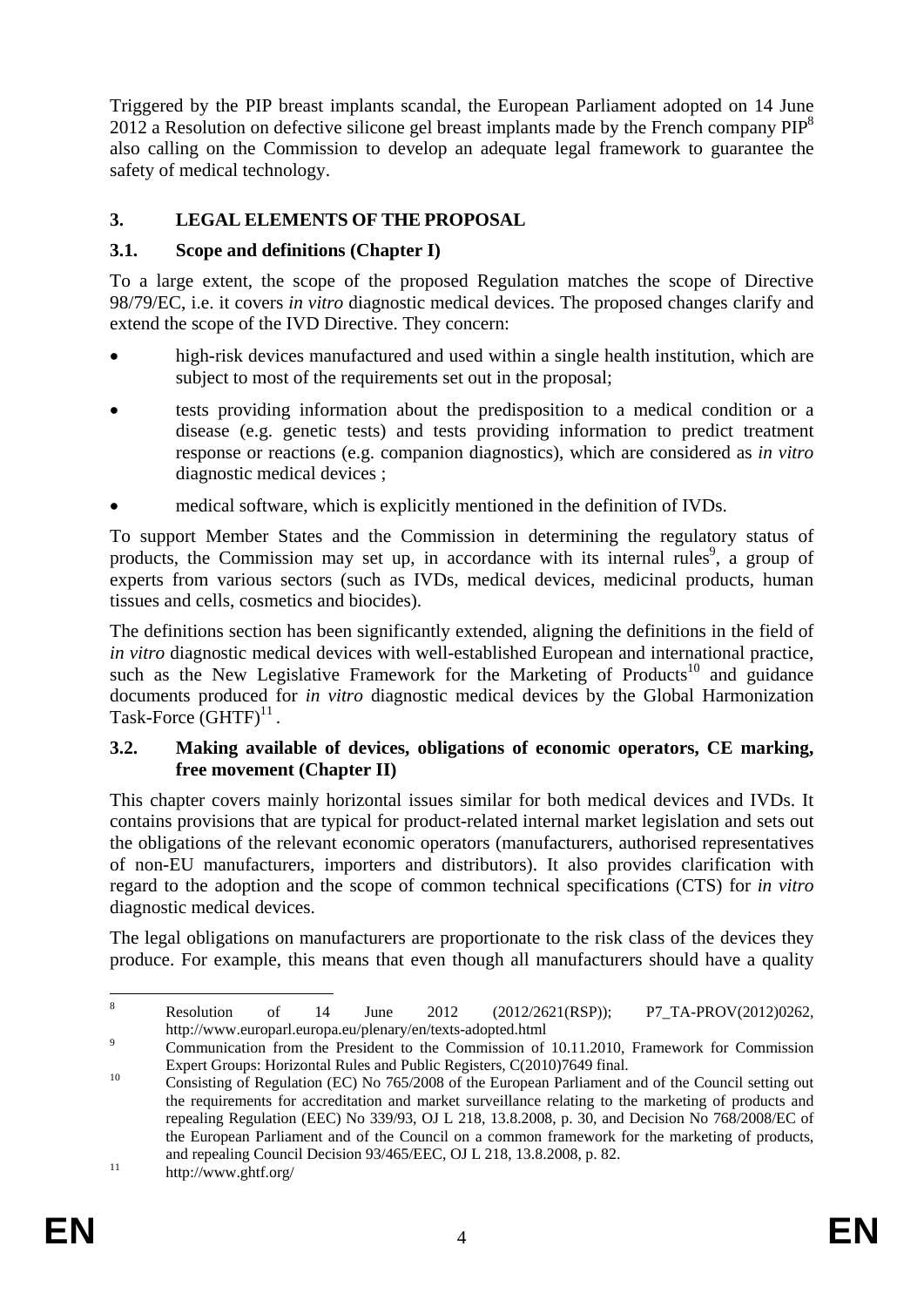management system (QMS) in place to ensure that their products consistently meet the regulatory requirements, the QMS-related responsibilities are stricter for manufacturers of high-risk devices than for manufacturers of low-risk devices.

Key documents for the manufacturer to demonstrate compliance with the legal requirements are the technical documentation and the EU declaration of conformity to be drawn up in respect of the devices placed on the market. Their minimum contents are laid down in Annexes II and III.

The following concepts are new in the field of IVDs:

- A requirement has been introduced that within the manufacturer's organisation a 'qualified person' should be responsible for regulatory compliance. Similar requirements exist in EU legislation on medicinal products and in the national laws transposing the Directive on medical devices in some Member States.
- Since in the case of 'parallel trade' with *in vitro* diagnostic medical devices application of the principle of free movement of goods varies considerably from one Member State to another and, in many cases, *de facto* prohibits this practice, clear conditions are set for enterprises involved in relabelling and/or repackaging IVDs.

## **3.3. Identification and traceability of devices, registration of devices and of economic operators, summary of safety and performance, Eudamed (Chapter III)**

This chapter addresses one of the main shortcomings of the current system: its lack of transparency. It consists of:

- a requirement that economic operators shall be able to identify who supplied them and to whom they have supplied IVDs;
- a requirement that manufacturers fit their devices with a Unique Device Identification (UDI) which allows traceability. The UDI system will be implemented gradually and proportionate to the risk class of the devices;
- a requirement that manufacturers/authorised representatives and importers shall register themselves and the devices they place on the EU market in a central European database;
- an obligation for manufacturers of high-risk devices to make publicly available a summary of safety and performance with key elements of the supporting clinical data;
- and the further development of the European databank on medical devices (Eudamed), set up by Commission Decision  $2010/227/EU^{12}$ , which will contain integrated electronic systems on a European UDI, on registration of devices, relevant economic operators and certificates issued by notified bodies, on clinical performance studies, on vigilance and on market surveillance. A large part of the information in Eudamed will become publicly available in accordance with the provisions regarding each electronic system.

The establishment of a central registration database will not only provide a high level of transparency but also do away with diverging national registration requirements which have emerged over recent years and which have significantly increased compliance costs for economic operators. It will therefore also contribute to reducing the administrative burden on manufacturers.

 $12<sup>12</sup>$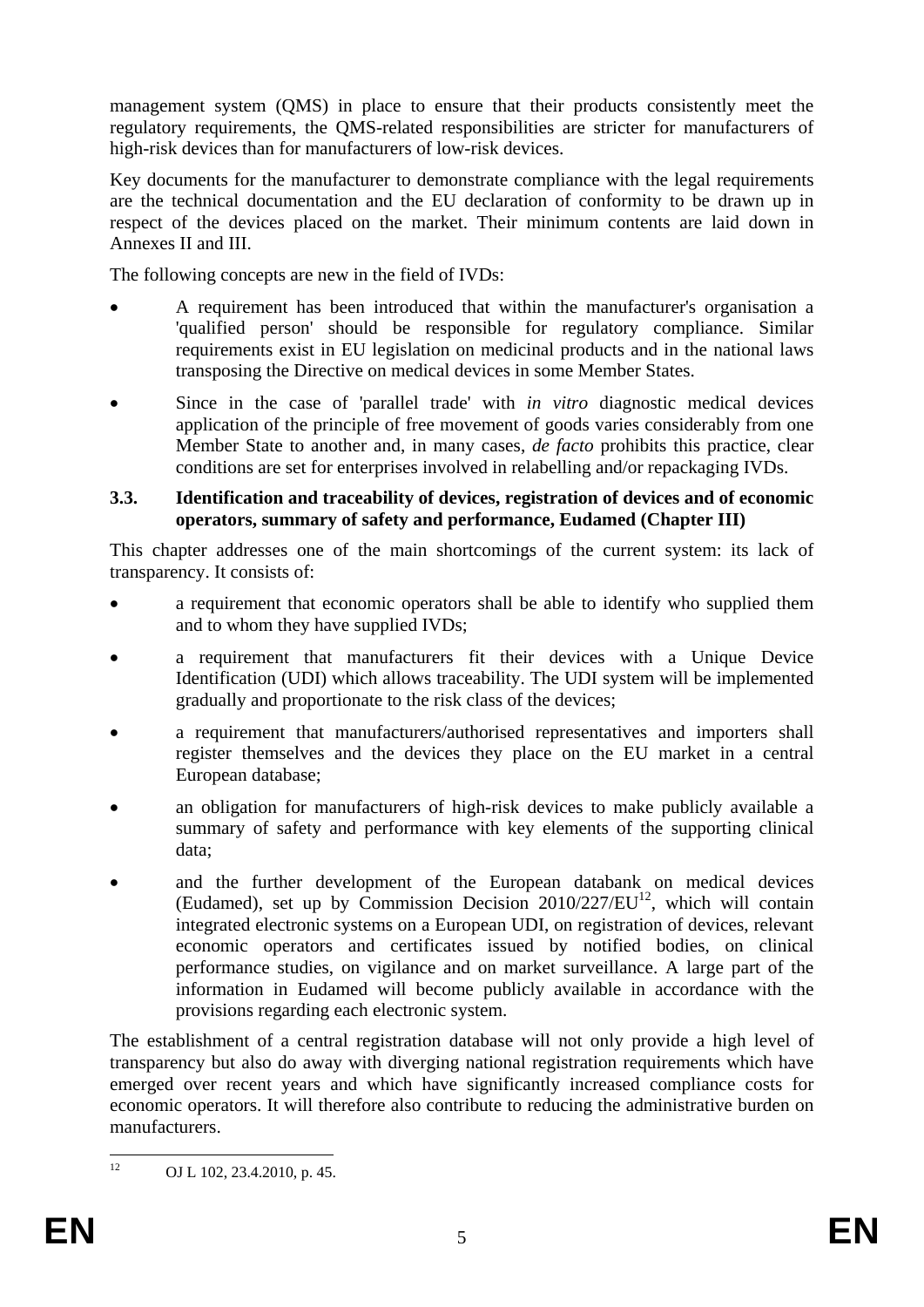## **3.4. Notified bodies (Chapter IV)**

Proper functioning of notified bodies is crucial for ensuring a high level of health and safety and citizens' confidence in the system, which has come under severe criticism in recent years due to significant differences as regards, on the one hand, the designation and monitoring of notified bodies and, on the other, the quality and depth of the conformity assessment performed by them.

In line with the New Legislative Framework for the Marketing of Products, the proposal sets out requirements for national authorities responsible for notified bodies. It leaves the ultimate responsibility for designating and monitoring notified bodies, based on stricter and detailed criteria laid down in Annex VI, with the individual Member State. The proposal thus builds on existing structures already available in most Member States instead of lifting the responsibility to the Union level which might have caused concerns in terms of subsidiarity. But any new designation and, in regular intervals, the monitoring of notified bodies are made subject to 'joint assessments' with experts from other Member States and the Commission, thus ensuring an effective control at Union level.

At the same time, the position of notified bodies vis-à-vis manufacturers will be significantly strengthened, including their right and duty to carry out unannounced factory inspections and to conduct physical or laboratory tests on devices. The proposal also requires rotation of the notified body's personnel involved in the assessment of IVDs at appropriate intervals to strike a reasonable balance between the knowledge and experience required to carry out thorough assessments and the need to ensure continuous objectivity and neutrality in relation to the manufacturer subject to those assessments.

## **3.5. Classification and conformity assessment (Chapter V)**

Annex II to the IVD Directive addresses the level of risk posed by IVD medical devices by means of a positive list system. While this system was adapted to scientific and technological development at the time the IVD Directive was written, today it can no longer keep up with the fast pace of scientific and technological progress. The proposal introduces a new risk-rule based classification system, built on GHTF principles, which replaces the current list of IVD medical devices in Annex II to Directive 98/79/EC.

In the new classification system, IVDs will be divided into four classes of risk: A (lowest risk), B, C and D (highest risk). The conformity assessment procedures have been adapted to match each of these four device classes, using the existing modules established under the 'New Approach'. The conformity assessment procedure for class A devices will be carried out, as a general rule, under the sole responsibility of the manufacturer in view of the low level of vulnerability associated with these products. However, when class A devices are intended for near-patient testing, have a measuring function or are sold sterile, a notified body shall verify respectively the aspects related to design, the measuring function or to the sterilisation process. For devices of classes B, C and D an appropriate level of involvement of a notified body is compulsory proportionate to the risk class, with devices of class D requiring explicit prior approval of the design or of the type of the device and of the quality management system before they may be placed on the market. In the case of class B and C devices, the notified body checks the quality management system and, for class C, the technical documentation of representative samples. After initial certification, notified bodies shall regularly conduct surveillance assessments in the post-market phase.

The different conformity assessment procedures during which the notified body audits the manufacturer's quality management system, checks the technical documentation, examines the design dossier or approves the type of a device are laid down in Annexes VIII to X. They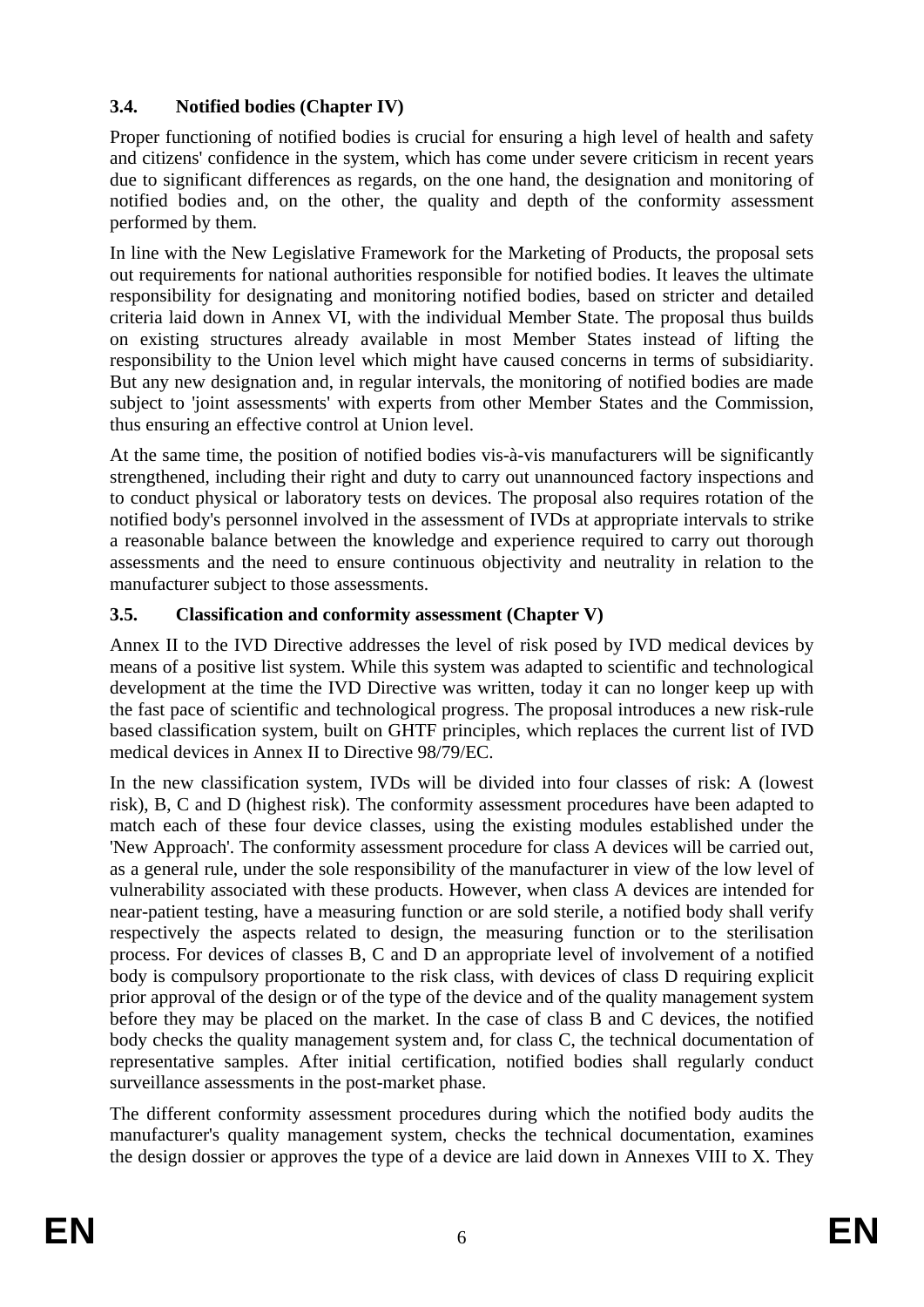have been tightened and streamlined. One conformity assessment procedure provided for under the IVD Directive (EC verification) has been deleted as the responses to the public consultation highlighted that it was under-used. The concept of batch testing has been clarified. The proposal reinforces the powers and responsibilities of notified bodies and specifies the rules according to which notified bodies perform their assessments, both in the pre-market and the post-market phase, (e.g. documentation to be submitted, scope of the audit, unannounced factory inspections, sample checks) to ensure a level playing field and avoid notified bodies being overly lenient. Manufacturers of devices for performance evaluation continue to be subject to specific provisions.

In addition, the proposal introduces the obligation for notified bodies to notify an expert committee of new applications for conformity assessment of high-risk devices. On scientifically valid health grounds, the expert committee will have the power to request the notified body to submit a preliminary assessment on which the committee can issue comments within a deadline of 60 days<sup>13</sup>, before the notified body can issue a certificate. This scrutiny mechanism empowers the authorities to have a 'second look' at individual assessments and make their views heard before a device is placed on the market. A similar procedure is currently already applied for medical devices manufactured utilising animal tissues (Commission Directive  $2003/32/EC^{14}$ ). Its use should be the exception rather than the rule and should follow clear and transparent criteria.

## **3.6. Clinical evidence (Chapter VI)**

The proposal spells out the requirements for clinical evidence for *in vitro* diagnostic medical devices which are proportionate to the risk class. The key obligations are set out in Chapter VI while more detailed provisions are laid down in Annex XII.

While most clinical performance studies follow an observational design and therefore the results obtained are not used for patient management and do not impact treatment decisions, specific requirements have been introduced in Annex XIII for the conduct of interventional clinical performance studies and other clinical performance studies where the conduct of the study, including specimen collection, involves invasive procedures or other risks for the subjects of the studies.

The concept of 'sponsor' is introduced and aligned with the definition used in the recent Commission's proposal for a Regulation of the European Parliament and of the Council on clinical trials on medicinal products for human use which aims at repealing Directive 2001/20/EC<sup>15</sup>.

The sponsor can be the manufacturer, his authorised representative or another organisation, in practice often a 'contract research organisation' conducting clinical performance studies for the manufacturers. The scope of the proposal, however, remains restricted to clinical performance studies carried out for regulatory purposes, i.e. for obtaining or confirming regulatory approval for market access. Non-commercial clinical performance studies that do not pursue a regulatory purpose are not covered by this Regulation.

In accordance with recognised international ethical principles, every interventional clinical performance study and other clinical performance study involving risks for the subjects of the

 $13$ In accordance with Article 3(3) of Regulation (EEC, EURATOM) No 1182/71 of the Council of 3 June 1971 determining the rules applicable to periods, dates and time limits, (OJ L 124, 8.6.1971, p. 1) days referred to in this Regulation mean calendar days. 14 OJ L 105, 26.4.2003, p. 18. This directive will be replaced by a Commission Regulation (EU) No

<sup>722/2012 (</sup>OJ L 212, 9.8.2012, p. 3) with effect from 29 August 2013.<br>COM(2012)369.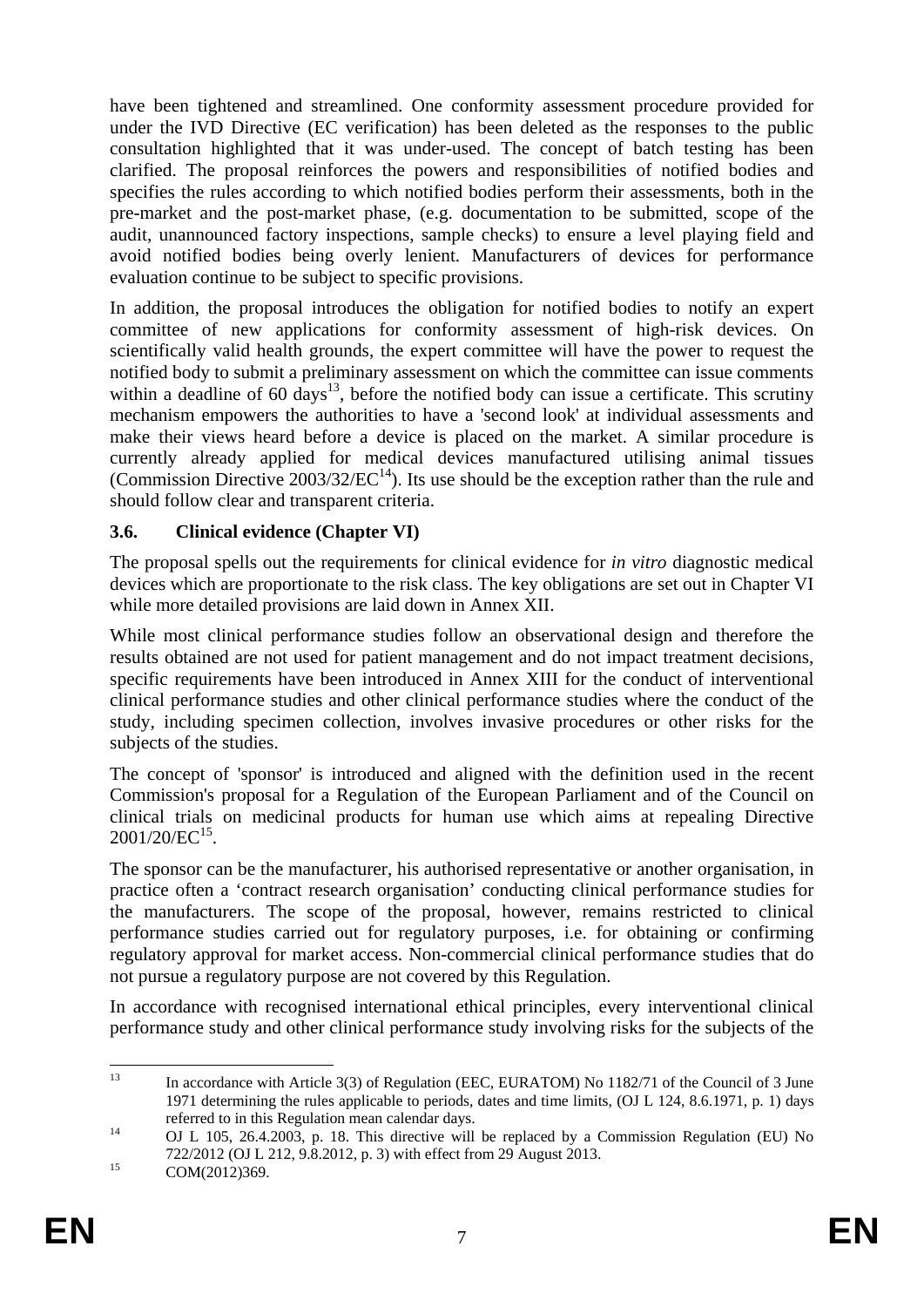study shall be registered in a publicly accessible electronic system which the Commission will set up. To ensure synergies with the area of clinical trials on medicinal products, the electronic system on interventional clinical performance studies and other clinical performance studies involving risks for the subjects of the studies should be interoperable with the future EU database to be set up in accordance with the future Regulation on clinical trials on medicinal products for human use.

Before commencing an interventional clinical performance study or any other clinical performance study involving risks for the subjects of the study, the sponsor shall submit an application to confirm that there are no health and safety aspects or ethical aspects which would oppose it. A new possibility will be opened up for sponsors of an interventional clinical performance study or any other clinical performance study involving risks for the subjects of the study to be conducted in more than one Member State: in future they may, if they wish, submit a single application through the electronic system to be set up by the Commission. As a consequence, the health and safety-related aspects regarding the device for performance evaluation will be assessed by the Member States concerned under the direction of a coordinating Member State. The assessment of intrinsically national, local and ethical aspects (e.g. liability, suitability of the investigators and clinical performance studies sites, informed consent), will however, need to be carried out at the level of each Member State concerned which will retain the ultimate responsibility for deciding whether the clinical performance study may be conducted on its territory. In line with the above-mentioned Commission's Proposal for a Regulation on clinical trials on medicinal products, also this proposal leaves it to the Member States to define the organisational set-up at national level for the approval of interventional clinical performance studies or any other clinical performance study involving risks for the subjects of the study. In other words, it moves away from a legally required dualism of two distinct bodies, i.e. a national competent authority and an ethics committee.

## **3.7. Vigilance and market surveillance (Chapter VII)**

A well-functioning vigilance system is the 'backbone' of a robust regulatory framework because complications with devices may come to light only after a certain period of time. The main progress which the proposal will bring in this field is the introduction of an EU portal where manufacturers shall report serious incidents and corrective actions they have taken to reduce the risk of recurrence. The information will be automatically made available to the national authorities concerned. Where the same or similar incidents have occurred, or where a corrective action has to be taken, in more than one Member State, a coordinating authority will take the direction in coordinating the analysis of the case. The emphasis is placed on work- and expertise- sharing to avoid inefficient duplication of procedures.

As regards market surveillance, the main objectives of the proposal are to reinforce the rights and obligations of the national competent authorities, to ensure effective coordination of their market surveillance activities and to clarify the applicable procedures.

## **3.8. Governance (Chapters VIII and IX)**

The Member States will be responsible for implementation of the future Regulation. A central role in achieving harmonised interpretation and practice will be assigned to an expert committee (the Medical Device Coordination Group or MDCG) made up of members appointed by the Member States due to their role and experience in the fields of medical devices and *in vitro* diagnostic medical devices and set up by Regulation (EU) [Ref. of future Regulation on medical devices] on medical devices<sup>16</sup>. The MDCG and its subgroups will allow to build a forum for discussions with stakeholders. The proposal creates the legal basis

 $16$ 16 OJ L […], […], p. […]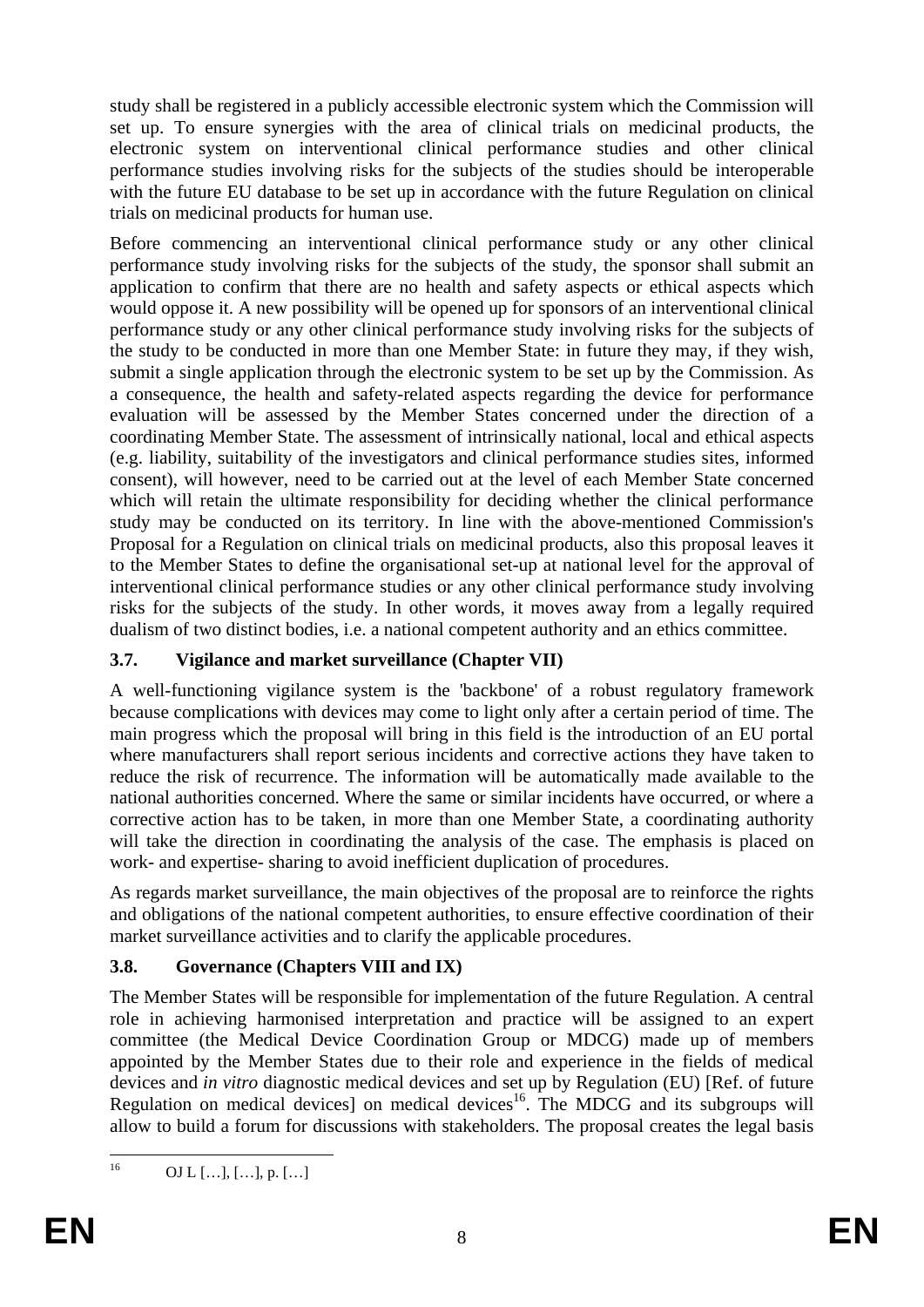that for specific hazards or technologies or for verifying compliance with common technical specifications by devices posing the highest risk, EU reference laboratories, a concept that has proven successful in the food sector, may in the future be designated by the Commission.

As regards the management at EU level, the impact assessment identified as preferred option either the extension of the responsibility of the European Medicines Agency (EMA) to *in vitro* diagnostic medical devices or the management of the *in vitro* diagnostic medical devices regulatory system by the Commission. Taking into account the clear preference expressed by stakeholders, including many Member States, the proposal mandates the Commission to provide technical, scientific and logistic support to the MDCG.

## **3.9. Final provisions (Chapter X)**

The proposal empowers the Commission to adopt, where appropriate, either implementing acts to ensure uniform application of this Regulation, or delegated acts to complement the regulatory framework for *in vitro* diagnostic medical devices over time.

The new Regulation will become applicable five years after its entry into force in order to take into account the significant changes to the classification system for IVDs and to the conformity assessment procedures. This will, on the one hand, allow time to set up a sufficient number of notified bodies, and, on the other hand, mitigate the economic impact on manufacturers. The Commission needs also time to put in place the IT infrastructure and the organisational arrangements necessary for the functioning of the new regulatory system. The designation of notified bodies pursuant to the new requirements and process needs to start shortly after the entry into force of this Regulation in order to ensure that by the date of its application, sufficient notified bodies are designated in accordance with the new rules to avoid any shortage of *in vitro* diagnostic medical devices on the market. Special transitional provisions are foreseen for the registration of *in vitro* diagnostic medical devices, relevant economic operators and certificates issued by notified bodies to allow for a smooth transition from registration requirements at national level to a central registration at EU level.

The future Regulation will replace and repeal Directive 98/79/EC of the European Parliament and of the Council.

## **3.10. Union competence, subsidiarity and legal form**

The proposal has a 'double legal basis', i.e. Article 114 and Article 168(4)(c) of the Treaty on the Functioning of the European Union. With the entry into force of the Lisbon Treaty, the legal basis for the establishment and functioning of the internal market, on which the current Medical Devices Directives were adopted, has been complemented by a specific legal basis to set high standards for the quality and safety of devices for medical use. In regulating IVDs, the Union is exercising its shared power under Article 4(2) of the Treaty on the Functioning of the European Union.

Under the current IVD Directive, IVDs that bear the CE marking can, in principle, move freely within the EU. The proposed revision of the existing directive, which will integrate the changes introduced by the Lisbon Treaty regarding public health, can be achieved only at Union level. This is necessary in order to improve the level of protection of public health for all European patients and users, and also to prevent Member States from adopting diverging product regulations which would result in further fragmentation of the internal market. Harmonised rules and procedures allow manufacturers, especially SMEs which make up more than 90% of the IVD sector, to reduce costs related to national regulatory differences, while ensuring a high and equal level of safety throughout the Union. In accordance with the principles of proportionality and subsidiarity, as set out in Article 5 of the Treaty on European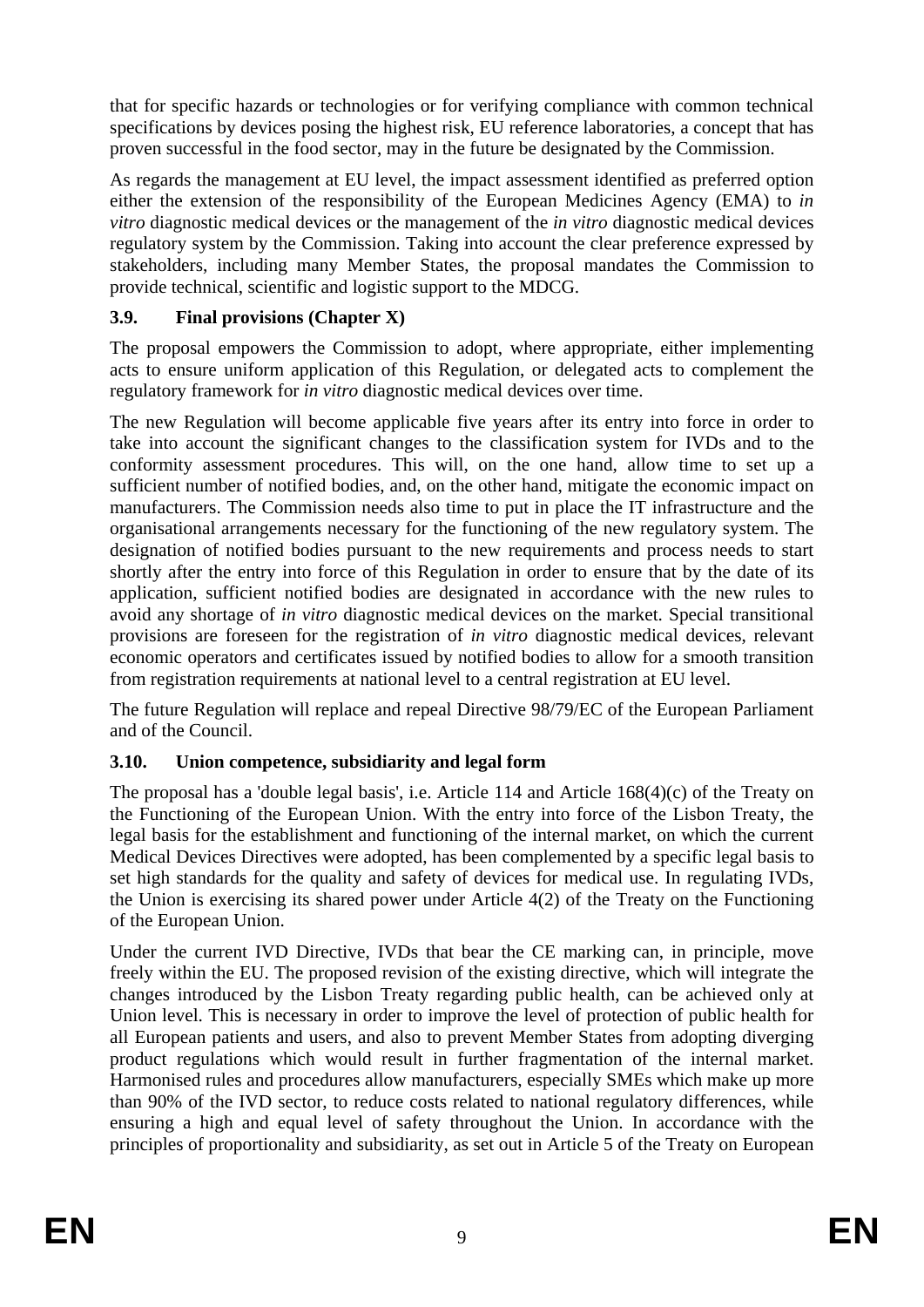Union, this proposal does not go beyond what is necessary in order to achieve those objectives.

The proposal takes the form of a Regulation. This is the appropriate legal instrument as it imposes clear and detailed rules which will become applicable in a uniform manner and at the same time throughout the Union. Diverging transposition of the IVD Directive by Member States has led to different levels of health and safety protection and created obstacles to the internal market which only a Regulation can avoid. Replacing the national transposition measures also has a strong simplification effect since it allows economic operators to conduct their business on the basis of a single regulatory framework, rather than a 'patchwork' of 27 national laws.

The choice of a Regulation, however, does not mean that decision-making is centralised. Member States retain their competence for implementing the harmonised rules, *e.g.* as regards approval of clinical performance studies, the designation of notified bodies, the assessment of vigilance cases, the conduct of market surveillance and enforcement action (*e.g.* penalties).

## **3.11. Fundamental Rights**

In line with the Charter of Fundamental Rights of the EU, this proposal seeks to ensure a high level of human health protection (Article 35 of the Charter) and consumer protection (Article 38) by assuring a high level of safety of *in vitro* diagnostic medical devices made available on the Union market. The proposal affects the freedom of economic operators to conduct business (Article 16) but the obligations imposed on manufacturers, authorised representatives, importers and distributors of *in vitro* diagnostic medical devices are necessary to guarantee a high level of safety of those products.

The proposal sets guarantees for the protection of personal data. In respect to medical research, the proposal requires that any clinical performance study with participation of human subjects is conducted respecting the human dignity, the right to physical and mental integrity of the persons concerned and the principle of free and informed consent, as required by Articles 1,  $3(1)$  and  $3(2)(a)$  of the Charter.

## **4. BUDGETARY IMPLICATION**

This proposal does not have any additional direct budgetary implication because the costrelevant arrangements are already covered by the proposal for a Regulation on medical devices. The financial statement of that proposal lists the details of the costs related to the implementation of both Regulations. A thorough discussion on the costs is contained in the impact assessment report.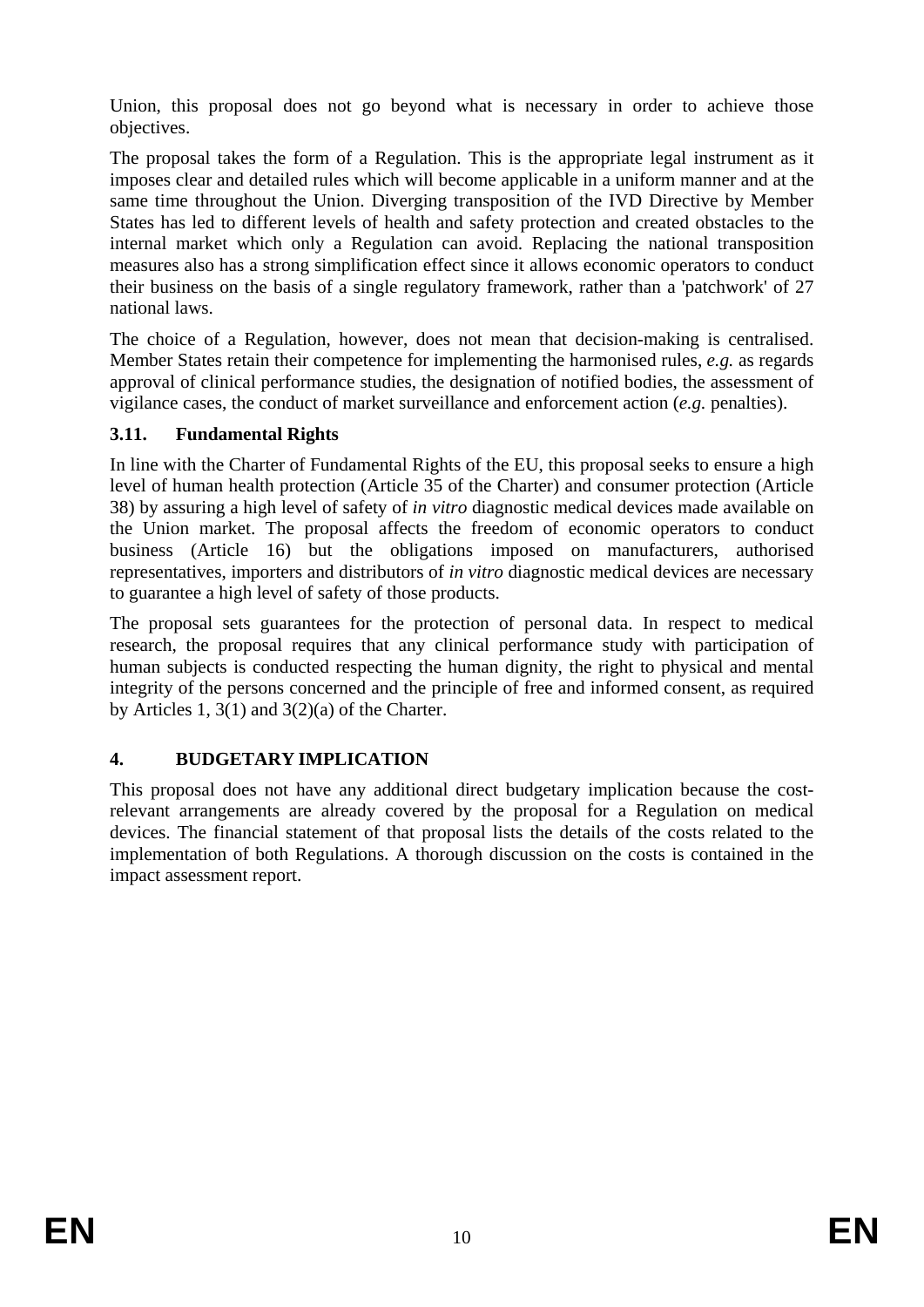## 2012/0267 (COD)

### Proposal for a

## **REGULATION OF THE EUROPEAN PARLIAMENT AND OF THE COUNCIL**

### **on** *in vitro* **diagnostic medical devices**

### (Text with EEA relevance)

### THE EUROPEAN PARLIAMENT AND THE COUNCIL OF THE EUROPEAN UNION,

Having regard to the Treaty on the Functioning of the European Union, and in particular Article 114 and Article 168(4)(c) thereof,

Having regard to the proposal from the European Commission,

After transmission of the draft legislative act to the national Parliaments,

Having regard to the opinion of the European Economic and Social Committee<sup>17</sup>,

Having regard to the opinion of the Committee of the Regions<sup>18</sup>,

After consulting the European Data Protection Supervisor<sup>19</sup>.

Acting in accordance with the ordinary legislative procedure,

Whereas:

- (1) Directive 98/79/EC of the European Parliament and of the Council of 27 October 1998 on *in vitro* diagnostic medical devices<sup>20</sup> constitutes the Union regulatory framework for *in vitro* diagnostic medical devices. However, a fundamental revision of that Directive is needed to establish a robust, transparent, predictable and sustainable regulatory framework for devices which ensures a high level of safety and health whilst supporting innovation.
- (2) This Regulation aims to ensure the functioning of the internal market as regards *in vitro* diagnostic medical devices, taking as a base a high level of protection of health. At the same time, this Regulation sets high standards of quality and safety for devices to meet common safety concerns as regards those products. Both objectives are being pursued simultaneously and are inseparably linked whilst one not being secondary to the other. As regards Article 114 of the Treaty on the Functioning of the European Union, this Regulation harmonises the rules for the placing on the market and putting into service of *in vitro* diagnostic medical devices and their accessories on the Union market which may then benefit from the principle of free movement of goods. As regards Article 168(4)(c) of the Treaty on the Functioning of the European Union, this Regulation sets high standards of quality and safety for those devices by ensuring, among other things, that data generated in clinical performance studies is reliable and

 $17$  $^{17}$  OJ C [...], [...], p. [...].

 $^{18}$  OJ C [...], [...], p. [...].

 $\frac{19}{20}$  OJ C [...], [...], p. [...].

<sup>20</sup> OJ L 331, 7.12.1998, p.1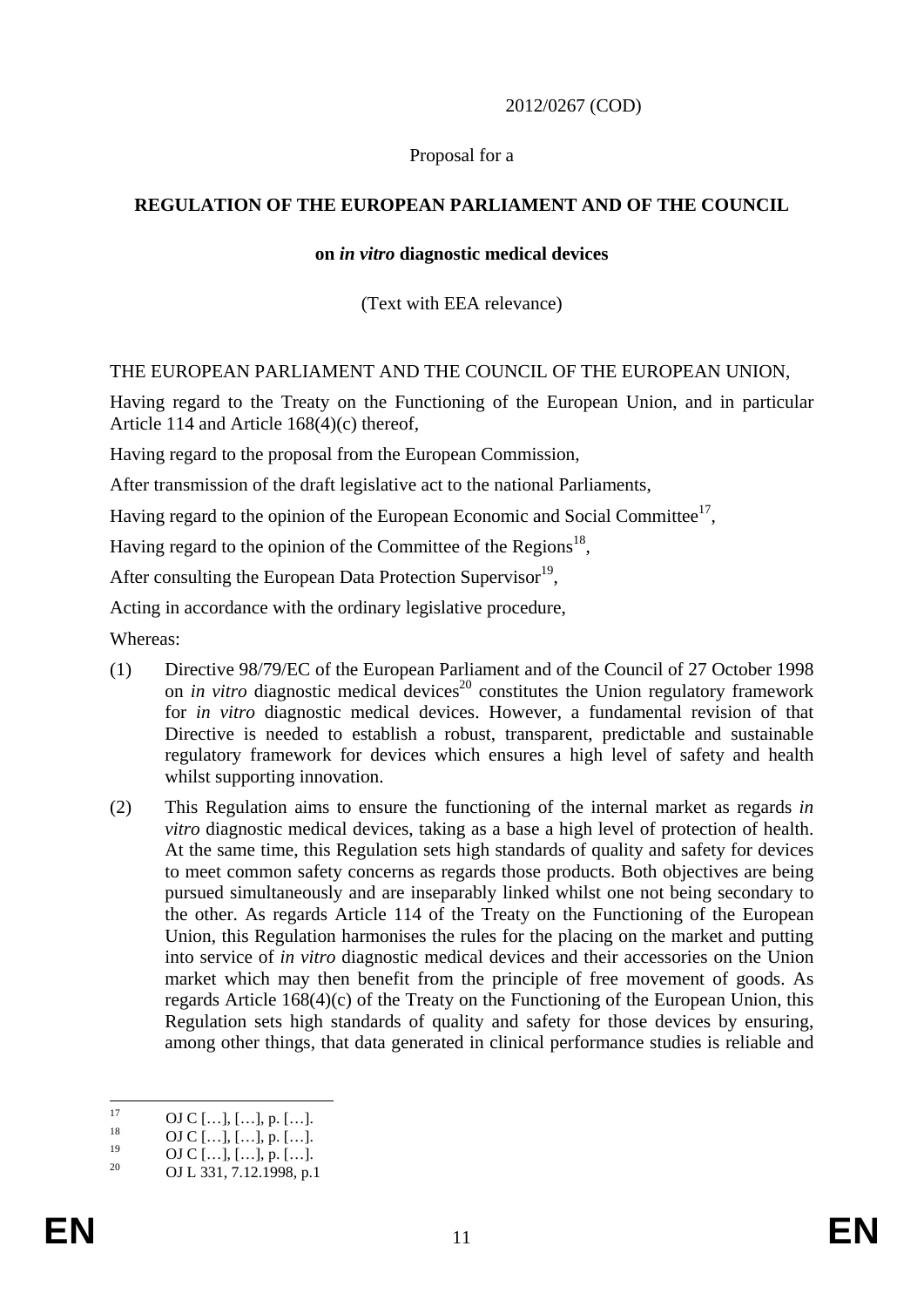robust and that the safety of subjects participating in clinical performance studies is protected.

- (3) Key elements of the existing regulatory approach, such as the supervision of notified bodies, risk classification, conformity assessment procedures, clinical evidence, vigilance and market surveillance should be significantly reinforced, whilst provisions ensuring transparency and traceability regarding *in vitro* diagnostic medical devices should be introduced to improve health and safety.
- (4) To the extent possible, guidance developed for *in vitro* diagnostic medical devices at international level, in particular in the context of the Global Harmonization Task Force (GHTF) and its follow-up initiative the International Medical Devices Regulators Forum, should be taken into account to promote the global convergence of regulations which contributes to a high level of safety worldwide and to facilitate trade, in particular in the provisions on Unique Device Identification, general safety and performance requirements, technical documentation, classification criteria, conformity assessment procedures and clinical evidence.
- (5) There are specific features of *in vitro* diagnostic medical devices, in particular in terms of risk classification, conformity assessment procedures and clinical evidence, and of the *in vitro* diagnostic medical device sector which require the adoption of a specific legislation, distinct from the legislation on other medical devices, whereas the horizontal aspects common to both sectors should be aligned.
- (6) A Regulation is the appropriate legal instrument as it imposes clear and detailed rules which do not give room for divergent transposition by Member States. Moreover, a Regulation ensures that legal requirements are implemented at the same time throughout the Union.
- (7) The scope of application of this Regulation should be clearly delimited from other legislation concerning products such as medical devices, general laboratory products and products for research use only.
- (8) It should be the responsibility of the Member States to decide on a case-by-case basis whether or not a product falls within the scope of this Regulation. If necessary, the Commission may decide, on a case-by-case basis, whether or not a product falls within the definition of an *in vitro* diagnostic medical device or of an accessory to an *in vitro* diagnostic medical device.
- (9) To ensure the highest level of health protection, the rules governing *in vitro* diagnostic medical devices manufactured and used, including measurement and delivery of results, only within a single health institution should be clarified and strengthened.
- (10) It should be clarified that software specifically intended by the manufacturer to be used for one or more of the medical purposes set out in the definition of an *in vitro* diagnostic medical device is qualified as an *in vitro* diagnostic medical device, while software for general purposes, even when used in a healthcare setting, or software intended for well-being applications is not qualified as an *in vitro* diagnostic medical device.
- (11) It should be made clear that all tests that provide information on the predisposition to a medical condition or a disease (e.g. genetic tests) and tests that provide information to predict treatment response or reactions, such as companion diagnostics, are *in vitro* diagnostic medical devices.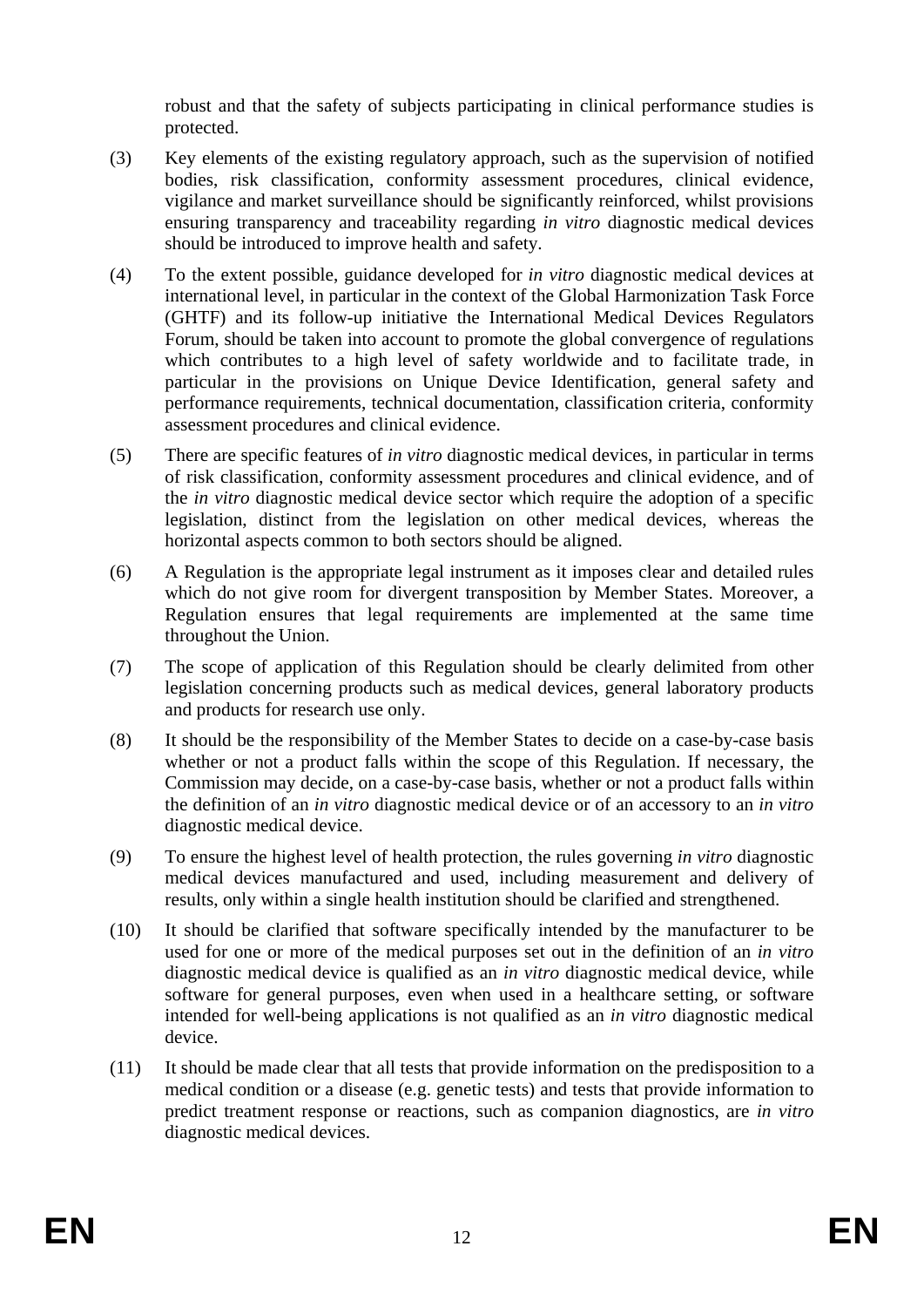- (12) Aspects addressed by Directive 2004/108/EC of the European Parliament and of the Council of 15 December 2004 on the approximation of the laws of the Member States relating to electromagnetic compatibility and repealing Directive  $89/336/EEC^{21}$  and aspects addressed by Directive 2006/42/EC of the European Parliament and of the Council of 17 May 2006 on machinery and amending Directive  $95/16/EC^{22}$  are an integral part of the general safety and performance requirements for *in vitro* diagnostic medical devices. Consequently, this Regulation should be considered a *lex specialis* in relation to those Directives.
- (13) This Regulation should include requirements regarding the design and manufacture of *in vitro* diagnostic medical devices emitting ionising radiation without affecting the application of Council Directive 96/29/Euratom of 13 May 1996 laying down basic safety standards for the protection of the health of workers and the general public against the dangers arising from ionising radiation<sup>23</sup>, nor of Council Directive 97/43/Euratom of 30 June 1997 on health protection of individuals against the dangers of ionising radiation in relation to medical exposure and repealing Directive  $84/466$ /Euratom<sup>24</sup> which pursue other objectives.
- (14) It should be made clear that the requirements of this Regulation also apply to the countries that have entered into international agreements with the Union which confer on that country the same status as a Member State for the purpose of application of this Regulation, as it is currently the case with the Agreement on the European Economic Area<sup>25</sup>, the Agreement between the European Community and the Swiss Confederation on mutual recognition in relation to conformity assessment<sup>26</sup> and the Agreement of 12 September 1963 establishing an association between the European Economic Community and Turkey<sup>27</sup>.
- (15) It should be made clear that *in vitro* diagnostic medical devices offered to persons in the Union by means of information society services within the meaning of Directive 98/34/EC of the European Parliament and of the Council of 22 June 1998 laying down a procedure for the provision of information in the field of technical standards and regulations<sup>28</sup> as well as devices used in the context of a commercial activity to provide a diagnostic or therapeutic service to persons within the Union must comply with the requirements of this Regulation at the latest when the product is placed on the market or the service is provided in the Union.
- (16) To recognise the important role of standardisation in the field of *in vitro* diagnostic medical devices, compliance with harmonised standards as defined in Regulation (EU) No [Ref. of future Regulation on European standardisation] on European standardisation<sup>29</sup> should be a means for manufacturers to demonstrate conformity with the general safety and performance requirements and other legal requirements, such as quality and risk management.

 $21$ <sup>21</sup> OJ L 390, 31.12.2004, p. 24<br><sup>22</sup> OJ L <sup>157</sup>, 0.6.2006, 24

<sup>&</sup>lt;sup>22</sup> OJ L 157, 9.6.2006, p. 24.

<sup>&</sup>lt;sup>23</sup> OJ L 159, 29.6.1996, p. 1.<br><sup>24</sup> OJ L 190, 0.7.1007

<sup>&</sup>lt;sup>24</sup> OJ L 180, 9.7.1997, p. 22.

<sup>&</sup>lt;sup>25</sup> OJ L 1, 3.1.1994, p. 3.<br><sup>26</sup> OJ L 14, 20, 4,2002

<sup>&</sup>lt;sup>26</sup> OJ L 114, 30.4.2002, p. 369.

<sup>&</sup>lt;sup>27</sup> OJ 217, 29.12.1964, p. 3687<br><sup>28</sup> OJ 1.204, 21.7, 1008, p. <sup>27</sup>

<sup>28</sup> OJ L 204, 21.7.1998, p. 37, as amended by Directive 98/48/EC of the European Parliament and of the Council of 20 July 1998, OJ L 217, 5.8.1998, p. 18.

<sup>&</sup>lt;sup>29</sup> OJ C […], […], p. […].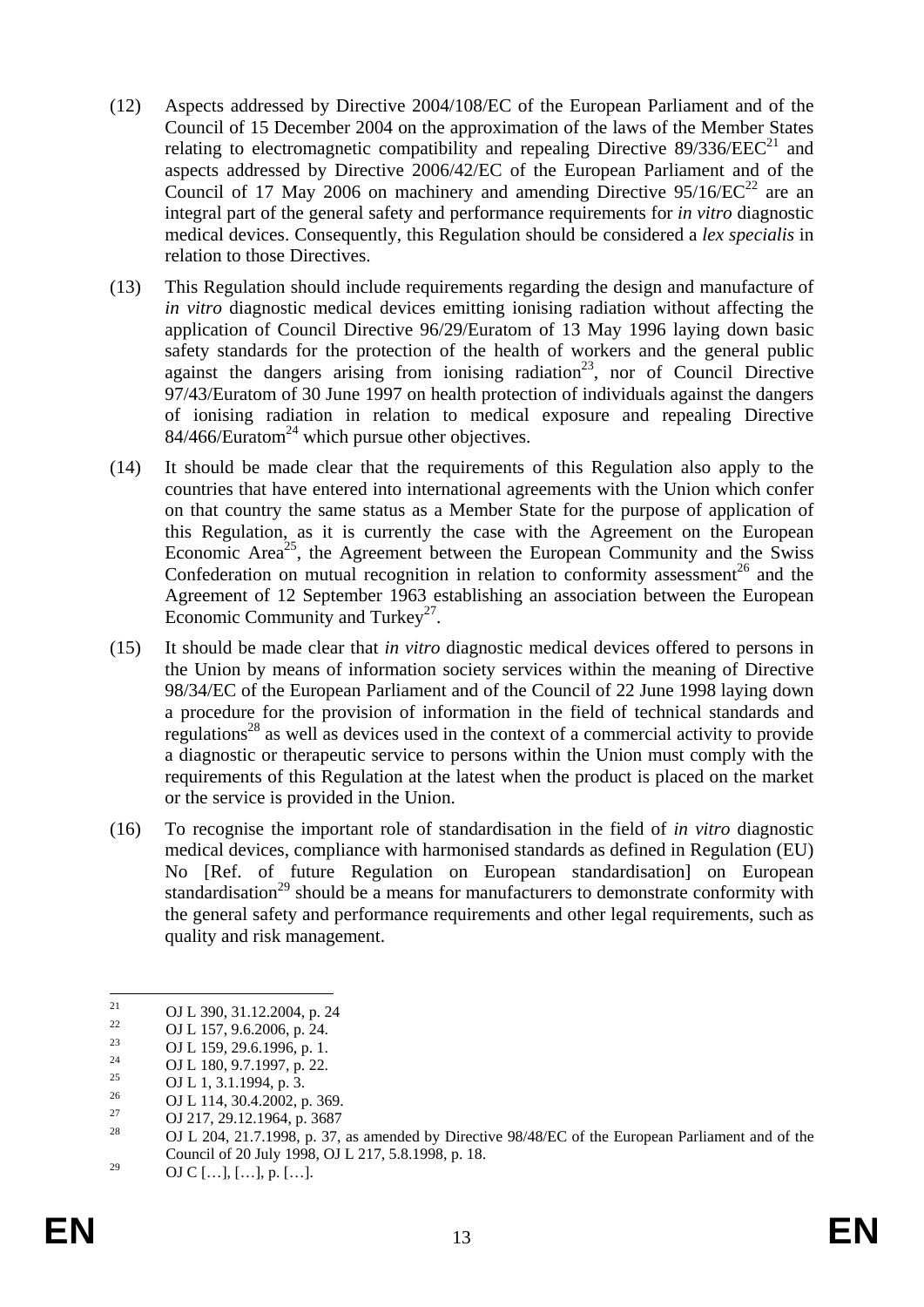- (17) The definitions in the field of *in vitro* diagnostic medical devices, for example, regarding economic operators, clinical evidence and vigilance, should be aligned with well-established practice at Union and international level in order to enhance legal certainty.
- (18) The rules applicable to *in vitro* diagnostic medical devices should be aligned, where appropriate, with the New Legislative Framework for the Marketing of Products, which consists of Regulation (EC) No 765/2008 of the European Parliament and of the Council of 9 July 2008 setting out the requirements for accreditation and market surveillance relating to the marketing of products and repealing Regulation (EEC) No  $339/93^{30}$  and Decision No  $768/2008/EC$  of the European Parliament and of the Council of 9 July 2008 on a common framework for the marketing of products, and repealing Council Decision  $93/465/EEC^{31}$ .
- (19) The rules on Union market surveillance and control of products entering the Union market provided for in Regulation (EC) No 765/2008 apply to *in vitro* diagnostic medical devices and their accessories covered by this Regulation which does not prevent Member States from choosing the competent authorities to carry out those tasks.
- (20) It is appropriate to set out clearly the general obligations of the different economic operators, including importers and distributors, as laid down in the New Legislative Framework for the Marketing of Products, without prejudice to the specific obligations laid down in the different parts of this Regulation, to enhance understanding of the legal requirements and thus to improve regulatory compliance by the relevant operators.
- (21) To ensure that *in vitro* diagnostic medical devices manufactured in series production continue to be in conformity with the requirements of this Regulation and that experience from the use of their *in vitro* diagnostic medical devices is taken into account for the production process, all manufacturers should have a quality management system and a post-market surveillance plan in place which should be proportionate to the risk class and the type of the *in vitro* diagnostic medical device.
- (22) It should be ensured that supervision and control of the manufacture of *in vitro* diagnostic medical devices is carried out within the manufacturer's organisation by a person who fulfils minimum conditions of qualification.
- (23) For manufacturers who are not established in the Union, the authorised representative plays a pivotal role in ensuring the compliance of the *in vitro* diagnostic medical devices produced by those manufacturers and in serving as their contact person established in the Union. The tasks of an authorised representative should be defined in a written mandate with the manufacturer which for example may allow the authorised representative to lodge an application for a conformity assessment procedure, to report events under the vigilance system or to register devices placed on the Union market. The mandate should empower the authorised representative to duly fulfil certain defined tasks. Considering the role of authorised representatives, the minimum requirements to be met by them should be clearly defined, including the requirement of having available a person who fulfils minimum conditions of qualification which should be similar to those for a manufacturer's qualified person

 $30<sup>2</sup>$  $^{30}$  OJ L 218, 13.8.2008, p.30.<br> $^{31}$  OJ L 218, 12.8.2008, p.32.

<sup>31</sup> OJ L 218, 13.8.2008, p. 82.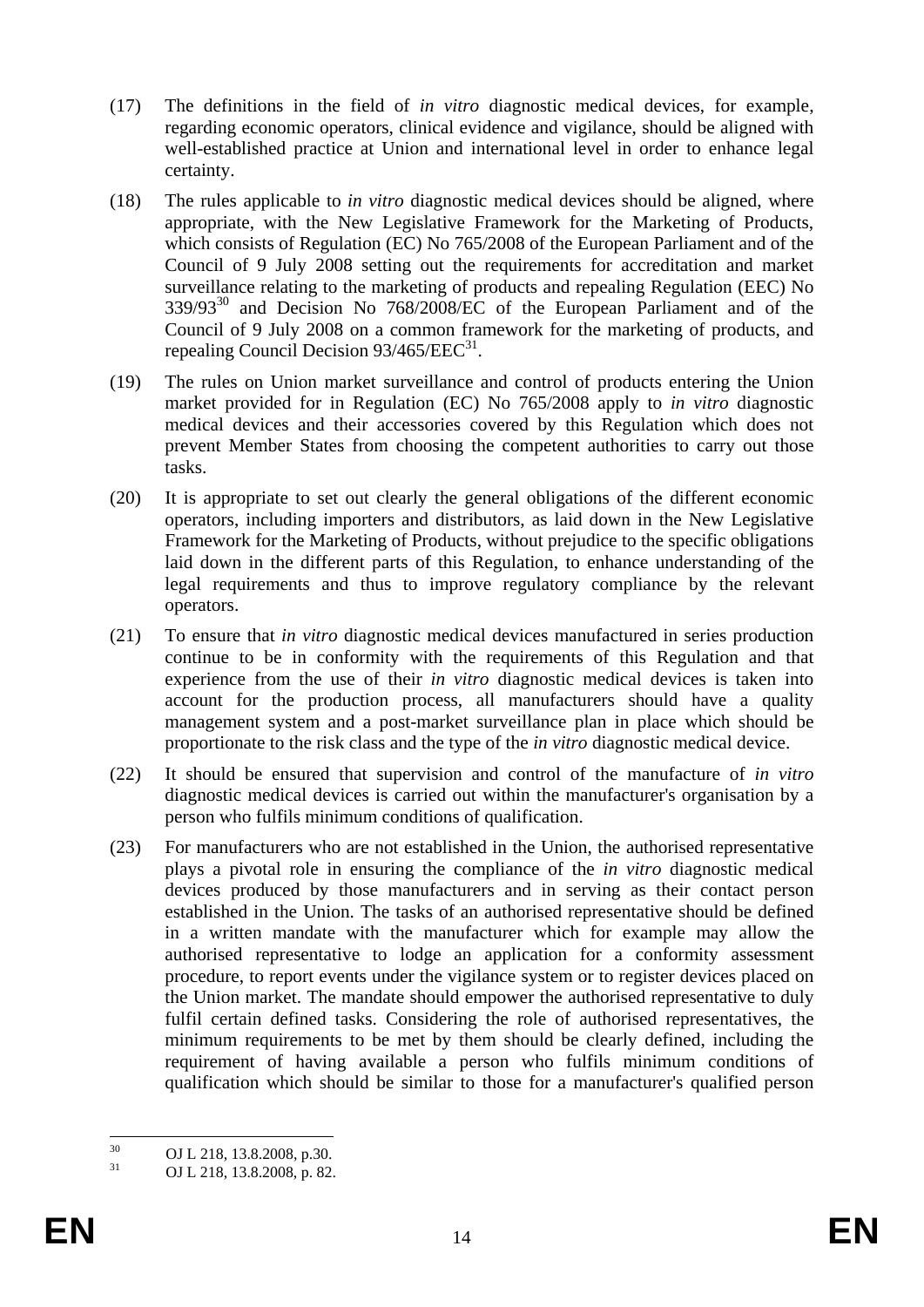but, with a view to the authorised representative's tasks, could also be satisfied by a person with qualification in law.

- (24) To ensure legal certainty in respect of the obligations incumbent on economic operators, it is necessary to clarify when a distributor, importer or other person is to be considered the manufacturer of an *in vitro* diagnostic medical device.
- (25) Parallel trade in products already placed on the market is a lawful form of trade within the internal market on the basis of Article 34 of the Treaty on the Functioning of the European Union subject to the limitations set by the protection of health and safety and by the protection of intellectual property rights provided by Article 36 of the Treaty on the Functioning of the European Union. Application of this principle is, however, subject to different interpretations in the Member States. The conditions, in particular the requirements for relabelling and repackaging, should therefore be specified in this Regulation, taking into account the case-law of the European Court of Justice32 in other relevant sectors and existing good practices in the field of *in vitro* diagnostic medical devices.
- (26) *In vitro* diagnostic medical devices should, as a general rule, bear the CE marking to indicate their conformity with this Regulation so that they can move freely within the Union and be put into service in accordance with their intended purpose. Member States should not create obstacles to their placing on the market or putting into service for reasons related to the requirements laid down in this Regulation.
- (27) The traceability of *in vitro* diagnostic medical devices by means of a Unique Device Identification (UDI) system based on international guidance should significantly enhance the effectiveness of the post-market safety of *in vitro* diagnostic medical devices due to improved incident reporting, targeted field safety corrective actions and better monitoring by competent authorities. It should also help to reduce medical errors and to fight against counterfeit devices. Use of the UDI system should also improve purchase-policy and stock-management by hospitals.
- (28) Transparency and better information are essential to empower patients and healthcare professionals and to enable them to make informed decisions, to provide a sound basis for regulatory decision-making and to build confidence in the regulatory system.
- (29) One key aspect is the creation of a central database that should integrate different electronic systems, with the UDI as an integral part of it, to collate and process information regarding *in vitro* diagnostic medical devices on the market and the relevant economic operators, certificates, interventional clinical performance studies and other clinical performance studies involving risks for the subjects of the studies, vigilance and market surveillance. The objectives of the database are to enhance overall transparency, to streamline and facilitate the flow of information between economic operators, notified bodies or sponsors and Member States as well as between Member States among themselves and with the Commission, to avoid multiple reporting requirements and to enhance the coordination between Member States. Within an internal market, this can be ensured effectively only at Union level and the Commission should therefore further develop and manage the European databank on medical devices (Eudamed) by further developing the databank set up by

 $32$ 

<sup>32</sup> Judgment of the Court of 28 July 2011 in joined cases C-400/09 and C-207/10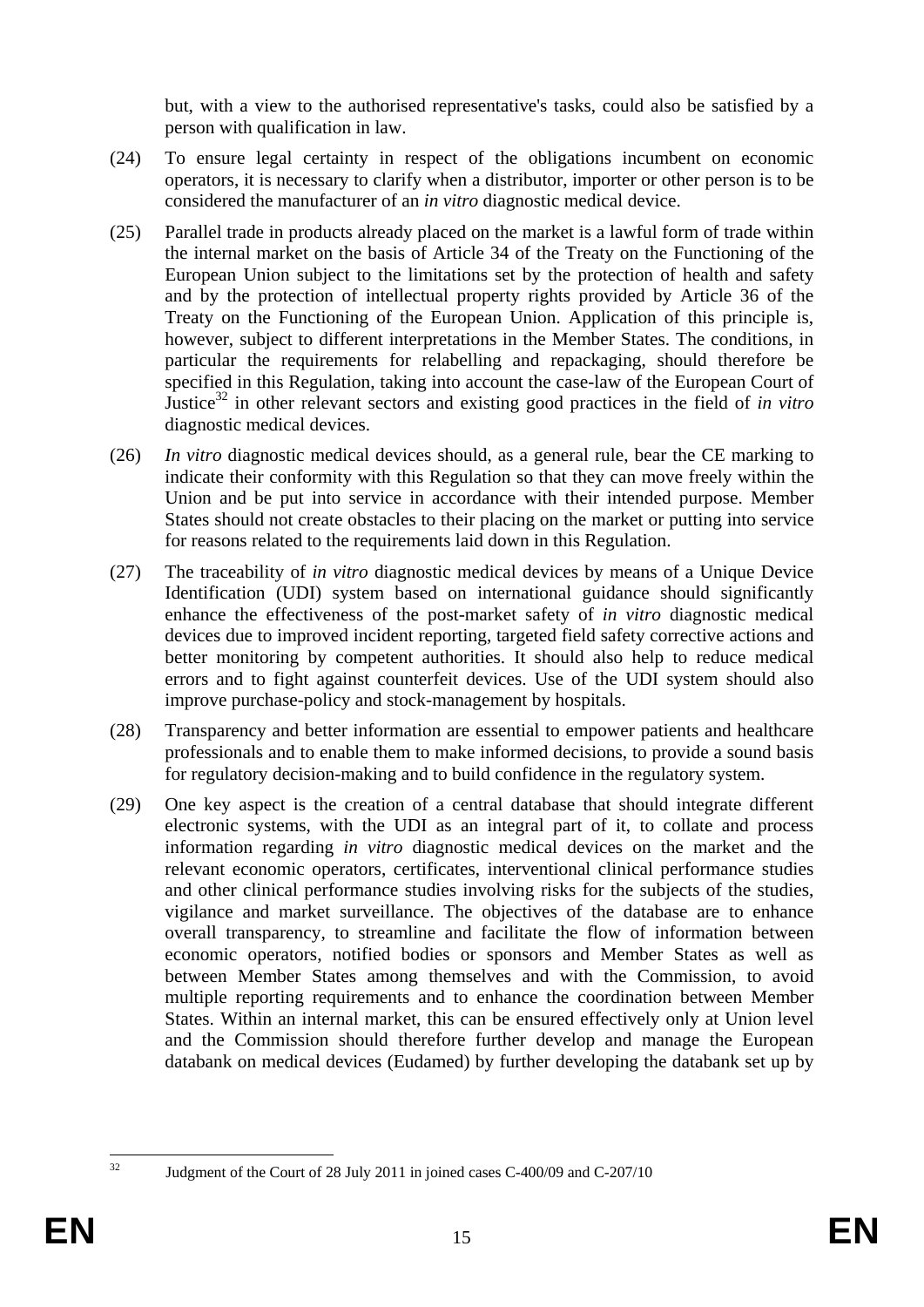Commission Decision 2010/227/EU of 19 April 2010 on the European Databank for Medical Devices $33$ .

- (30) Eudamed's electronic systems regarding devices on the market, the relevant economic operators and certificates should enable the public to be adequately informed about devices on the Union market. The electronic system on clinical performance studies should serve as tool for the cooperation between Member States and for enabling sponsors to submit, on a voluntary basis, a single application for several Member States and, in this case, to report serious adverse events. The electronic system on vigilance should enable manufacturers to report serious incidents and other reportable events and to support the coordination of their assessment by national competent authorities. The electronic system regarding market surveillance should be a tool for the exchange of information between competent authorities.
- (31) In respect of data collated and processed through the electronic systems of Eudamed, Directive 95/46/EC of the European Parliament and of the Council of 24 October 1995 on the protection of individuals with regard to the processing of personal data and on the free movement of such data<sup>34</sup> applies to the processing of personal data carried out in the Member States, under the supervision of the Member States competent authorities, in particular the public independent authorities designated by the Member States. Regulation (EC) No 45/2001 of the European Parliament and of the Council of 18 December 2000 on the protection of individuals with regard to the processing of personal data by the Community institutions and bodies and on the free movement of such data $35$ , applies to the processing of personal data carried out by the Commission within the framework of this Regulation, under the supervision of the European Data Protection Supervisor. In accordance with Article 2(d) of Regulation (EC) No 45/2001, the Commission should be designated as the controller of Eudamed and its electronic systems.
- (32) For high-risk *in vitro* diagnostic medical devices, manufacturers should summarise the main safety and performance aspects of the device and the outcome of the clinical evaluation in a document that should be publicly available.
- (33) The proper functioning of notified bodies is crucial for ensuring a high level of health and safety and citizens' confidence in the system. Designation and monitoring of notified bodies by the Member States, in accordance with detailed and strict criteria, should therefore be subject to controls at Union level.
- (34) The position of notified bodies vis-à-vis manufacturers should be strengthened, including their right and duty to carry out unannounced factory inspections and to conduct physical or laboratory tests on *in vitro* diagnostic medical devices to ensure continuous compliance by manufacturers after receipt of the original certification.
- (35) For high risk *in vitro* diagnostic medical devices, authorities should be informed at an early stage about devices which are subject to conformity assessment and be given the right, on scientifically valid grounds, to scrutinise the preliminary assessment conducted by notified bodies, in particular regarding devices for which no common technical specifications exist, devices which are novel or for which a novel technology is being used, devices belonging to a category of devices with increased serious incident rates, or devices for which significant discrepancies in the conformity

 $33$  $\frac{33}{34}$  OJ L 102, 23.4.2010, p. 45.

 $^{34}$  OJ L 281, 23.11.1995, p. 31.<br> $^{35}$  OJ L 8, 12, 1, 2001, p. 1.

OJ L 8, 12.1.2001, p. 1.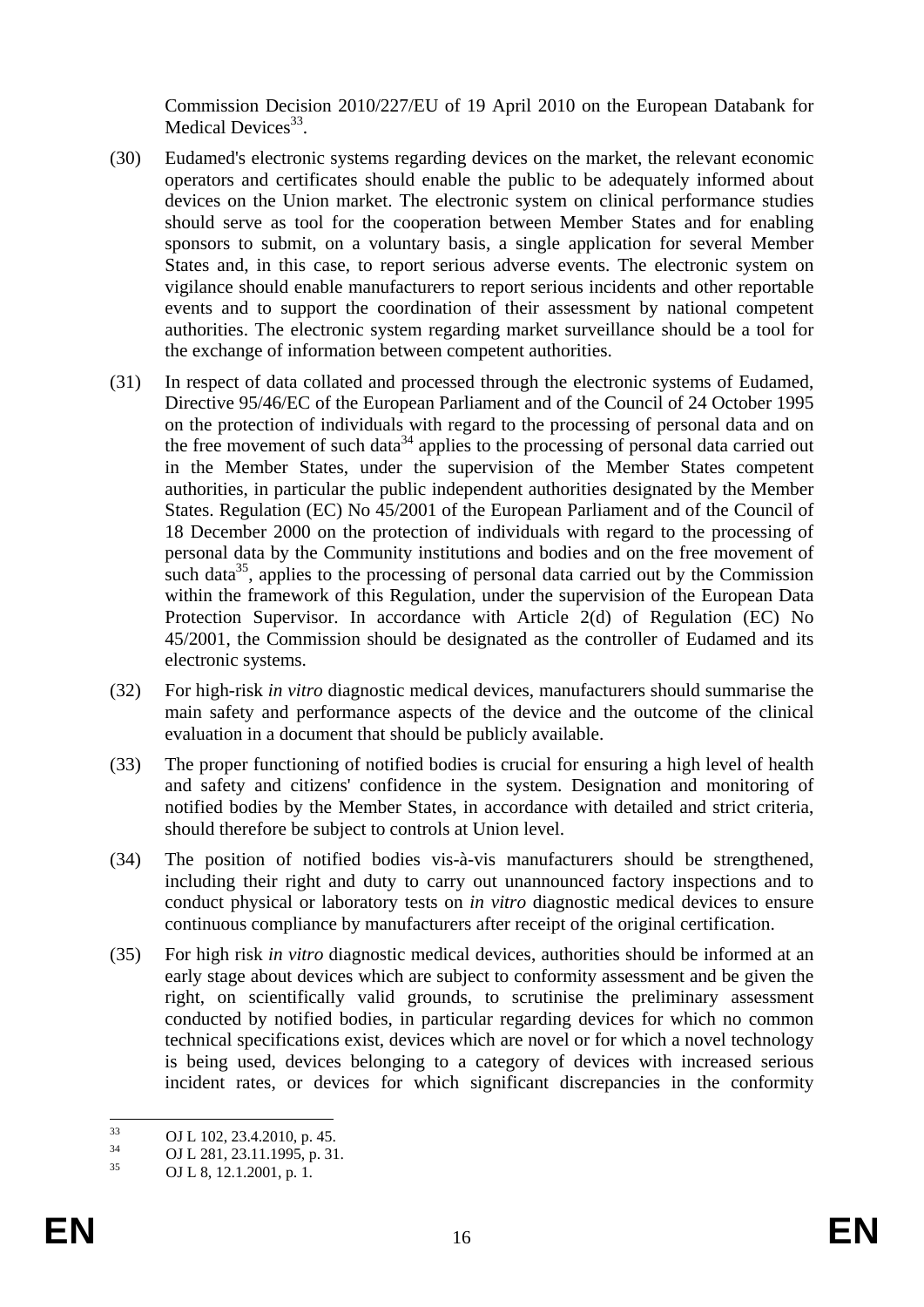assessments by different notified bodies have been identified in respect of substantially similar devices. The process foreseen in this Regulation does not prevent a manufacturer from informing voluntarily a competent authority of his intention to file an application for conformity assessment for a high risk *in vitro* diagnostic medical device before submitting the application to the notified body.

- (36) To enhance patient safety and to take due account of technological progress, the risk classification system for *in vitro* diagnostic medical devices set out in Directive 98/79/EC should be fundamentally changed, in line with international practice, and the corresponding conformity assessment procedures should be accordingly adapted.
- (37) It is necessary, in particular for the purpose of the conformity assessment procedures, to classify *in vitro* diagnostic medical devices into four risk classes and to establish a set of robust risk-based classification rules, in line with international practice.
- (38) The conformity assessment procedure for class A *in vitro* diagnostic medical devices should be carried out, as a general rule, under the sole responsibility of the manufacturers, since such devices pose a low risk to patients. For *in vitro* diagnostic medical devices in classes B, C and D, the involvement of a notified body should be compulsory to the appropriate degree.
- (39) The conformity assessment procedures should be further developed whilst the requirements for notified bodies as regards the performance of their assessments should be clearly specified to ensure a level playing field.
- (40) It is necessary to clarify the requirements regarding batch release verification for the highest risk *in vitro* diagnostic medical devices.
- (41) European Union reference laboratories should be enabled to verify compliance of such devices with the applicable common technical specifications, when such common technical specifications are available, or with other solutions chosen by the manufacturer to ensure a level of safety and performance that is at least equivalent.
- (42) To ensure a high level of safety and performance, demonstration of compliance with the general safety and performance requirements should be based on clinical evidence. It is necessary to clarify the requirements for such clinical evidence. As a general rule, clinical evidence should be sourced from clinical performance studies to be carried out under the responsibility of a sponsor who can be the manufacturer or another legal or natural person taking responsibility for the clinical performance study.
- (43) The rules on clinical performance studies should be in line with major international guidance, such as the international standard ISO 14155:2011 on good clinical practice for clinical investigations of medical devices for human subjects and the most recent (2008) version of the World Medical Association Declaration of Helsinki on Ethical Principles for Medical Research Involving Human Subjects to ensure that clinical performance studies conducted in the Union are accepted elsewhere and that clinical performance studies conducted outside the Union in accordance with international guidelines can be accepted under this Regulation.
- (44) An electronic system should be set up at Union level to ensure that every interventional clinical performance studies and other clinical performance studies involving risks for the subjects of the studies are registered in a publicly accessible database. To protect the right to protection of personal data, recognised by Article 8 of the Charter of Fundamental Rights of the European Union, no personal data of subjects participating in a clinical performance studies should be recorded in the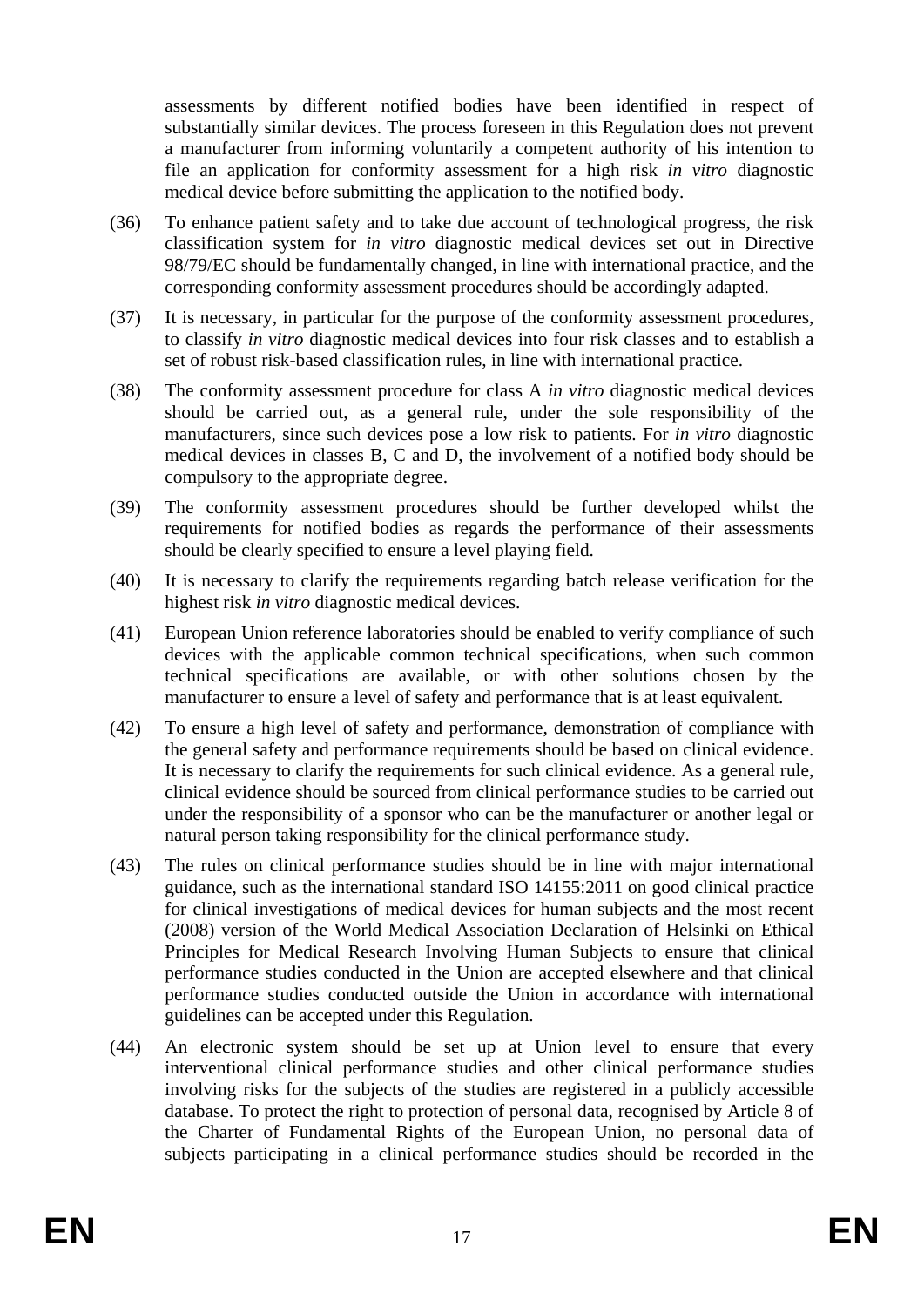electronic system. To ensure synergies with the area of clinical trials on medicinal products, the electronic system on clinical performance studies on *in vitro* diagnostic medical devices should be interoperable with the EU database to be set up for clinical trials on medicinal products for human use.

- (45) Sponsors of interventional clinical performance studies and other clinical performance studies involving risks for the subjects to be conducted in more than one Member State should be given the possibility to submit a single application in order to reduce administrative burden. In order to allow for resource-sharing and to ensure consistency regarding the assessment of the health and safety related aspects of the device for performance evaluation and of the scientific design of the clinical performance study to be conducted in several Member Stats, such single application should facilitate the coordination between the Member States under the direction of a coordinating Member State. The coordinated assessment should not include the assessment of intrinsically national, local and ethical aspects of a clinical performance study, including informed consent. Each Member State should retain the ultimate responsibility for deciding whether the clinical performance study may be conducted on its territory.
- (46) Sponsors should report certain adverse events occurring during interventional clinical performance studies and other clinical performance studies involving risks for the subjects to the Member States concerned which should have the possibility to terminate or suspend these studies if considered necessary to ensure a high level of protection of the subjects enrolled in such studies. Such information should be communicated to the other Member States.
- (47) This Regulation should only cover clinical performance studies which pursue regulatory purposes laid down in this Regulation.
- (48) In order to better protect health and safety regarding devices on the market, the vigilance system for *in vitro* diagnostic medical devices should be made more effective by creating a central portal at Union level for reporting serious incidents and field safety corrective actions.
- (49) Healthcare professionals and patients should be empowered to report suspected serious incidents at national level using harmonised formats. The national competent authorities should inform manufacturers and share the information with their peers when they confirm that a serious incident has occurred in order to minimise recurrence of those incidents.
- (50) The assessment of reported serious incidents and field safety corrective actions should be conducted at national level but coordination should be ensured where similar incidents have occurred or field safety corrective actions have to be carried out in more than one Member State, with the objective of sharing resources and ensuring consistency regarding the corrective action.
- (51) The reporting of serious adverse events during interventional clinical performance studies and other clinical performance studies involving risks for the subjects, and the reporting of serious incidents occurring after an *in vitro* diagnostic medical device has been placed on the market should be clearly distinguished to avoid double reporting.
- (52) Rules on market surveillance should be included in this Regulation to reinforce the rights and obligations of the national competent authorities, to ensure effective coordination of their market surveillance activities and to clarify the applicable procedures.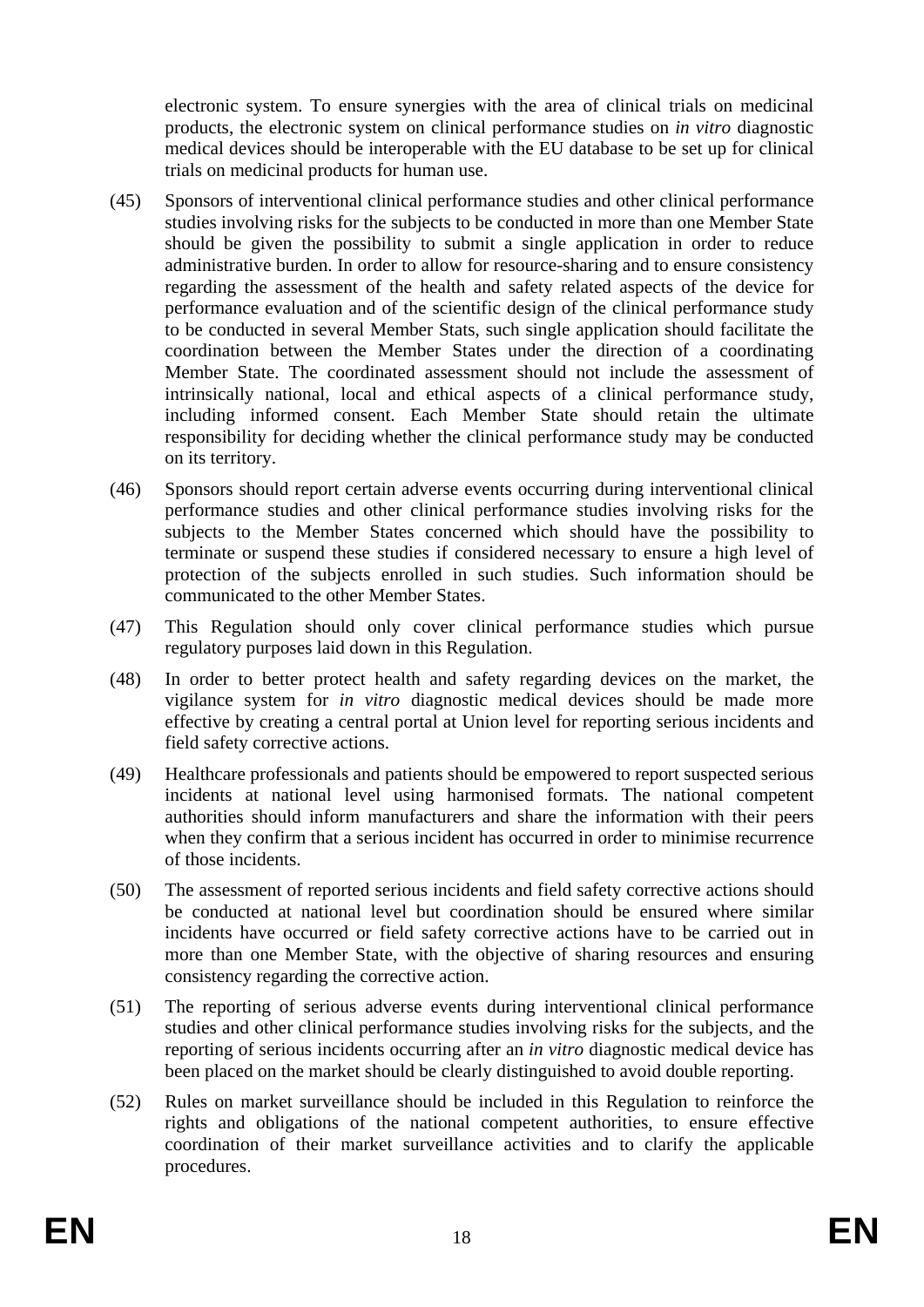- (53) The Member States shall levy fees for the designation and monitoring of notified bodies to ensure sustainability of the monitoring of those bodies by Member States and to establish a level playing field for notified bodies.
- (54) Whilst this Regulation should not affect the right of the Member States to levy fees for activities at national level, Member States should inform the Commission and the other Member States before they adopt the level and structure of the fees to ensure transparency.
- (55) An expert committee, the Medical Device Coordination Group (MDCG), composed of persons designated by the Member States, based on their role and expertise in the field of medical devices and *in vitro* diagnostic medical devices, should be established in accordance with the conditions and modalities defined in Article 78 of Regulation (EU) [Ref. of future Regulation on medical devices] on medical devices<sup>36</sup> to fulfil the tasks conferred on it by this Regulation and by Regulation (EU) [Ref. of future Regulation on medical devices] on medical devices, to provide advice to the Commission and to assist the Commission and the Member States in ensuring a harmonised implementation of this Regulation.
- (56) Closer coordination between national competent authorities through information exchange and coordinated assessments under the direction of a coordinating authority is fundamental for ensuring a uniform high level of health and safety within the internal market, in particular in the areas of clinical performance studies and vigilance. This should also lead to more efficient use of scarce resources at national level.
- (57) The Commission should provide scientific, technical and corresponding logistic support to the coordinating national authority and ensure that the regulatory system for *in vitro* diagnostic medical devices is effectively implemented at Union level based on sound scientific evidence.
- (58) The Union should actively participate in international regulatory cooperation in the field of *in vitro* diagnostic medical devices to facilitate the exchange of safety-related information regarding *in vitro* diagnostic medical devices and foster the further development of international regulatory guidelines promoting the adoption of regulations in other jurisdictions with a level of health and safety protection equivalent to that set by this Regulation.
- (59) This Regulation respects the fundamental rights and observes the principles recognised in particular by the Charter of Fundamental Rights of the European Union and notably human dignity, the integrity of the person, the protection of personal data, the freedom of art and science, the freedom to conduct business and the right to property. This Regulation should be applied by the Member States in accordance with those rights and principles.
- (60) In order to maintain a high level of health and safety, the power to adopt acts in accordance with Article 290 of the Treaty on the Functioning of the European Union should be delegated to the Commission in respect of the adaptation to technical progress of the general safety and performance requirements, of the elements to be addressed in the technical documentation, of the minimum content of the EU declaration of conformity and of the certificates issued by notified bodies, of the minimum requirements to be met by notified bodies, of the classification rules, of the conformity assessment procedures, and of the documentation to be submitted for the

 $36$ 36 OJ L […], […], p. […]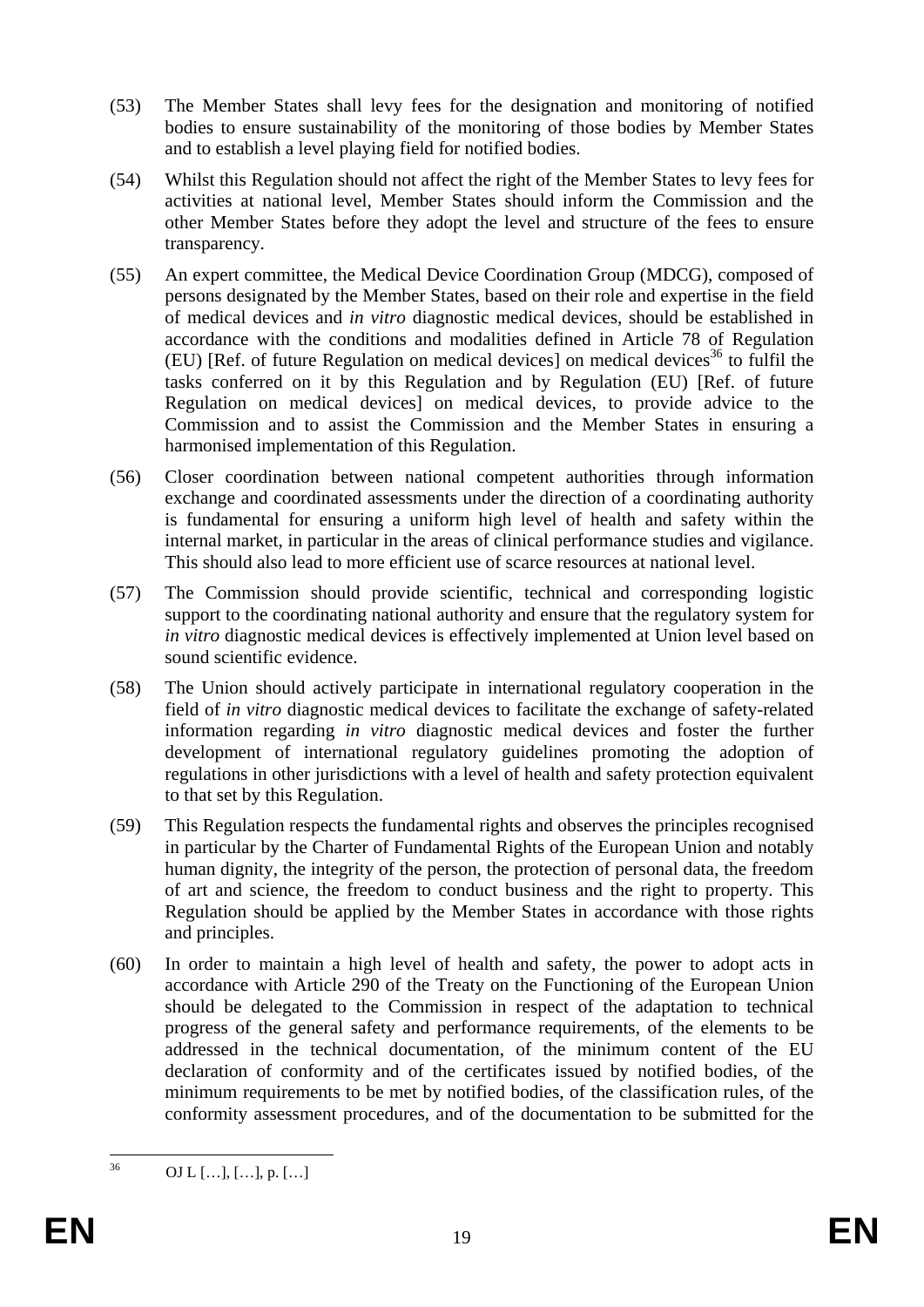approval of clinical performance studies; the establishment of the UDI system; the information to be submitted for the registration of *in vitro* diagnostic medical devices and certain economic operators; the level and structure of fees for the designation and monitoring of notified bodies; the publicly available information in respect of clinical performance studies; the adoption of preventive health protection measures at EU level; and the tasks of and criteria for European Union reference laboratories and the level and structure of fees for scientific opinions delivered by them.

It is of particular importance that the Commission carry out appropriate consultations during its preparatory work, including at expert level. The Commission, when preparing and drawing up delegated acts, should ensure a simultaneous, timely and appropriate transmission of relevant documents to the European Parliament and to the Council.

- (61) In order to ensure uniform conditions for the implementation of this Regulation, implementing powers should be conferred on the Commission. Those powers should be exercised in accordance with Regulation (EU) No 182/2011 of the European Parliament and of the Council of 16 February 2011 laying down the rules and general principles concerning mechanisms for control by Member States of the Commission's exercise of implementing powers $^{37}$ .
- (62) The advisory procedure should be used for the adoption of the form and presentation of the data elements of the manufacturers' summary of safety and performance, of the codes defining the notified bodies' scopes of designation and of the model for certificates of free sale, given that those acts have a procedural character and do not directly impact the health and safety at Union level.
- (63) The Commission should adopt immediately applicable implementing acts where, in duly justified cases relating to the extension to the territory of the Union of a national derogation from the applicable conformity assessment procedures in exceptional cases; relating to the Commission's position whether a provisional national measure against an *in vitro* diagnostic medical device presenting a risk or a provisional national preventive health protection measure is justified or not; and relating to the adoption of a Union measure against an *in vitro* diagnostic medical device presenting a risk, imperative grounds of urgency so require.
- (64) To allow economic operators, notified bodies, Member States and the Commission to adapt to the changes introduced by this Regulation, it is appropriate to provide for a sufficient transitional period for that adaptation and for the organisational arrangements to be taken for its proper application. It is particularly important that by the date of application, a sufficient number of notified bodies are designated in accordance with the new requirements to avoid any shortage of *in vitro* diagnostic medical devices on the market.
- (65) In order to ensure a smooth transition to the registration of *in vitro* diagnostic medical devices, of relevant economic operators and of certificates, the obligation to submit the relevant information to the electronic systems put in place by this Regulation at Union level should become fully effective only 18 months after the date of application of this Regulation. During this transitional period, Article 10 and points (a) and (b) of Article 12(1) of Directive 98/79/EC should remain in force. However, economic operators and notified bodies who register in the relevant electronic systems provided for at Union level should be considered in compliance with the registration requirements adopted

<sup>37</sup> OJ L 55, 28.2.2011, p. 13.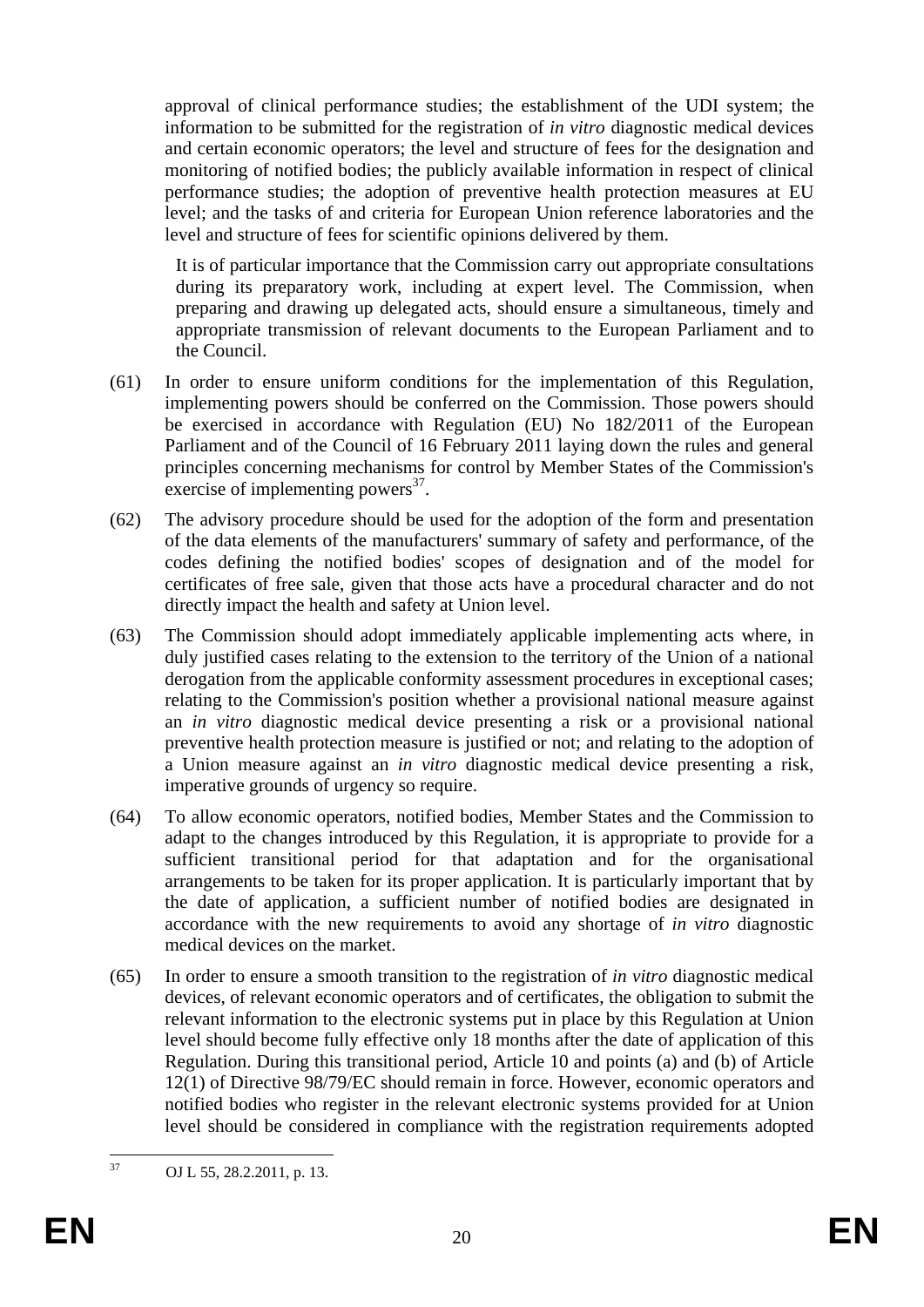by the Member States pursuant to those provisions of the Directive to avoid multiple registrations.

- (66) Directive 98/79/EC should be repealed to ensure that only one set of rules applies to the placing of *in vitro* diagnostic medical devices on the market and the related aspects covered by this Regulation.
- (67) Since the objective of this Regulation, namely to ensure high standards of quality and safety for *in vitro* diagnostic medical devices, thus ensuring a high level of protection of health and safety of patients, users and other persons, cannot sufficiently be achieved by the Member States and can, by reason of the scale of the measure, be better achieved at Union level, the Union may adopt measures, in accordance with the principle of subsidiarity as set out in Article 5 of the Treaty on European Union. In accordance with the principle of proportionality, as set out in that Article, this Regulation does not go beyond what is necessary in order to achieve that objective.

HAVE ADOPTED THIS REGULATION: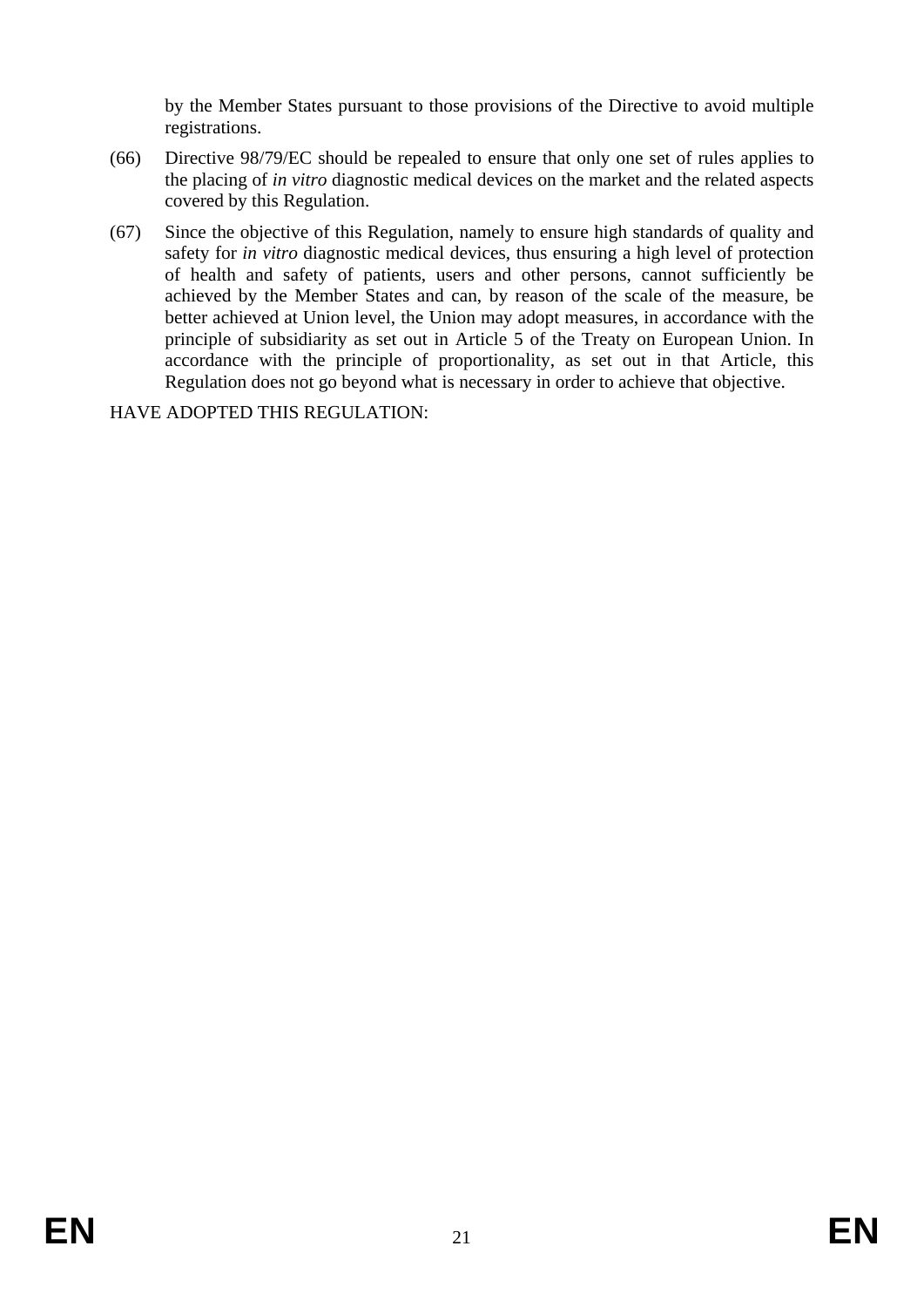# **Chapter I Scope and definitions**

### *Article 1*

### *Scope*

1. This Regulation establishes rules to be complied with by in vitro diagnostic medical devices and accessories to in vitro diagnostic medical devices that are placed on the market or put into service in the Union for human use.

For the purposes of this Regulation, *in vitro* diagnostic medical devices and accessories to *in vitro* diagnostic medical devices shall hereinafter be referred to as 'devices'.

- 2. This Regulation shall not apply to:
	- (a) products for general laboratory use, unless such products, in view of their characteristics, are specifically intended by their manufacturer to be used for *in vitro* diagnostic examination;
	- (b) invasive sampling devices or those which are directly applied to the human body for the purpose of obtaining a specimen;
	- (c) higher metrological order reference materials.
- 3. Any device which, when placed on the market or used in accordance with the manufacturer's instructions, incorporates as an integral part a medical device as defined in Article 2 of Regulation (EU) [Ref. of future Regulation on medical devices] on medical devices without being an *in vitro* diagnostic medical device, shall be governed by this Regulation, provided that the principal intended purpose of the combination is that of an *in vitro* diagnostic medical device referred to in Article 2(2) of this Regulation. The relevant general safety and performance requirements set out in Annex I to Regulation (EU) [Ref. of future Regulation on medical devices] shall apply as far as the safety and performance of the medical device part that is not an *in vitro* diagnostic medical device are concerned.
- 4. This Regulation is a specific Union legislation within the meaning of Article 1(4) of Directive 2004/108/EC and within the meaning of Article 3 of Directive 2006/42/EC.
- 5. This Regulation shall not affect the application of Council Directive 96/29/Euratom, nor of Council Directive 97/43/Euratom.
- 6. This Regulation shall not affect national laws which require that certain devices may only be supplied on a medical prescription.
- 7. References to a Member State in this Regulation shall be understood as including any other country with which the Union has concluded an agreement which confers on that country the same status as a Member State for the purpose of application of this Regulation.

## *Article 2*

## *Definitions*

For the purposes of this Regulation, the following definitions shall apply: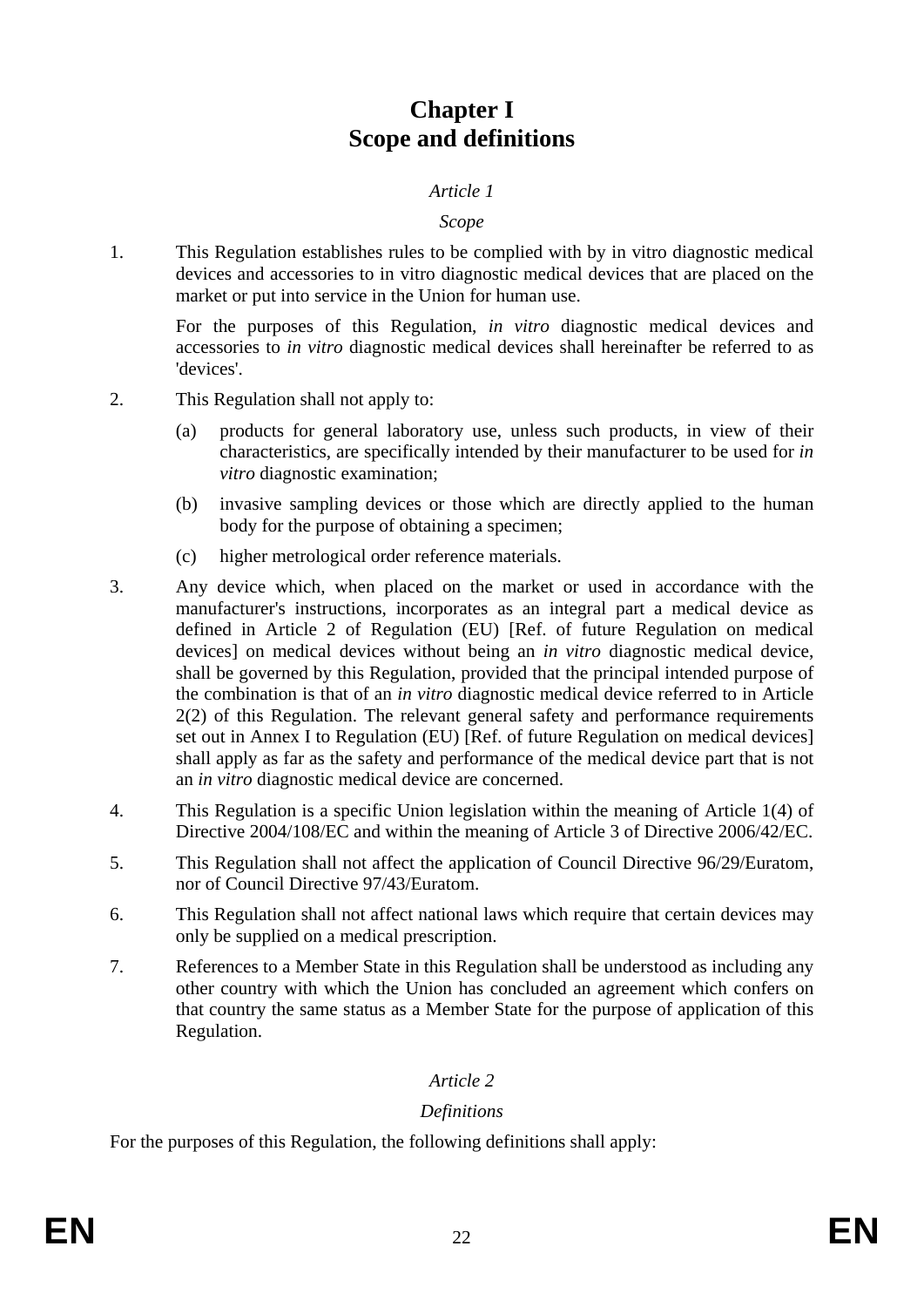Definitions related to devices:

- (1) 'medical device' means any instrument, apparatus, appliance, software, implant, reagent, material or other article, intended by the manufacturer to be used, alone or in combination, for human beings for one or more of the specific medical purposes of:
	- diagnosis, prevention, monitoring, treatment or alleviation of disease,
	- diagnosis, monitoring, treatment, alleviation of or compensation for an injury or disability,
	- investigation, replacement or modification of the anatomy or of a physiological process or state,
	- control or support of conception,
	- disinfection or sterilisation of any of the above-mentioned products,

and which does not achieve its principal intended action by pharmacological, immunological or metabolic means, in or on the human body, but which may be assisted in its intended function by such means.

- (2) '*in vitro* diagnostic medical device' means any medical device which is a reagent, reagent product, calibrator, control material, kit, instrument, apparatus, equipment, software or system, whether used alone or in combination, intended by the manufacturer to be used *in vitro* for the examination of specimens, including blood and tissue donations, derived from the human body, solely or principally for the purpose of providing information:
	- concerning a physiological or pathological state;
	- concerning a congenital abnormality;
	- concerning the predisposition to a medical condition or a disease;
	- to determine the safety and compatibility with potential recipients;
	- to predict treatment response or reactions;
	- to define or monitor therapeutic measures.

Specimen receptacles are considered to be *in vitro* diagnostic medical devices. For the purposes of this Regulation, 'specimen receptacle' means devices, whether vacuum-type or not, specifically intended by their manufacturers for the primary containment and preservation of specimens derived from the human body for the purpose of *in vitro* diagnostic examination.

- (3) 'accessory to an *in vitro* diagnostic medical device' means an article which, whilst not being an *in vitro* diagnostic medical device, is intended by its manufacturer to be used together with one or several particular *in vitro* diagnostic medical device(s) to specifically enable or assist the *in vitro* diagnostic medical device(s) to be used in accordance with its/their intended purpose(s);
- (4) 'device for self-testing' means any device intended by the manufacturer to be used by lay persons;
- (5) 'device for near-patient testing' means any device that is not intended for self-testing but is intended to perform testing outside a laboratory environment, generally near to, or at the side of, the patient;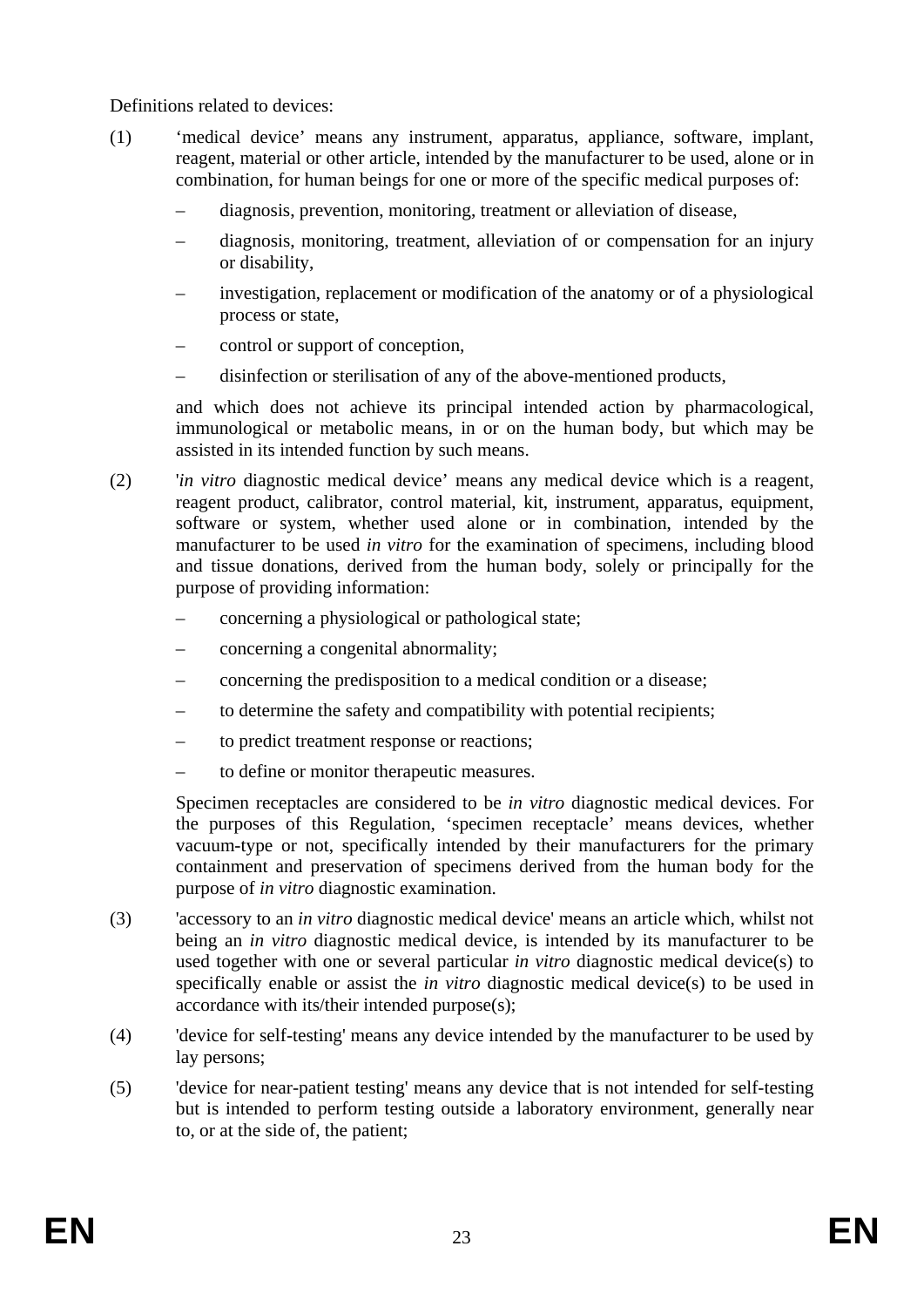- (6) 'companion diagnostic' means a device specifically intended to select patients with a previously diagnosed condition or predisposition as eligible for a targeted therapy;
- (7) 'generic device group' means a set of devices having the same or similar intended purposes or commonality of technology allowing them to be classified in a generic manner not reflecting specific characteristics;
- (8) 'single-use device' means a device that is intended to be used on an individual patient during a single procedure;

The single procedure may involve several uses or prolonged use on the same patient.

- (9) 'intended purpose' means the use for which the device is intended according to the data supplied by the manufacturer on the label, in the instructions for use or in promotional or sales materials or statements;
- (10) 'label' means the written, printed, or graphic information appearing either on the device itself, or on the packaging of each unit, or on the packaging of multiple devices;
- (11) 'instructions for use' means the information provided by the manufacturer to inform the user of the device's intended purpose and proper use and of any precautions to be taken;
- (12) 'Unique Device Identification' ('UDI') means a series of numeric or alphanumeric characters that is created through internationally accepted device identification and coding standards and that allows unambiguous identification of specific devices on the market;

Definitions related to the making available of devices:

- (13) 'making available on the market' means any supply of a device, other than a device for performance evaluation, for distribution, consumption or use on the Union market in the course of a commercial activity, whether in return for payment or free of charge;
- (14) 'placing on the market' means the first making available of a device, other than a device for performance evaluation, on the Union market;
- (15) 'putting into service' means the stage at which a device, other than a device for performance evaluation, has been made available to the final user as being ready for use on the Union market for the first time for its intended purpose;

Definitions related to economic operators, users and specific processes:

(16) 'manufacturer' means the natural or legal person who manufactures or fully refurbishes a device or has a device designed, manufactured or fully refurbished, and markets that device under his name or trademark.

For the purposes of the definition of manufacturer, fully refurbishing is defined as the complete rebuilding of a device already placed on the market or put into service, or the making of a new device from used devices, to bring it in conformity with this Regulation, combined with the assignment of a new lifetime to the refurbished device;

(17) 'authorised representative' means any natural or legal person established within the Union who has received and accepted a written mandate from a manufacturer to act on his behalf in relation to specified tasks with regard to the latter's obligations under this Regulation;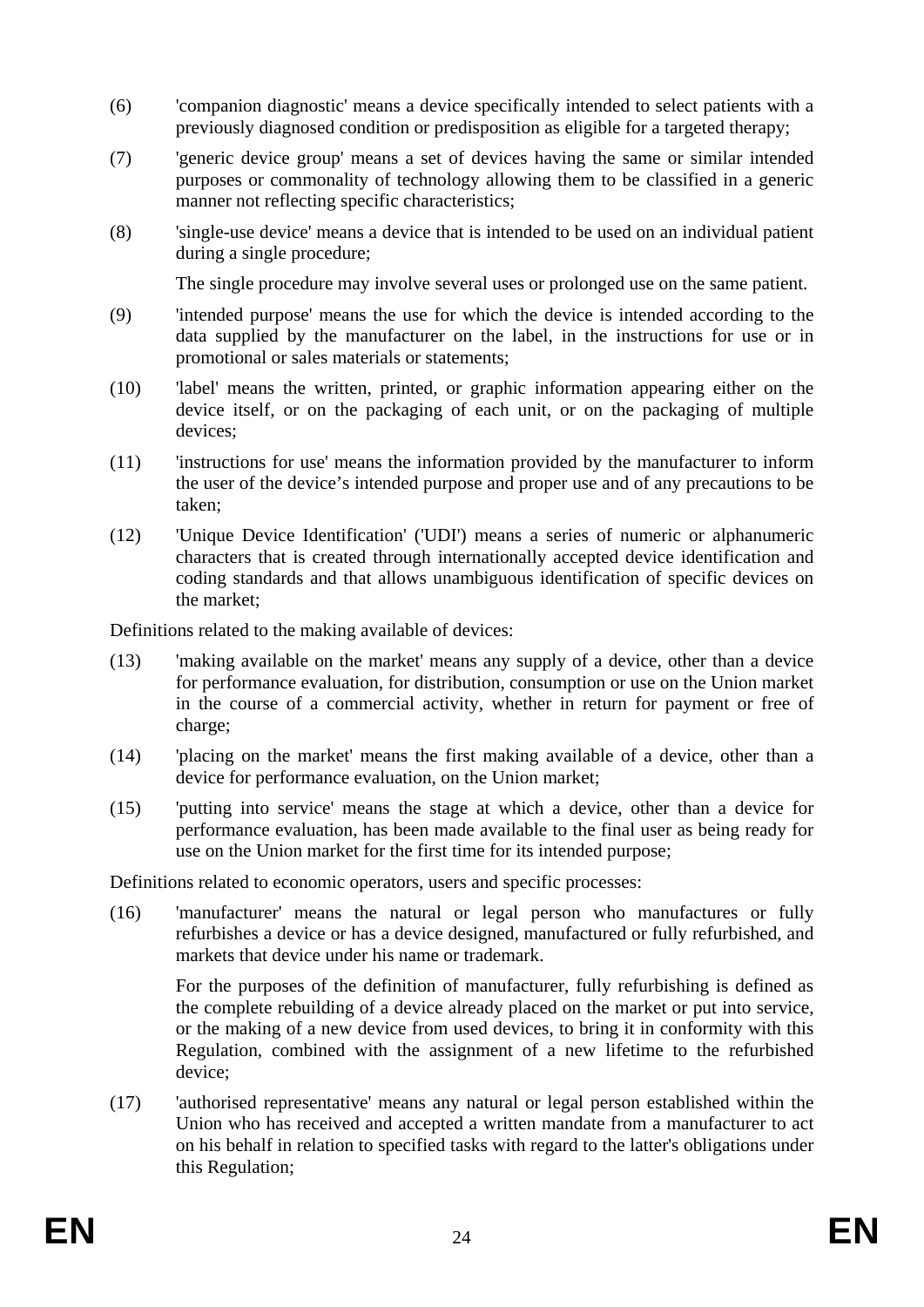- (18) 'importer' means any natural or legal person established within the Union who places a device from a third country on the Union market;
- (19) 'distributor' means any natural or legal person in the supply chain, other than the manufacturer or the importer, who makes a device available on the market;
- (20) 'economic operators' means the manufacturer, the authorised representative, the importer and the distributor;
- (21) 'health institution' means an organisation whose primary purpose is the care or treatment of patients or the promotion of public health;
- (22) 'user' means any healthcare professional or lay person who uses a device;
- (23) 'lay person' means an individual who does not have formal education in a relevant field of healthcare or medical discipline;

Definitions related to conformity assessment:

- (24) 'conformity assessment' means the process demonstrating whether the requirements of this Regulation relating to a device have been fulfilled;
- (25) 'conformity assessment body' means a body that performs third-party conformity assessment activities including calibration, testing, certification and inspection;
- (26) 'notified body' means a conformity assessment body designated in accordance with this Regulation;
- (27) 'CE marking of conformity' or 'CE marking' means a marking by which the manufacturer indicates that the device is in conformity with the applicable requirements set out in this Regulation and other applicable Union harmonisation legislation providing for its affixing;

Definitions related to clinical evidence:

- (28) 'clinical evidence' means the information that supports the scientific validity and performance for the use of a device as intended by the manufacturer;
- (29) 'scientific validity of an analyte' means the association of an analyte to a clinical condition or a physiological state;
- (30) 'performance of a device' means the ability of a device to achieve its intended purpose as claimed by the manufacturer. It consists of the analytical and, where applicable, the clinical performance supporting the intended purpose of the device;
- (31) 'analytical performance' means the ability of a device to correctly detect or measure a particular analyte;
- (32) 'clinical performance' means the ability of a device to yield results that are correlated with a particular clinical condition or a physiological state in accordance with the target population and intended user;
- (33) 'clinical performance study' means a study undertaken to establish or confirm the clinical performance of a device;
- (34) 'clinical performance study protocol' means the document(s) setting out the rationale, objectives, design and proposed analysis, methodology, monitoring, conduct and record-keeping of the clinical performance study;
- (35) 'performance evaluation' means the assessment and analysis of data to establish or verify the analytical and, where applicable, the clinical performance of a device;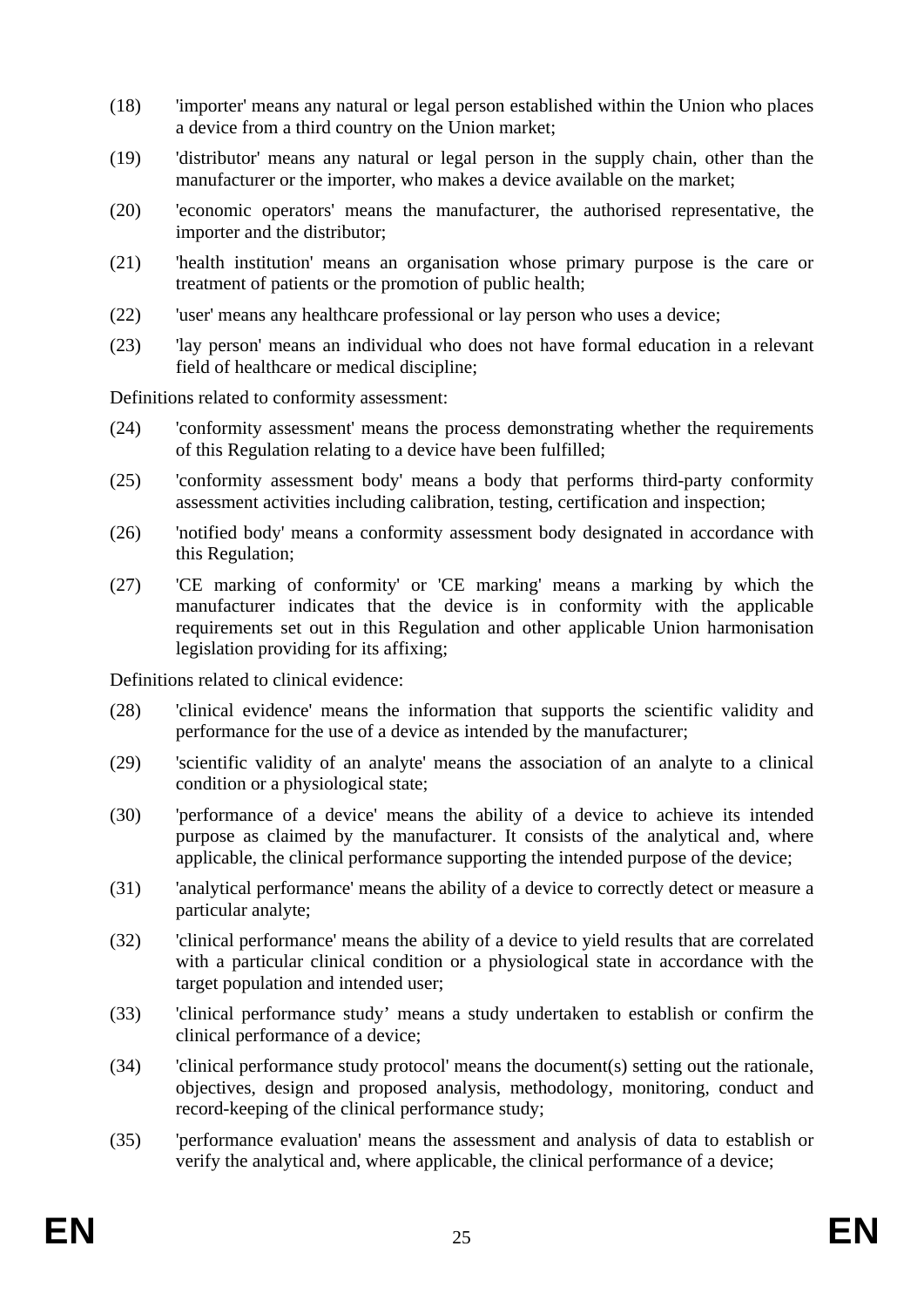- (36) 'device for performance evaluation' means a device intended by the manufacturer to be subject to one or more performance evaluation studies in laboratories for medical analyses or in other appropriate environments outside the manufacturer's own premises. Devices intended to be used for research purposes, without any medical objective, are not regarded as devices for performance evaluation;
- (37) 'interventional clinical performance study' means a clinical performance study where the test results may influence patient management decisions and/or may be used to guide treatment;
- (38) 'diagnostic specificity' means the ability of a device to recognize the absence of a target marker associated with a particular disease or condition;
- (39) 'diagnostic sensitivity' means the ability of a device to identify the presence of a target marker associated with a particular disease or condition;
- (40) 'predictive value' means the probability that a person with a positive device test result has a given condition under investigation, or that a person with a negative device test result does not have a given condition;
- (41) 'positive predictive value' means the ability of a device to separate true positive results from false positive results for a given attribute in a given population;
- (42) 'negative predictive value' means the ability of a device to separate true negative results from false negative results for a given attribute in a given population;
- (43) 'likelihood ratio' means the likelihood that a given result would be expected in an individual with the target clinical condition or physiological state compared to the likelihood that the same result would be expected in an individual without that clinical condition or physiological state;
- (44) 'calibrators and control materials' means any substance, material or article intended by the manufacturer either to establish measurement relationships or to verify the performance characteristics of a device in conjunction with the intended purpose of that device;
- (45) 'sponsor' means any individual, company, institution or organisation which takes responsibility for the initiation and management of a clinical performance study;
- (46) 'adverse event' means any untoward medical occurrence, unintended disease or injury or any untoward clinical signs, including an abnormal laboratory finding, in subjects, users or other persons in the context of a clinical performance study, whether or not related to the device for performance evaluation;
- (47) 'serious adverse event' means any adverse event that led to any of the following:
	- death,
	- serious deterioration in the health of the subject, that resulted in any of the following:
		- (i) life-threatening illness or injury,
		- (ii) permanent impairment of a body structure or a body function,
		- (iii) hospitalisation or extending the duration of hospitalisation,
		- (iv) medical or surgical intervention to prevent life-threatening illness or injury or permanent impairment to a body structure or a body function,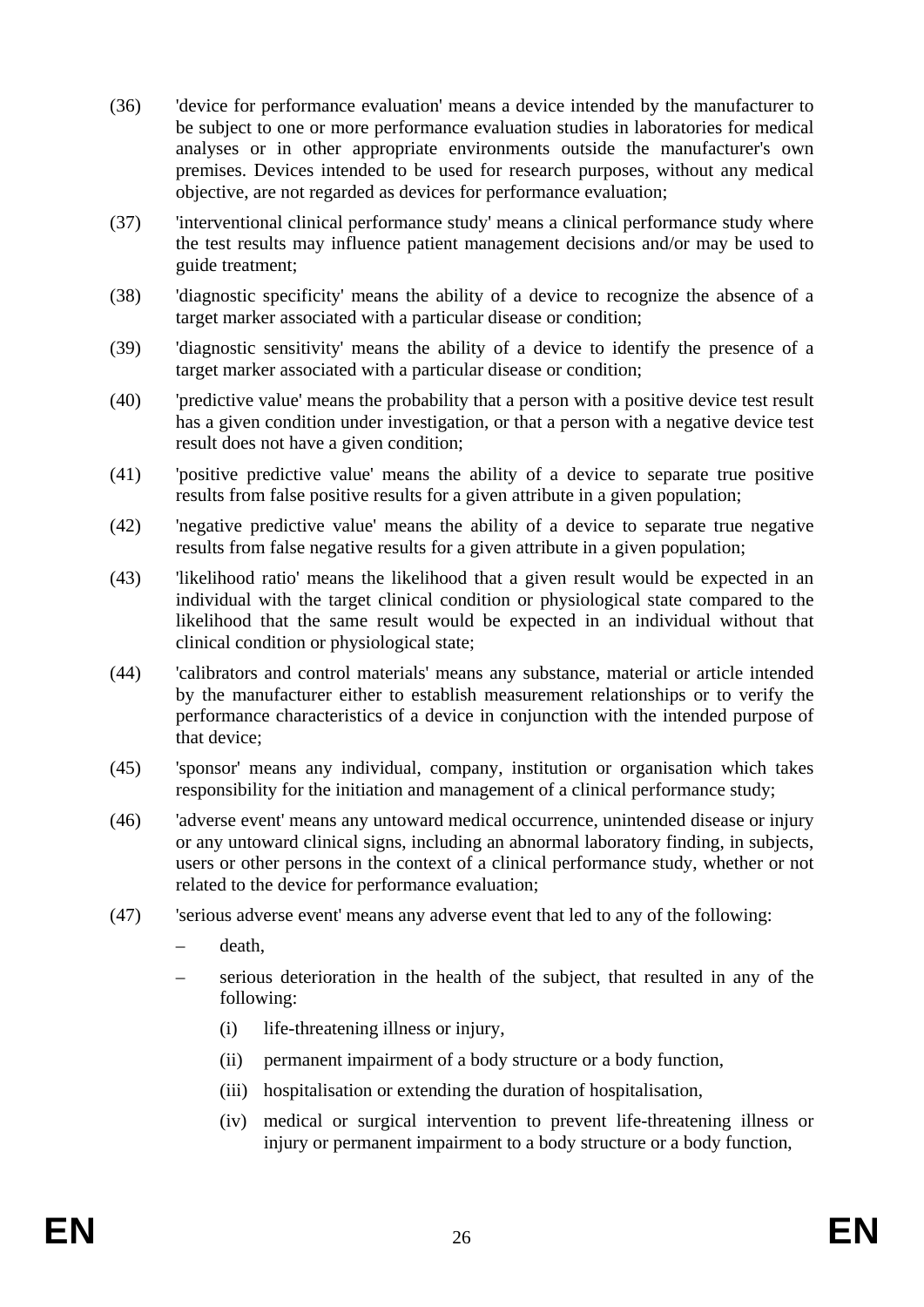- foetal distress, foetal death or a congenital abnormality or birth defect.
- (48) 'device deficiency' means any inadequacy in the identity, quality, durability, reliability, safety or performance of a device for performance evaluation, including malfunction, use errors or inadequacy in the information supplied by the manufacturer;

Definitions related to vigilance and market surveillance:

- (49) 'recall' means any measure aimed at achieving the return of a device that has already been made available to the end user;
- (50) 'withdrawal' means any measure aimed at preventing a device in the supply chain from further being made available on the market;
- (51) 'incident' means any malfunction or deterioration in the characteristics or performance of a device made available on the market, any inadequacy in the information supplied by the manufacturer and any unexpected undesirable effect;
- (52) 'serious incident' means any incident that directly or indirectly led, might have led or might lead to any of the following:
	- death of a patient, user or other person,
	- temporary or permanent serious deterioration of the patient's, user's or other person's state of health,
	- serious public health threat;
- (53) 'corrective action' means action taken to eliminate the cause of a potential or real non-conformity or other undesirable situation;
- (54) 'field safety corrective action' means corrective action taken by the manufacturer for technical or medical reasons to prevent or reduce the risk of a serious incident in relation to a device made available on the market;
- (55) 'field safety notice' means the communication sent by the manufacturer to users or customers in relation to a field safety corrective action;
- (56) 'market surveillance' means the activities carried out and measures taken by public authorities to ensure that products comply with the requirements set out in the relevant Union harmonisation legislation and do not endanger health, safety or any other aspect of public interest protection;

Definitions related to standards and other technical specifications:

- (57) 'harmonised standard' means a European standard as defined in Article 2(1)(c) of Regulation (EU) No [Ref. of future Regulation on European standardisation];
- (58) 'common technical specifications' means a document other than a standard that prescribes technical requirements that provide a means to comply with the legal obligations applicable to a device, process or system.

## *Article 3*

## *Regulatory status of products*

1. The Commission may, at the request of a Member State or on its own initiative, by means of implementing acts, determine whether or not a specific product, or category or group of products, falls within the definitions of an *in vitro* diagnostic medical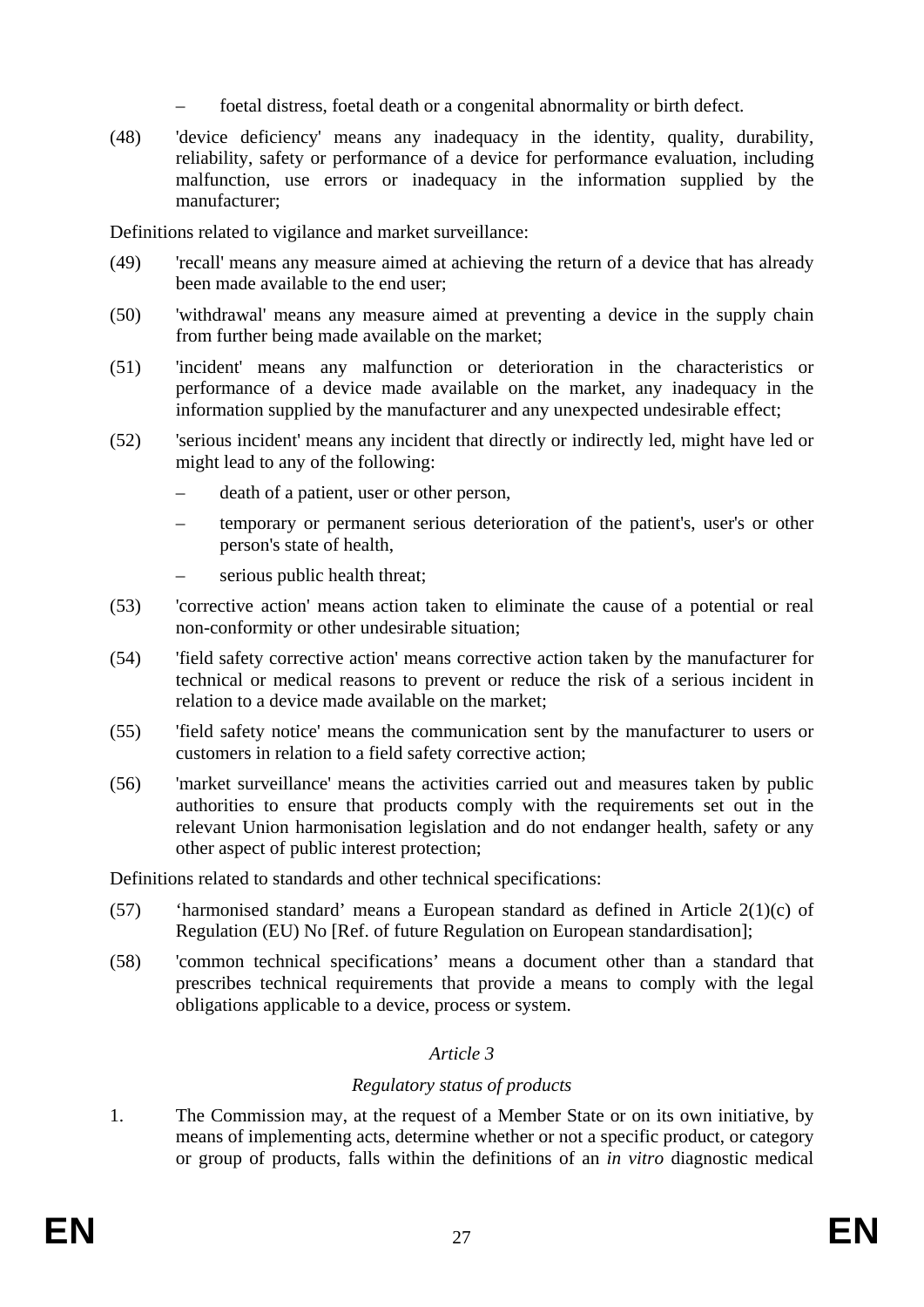devices or of an accessory to an *in vitro* diagnostic medical device. Those implementing acts shall be adopted in accordance with the examination procedure referred to in Article 84(3).

2. The Commission shall ensure the sharing of expertise between Member States in the fields of *in vitro* diagnostic medical devices, medical devices, medicinal products, human tissues and cells, cosmetics, biocides, food and, if necessary, other products in order to determine the appropriate regulatory status of a product, or category or group of products.

# **Chapter II Making available of devices, obligations of economic operators, CE marking, free movement**

### *Article 4*

### *Placing on the market and putting into service*

- 1. A device may be placed on the market or put into service only if it complies with this Regulation when duly supplied and properly installed, maintained and used in accordance with its intended purpose.
- 2. A device shall meet the general safety and performance requirements which apply to it, taking into account its intended purpose. General safety and performance requirements are set out in Annex I.
- 3. Demonstration of conformity with the general safety and performance requirements shall be based on clinical evidence in accordance with Article 47.
- 4. Devices that are manufactured and used within a single health institution shall be considered as being put into service.
- 5. With the exception of Article 59(4), the requirements of this Regulation shall not apply to devices classified as class A, B and C, in accordance with the rules set out in Annex VII, and manufactured and used only within a single health institution, provided manufacture and use occur solely under the health institution's single quality management system, and the health institution is compliant with standard EN ISO 15189 or any other equivalent recognised standard. Member States may require that the health institutions submit to the competent authority a list of such devices which have been manufactured and used on their territory and may make the manufacture and use of the devices concerned subject to further safety requirements.

Devices classified as class D in accordance with the rules set out in Annex VII, even if manufactured and used within a single health institution, shall comply with the requirements of this Regulation. However, the provisions regarding CE marking set out in Article 16 and the obligations referred to in Articles 21 to 25 shall not apply to those devices.

6. The Commission shall be empowered to adopt delegated acts in accordance with Article 85, amending or supplementing, in the light of technical progress and considering the intended users or patients, the general safety and performance requirements set out in Annex I, including the information supplied by the manufacturer.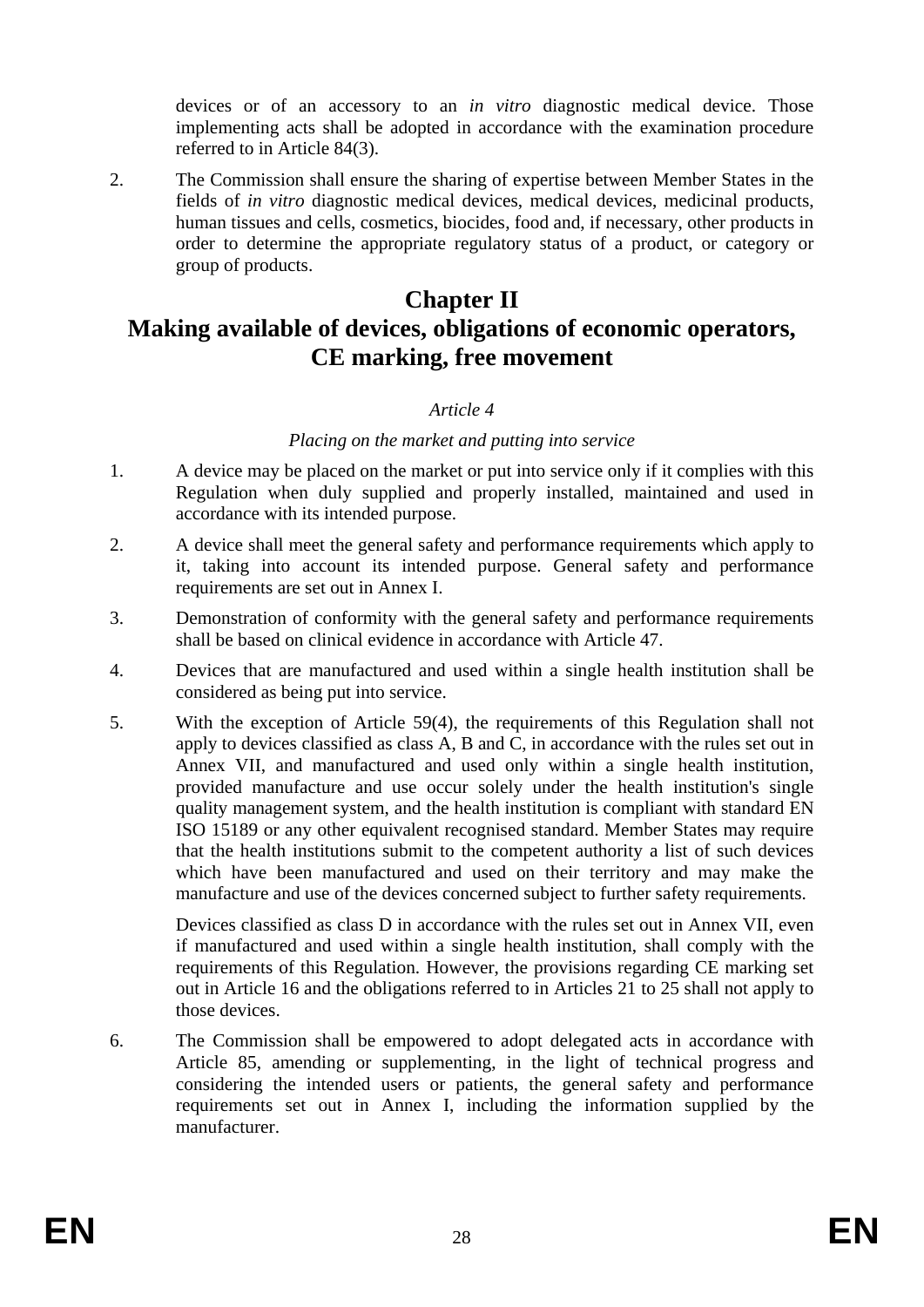### *Article 5*

### *Distance sales*

- 1. A device offered by means of information society services as defined in Article 1(2) of Directive 98/34/EC to a natural or legal person established in the Union shall comply with this Regulation at the latest when the device is placed on the market.
- 2. Without prejudice to national legislation regarding the exercise of the medical profession, a device that is not placed on the market but is used in the context of a commercial activity for the provision of a diagnostic or therapeutic service offered by means of information society services as defined in Article 1(2) of Directive 98/34/EC or by other means of communication to a natural or legal person established in the Union shall comply with this Regulation.

## *Article 6*

### *Harmonised standards*

1. Devices which are in conformity with the relevant harmonised standards, or parts thereof, the references of which have been published in the *Official Journal of the European Union* shall be presumed to be in conformity with the requirements of this Regulation covered by those standards or parts thereof.

The first subparagraph shall also apply to system or process requirements to be fulfilled by economic operators or sponsors in accordance with this Regulation, including those related to the quality management system, risk management, the post-market surveillance plan, clinical performance studies, clinical evidence or postmarket follow-up.

2. Reference to harmonised standards also includes the monographs of the European Pharmacopoeia adopted in accordance with the Convention on the Elaboration of a European Pharmacopoeia.

## *Article 7*

### *Common technical specifications*

- 1. Where no harmonised standards exist or where relevant harmonised standards are not sufficient, the Commission shall be empowered to adopt common technical specifications (CTS) in respect of the general safety and performance requirements set out in Annex I, the technical documentation set out in Annex II or the clinical evidence and post-market follow-up set out in Annex XII. The CTS shall be adopted by means of implementing acts in accordance with the examination procedure referred to in Article 84(3).
- 2. Devices which are in conformity with the CTS referred to in paragraph 1 shall be presumed to be in conformity with the requirements of this Regulation covered by those CTS or parts thereof.
- 3. Manufacturers shall comply with the CTS unless they can duly justify that they have adopted solutions ensuring a level of safety and performance that is at least equivalent thereto.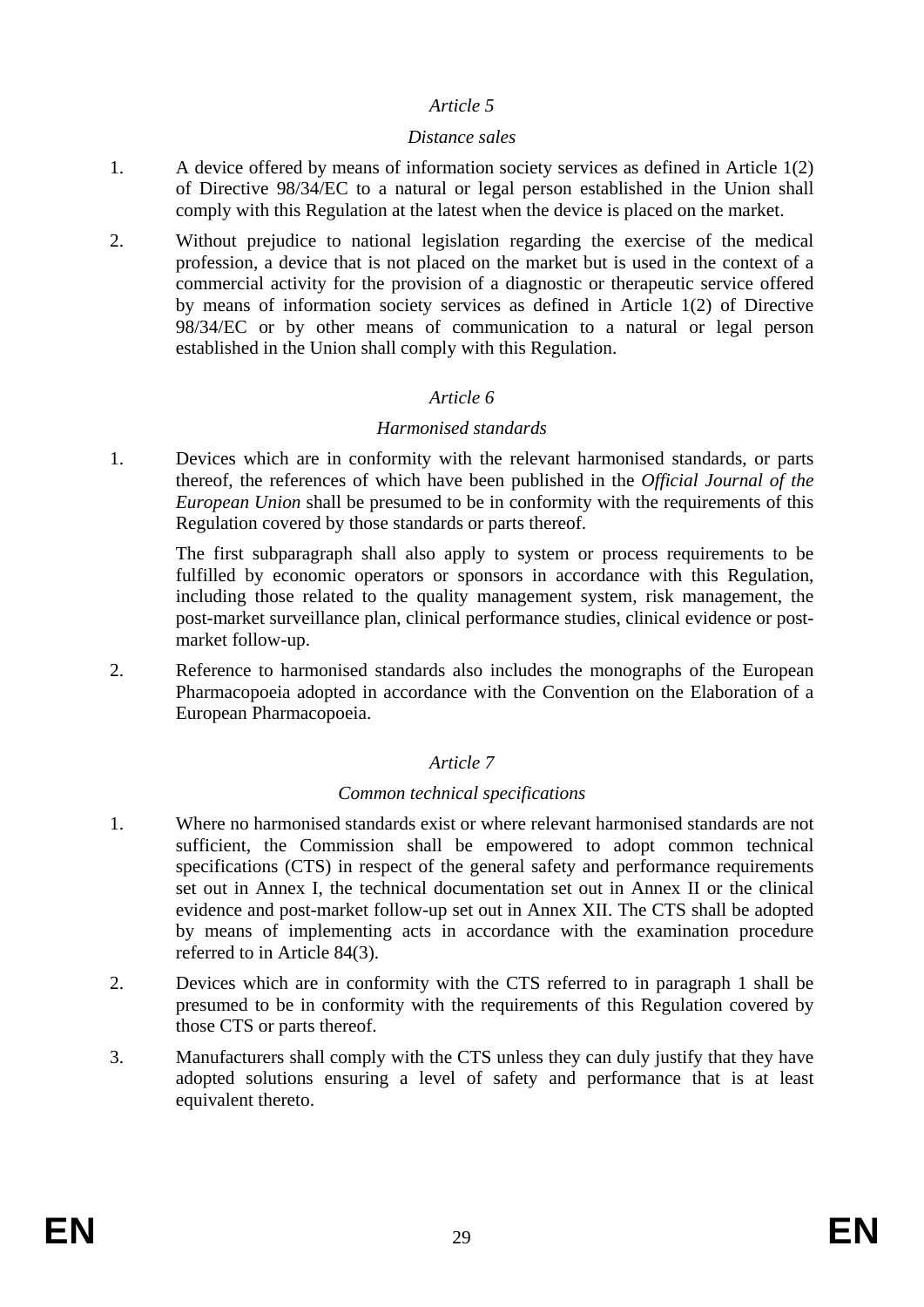### *Article 8*

### *General obligations of the manufacturer*

- 1. When placing their devices on the market or putting them into service, manufacturers shall ensure that they have been designed and manufactured in accordance with the requirements of this Regulation.
- 2. Manufacturers shall draw up the technical documentation which shall allow assessment of the conformity of the device with the requirements of this Regulation. The technical documentation shall include the elements set out in Annex II.

The Commission shall be empowered to adopt delegated acts in accordance with Article 85 amending or supplementing, in the light of technical progress, the elements in the technical documentation set out in Annex II.

- 3. Where compliance of a device with the applicable requirements has been demonstrated following the applicable conformity assessment procedure, manufacturers of devices, other than devices for performance evaluation, shall draw up an EU declaration of conformity in accordance with Article 15 and affix the CE marking of conformity in accordance with Article 16.
- 4. Manufacturers shall keep the technical documentation, the EU declaration of conformity and, if applicable, a copy of the relevant certificate including any supplement, issued in accordance with Article 43, available to the competent authorities for a period of at least five years after the last device covered by the declaration of conformity has been placed on the market.

Where the technical documentation is voluminous or held in different locations, the manufacturer shall provide, upon request by a competent authority, a summary technical documentation (STED) and grant access to the full technical documentation upon request.

- 5. Manufacturers shall ensure that procedures are in place to keep series production in conformity with the requirements of this Regulation. Changes in product design or characteristics and changes in the harmonised standards or CTS by reference to which conformity of a product is declared shall be adequately taken into account. Proportionate to the risk class and the type of device, manufacturers of devices, other than devices for performance evaluation, shall institute and keep up to date a quality management system that shall address at least the following aspects:
	- (a) the responsibility of the management;
	- (b) resource management, including selection and control of suppliers and subcontractors;
	- (c) product realisation;
	- (d) processes for monitoring and measurement of output, data analysis and product improvement.
- 6. Proportionate to the risk class and the type of device, manufacturers of devices shall institute and keep up to date a systematic procedure to collect and review experience gained from their devices placed on the market or put into service, and to apply any necessary corrective action, hereinafter referred to as 'post-market surveillance plan'. The post-market surveillance plan shall set out the process for collecting, recording and investigating complaints and reports from healthcare professionals, patients or users on suspected incidents related to a device, keeping a register of non-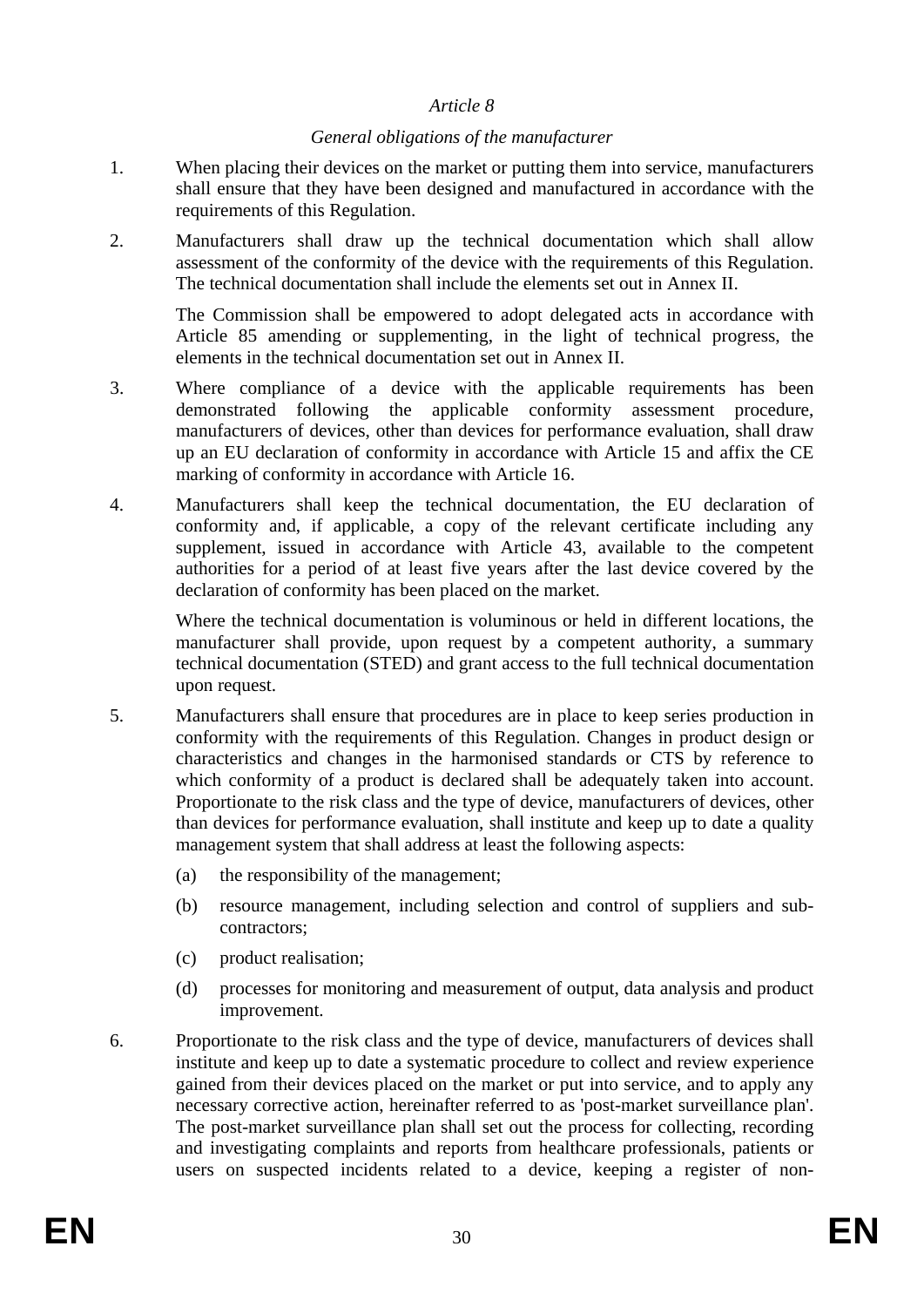conforming products and product recalls or withdrawals, and if deemed appropriate due to the nature of the device, sample testing of marketed devices. Part of the postmarket surveillance plan shall be a plan for post-market follow-up in accordance with Part B of Annex XII. Where post-market follow-up is not deemed necessary, this shall be duly justified and documented in the post-market surveillance plan.

If in the course of the post-market surveillance a need for corrective action is identified, the manufacturer shall implement the appropriate measures.

7. Manufacturers shall ensure that the device is accompanied by the information to be supplied in accordance with Section 17 of Annex I in an official Union language which can be easily understood by the intended user. The language(s) of the information to be supplied by the manufacturer may be determined by the law of the Member State where the device is made available to the user.

For devices for self-testing or near-patient-testing, the information supplied in accordance with Section 17 of Annex I shall be provided in the language(s) of the Member State where the device reaches its intended user.

- 8. Manufacturers who consider or have reason to believe that a device which they have placed on the market is not in conformity with this Regulation shall immediately take the necessary corrective action to bring that product into conformity, withdraw it or recall it, as appropriate. They shall inform the distributors and, where applicable, the authorised representative accordingly.
- 9. Manufacturers shall, in response to a reasoned request from a competent authority, provide it with all the information and documentation necessary to demonstrate the conformity of the device, in an official Union language which can be easily understood by that authority. They shall cooperate with that authority, at its request, on any corrective action taken to eliminate the risks posed by devices which they have placed on the market or put into service.
- 10. Where manufacturers have their devices designed and manufactured by another legal or natural person, the information on the identity of that person shall be part of the information to be submitted in accordance with Article 23.

## *Article 9*

### *Authorised representative*

- 1. A manufacturer of a device that is placed on the Union market, or bears the CE marking without being placed on the Union market, who does not have a registered place of business in a Member State or does not carry out relevant activities at a registered place of business in a Member State, shall designate a single authorised representative.
- 2. The designation shall be valid only when accepted in writing by the authorised representative and shall be effective at least for all devices of the same generic device group.
- 3. The authorised representative shall perform the tasks specified in the mandate agreed between the manufacturer and the authorised representative.

The mandate shall allow and require the authorised representative to perform at least the following tasks in relation to the devices that it covers: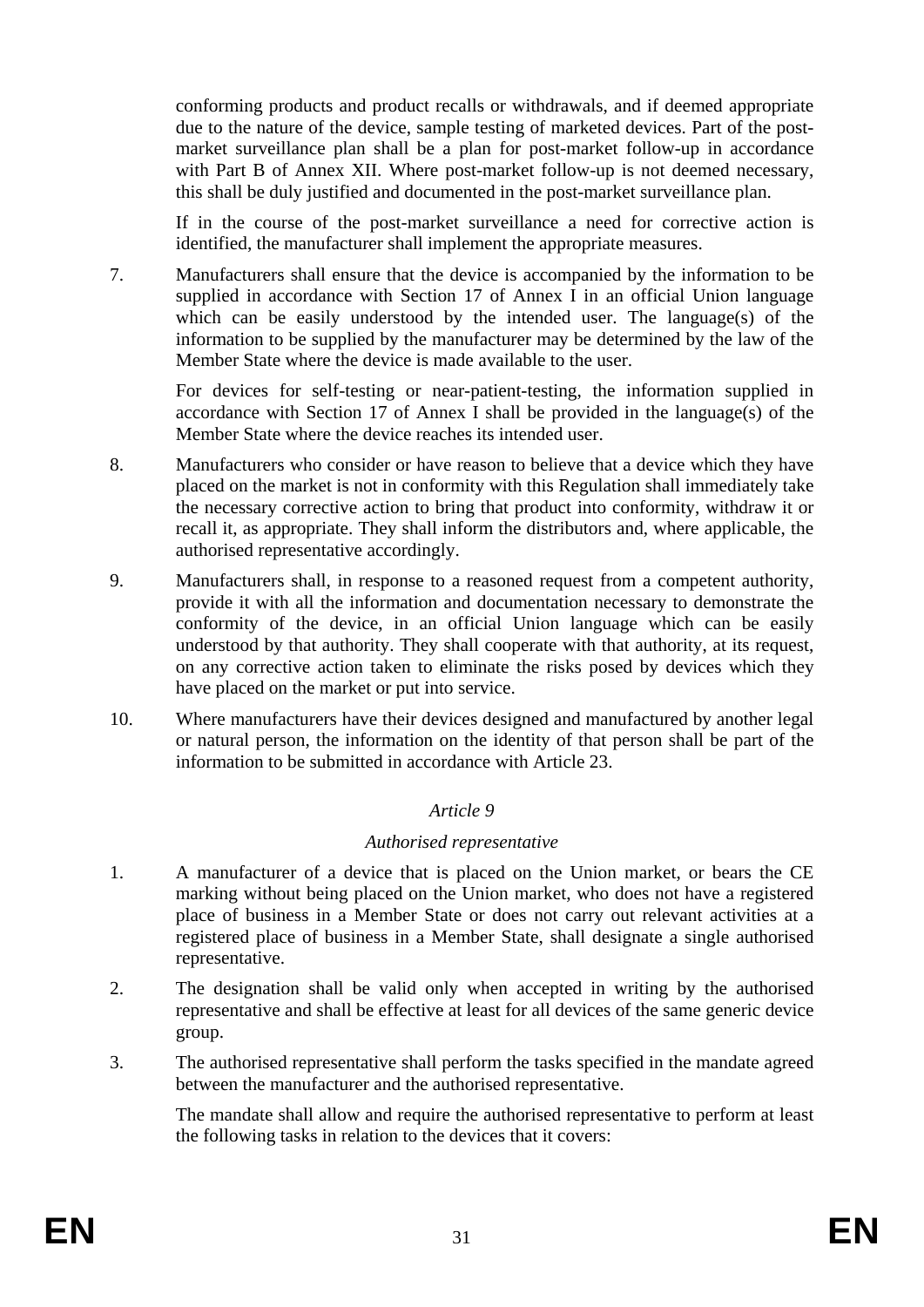- (a) keep the technical documentation, the EU declaration of conformity and, if applicable, a copy of the relevant certificate, including any supplement, issued in accordance with Article 43 at the disposal of competent authorities for the period referred to in Article 8(4);
- (b) in response to a reasoned request from a competent authority, provide that competent authority with all the information and documentation necessary to demonstrate the conformity of a device;
- (c) cooperate with the competent authorities on any corrective action taken to eliminate the risks posed by devices;
- (d) immediately inform the manufacturer about complaints and reports from healthcare professionals, patients and users about suspected incidents related to a device for which they have been designated;
- (e) terminate the mandate if the manufacturer acts contrary to his obligations under this Regulation.

To allow the authorised representative to fulfil the tasks mentioned in this paragraph, the manufacturer shall at least ensure that the authorised representative has permanent immediate access to the necessary documentation in one of the official Union languages.

- 4. The mandate referred to in paragraph 3 shall not include the delegation of the manufacturer's obligations laid down in Article  $8(1)$ ,  $(2)$ ,  $(5)$ ,  $(6)$ ,  $(7)$  and  $(8)$ .
- 5. An authorised representative who terminates the mandate on the grounds referred to in point (e) of paragraph 3 shall immediately inform the competent authority of the Member State in which he is established and, where applicable, the notified body that was involved in the conformity assessment for the device of the termination of the mandate and the reasons therefor.
- 6. Any reference in this Regulation to the competent authority of the Member State where the manufacturer has his registered place of business shall be understood as a reference to the competent authority of the Member State where the authorised representative, designated by a manufacturer referred to in paragraph 1, has his registered place of business.

### *Article 10*

### *Change of authorised representative*

The modalities of a change of authorised representative shall be clearly defined in an agreement between the manufacturer, the outgoing authorised representative and the incoming authorised representative. This agreement shall address at least the following aspects:

- (a) the date of termination of the mandate with the outgoing authorised representative and date of beginning of the mandate with the incoming authorised representative;
- (b) the date until which the outgoing authorised representative may be indicated in the information supplied by the manufacturer, including any promotional material;
- (c) the transfer of documents, including confidentiality aspects and property rights;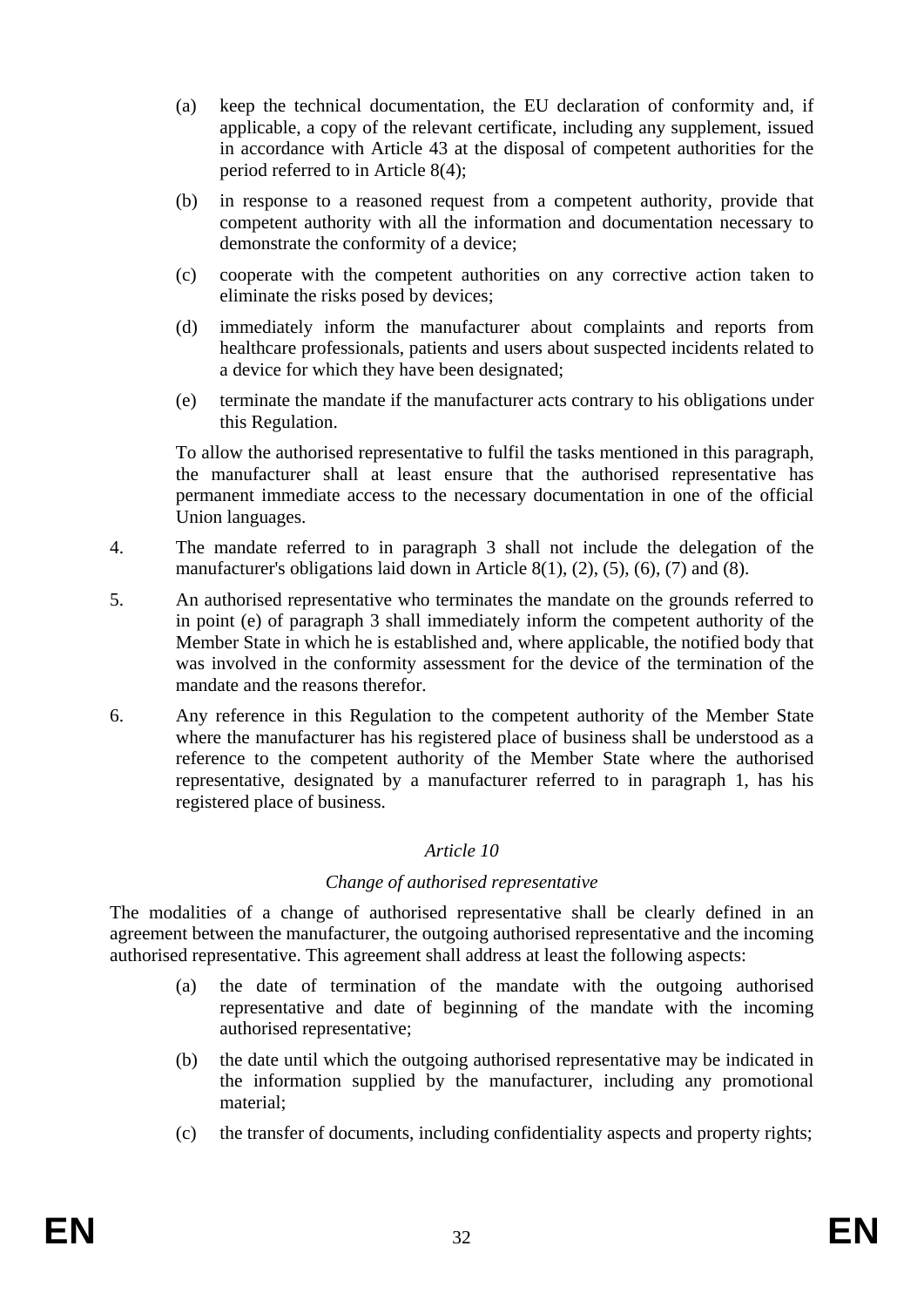(d) the obligation of the outgoing authorised representative after the end of the mandate to forward to the manufacturer or to the incoming authorised representative any complaints or reports from healthcare professionals, patients or users about suspected incidents related to a device for which he had been designated as authorised representative.

## *Article 11*

### *General obligations of importers*

- 1. Importers shall place on the Union market only devices that are in conformity with this Regulation.
- 2. Before placing a device on the market importers shall ensure the following:
	- (a) that the appropriate conformity assessment procedure has been carried out by the manufacturer;
	- (b) that an authorised representative in accordance with Article 9 has been designated by the manufacturer;
	- (c) that the EU declaration of conformity and the technical documentation has been drawn up by the manufacturer;
	- (d) that the device bears the required CE marking of conformity;
	- (e) that the device is labelled in accordance with this Regulation and accompanied by the required instructions for use and EU declaration of conformity;
	- (f) that, where applicable, a Unique Device Identification has been assigned by the manufacturer in accordance with Article 22.

Where an importer considers or has reason to believe that a device is not in conformity with the requirements of this Regulation, he shall not place the device on the market until it has been brought into conformity. Where the device presents a risk, the importer shall inform the manufacturer and his authorised representative to that effect, as well as the competent authority of the Member State in which he is established.

- 3. Importers shall indicate their name, registered trade name or registered trade mark and the address of their registered place of business at which they can be contacted and their location can be established on the device or on its packaging or in a document accompanying the device. They shall ensure that any additional label does not obscure any information on the label provided by the manufacturer.
- 4. Importers shall ensure that the device is registered in the electronic system in accordance with Article 23(2).
- 5. Importers shall ensure that, while a device is under their responsibility, storage or transport conditions do not jeopardise its compliance with the general safety and performance requirements set out in Annex I.
- 6. When deemed appropriate with regard to the risks presented by a device, importers shall, in order to protect the health and safety of patients and users, carry out sample testing of marketed products, investigate complaints and keep a register of complaints, of non-conforming products and of product recalls and withdrawals, and shall keep the manufacturer, authorised representative and distributors informed of such monitoring.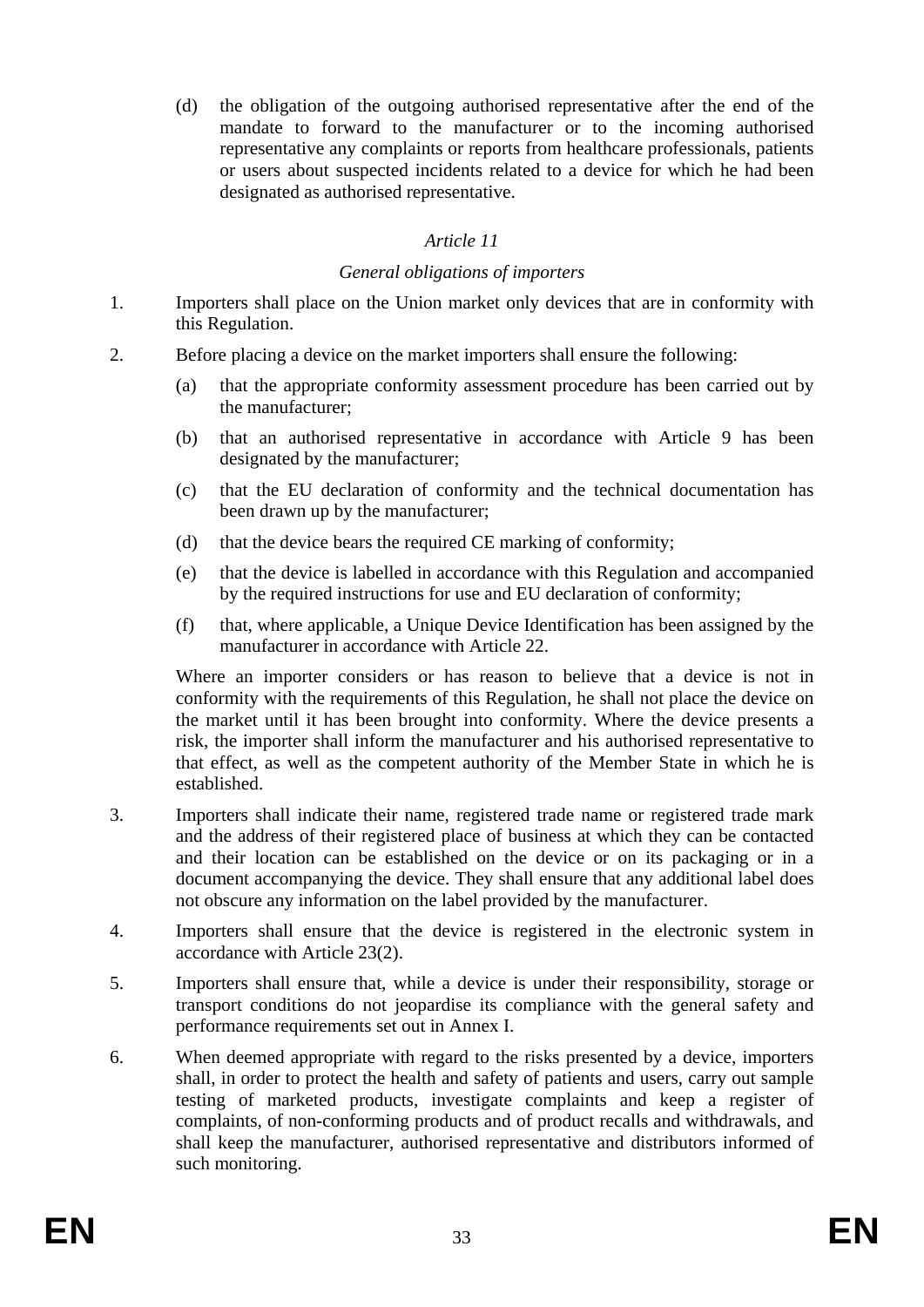- 7. Importers who consider or have reason to believe that a device which they have placed on the market is not in conformity with this Regulation shall immediately inform the manufacturer and his authorised representative and, if appropriate, take the necessary corrective action to bring that device into conformity, withdraw or recall it. Where the device presents a risk, they shall also immediately inform the competent authorities of the Member States in which they made the device available and, if applicable, the notified body that issued a certificate in accordance with Article 43 for the device in question, giving details, in particular, of the noncompliance and of any corrective action taken.
- 8. Importers who have received complaints or reports from healthcare professionals, patients or users about suspected incidents related to a device which they have placed on the market shall immediately forward this information to the manufacturer and his authorised representative.
- 9. Importers shall, for the period referred to in Article 8(4), keep a copy of the EU declaration of conformity at the disposal of the market surveillance authorities and ensure that the technical documentation and, if applicable, a copy of the relevant certificate including any supplement, issued in accordance with Article 43, can be made available to those authorities, upon request. By written mandate, the importer and the authorised representative for the device in question may agree that this obligation is delegated to the authorised representative.
- 10. Importers shall, in response to a request from a competent national authority, provide it with all the information and documentation necessary to demonstrate the conformity of a product. This obligation shall be considered fulfilled when the authorised representative for the device in question provides the required information. Importers shall cooperate with a competent national authority, at its request, on any action taken to eliminate the risks posed by products which they have placed on the market.

## *Article 12*

## *General obligations of distributors*

- 1. When making a device available on the market, distributors shall act with due care in relation to the requirements applicable.
- 2. Before making a device available on the market distributors shall verify that the following requirements are met:
	- (a) the product bears the required CE marking of conformity;
	- (b) the product is accompanied by the information to be supplied by the manufacturer in accordance with Article 8(7);
	- (c) the manufacturer and, where applicable, the importer have complied with the requirements set out in Article 22 and Article 11(3) respectively.

Where a distributor considers or has reason to believe that a device is not in conformity with the requirements of this Regulation, he shall not make the device available on the market until it has been brought into conformity. Where the device presents a risk, the distributor shall inform the manufacturer and, where applicable, his authorised representative and the importer to that effect, as well as the competent authority of the Member State in which he is established.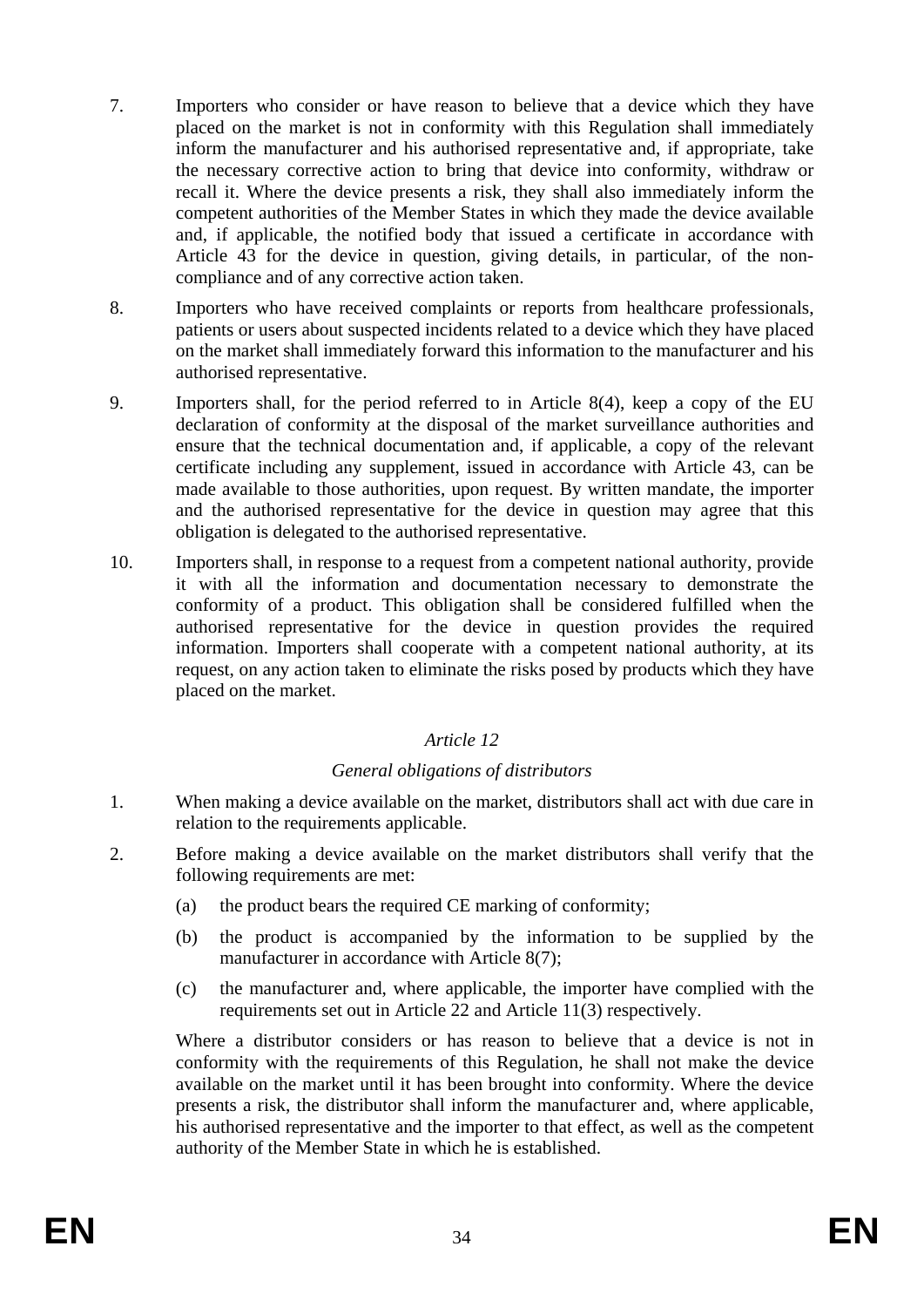- 3. Distributors shall ensure that, while a device is under their responsibility, storage or transport conditions do not jeopardise its compliance with the general safety and performance requirements set out in Annex I.
- 4. Distributors who consider or have reason to believe that a device which they have made available on the market is not in conformity with this Regulation shall immediately inform the manufacturer and, where applicable, his authorised representative and the importer and make sure that the necessary corrective action to bring that device into conformity, withdraw or recall it, if appropriate, is taken. Where the device presents a risk, they shall also immediately inform the competent authorities of the Member States in which they made the device available, giving details, in particular, of the non-compliance and of any corrective action taken.
- 5. Distributors who have received complaints or reports from healthcare professionals, patients or users about suspected incidents related to a device they have made available, shall immediately forward this information to the manufacturer and, where applicable, his authorised representative.
- 6. Distributors shall, in response to a request from a competent authority, provide it with all the information and documentation necessary to demonstrate the conformity of a device. This obligation shall be considered fulfilled when the authorised representative for the device in question, where applicable, provides the required information. Distributors shall cooperate with competent national authorities, at their request, on any action taken to eliminate the risks posed by devices which they have made available on the market.

### *Article 13*

## *Person responsible for regulatory compliance*

- 1. Manufacturers shall have available within their organisation at least one qualified person who possesses expert knowledge in the field of *in vitro* diagnostic medical devices. The expert knowledge shall be demonstrated by either of the following qualifications:
	- (a) a diploma, certificate or other evidence of formal qualification awarded on completion of a university degree or of an equivalent course of study, in natural sciences, medicine, pharmacy, engineering or another relevant discipline, and at least two years of professional experience in regulatory affairs or in quality management systems relating to *in vitro* diagnostic medical devices;
	- (b) five years of professional experience in regulatory affairs or in quality management systems relating to *in vitro* diagnostic medical devices.
- 2. The qualified person shall at least be responsible for ensuring the following matters:
	- (a) that the conformity of the devices is appropriately assessed before a batch is released;
	- (b) that the technical documentation and the declaration of conformity are drawn up and kept up-to-date;
	- (c) that the reporting obligations in accordance with Articles 59 to 64 are fulfilled.
	- (d) in the case of devices for performance evaluation intended to be used in the context of interventional clinical performance studies or other clinical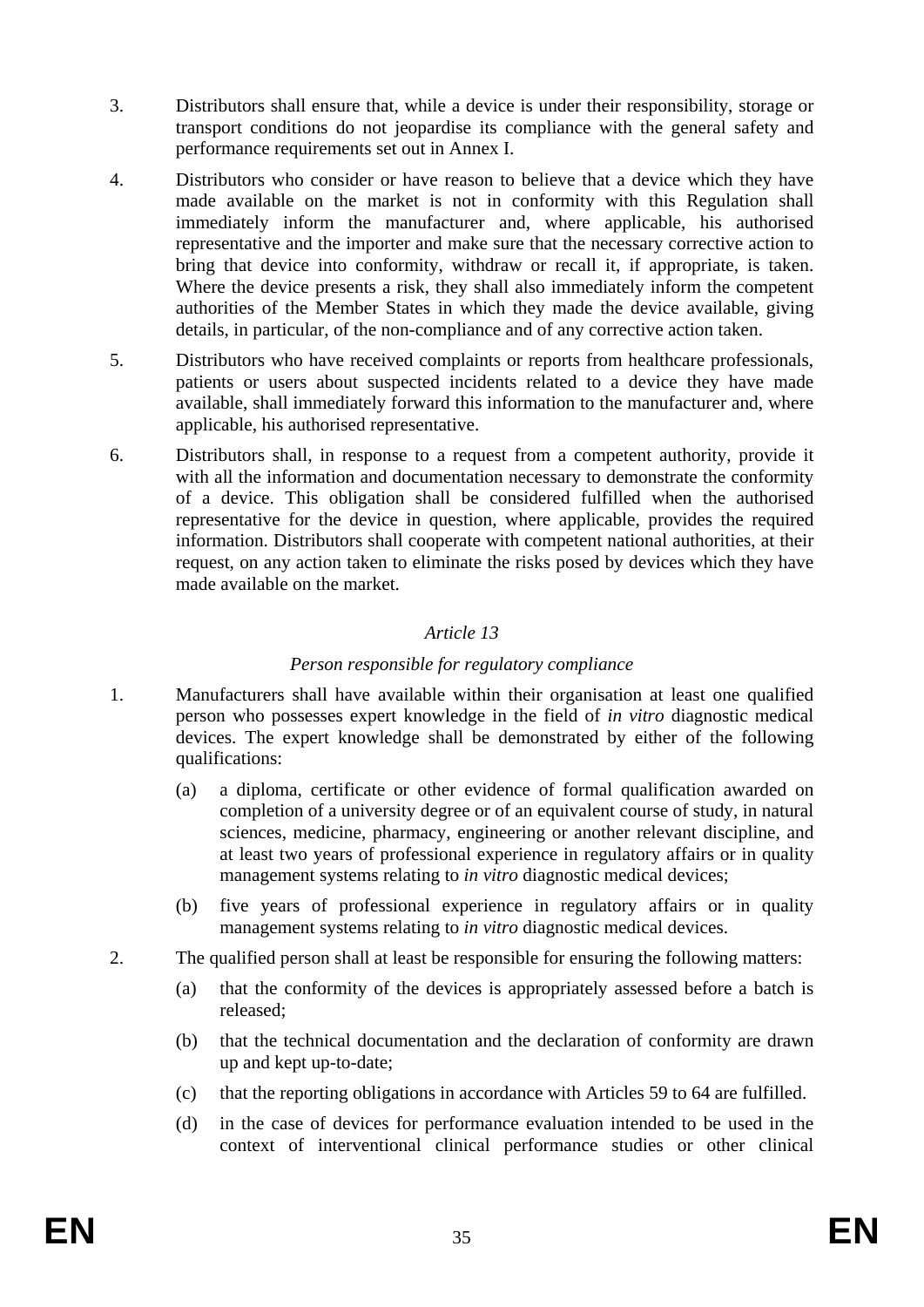performance studies involving risks for the subjects, that the statement referred to in Section 4.1 of Annex XIII is issued;

- 3. The qualified person shall suffer no disadvantage within the manufacturer's organisation in relation to the proper fulfilment of his duties.
- 4. Authorised representatives shall have available within their organisation at least one qualified person who possesses expert knowledge regarding the regulatory requirements for *in vitro* diagnostic medical devices in the Union. The expert knowledge shall be demonstrated by either of the following qualifications:
	- (a) a diploma, certificate or other evidence of formal qualification awarded on completion of a university degree or of an equivalent course of study, in law, natural sciences, medicine, pharmacy, engineering or another relevant discipline, and at least two years of professional experience in regulatory affairs or in quality management systems relating to *in vitro* diagnostic medical devices;
	- (b) five years of professional experience in regulatory affairs or in quality management systems relating to *in vitro* diagnostic medical devices.

## *Article 14*

*Cases in which obligations of manufacturers apply to importers, distributors or other persons* 

- 1. A distributor, importer or other natural or legal person shall assume the obligations incumbent on manufacturers if he does any of the following:
	- (a) makes available on the market a device under his name, registered trade name or registered trade mark;
	- (b) changes the intended purpose of a device already placed on the market or put into service;
	- (c) modifies a device already placed on the market or put into service in such a way that compliance with the applicable requirements may be affected.

The first subparagraph shall not apply to any person who, while not considered a manufacturer as defined in number (16) of Article 2, assembles or adapts a device already on the market to its intended purpose for an individual patient.

- 2. For the purposes of point (c) of paragraph 1, the following shall not be considered to be a modification of a device that could affect its compliance with the applicable requirements:
	- (a) provision, including translation, of the information supplied by the manufacturer in accordance with Section 17 of Annex I relating to a device already placed on the market and of further information which is necessary in order to market the product in the relevant Member State;
	- (b) changes to the outer packaging of a device already placed on the market, including a change of pack size, if the repackaging is necessary in order to market the product in the relevant Member State and if it is carried out in such conditions that the original condition of the device cannot be affected by it. In the case of devices placed on the market in sterile condition, it shall be presumed that the original condition of the device is adversely affected if the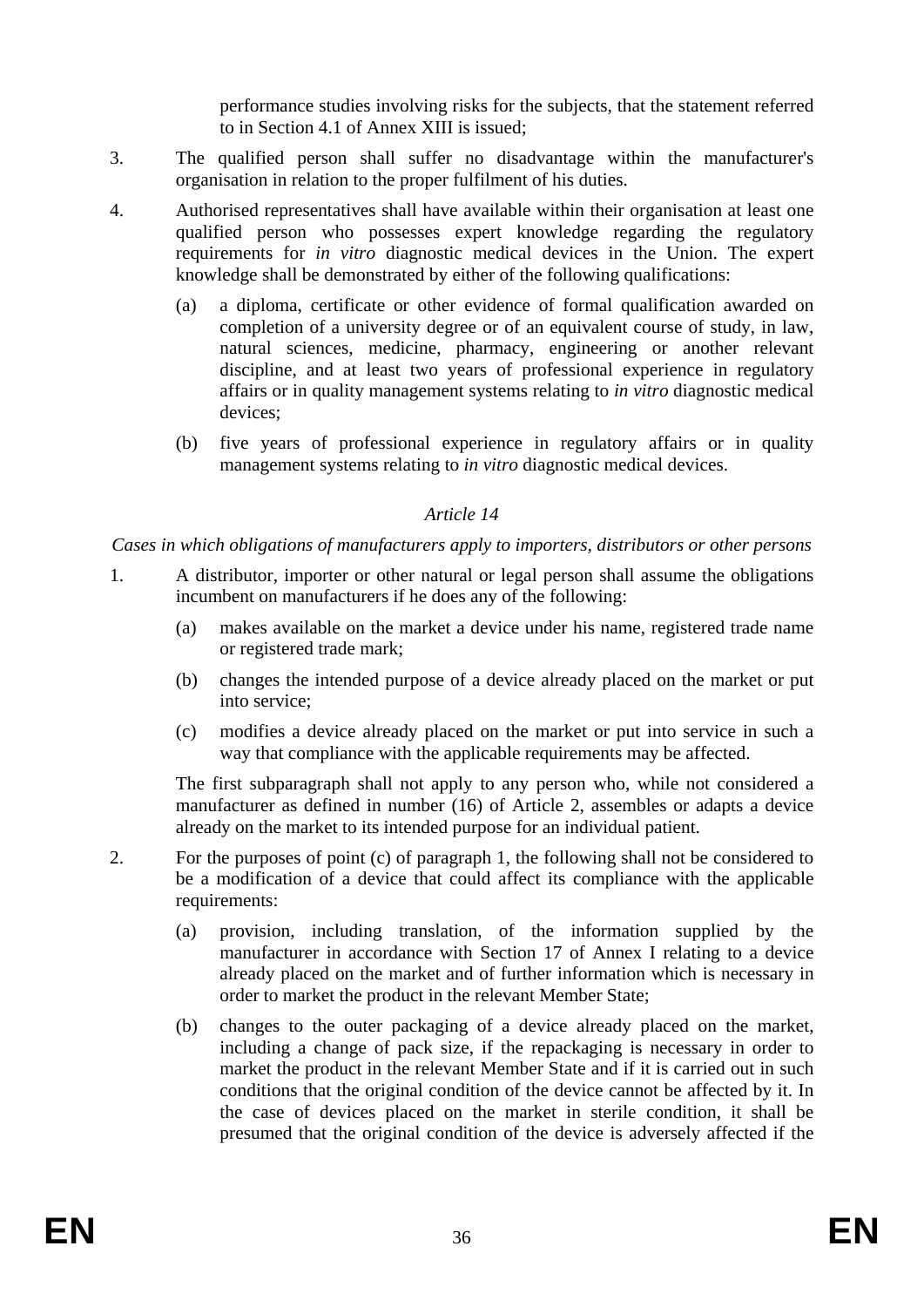package that shall ensure the sterile condition is opened, damaged or otherwise negatively affected by the repackaging.

3. A distributor or importer who carries out any of the activities mentioned in points (a) and (b) of paragraph 2 shall indicate the activity carried out together with his name, registered trade name or registered trade mark and the address at which he can be contacted and his location can be established on the device or, where that is not possible, on its packaging or in a document accompanying the device.

He shall ensure that he has in place a quality management system that includes procedures which ensure that the translation of information is accurate and up-todate, and that the activities mentioned in points (a) and (b) of paragraph 2 are performed by means and under conditions that preserve the original condition of the device and that the packaging of the repackaged device is not defective, of poor quality or untidy. Part of the quality management system shall be procedures ensuring that the distributor or importer is informed of any corrective action taken by the manufacturer in relation to the device in question in order to respond to safety issues or to bring it in conformity with this Regulation.

4. Prior to making the relabelled or repackaged device available, the distributor or importer referred to in paragraph 3 shall inform the manufacturer and the competent authority of the Member State where he plans to make the device available and, upon request, shall provide them with a sample or a mock-up of the relabelled or repackaged device, including any translated label and instructions for use. He shall submit to the competent authority a certificate, issued by a notified body referred to in Article 27, designated for the type of devices that are subject to activities mentioned in points (a) and (b) of paragraph 2, attesting that the quality management system complies with the requirements laid down in paragraph 3.

# *Article 15*

# *EU declaration of conformity*

- 1. The EU declaration of conformity shall state that fulfilment of the requirements specified in this Regulation has been demonstrated. It shall be continuously updated. The minimum content of the EU declaration of conformity is set out in Annex III. It shall be translated into the official Union language or languages required by the Member State(s) in which the device is made available.
- 2. Where, concerning aspects not covered by this Regulation, devices are subject to other Union legislation which also requires a declaration of conformity by the manufacturer that fulfilment of the requirements of that legislation has been demonstrated, a single EU declaration of conformity shall be drawn up in respect of all Union acts applicable to the device containing all information required for identification of the Union legislation to which the declaration relates.
- 3. By drawing up the EU declaration of conformity, the manufacturer shall assume responsibility for compliance with the requirements of this Regulation and all other Union legislation applicable to the device.
- 4. The Commission shall be empowered to adopt delegated acts in accordance with Article 85 amending or supplementing the minimum content of the EU declaration of conformity set out in Annex III in the light of technical progress.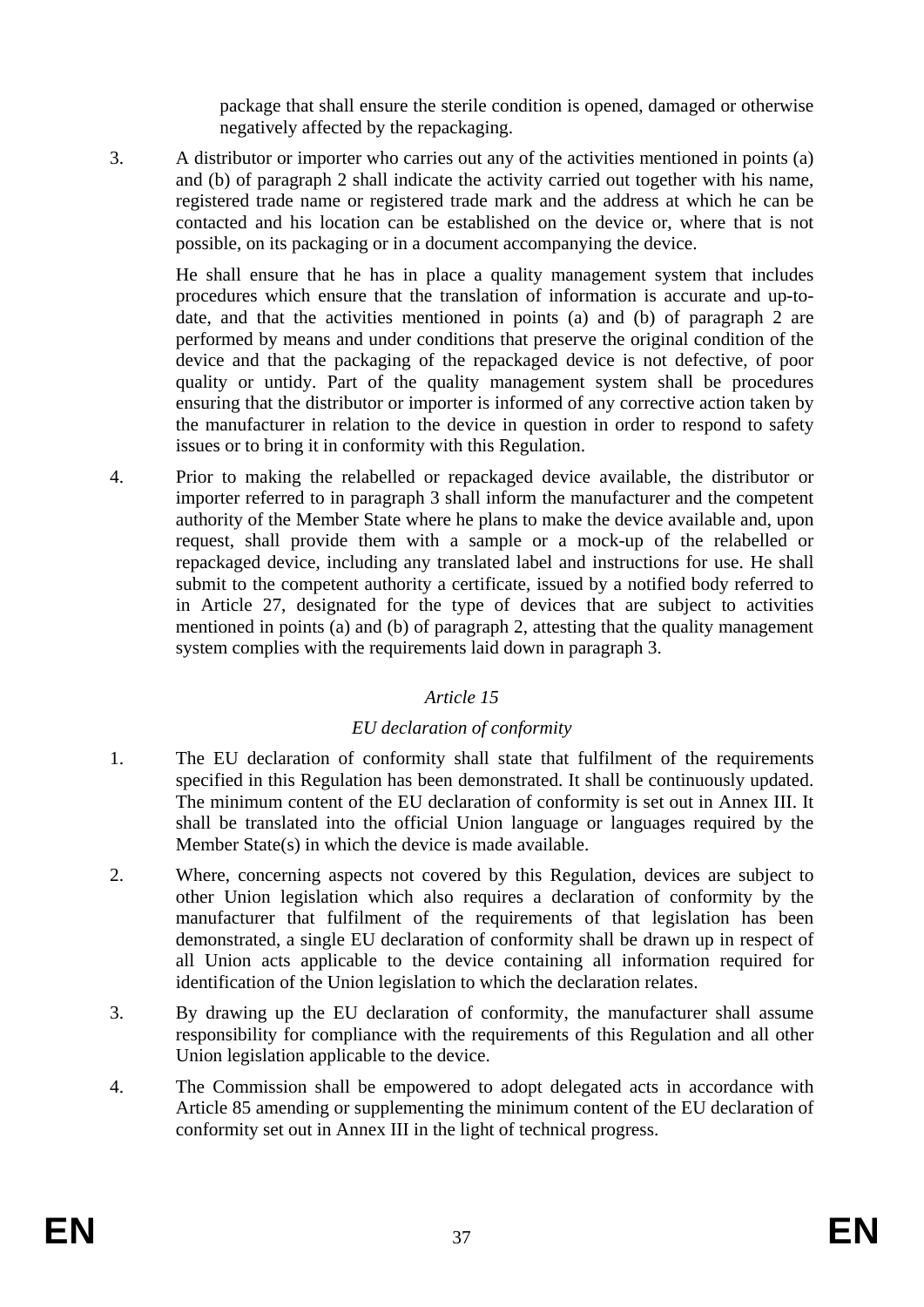#### *CE marking of conformity*

- 1. Devices, other than devices for performance evaluation, considered to be in conformity with the requirements of this Regulation shall bear the CE marking of conformity, as presented in Annex IV.
- 2. The CE marking shall be subject to the general principles set out in Article 30 of Regulation (EC) No 765/2008.
- 3. The CE marking shall be affixed visibly, legibly and indelibly to the device or its sterile pack. Where that is not possible or not warranted on account of the nature of the device, it shall be affixed to the packaging. The CE marking shall also appear in the instructions for use and on the sales packaging where those are provided.
- 4. The CE marking shall be affixed before the device is placed on the market. It may be followed by a pictogram or any other mark indicating a special risk or use.
- 5. Where applicable, the CE marking shall be followed by the identification number of the notified body responsible for the conformity assessment procedures set out in Article 40. The identification number shall also be indicated in any promotional material which mentions that a device fulfils the legal requirements for CE marking.
- 6. Where devices are subject to other Union legislation concerning other aspects which also provide for the affixing of the CE marking, the CE marking shall indicate that the devices also fulfil the provisions of the other legislation.

# *Article 17*

# *Devices for special purposes*

- 1. Member States shall not create any obstacle to devices for performance evaluation which are supplied for that purpose to laboratories or other institutions, if they meet the conditions laid down in Articles 48 to 58.
- 2. Those devices shall not bear the CE marking, with the exception of the devices referred to in Article 52.
- 3. At trade fairs, exhibitions, demonstrations or similar events, Member States shall not create any obstacle to the showing of devices which do not comply with this Regulation, provided such devices are not used on specimens taken from the participants and a visible sign clearly indicates that such devices are intended for presentation or demonstration purposes only and cannot be made available until they have been made to comply with this Regulation.

# *Article 18*

# *Systems and procedure packs*

- 1. Any natural or legal person shall draw up a statement referred to in paragraph 2 if he puts devices bearing the CE marking together with the following other devices or products, in accordance with the intended purpose of the devices or other products and within the limits of use specified by their manufacturers, in order to place them on the market as a system or procedure pack:
	- other devices bearing the CE marking;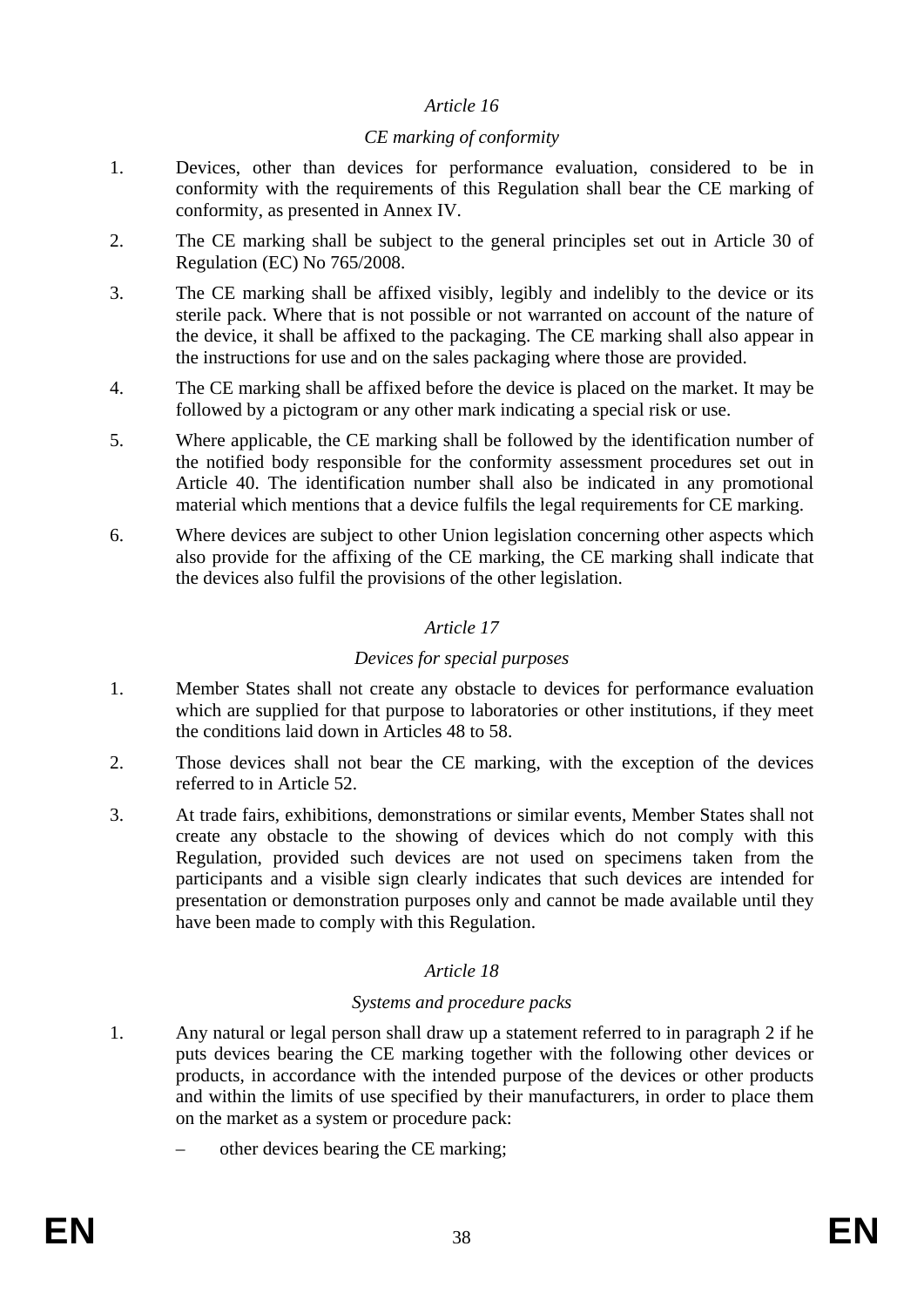- medical devices bearing the CE marking in conformity with Regulation (EU) [Ref. of future Regulation on medical devices];
- other products which are in conformity with the legislation applicable to those products.
- 2. In the statement, the person referred to in paragraph 1 shall declare the following:
	- (a) that he verified the mutual compatibility of the devices and, if applicable other products, in accordance with the manufacturers' instructions and has carried out his operations in accordance with those instructions;
	- (b) that he packaged the system or procedure pack and supplied relevant information to users incorporating the information to be supplied by the manufacturers of the devices or other products which have been put together;
	- (c) that the activity of putting devices and, if applicable, other products together as a system or procedure pack was subject to appropriate methods of internal monitoring, verification and validation.
- 3. Any natural or legal person who sterilises systems or procedure packs referred to in paragraph 1 for the purpose of placing them on the market shall, at his choice, follow one of the procedures referred to in Annex VIII or in Annex X. The application of those Annexes and the involvement of the notified body shall be limited to the aspects of the procedure relating to ensuring sterility until the sterile package is opened or damaged. The person shall draw up a statement declaring that the sterilisation has been carried out in accordance with the manufacturer's instructions.
- 4. Where the system or procedure pack incorporate devices which do not bear the CE marking or where the chosen combination of devices is not compatible in view of their original intended purpose, the system or procedure pack shall be treated as a device in its own right and shall be subjected to the relevant conformity assessment procedure pursuant to Article 40.
- 5. The systems or procedure packs referred to in paragraph 1 shall not themselves bear an additional CE marking but they shall bear the name, registered trade name or registered trade mark of the person referred to in paragraph 1 as well as the address at which he can be contacted and his location can be established. Systems or procedure packs shall be accompanied by the information referred to in Section 17 of Annex I. The statement referred to in paragraph 2 of this Article shall be kept at the disposal of the competent authorities, after the system or procedure pack has been put together, for the period that is applicable to the devices put together in accordance with Article 8(4). Where these periods differ, the longest period shall apply.

#### *Parts and components*

1. Any natural or legal person who makes available on the market an article intended specifically to replace an identical or similar integral part or component of a device that is defective or worn in order to maintain or re-establish the function of the device, without significantly changing its performance or safety characteristics, shall ensure that the article does not adversely affect the safety and performance of the device. Substantiating evidence shall be kept available to the competent authorities of the Member States.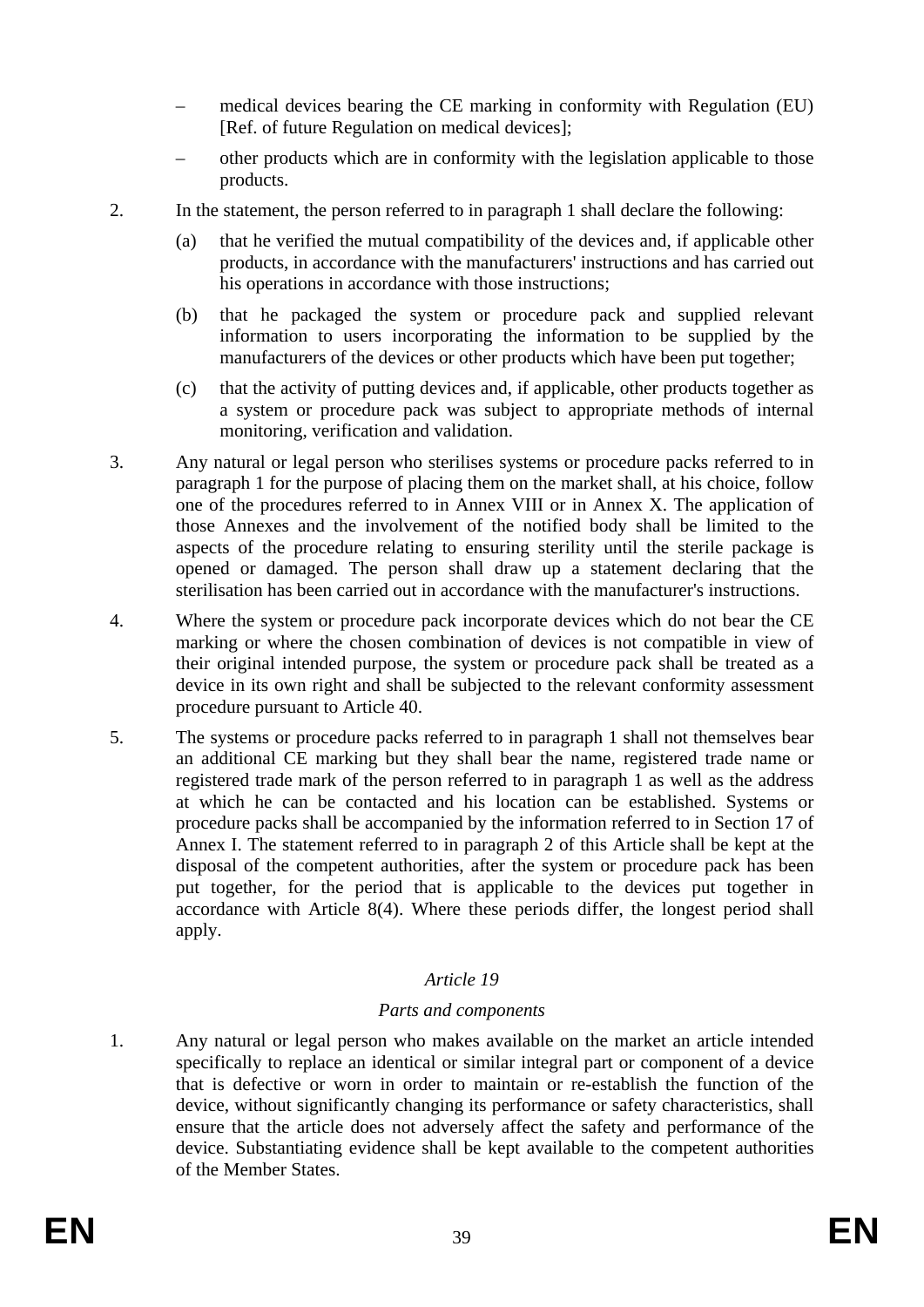2. An article that is intended specifically to replace a part or component of a device and that significantly changes the performance or safety characteristics of the device shall be considered a device.

## *Article 20*

#### *Free movement*

Member States shall not refuse, prohibit or restrict the making available or putting into service within their territory of devices which comply with the requirements of this Regulation.

# **Chapter III**

# **Identification and traceability of devices, registration of devices and of economic operators, summary of safety and performance, European databank on medical devices**

# *Article 21*

# *Identification within the supply chain*

For devices, other than devices for performance evaluation, economic operators shall be able to identify the following, for the period referred to in Article 8(4):

- (a) any economic operator to whom they have supplied a device;
- (b) any economic operator who has supplied them with a device;
- (c) any health institution or healthcare professional to whom they have supplied a device.

Upon request, they shall inform the competent authorities thereof.

# *Article 22*

# *Unique device identification system*

- 1. For devices, other than devices for performance evaluation, a system for Unique Device Identification shall be put in place in the Union. The UDI system shall allow the identification and traceability of devices and shall consist of the following:
	- (a) production of a UDI that comprises the following:
		- (i) a device identifier specific to a manufacturer and a device model, providing access to the information laid down in Part B of Annex V;
		- (ii) a production identifier that identifies data related to the unit of device production.
	- (b) placement of the UDI on the label of the device;
	- (c) storage of the UDI by the economic operators and the health institutions through electronic means;
	- (d) establishment of an electronic system on UDI.
- 2. The Commission shall designate one or several entities that operate a system for assignment of UDIs pursuant to this Regulation and that satisfy all of the following criteria: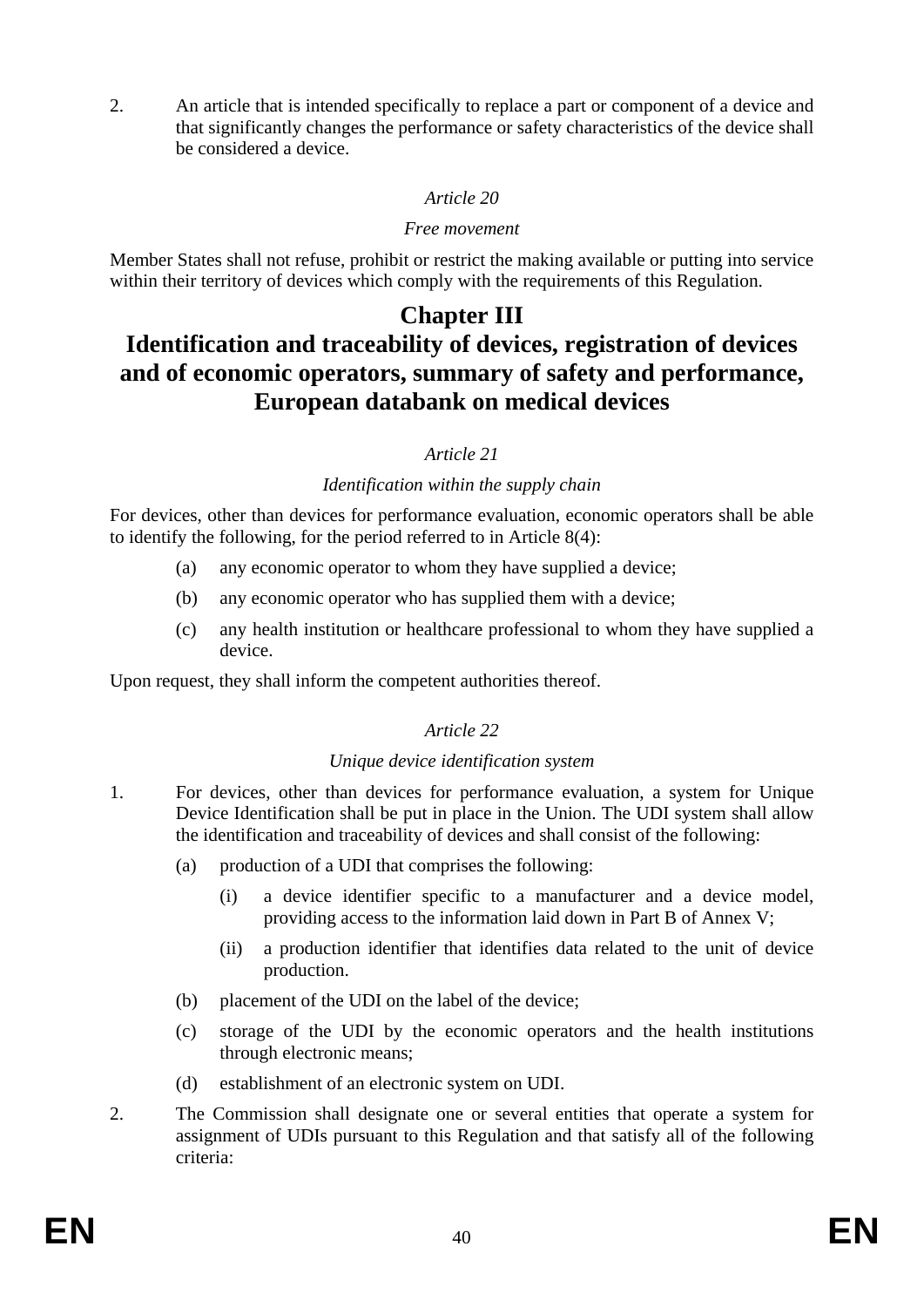- (a) the entity is an organisation with legal personality;
- (b) its system for the assignment of UDIs is adequate to identify a device through its distribution and use in accordance with the requirements of this Regulation;
- (c) its system for the assignment of UDIs conforms to the relevant international standards;
- (d) the entity gives access to its system for the assignment of UDIs to all interested users according to a set of predetermined and transparent terms and conditions;
- (e) the entity undertakes the following:
	- (i) to operate its system for the assignment of UDIs for the period to be determined in the designation which shall at least be three years after its designation:
	- (ii) to make available to the Commission and to the Member States, upon request, information concerning its system for the assignment of UDIs and concerning manufacturers that place an UDI on the label of their device in accordance with the entity's system;
	- (iii) to remain in compliance with the criteria for designation and the terms of designation during the period for which it is designated.
- 3. Before placing a device on the market, the manufacturer shall assign to the device a UDI provided by an entity designated by the Commission in accordance with paragraph 2, if that device belongs to the devices, categories or groups of devices determined by a measure referred to in point (a) of paragraph 7.
- 4. The UDI shall be placed on the label of the device, in accordance with the conditions laid down by a measure referred to in point (c) of paragraph 7. It shall be used for reporting serious incidents and field safety corrective actions in accordance with Article 59. The device identifier shall appear on the EU declaration of conformity referred to in Article 15 and in the technical documentation referred to in Annex II.
- 5. Economic operators and health institutions shall store and keep, by electronic means, the device identifier and the production identifier of the devices which they have supplied or they have been supplied with, if they belong to the devices, categories or groups of devices determined by a measure referred to in point (a) of paragraph 7.
- 6. The Commission, in cooperation with the Member States, shall set up and manage an electronic system on UDI to collate and process the information mentioned in Part B of Annex V. This information shall be accessible to the public.
- 7. The Commission shall be empowered to adopt delegated acts in accordance with Article 85:
	- (a) determining the devices, categories or groups of devices, whose identification shall be based on the UDI system, as set out in paragraphs 1 to 6, and the timelines for implementing this. Following a risk-based approach, implementation of the UDI system shall be gradual, starting with devices falling in the highest risk class;
	- (b) specifying the data to be included in the production identifier which, following a risk-based approach, may vary depending on the risk class of the device;
	- (c) defining the obligations of economic operators, of health institutions and of professional users, in particular regarding allocation of the numeric or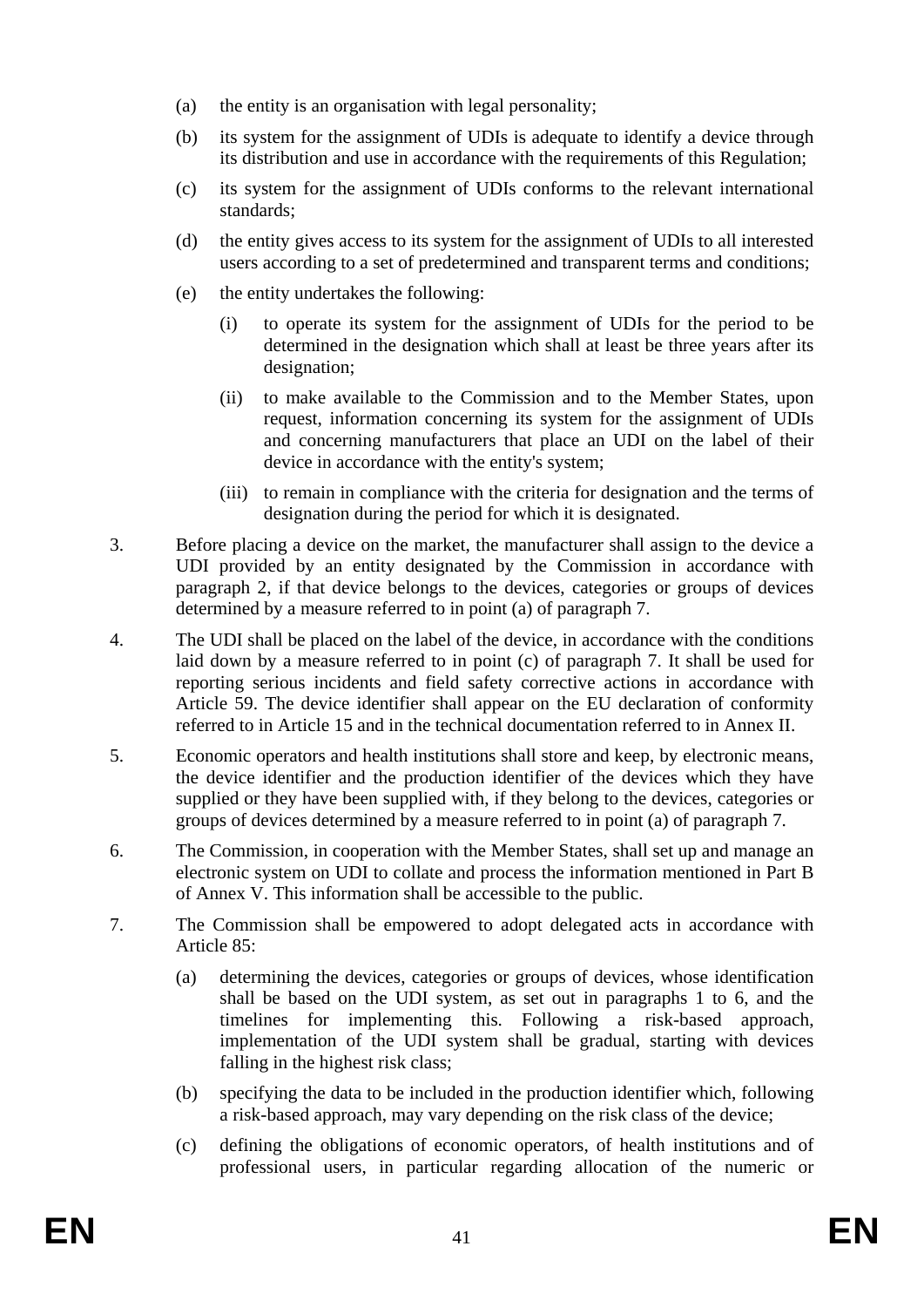alphanumeric characters, placement of the UDI on the label, storage of information in the electronic system on UDI, and use of the UDI in documentation and reporting related to the device provided for in this Regulation;

- (d) amending or supplementing the list of information set out in Part B of Annex V in the light of technical progress.
- 8. When adopting the measures referred to in paragraph 7, the Commission shall take into account the following:
	- (a) the protection of personal data;
	- (b) the legitimate interest in protecting commercially sensitive information;
	- (c) the risk-based approach;
	- (d) the cost-effectiveness of the measures;
	- (e) the convergence of UDI systems developed at international level.

## *Article 23*

#### *Electronic system on registration of devices and economic operators*

- 1. The Commission, in collaboration with the Member States, shall set up and manage an electronic system to collate and process information that is necessary and proportionate to describe and identify the device and to identify the manufacturer and, where applicable, the authorised representative and the importer. The details regarding the information to be submitted by the economic operators are laid down in Part A of Annex V.
- 2. Before a device, other than a device for performance evaluation, is placed on the market the manufacturer or his authorised representative shall submit to the electronic system the information referred to in paragraph 1.
- 3. Within one week after placing a device, other than a device for performance evaluation, on the market, importers shall submit to the electronic system the information referred to in paragraph 1.
- 4. Within one week of any change occurring in relation to the information referred to in paragraph 1, the relevant economic operator shall update the data in the electronic system.
- 5. Not later than two years after submission of the information in accordance with paragraphs 2 and 3, and then every second year, the relevant economic operator shall confirm the accuracy of the data. In the event of failure to confirm within six months of the due date, any Member State may take measures to suspend or otherwise restrict the making available of the device in question within its territory until the obligation referred to in this paragraph is complied with.
- 6. The data contained in the electronic system shall be accessible to the public.
- 7. The Commission shall be empowered to adopt delegated acts in accordance with Article 85 amending the list of information to be submitted as set out in Part A of Annex V in the light of technical progress.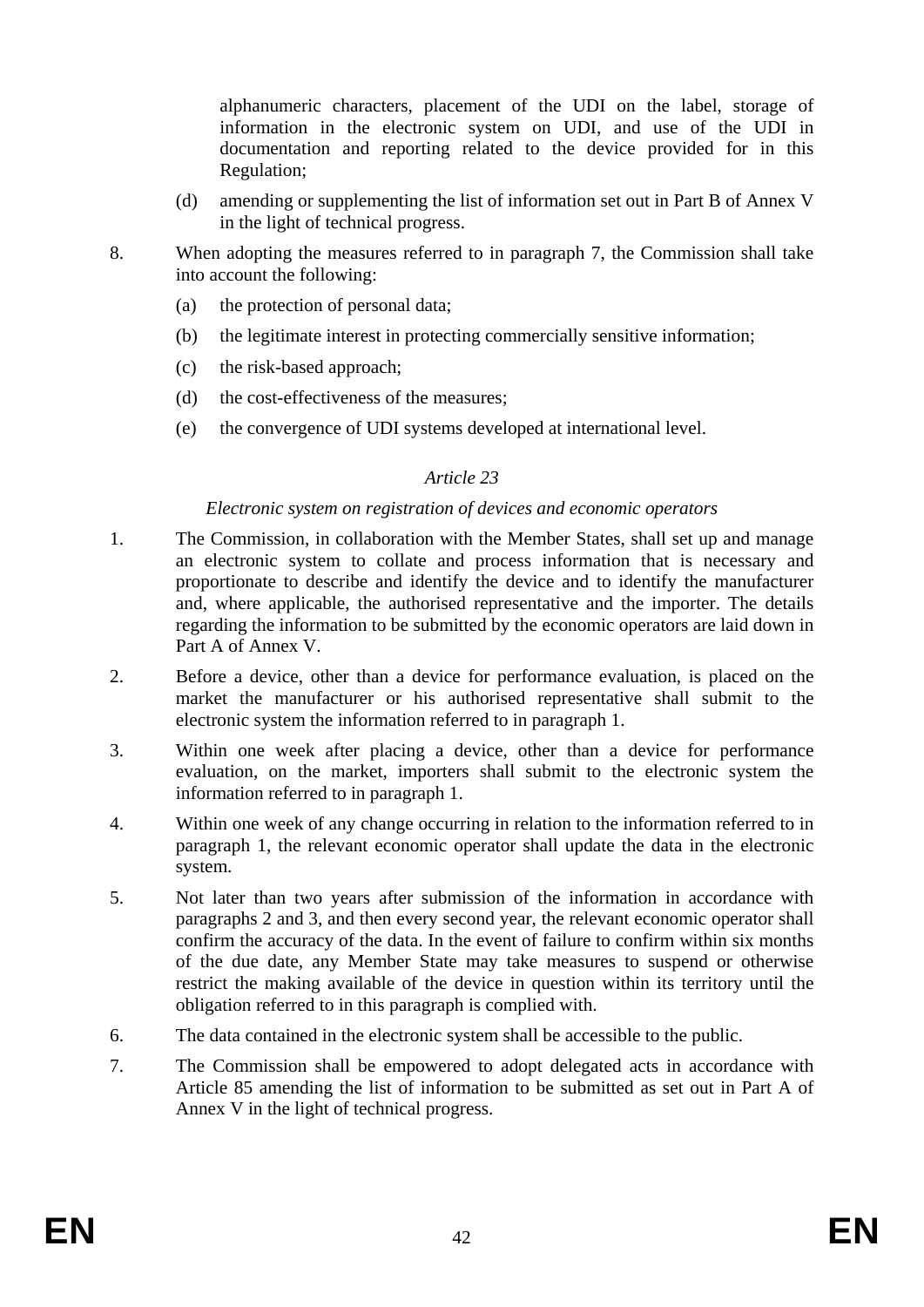#### *Summary of safety and performance*

- 1. In the case of devices classified as class C and D, other than devices for performance evaluation, the manufacturer shall draw up a summary of safety and performance. It shall be written in a way that is clear to the intended user. The draft of this summary shall be part of the documentation to be submitted to the notified body involved in the conformity assessment in accordance with Article 40 and shall be validated by that body.
- 2. The Commission may, by means of implementing acts, set out the form and the presentation of the data elements to be included in the summary of safety and performance. Those implementing acts shall be adopted in accordance with the advisory procedure referred to in Article 84(2).

# *Article 25*

#### *European databank*

The Commission shall develop and manage the European databank on medical devices (Eudamed) in accordance with the conditions and modalities established by Article 27 of Regulation (EU) [Ref. of future Regulation on medical devices].

Eudamed shall include the following as integral parts:

- (a) the electronic system on UDI referred to in Article 22;
- (b) the electronic system on registration of devices and economic operators referred to in Article 23;
- (c) the electronic system on information on certificates referred to in Article 43(4);
- (d) the electronic system on interventional clinical performance studies and clinical performance studies involving risks for the subjects set up in Article 51;
- (e) the electronic system on vigilance referred to in Article 60;
- (f) the electronic system on market surveillance referred to in Article 66.

# **Chapter IV Notified Bodies**

#### *Article 26*

#### *National authorities responsible for notified bodies*

1. A Member State that intends to designate a conformity assessment body as a notified body, or has designated a notified body, to carry out third-party conformity assessment tasks under this Regulation shall designate an authority that shall be responsible for setting up and carrying out the necessary procedures for the assessment, designation and notification of conformity assessment bodies and for the monitoring of notified bodies, including subcontractors or subsidiaries of those bodies, hereinafter referred to as the 'national authority responsible for notified bodies'.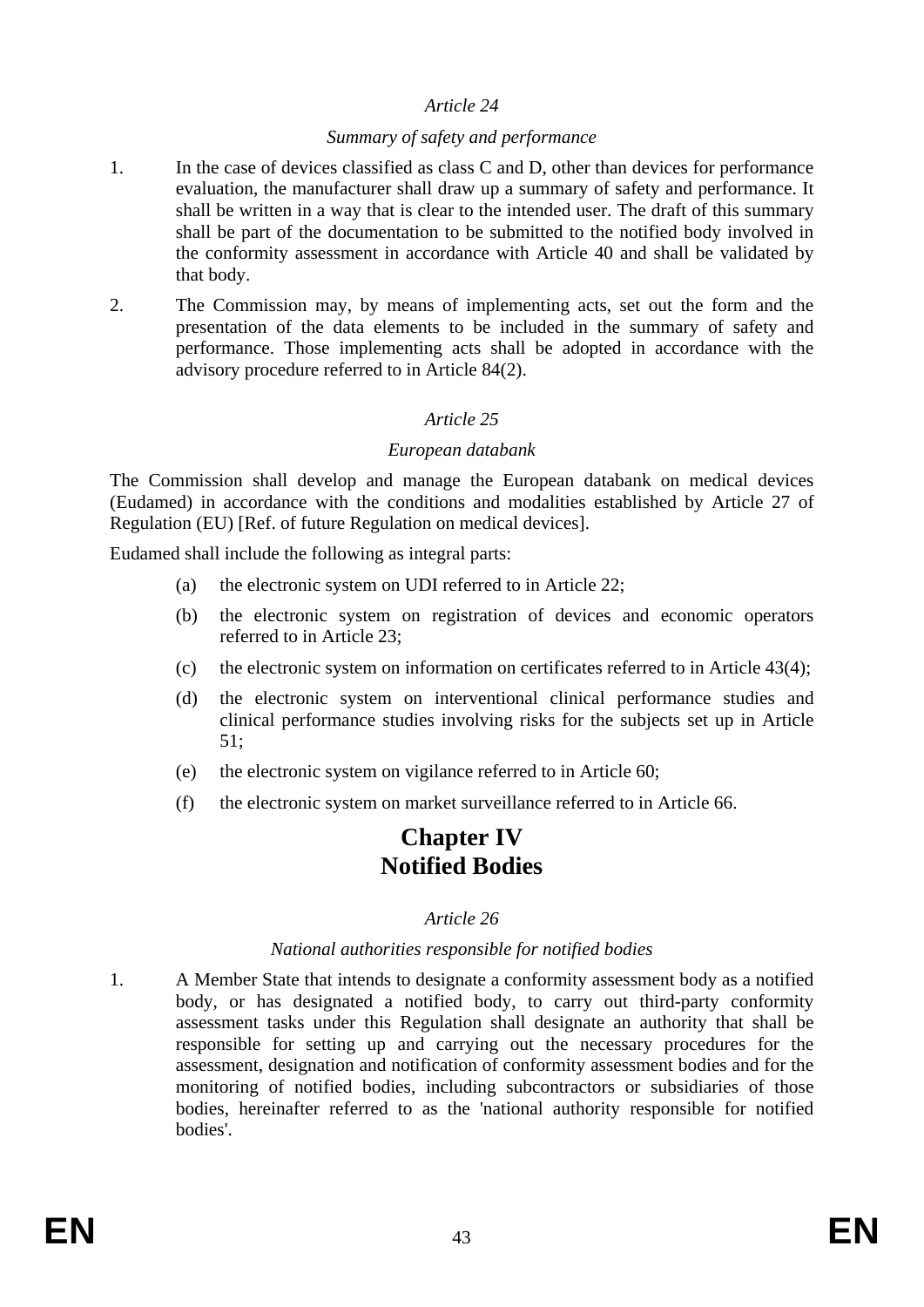- 2. The national authority responsible for notified bodies shall be established, organised and operated so as to safeguard the objectivity and impartiality of its activities and to avoid any conflicts of interest with conformity assessment bodies.
- 3. It shall be organised so that each decision relating to notification of a conformity assessment body is taken by personnel different from those who carried out the assessment of the conformity assessment body.
- 4. It shall not perform any activities that conformity assessment bodies perform nor provide consultancy services on a commercial or competitive basis.
- 5. The national authority responsible for notified bodies shall safeguard the confidentiality of the information it obtains. However, it shall exchange information on a notified body with other Member States and the Commission.
- 6. The national authority responsible for notified bodies shall have a sufficient number of competent personnel at its disposal for the proper performance of its tasks.

Without prejudice to Article 31(3), where a national authority is responsible for the designation of notified bodies in the field of products other than *in vitro* diagnostic medical devices, the competent authority for *in vitro* diagnostic medical devices shall be consulted on all aspects specifically related to such devices.

- 7. Member States shall provide the Commission and the other Member States with information on their procedures for the assessment, designation and notification of conformity assessment bodies and for the monitoring of notified bodies, and of any changes thereto.
- 8. The national authority responsible for notified bodies shall be peer-reviewed every second year. The peer-review shall include an on-site visit to a conformity assessment body or a notified body under the responsibility of the reviewed authority. In the case referred to in the second subparagraph of paragraph 6, the competent authority for medical devices shall participate in the peer-review.

The Member States shall draw up the annual plan for the peer-review, ensuring an appropriate rotation in respect of reviewing and reviewed authorities, and submit it to the Commission. The Commission may participate in the review. The outcome of the peer-review shall be communicated to all Member States and to the Commission and a summary of the outcome shall be made publicly available.

# *Article 27*

# *Requirements relating to notified bodies*

- 1. Notified bodies shall satisfy the organisational and general requirements and the quality management, resource and process requirements that are necessary to fulfil their tasks for which they are designated in accordance with this Regulation. Minimum requirements to be met by notified bodies are set out in Annex VI.
- 2. The Commission shall be empowered to adopt delegated acts in accordance with Article 85 amending or supplementing the minimum requirements in Annex VI, in the light of technical progress and considering the minimum requirements needed for the assessment of specific devices, or categories or groups of devices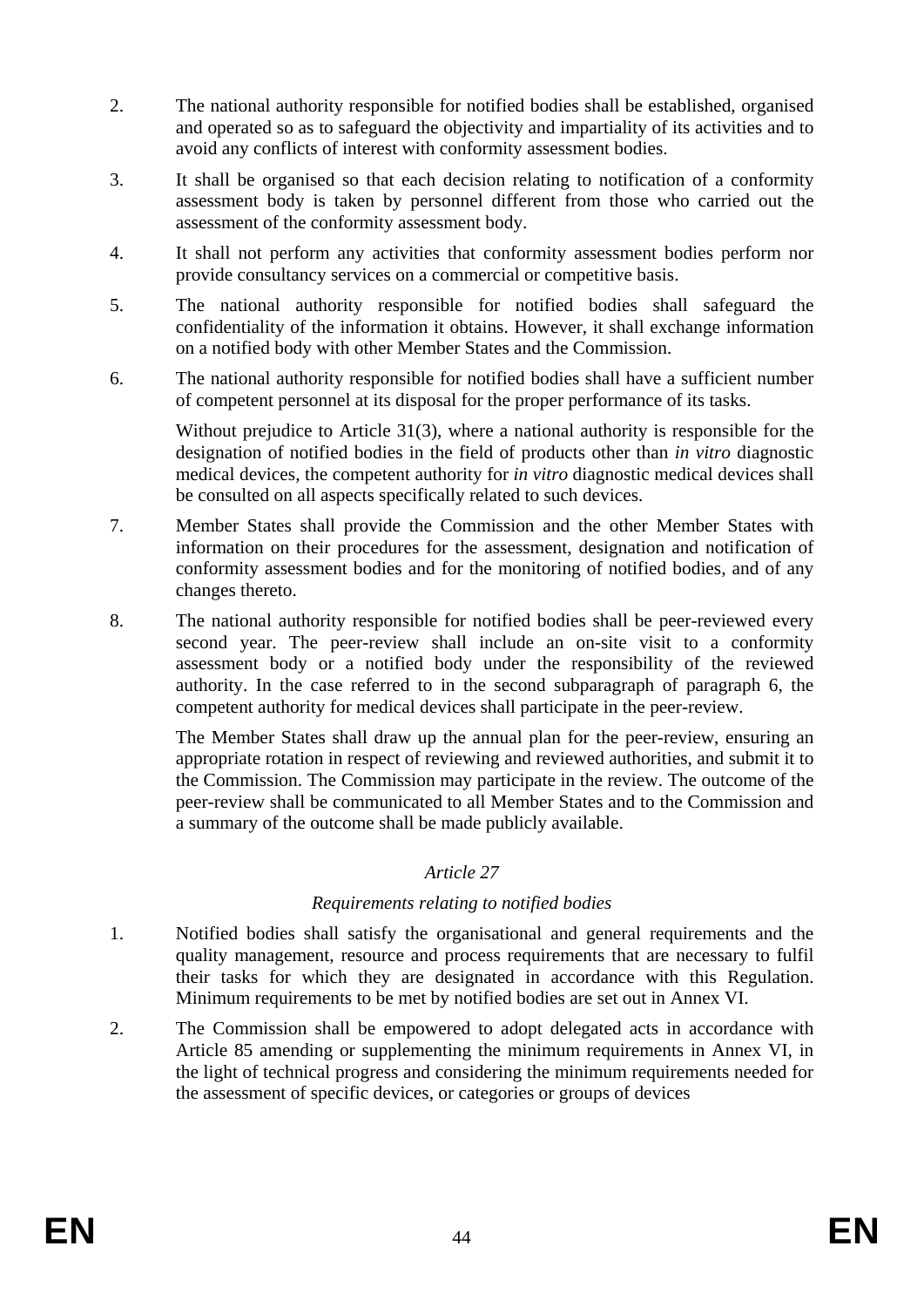#### *Subsidiaries and subcontracting*

- 1. Where a notified body subcontracts specific tasks connected with conformity assessment or has recourse to a subsidiary for specific tasks connected with conformity assessment, it shall verify that the subcontractor or the subsidiary meets the relevant requirements set out in Annex VI and shall inform the national authority responsible for notified bodies accordingly.
- 2. Notified bodies shall take full responsibility for the tasks performed on their behalf by subcontractors or subsidiaries.
- 3. Conformity assessment activities may be subcontracted or carried out by a subsidiary only with the agreement of the legal or natural person that applied for conformity assessment.
- 4. Notified bodies shall keep at the disposal of the national authority responsible for notified bodies the relevant documents concerning the verification of the qualifications of the subcontractor or the subsidiary and the work carried out by them under this Regulation.

#### *Article 29*

## *Application by a conformity assessment body for notification*

- 1. A conformity assessment body shall submit an application for notification to the national authority responsible for notified bodies of the Member State in which it is established.
- 2. The application shall specify the conformity assessment activities, the conformity assessment procedures and the devices for which the body claims to be competent, supported by documentation proving compliance with all the requirements set out in Annex VI.

In respect of the organisational and general requirements and the quality management requirements set out in Sections 1 and 2 of Annex VI, the relevant documentation may be submitted in form of a valid certificate and the corresponding evaluation report delivered by a national accreditation body in accordance with Regulation (EC) No 765/2008. The conformity assessment body shall be presumed to be in conformity with the requirements covered by the certificate delivered by such accreditation body.

3. After being designated, the notified body shall update the documentation referred to in paragraph 2 whenever relevant changes occur in order to enable the national authority responsible for notified bodies to monitor and verify continuous compliance with all the requirements set out in Annex VI.

# *Article 30*

#### *Assessment of the application*

- 1. The national authority responsible for notified bodies shall check that the application referred to in Article 29 is complete and draw up a preliminary assessment report.
- 2. It shall submit the preliminary assessment report to the Commission which shall immediately transmit it to the Medical Device Coordination Group ('MDCG')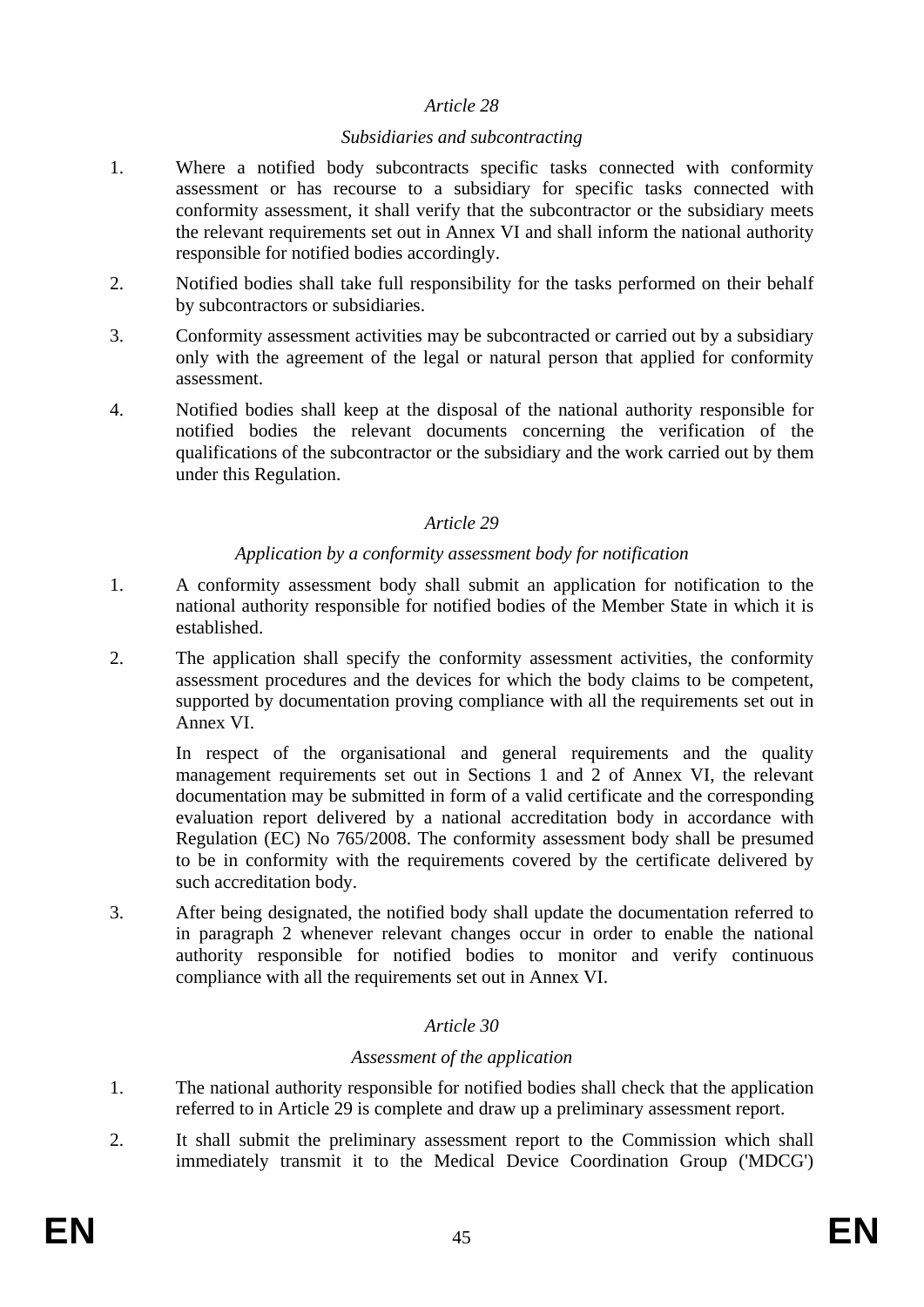referred to in Article 76. Upon request by the Commission, the report shall be submitted by the authority in up to three official Union languages.

- 3. Within 14 days of the submission referred to in paragraph 2, the Commission shall designate a joint assessment team, made up of at least two experts chosen from a list of experts who are qualified in the assessment of conformity assessment bodies. The list shall be drawn up by the Commission in cooperation with the MDCG. At least one of these experts shall be a representative of the Commission who shall lead the joint assessment team.
- 4. Within 90 days after designation of the joint assessment team, the national authority responsible for notified bodies and the joint assessment team shall review the documentation submitted with the application in accordance with Article 29 and conduct an on-site assessment of the applicant conformity assessment body and, where relevant, of any subsidiary or sub-contractor, located inside or outside the Union, to be involved in the conformity assessment process. Such on-site assessment shall not cover requirements for which the applicant conformity assessment body has received a certificate delivered by the national accreditation body as referred to in Article 29(2), unless the Commission representative mentioned in Article 30(3) requests the on-site assessment.

Findings regarding non-compliance of a body with the requirements set out in Annex VI shall be raised during the assessment process and discussed between the national authority responsible for notified bodies and the joint assessment team with a view to finding common agreement with respect to the assessment of the application. Divergent opinions shall be identified in the assessment report of the national authority responsible.

- 5. The national authority responsible for notified bodies shall submit its assessment report and its draft notification to the Commission which shall immediately transmit those documents to the MDCG and to the members of the joint assessment team. Upon request by the Commission, those documents shall be submitted by the authority in up to three official Union languages.
- 6. The joint assessment team shall provide its opinion regarding the assessment report and the draft notification within 21 days of receipt of those documents and the Commission shall immediately submit this opinion to the MDCG. Within 21 days after receipt of the opinion of the joint assessment team, the MDCG shall issue a recommendation with regard to the draft notification which the relevant national authority shall duly take into consideration for its decision on the designation of the notified body.
- 7. The Commission may, by means of implementing acts, adopt measures setting out the modalities for the application for notification referred to in Article 29 and the assessment of the application set out in this Article. Those implementing acts shall be adopted in accordance with the examination procedure referred to in Article 84(3).

# *Article 31*

# *Notification procedure*

1. Member States shall notify the Commission and the other Member States of the conformity assessment bodies they have designated, using the electronic notification tool developed and managed by the Commission.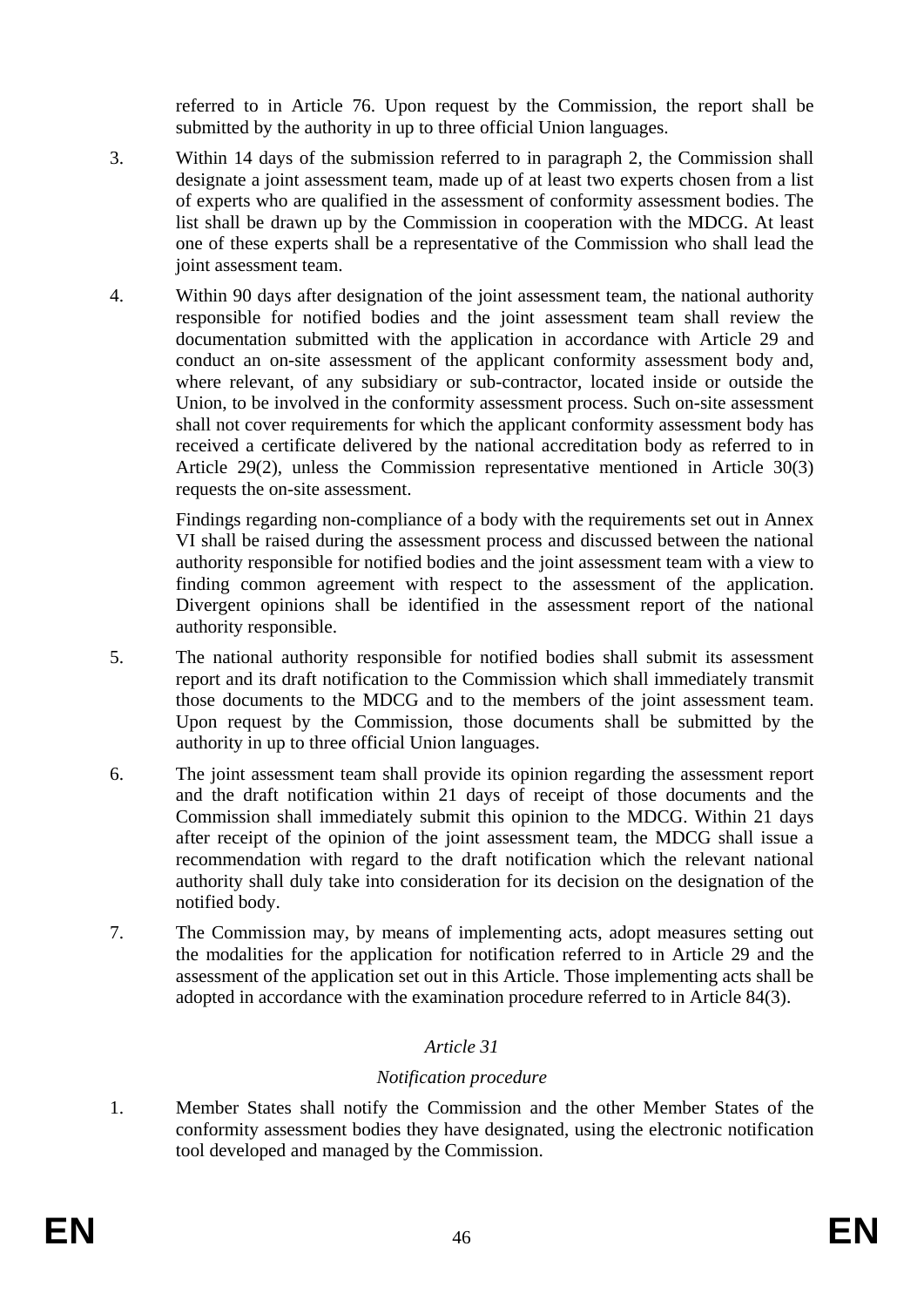- 2. Member States may notify only conformity assessment bodies which satisfy the requirements set out in Annex VI.
- 3. Where a national authority responsible for notified bodies is responsible for designation of notified bodies in the field of products other than *in vitro* diagnostic medical devices, the competent authority for *in vitro* diagnostic medical devices shall provide, prior to the notification, a positive opinion on the notification and its scope.
- 4. The notification shall clearly specify the scope of the designation indicating the conformity assessment activities, the conformity assessment procedures and the type of devices which the notified body is authorised to assess.

The Commission may, by means of implementing acts, set up a list of codes and the corresponding types of devices to define the scope of the designation of notified bodies which the Member States shall indicate in their notification. Those implementing acts shall be adopted in accordance with the advisory procedure referred to in Article 84(2).

- 5. The notification shall be accompanied by the final assessment report of the national authority responsible for notified bodies, the opinion of the joint assessment team and the recommendation of the MDCG. Where the notifying Member State does not follow the recommendation of the MDCG, it shall provide a duly substantiated justification.
- 6. The notifying Member State shall provide the Commission and the other Member States with documentary evidence regarding the arrangements in place to ensure that the notified body will be monitored regularly and will continue to satisfy the requirements set out in Annex VI. It shall furthermore submit evidence of the availability of competent personnel for monitoring the notified body in accordance with Article 26(6).
- 7. Within 28 days of a notification, a Member State or the Commission may raise written objections, setting out its arguments, with regard either to the notified body or to its monitoring by the national authority responsible for notified bodies.
- 8. When a Member State or the Commission raises objections in accordance with paragraph 7, the effect of the notification shall be suspended. In this case, the Commission shall bring the matter before the MDCG within 15 days after expiry of the period referred to in paragraph 7. After consulting the parties involved, the MDCG shall give its opinion at the latest within 28 days after the matter has been brought before it. If the notifying Member State does not agree with the opinion of the MDCG, it may request the Commission to give its opinion.
- 9. Where no objection is raised in accordance with paragraph 7 or where the MDCG or the Commission, after having been consulted in accordance with paragraph 8, is of the opinion that the notification may be accepted fully or partially, the Commission shall publish the notification accordingly.
- 10. The notification shall become valid the day after its publication in the database of notified bodies developed and managed by the Commission. The published notification shall determine the scope of lawful activity of the notified body.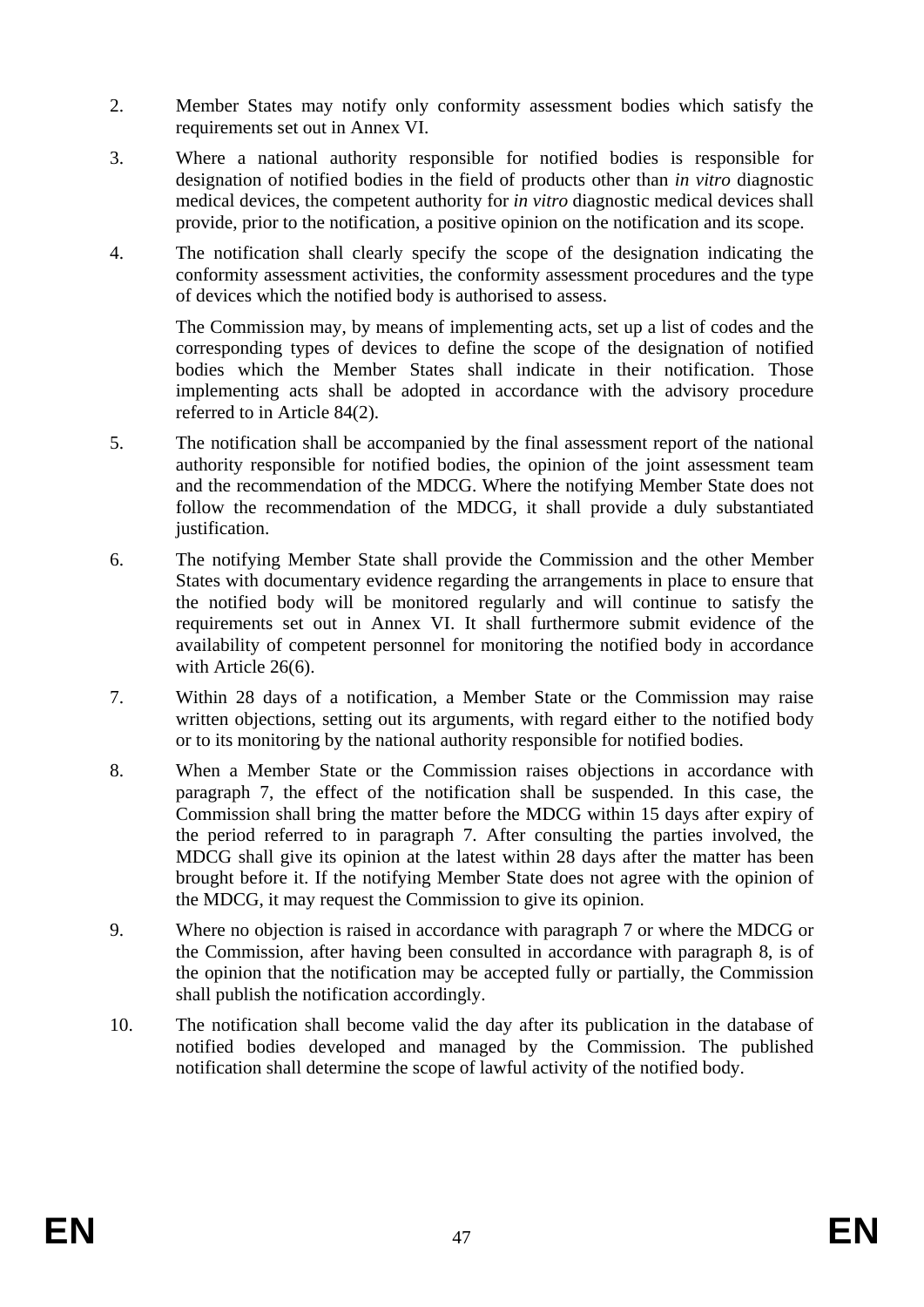#### *Identification number and list of notified bodies*

- 1. The Commission shall assign an identification number to each notified body for which the notification is accepted in accordance with Article 31. It shall assign a single identification number even when the body is notified under several Union acts.
- 2. The Commission shall make accessible to the public the list of the bodies notified under this Regulation, including the identification numbers that have been assigned to them and the activities for which they have been notified. The Commission shall ensure that the list is kept up to date.

## *Article 33*

#### *Monitoring of notified bodies*

1. The national authority responsible for notified bodies shall continuously monitor the notified bodies to ensure ongoing compliance with the requirements set out in Annex VI. The notified bodies shall, on request, supply all relevant information and documents required to enable the authority to verify compliance with those criteria.

Notified bodies shall, without delay, inform the national authority responsible for notified bodies of any changes, in particular regarding their personnel, facilities, subsidiaries or subcontractors, which may affect compliance with the requirements set out in Annex VI or their ability to conduct the conformity assessment procedures relating to the devices for which they have been designated.

- 2. Notified bodies shall respond without delay to requests relating to conformity assessments they have carried out, submitted by their or another Member State's authority or by the Commission. The national authority responsible for notified bodies of the Member State in which the body is established shall enforce requests submitted by authorities of any other Member State or by the Commission unless there is a legitimate reason for not doing so in which case both sides may consult the MDCG. The notified body or their national authority responsible for notified bodies may request that any information transmitted to the authorities of another Member State or to the Commission shall be treated as confidential.
- 3. At least once a year, the national authority responsible for notified bodies shall assess whether each notified body under its responsibility still satisfies the requirements set out in Annex VI. This assessment shall include an on-site visit to each notified body.
- 4. Three years after notification of a notified body, and again every third year thereafter, the assessment to determine whether the notified body still satisfies the requirements set out in Annex VI shall be conducted by the national authority responsible for notified bodies of the Member State in which the body is established and a joint assessment team designated in accordance with the procedure described in Article 30(3) and (4). At the request of the Commission or of a Member State, the MDCG may initiate the assessment process described in this paragraph at any time when there is reasonable concern about the ongoing compliance of a notified body with the requirements set out in Annex VI.
- 5. The Member States shall report to the Commission and to the other Member States, at least once a year, on their monitoring activities. This report shall contain a summary which shall be made publicly available.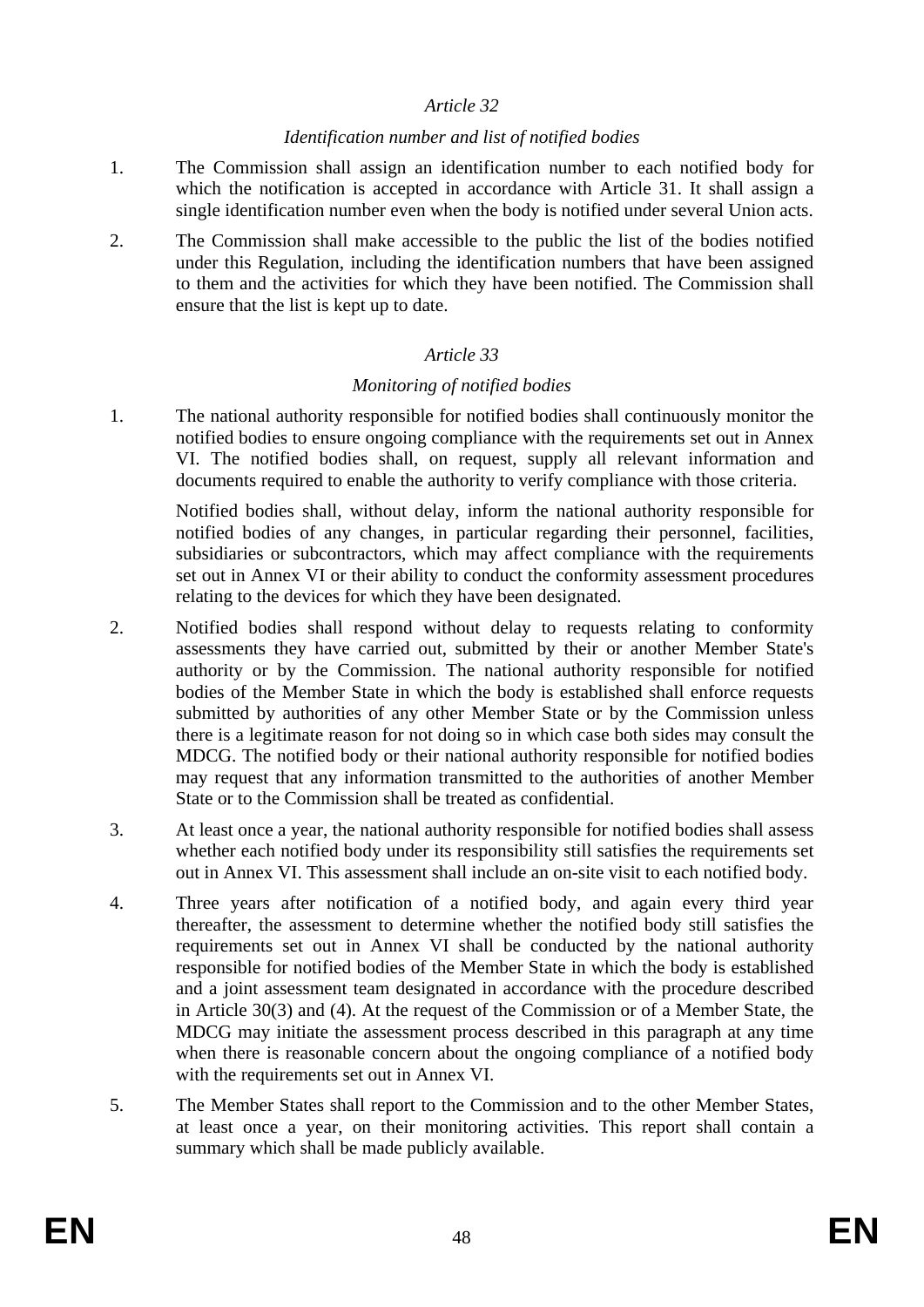#### *Changes to notifications*

- 1. The Commission and the other Member States shall be notified of any subsequent relevant changes to the notification. The procedures described in Article 30(2) to (6) and in Article 31 shall apply to changes where they entail extension of the scope of the notification. In all other cases, the Commission shall immediately publish the amended notification in the electronic notification tool referred to in Article 31(10).
- 2. Where a national authority responsible for notified bodies has ascertained that a notified body no longer meets the requirements set out in Annex VI, or that it is failing to fulfil its obligations, the authority shall suspend, restrict, or fully or partially withdraw the notification, depending on the seriousness of the failure to meet those requirements or fulfil those obligations. A suspension shall not exceed a period of one year, renewable once for the same period. Where the notified body has ceased its activity, the national authority responsible for notified bodies shall withdraw the notification.

The national authority responsible for notified bodies shall immediately inform the Commission and the other Member States of any suspension, restriction or withdrawal of a notification.

- 3. In the event of restriction, suspension or withdrawal of a notification, the Member State shall take appropriate steps to ensure that the files of the notified body concerned are either processed by another notified body or kept available for the national authorities responsible for notified bodies and for market surveillance at their request.
- 4. The national authority responsible for notified bodies shall assess whether the reasons which gave rise to the change to the notification have an impact on the certificates issued by the notified body and, within three months after having notified the changes to the notification, shall submit a report on its findings to the Commission and the other Member States. Where necessary to ensure the safety of devices on the market, that authority shall instruct the notified body to suspend or withdraw, within a reasonable period of time determined by the authority, any certificates which were unduly issued. If the notified body fails to do so within the determined period of time, or has ceased its activity, the national authority responsible for notified bodies itself shall suspend or withdraw the certificates unduly issued.
- 5. The certificates, other than those unduly issued, which were issued by the notified body for which the notification has been suspended, restricted or withdrawn shall remain valid in the following circumstances:
	- (a) in the case of suspension of a notification: on condition that, within three months of the suspension, either the competent authority for *in vitro* diagnostic medical devices of the Member State in which the manufacturer of the device covered by the certificate is established, or another notified body responsible for *in vitro* diagnostic medical devices confirms in writing that it is assuming the functions of the notified body during the period of suspension;
	- (b) in the case of restriction or withdrawal of a notification: for a period of three months after the restriction or withdrawal. The competent authority for *in vitro* diagnostic medical devices of the Member State in which the manufacturer of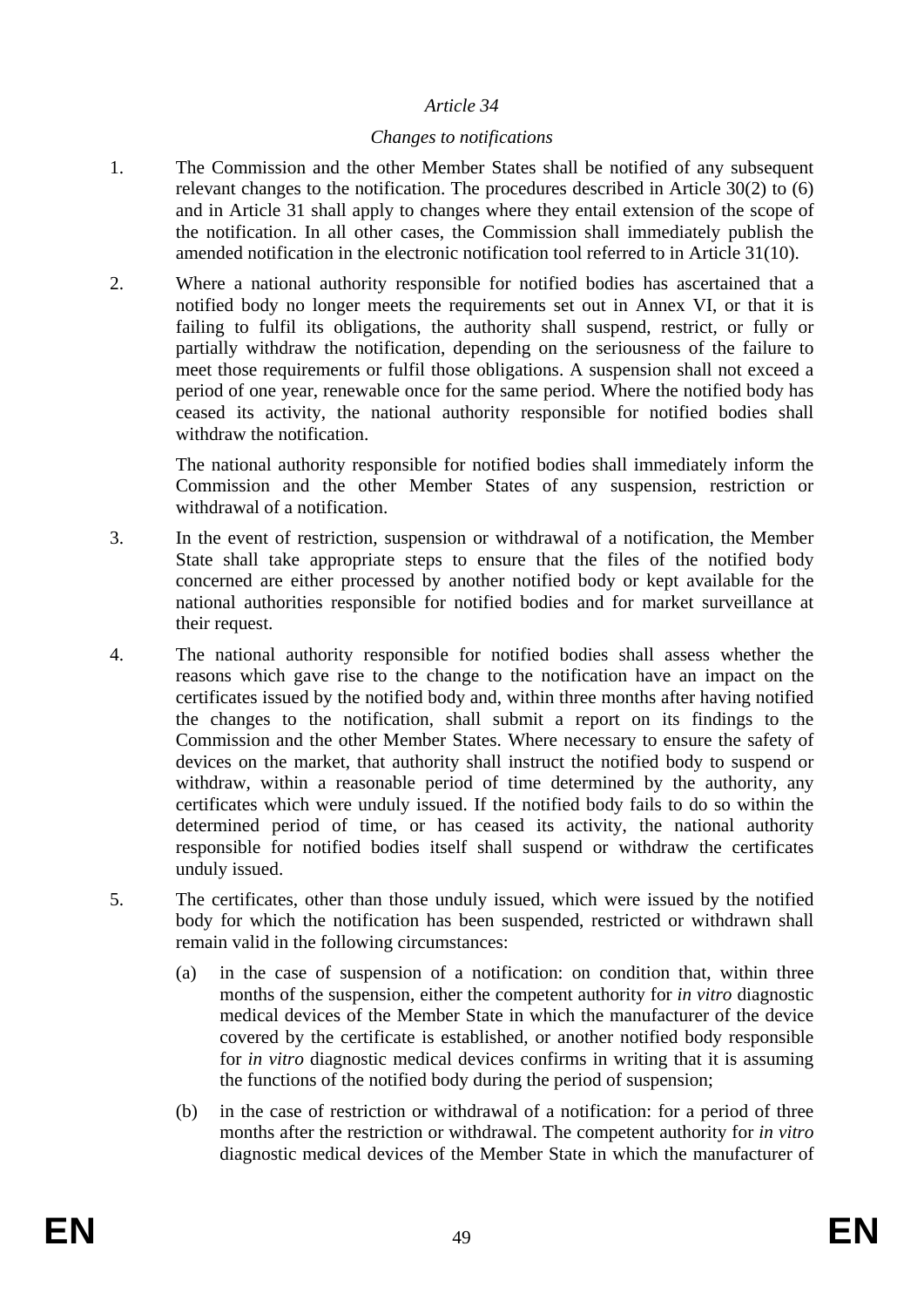the device covered by the certificate is established may extend the validity of the certificates for further periods of three months, which altogether may not exceed twelve months, provided it is assuming the functions of the notified body during this period.

The authority or the notified body assuming the functions of the notified body affected by the change of notification shall immediately inform the Commission, the other Member States and the other notified bodies thereof.

#### *Article 35*

#### *Challenge to the competence of notified bodies*

- 1. The Commission shall investigate all cases where concerns have been brought to its attention regarding the continued fulfilment by a notified body of the requirements set out in Annex VI or the obligations to which it is subject. It may also commence such investigations on its own initiative.
- 2. The notifying Member State shall provide the Commission, on request, with all information regarding the notification of the notified body concerned.
- 3. Where the Commission ascertains that a notified body no longer meets the requirements for its notification, it shall inform the notifying Member State accordingly and request it to take the necessary corrective measures, including the suspension, restriction or withdrawal of the notification if necessary.

Where the Member State fails to take the necessary corrective measures, the Commission may, by means of implementing acts, suspend, restrict or withdraw the notification. Those implementing acts shall be adopted in accordance with the examination procedure referred to in Article 84(3). It shall notify the Member State concerned of its decision and update the database and list of notified bodies.

#### *Article 36*

#### *Exchange of experience between national authorities responsible for notified bodies*

The Commission shall provide for the organisation of exchange of experience and coordination of administrative practice between the national authorities responsible for notified bodies under this Regulation.

#### *Article 37*

#### *Coordination of notified bodies*

The Commission shall ensure that appropriate coordination and cooperation between notified bodies is put in place and operated in the form of the coordination group of notified bodies referred to in Article 39 of Regulation [Ref. of future Regulation on medical devices].

The bodies notified under this Regulation shall participate in the work of that group.

#### *Article 38*

#### *Fees*

1. The Member State where the bodies are established shall levy fees on applicant conformity assessment bodies and on notified bodies. These fees shall, wholly or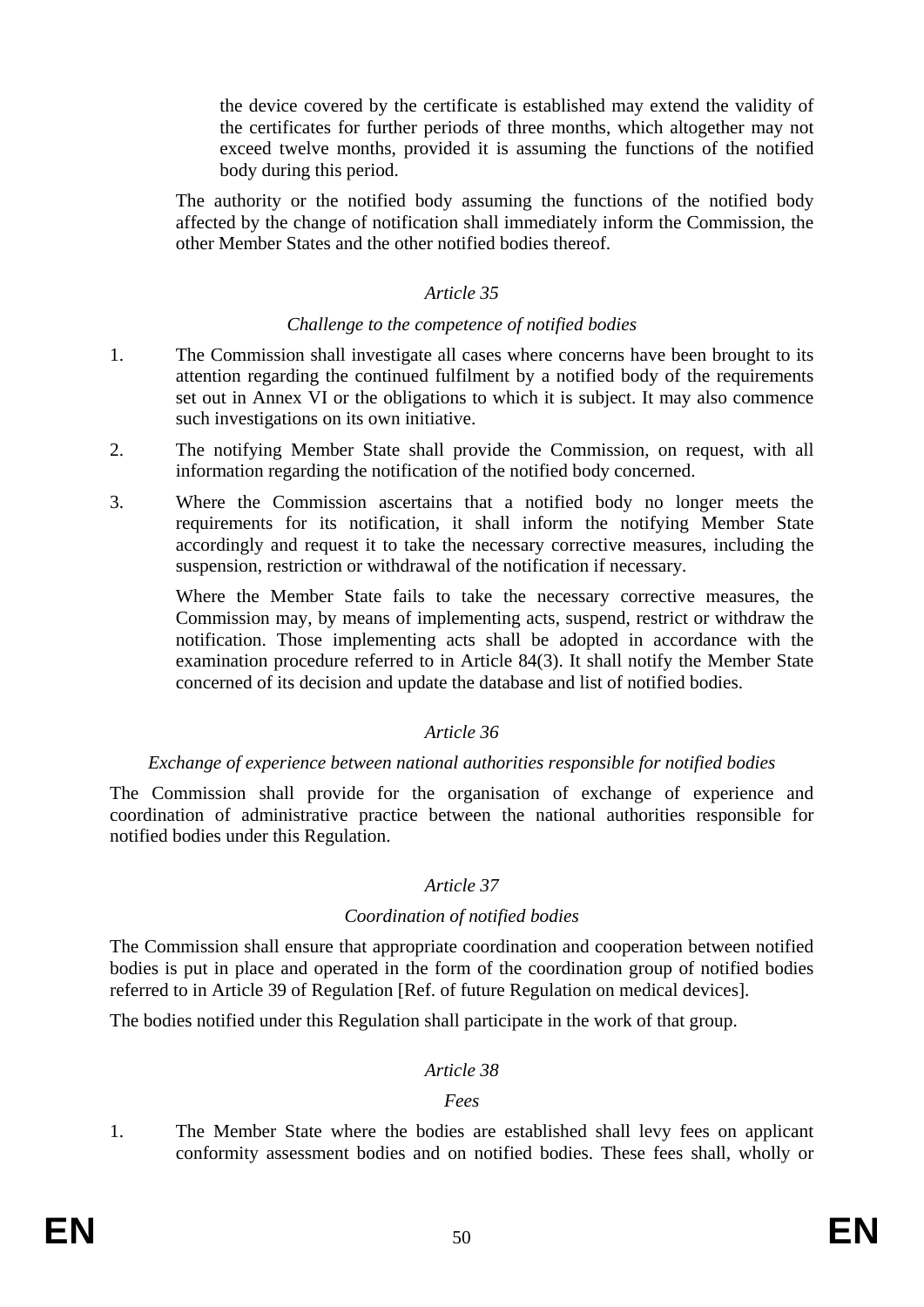partly, cover the costs relating to the activities exercised by the national authorities responsible for notified bodies in accordance with this Regulation.

2. The Commission shall be empowered to adopt delegated acts in accordance with Article 85 setting out the structure and the level of the fees referred to in paragraph 1, taking into account the objectives of protection of human health and safety, support of innovation and cost-effectiveness. Particular attention shall be paid to the interests of notified bodies that received a certificate delivered by the national accreditation body as referred to in Article 29(2) and notified bodies that are small and mediumsized enterprises as defined by the Commission Recommendation  $2003/361/EC^{38}$ .

# **Chapter V Classification and conformity assessment**

# **SECTION 1 – CLASSIFICATION**

## *Article 39*

#### *Classification of in vitro diagnostic medical devices*

- 1. Devices shall be divided into class A, B, C and D, taking into account their intended purpose and inherent risks. Classification shall be carried out in accordance with the classification criteria set out in Annex VII.
- 2. Any dispute between the manufacturer and the notified body concerned, arising from the application of the classification criteria, shall be referred for a decision to the competent authority of the Member State where the manufacturer has his registered place of business. In cases where the manufacturer has no registered place of business in the Union and has not yet designated an authorised representative, the matter shall be referred to the competent authority of the Member State where the authorised representative referred to in the last indent of point (b) of Section 3.2. of Annex VIII has his registered place of business.

At least 14 days prior to any decision, the competent authority shall notify the MDCG and the Commission of its envisaged decision.

3. The Commission may, at the request of a Member State or on its own initiative, by means of implementing acts, decide on the application of the classification criteria set out in Annex VII to a given device, or category or group of devices with a view to determining their classification.

Those implementing acts shall be adopted in accordance with the examination procedure referred to in Article 84(3).

- 4. In the light of technical progress and any information which becomes available in the course of the vigilance and market surveillance activities described in Articles 59 to 73, the Commission shall be empowered to adopt delegated acts in accordance with Article 85 as regards the following:
	- (a) deciding that a device, or category or group of devices, should, by way of derogation from the classification criteria set out in Annex VII, be classified in another class,
	- (b) amending or supplementing the classification criteria set out in Annex VII.

38

<sup>38</sup> OJ L 124, 20.5.2003, p. 36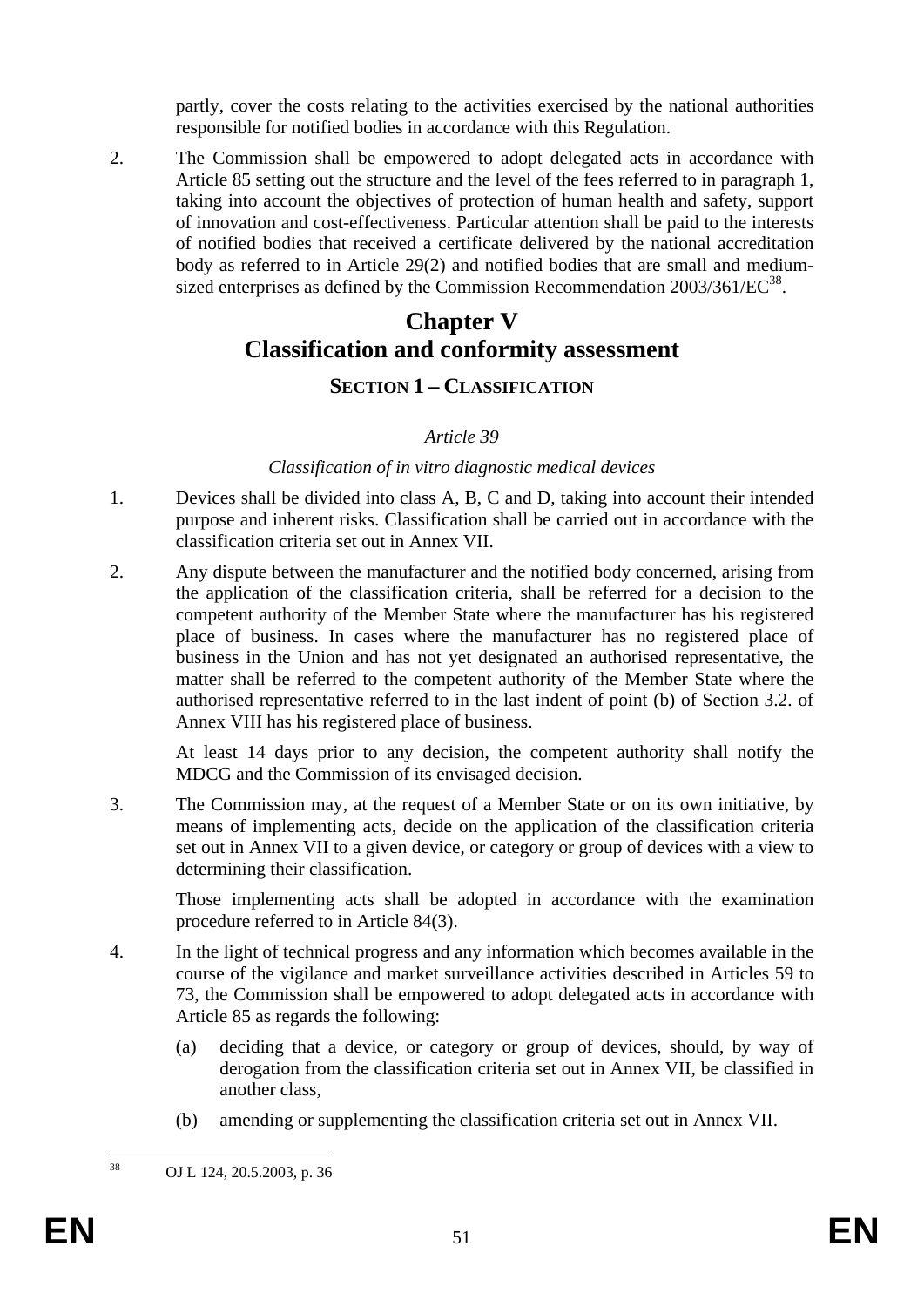# **SECTION 2 – CONFORMITY ASSESSMENT**

#### *Article 40*

#### *Conformity assessment procedures*

- 1. Prior to placing a device on the market, manufacturers shall undertake an assessment of the conformity of that device. The conformity assessment procedures are set out in Annexes VIII to X.
- 2. Manufacturers of devices classified as class D, other than devices for performance evaluation, shall be subject to a conformity assessment based on full quality assurance, design dossier examination and batch verification, as specified in Annex VIII. Alternatively, the manufacturer may choose to apply a conformity assessment based on type examination as specified in Annex IX, coupled with a conformity assessment based on production quality assurance including batch verification, as specified in Annex X.

In addition, where a reference laboratory is designated in accordance with Article 78, the notified body performing the conformity assessment shall request that reference laboratory to verify compliance of the device with the applicable CTS, when available, or with other solutions chosen by the manufacturer to ensure a level of safety and performance that is at least equivalent, as specified in Section 5.4 of Annex VIII and in Section 3.5 of Annex IX.

For companion diagnostics intended to be used to assess the patient eligibility for treatment with a specific medicinal product, the notified body shall consult one of the competent authorities designated by the Member States in accordance with Directive 2001/83/EC of the European Parliament and of the Council of 6 November 2001 on the Community code relating to medicinal products for human use  $39$  or the European Medicines Agency (EMA) in accordance with the procedures set out in Section 6.2 of Annex VIII and in Section 3.6 of Annex IX.

3. Manufacturers of devices classified as class C, other than devices for performance evaluation, shall be subject to a conformity assessment based on full quality assurance, as specified in Annex VIII, with assessment of the design documentation within the technical documentation on a representative basis. Alternatively, the manufacturer may choose to apply a conformity assessment based on type examination, as specified in Annex IX coupled with conformity assessment based on production quality assurance, as specified in Annex X.

In addition, for devices for self-testing and near-patient testing, the manufacturer shall fulfil the supplementary requirements set out in Section 6.1 of Annex VIII or in Section 2 of Annex IX.

For companion diagnostic intended to be used to assess the patient eligibility to a treatment with a specific medicinal product, the notified body shall consult one of the competent authorities designated by the Member States in accordance with Directive 2001/83/EC or the European Medicines Agency (EMA) in accordance with the procedures set out in Section 6.2 of Annex VIII and in Section 3.6 of Annex IX.

<sup>39</sup> 39 OJ L 311, 28.11.2001, p. 67.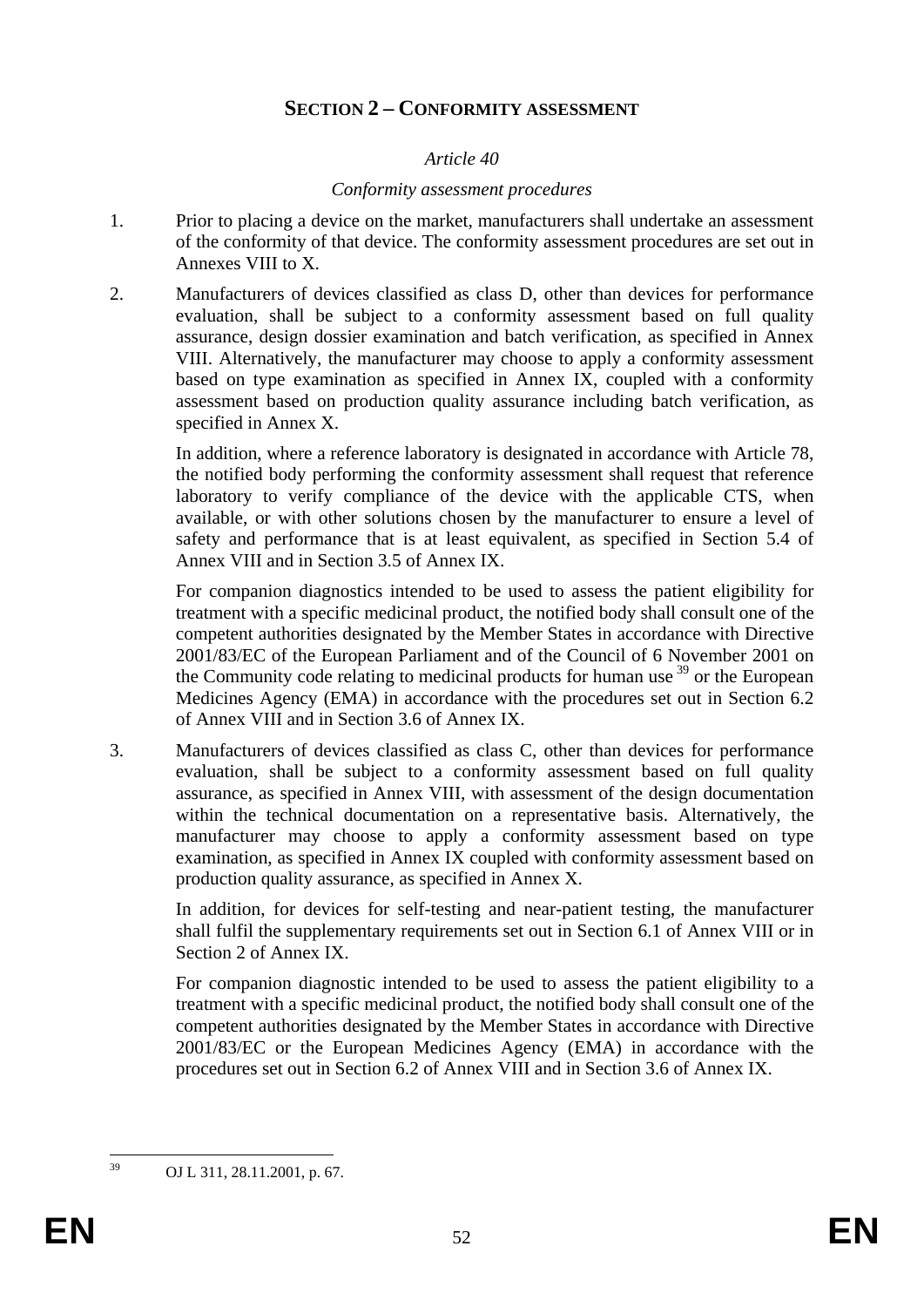4. Manufacturers of devices classified as class B, other than devices for performance evaluation, shall be subject to a conformity assessment based on full quality assurance, as specified in Annex VIII.

In addition, for devices for self-testing and near-patient testing, the manufacturer shall fulfil the supplementary requirements set out in Section 6.1 of Annex VIII.

5. Manufacturers of devices classified as class A, other than devices for performance evaluation, shall declare the conformity of their products by issuing the EU declaration of conformity referred to in Article 15, after drawing up the technical documentation set out in Annex II.

However, if the devices are intended for near-patient testing, or if they are placed on the market in sterile condition or have a measuring function, the manufacturer shall apply the procedures set out in Annex VIII or in Annex X. Involvement of the notified body shall be limited:

- (a) in the case of devices for near-patient testing, to the requirements set out in Section 6.1 of Annex VIII,
- (b) in the case of devices placed on the market in sterile condition, to the aspects of manufacture concerned with securing and maintaining sterile conditions,
- (c) in the case of devices with a measuring function, to the aspects of manufacture concerned with the conformity of the devices with the metrological requirements.
- 6. Manufacturers may choose to apply a conformity assessment procedure applicable to devices of a higher class than the device in question.
- 7. Devices for performance evaluation shall be subject to the requirements set out in Articles 48 to 58.
- 8. The Member State in which the notified body is established may determine that all or certain documents, including the technical documentation, audit, assessment and inspection reports, relating to the procedures referred to in paragraphs 1 to 6 shall be available in an official Union language. Otherwise they shall be available in an official Union language acceptable to the notified body.
- 9. The Commission may, by means of implementing acts, specify the modalities and the procedural aspects with a view to ensuring harmonised application of the conformity assessment procedures by the notified bodies, for any of the following aspects:
	- the frequency and the sampling basis of the assessment of the design documentation within the technical documentation on a representative basis as set out in Sections 3.3.(c) and 4.5 of Annex VIII, in the case of devices classified as class C;
	- the minimum frequency of unannounced factory inspections and sample checks to be conducted by notified bodies in accordance with Section 4.4 of Annex VIII, taking into account the risk-class and the type of device;
	- the frequency of samples of the manufactured devices or batches of devices classified as class D to be sent to a reference laboratory designated under Article 78 in accordance with Section 5.7 of Annex VIII and Section 5.1 of Annex X, or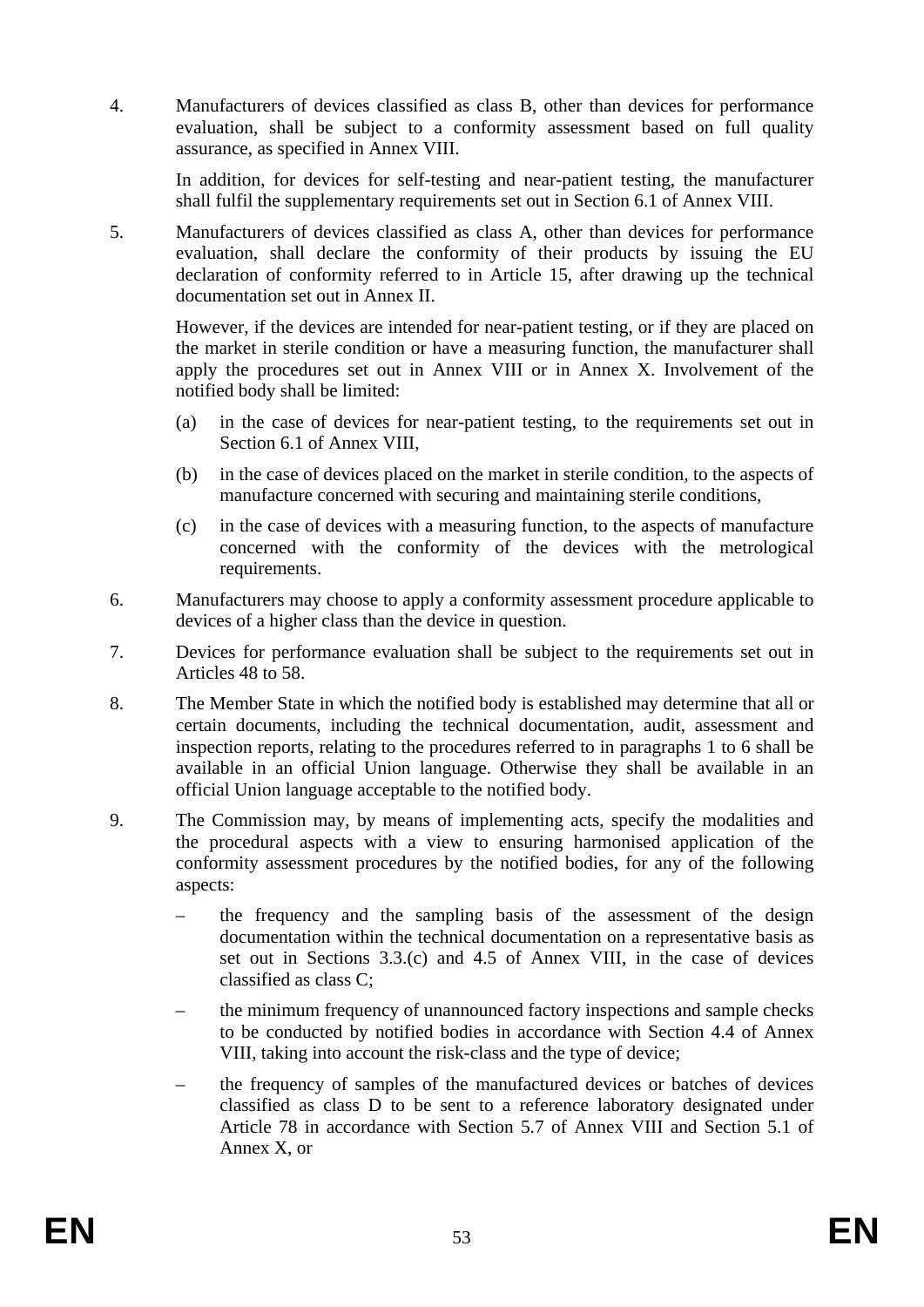– the physical, laboratory or other tests to be carried out by notified bodies in the context of sample checks, design dossier examination and type examination in accordance with Sections 4.4 and 5.3 of Annex VIII and Sections 3.2 and 3.3 of Annex IX.

Those implementing acts shall be adopted in accordance with the examination procedure referred to in Article 84(3).

10. In the light of technical progress and any information which becomes available in the course of the designation or monitoring of notified bodies set out in Articles 26 to 38, or of the vigilance and market surveillance activities described in Articles 59 to 73, the Commission shall be empowered to adopt delegated acts in accordance with Article 85 amending or supplementing the conformity assessment procedures set out in Annexes VIII to X.

## *Article 41*

## *Involvement of notified bodies*

- 1. Where the conformity assessment procedure requires the involvement of a notified body, the manufacturer may apply to a notified body of his choice, provided that the body is notified for the conformity assessment activities, the conformity assessment procedures and the devices concerned. An application may not be lodged in parallel with more than one notified body for the same conformity assessment activity.
- 2. The notified body concerned shall inform the other notified bodies of any manufacturer who withdraws his application prior to the notified body's decision regarding the conformity assessment.
- 3. The notified body may require any information or data from the manufacturer which is necessary in order to properly conduct the chosen conformity assessment procedure.
- 4. Notified bodies and the personnel of notified bodies shall carry out their conformity assessment activities with the highest degree of professional integrity and the requisite technical competence in the specific field and shall be free from all pressures and inducements, particularly financial, which might influence their judgment or the results of their conformity assessment activities, especially as regards persons or groups with an interest in the results of those activities.

# *Article 42*

#### *Mechanism for scrutiny of certain conformity assessments*

- 1. Notified bodies shall notify the Commission of applications for conformity assessments for devices classified as class D, with the exception of applications to supplement or renew existing certificates. The notification shall be accompanied by the draft instructions for use referred to in Section 17.3 of Annex I and the draft summary of safety and performance referred to in Article 24. In its notification the notified body shall indicate the estimated date by which the conformity assessment is to be completed. The Commission shall immediately transmit the notification and the accompanying documents to the MDCG.
- 2. Within 28 days of receipt of the information referred to in paragraph 1, the MDCG may request the notified body to submit a summary of the preliminary conformity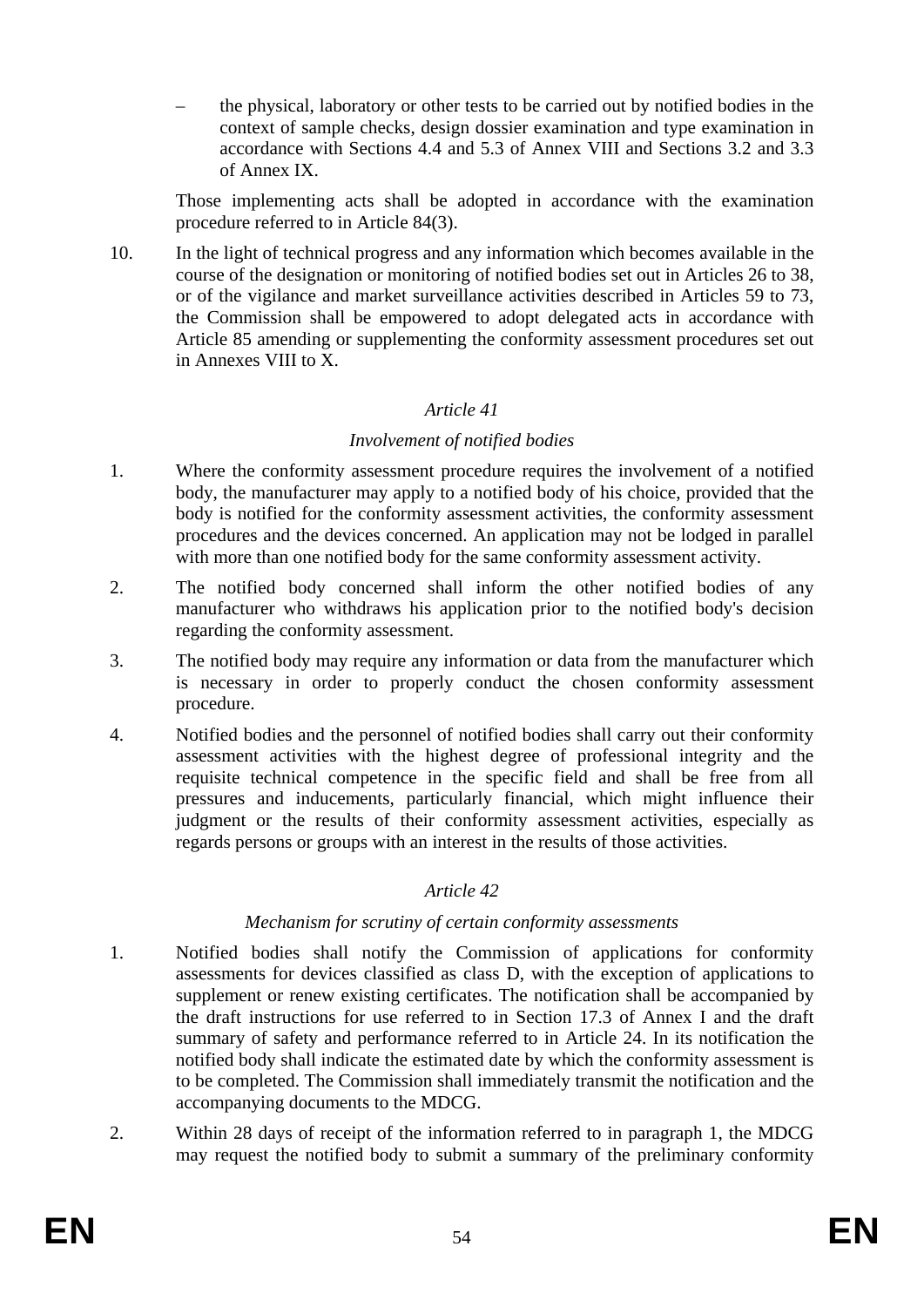assessment prior to issuing a certificate. Upon suggestion by any of its members or by the Commission, the MDCG shall decide on making such request in accordance with the procedure set out in Article 78(4) of Regulation [Ref. of future Regulation on medical devices]. In its request the MDCG shall indicate the scientifically valid health reason for having selected the specific file for submission of a summary of the preliminary conformity assessment. When selecting a specific file for submission, the principle of equal treatment shall be duly taken into account.

Within 5 days after receipt of the request by the MDCG, the notified body shall inform the manufacturer thereof.

- 3. The MDCG may submit comments on the summary of the preliminary conformity assessment at the latest 60 days after submission of this summary. Within that period and at the latest 30 days after submission, the MDCG may request the submission of additional information that for scientifically valid grounds are necessary for the analysis of the notified body's preliminary conformity assessment. This may include a request for samples or an on-site visit to the manufacturer's premises. Until submission of the additional information requested, the period for comments referred to in the first sentence of this subparagraph shall be suspended. Subsequent requests for additional information from the MDCG shall not suspend the period for the submission of comments.
- 4. The notified body shall give due consideration to any comments received in accordance with paragraph 3. It shall convey to the Commission an explanation of how they have been taken into consideration, including any due justification for not following the comments received, and its final decision regarding the conformity assessment in question. The Commission shall immediately transmit this information to the MDCG.
- 5. Where deemed necessary for the protection of patient safety and public health, the Commission may determine, by means of implementing acts, specific categories or groups of devices, other than devices classified as class D, to which paragraphs 1 to 4 shall apply during a predefined period of time. Those implementing acts shall be adopted in accordance with the examination procedure referred to in Article 84(3).

Measures pursuant to this paragraph may be justified only by one or more of the following criteria:

- (a) the novelty of the device or of the technology on which it is based and the significant clinical or public health impact thereof;
- (b) an adverse change in the risk-benefit profile of a specific category or group of devices due to scientifically valid health concerns in respect of components or source material or in respect of the impact on health in case of failure;
- (c) an increased rate of serious incidents reported in accordance with Article 59 in respect of a specific category or group of devices;
- (d) significant discrepancies in the conformity assessments carried out by different notified bodies on substantially similar devices;
- (e) public health concerns regarding a specific category or group of devices or the technology on which they are based.
- 6. The Commission shall make a summary of the comments submitted in accordance with paragraph 3 and the outcome of the conformity assessment procedure accessible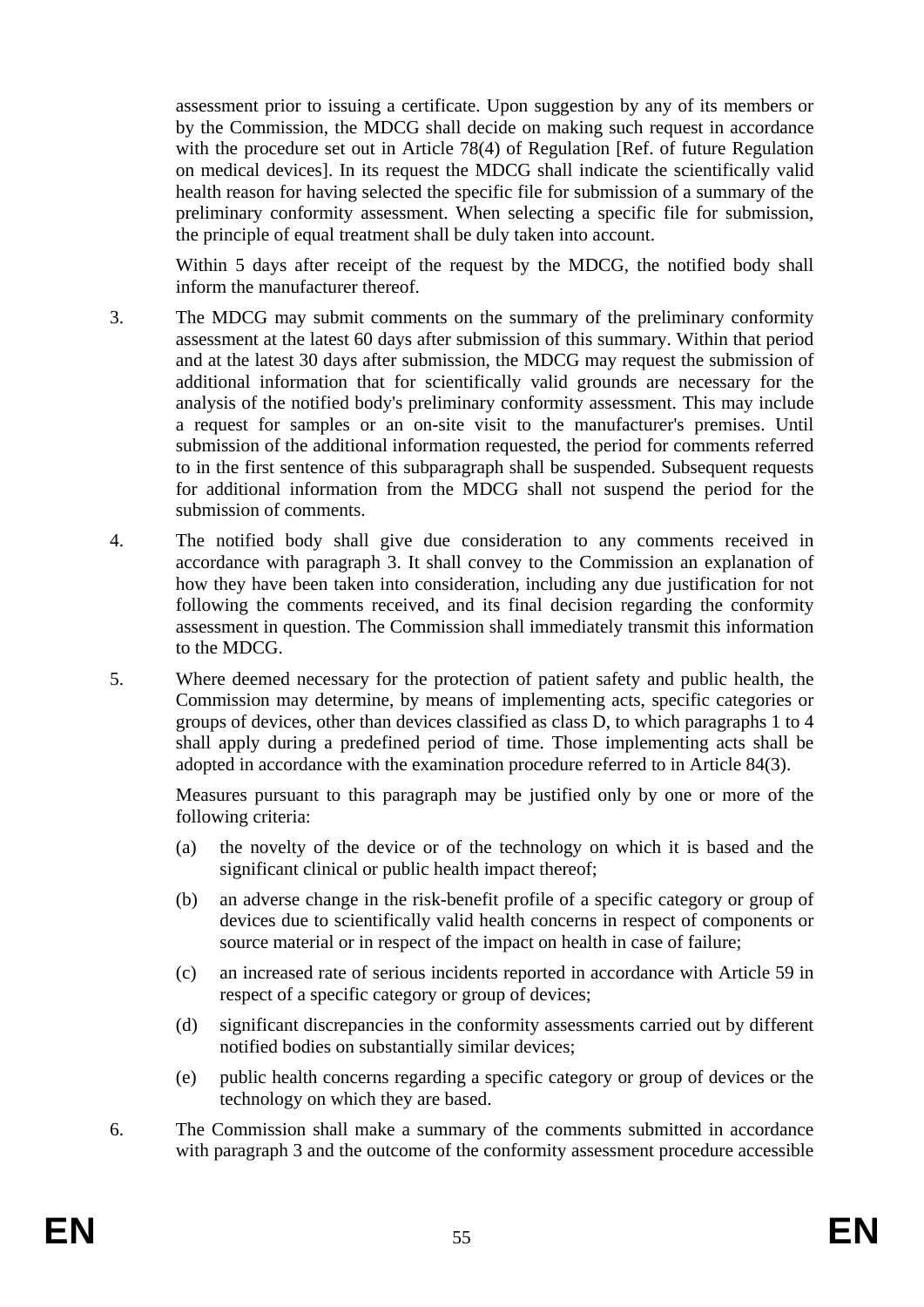to the public. It shall not disclose any personal data or information of commercially confidential nature.

- 7. The Commission shall set up the technical infrastructure for the data-exchange by an electronic means between notified bodies and MDCG for the purposes of this Article.
- 8. The Commission, by means of implementing acts, may adopt the modalities and the procedural aspects concerning the submission and analysis of the summary of the preliminary conformity assessment in accordance with paragraphs 2 and 3. Those implementing acts shall be adopted in accordance with the examination procedure referred to in Article 84(3).

## *Article 43*

#### *Certificates*

- 1. The certificates issued by the notified bodies in accordance with Annexes VIII, IX and X shall be in an official Union language determined by the Member State in which the notified body is established or otherwise in an official Union language acceptable to the notified body. The minimum content of the certificates is set out in Annex XI.
- 2. The certificates shall be valid for the period they indicate, which shall not exceed five years. On application by the manufacturer, the validity of the certificate may be extended for further periods, each not exceeding five years, based on a re-assessment in accordance with the applicable conformity assessment procedures. Any supplement to a certificate shall remain valid as long as the certificate which it supplements is valid.
- 3. Where a notified body finds that requirements of this Regulation are no longer met by the manufacturer, it shall, taking account of the principle of proportionality, suspend or withdraw the certificate issued or impose any restrictions on it unless compliance with such requirements is ensured by appropriate corrective measures taken by the manufacturer within an appropriate deadline set by the notified body. The notified body shall give the reasons for its decision.
- 4. The Commission, in collaboration with the Member States, shall set up and manage an electronic system to collate and process information on certificates issued by notified bodies. The notified body shall enter into the electronic system information regarding certificates issued, including amendments and supplements, and information regarding suspended, reinstated, withdrawn or refused certificates and restrictions imposed on certificates. This information shall be accessible to the public.
- 5. In the light of technical progress, the Commission shall be empowered to adopt delegated acts in accordance with Article 85 amending or supplementing the minimum content of the certificates set out in Annex XI.

# *Article 44*

# *Voluntary change of notified body*

1. In cases where a manufacturer terminates his contract with a notified body and enters into a contract with another notified body in respect of the conformity assessment of the same device, the modalities of the change of notified body shall be clearly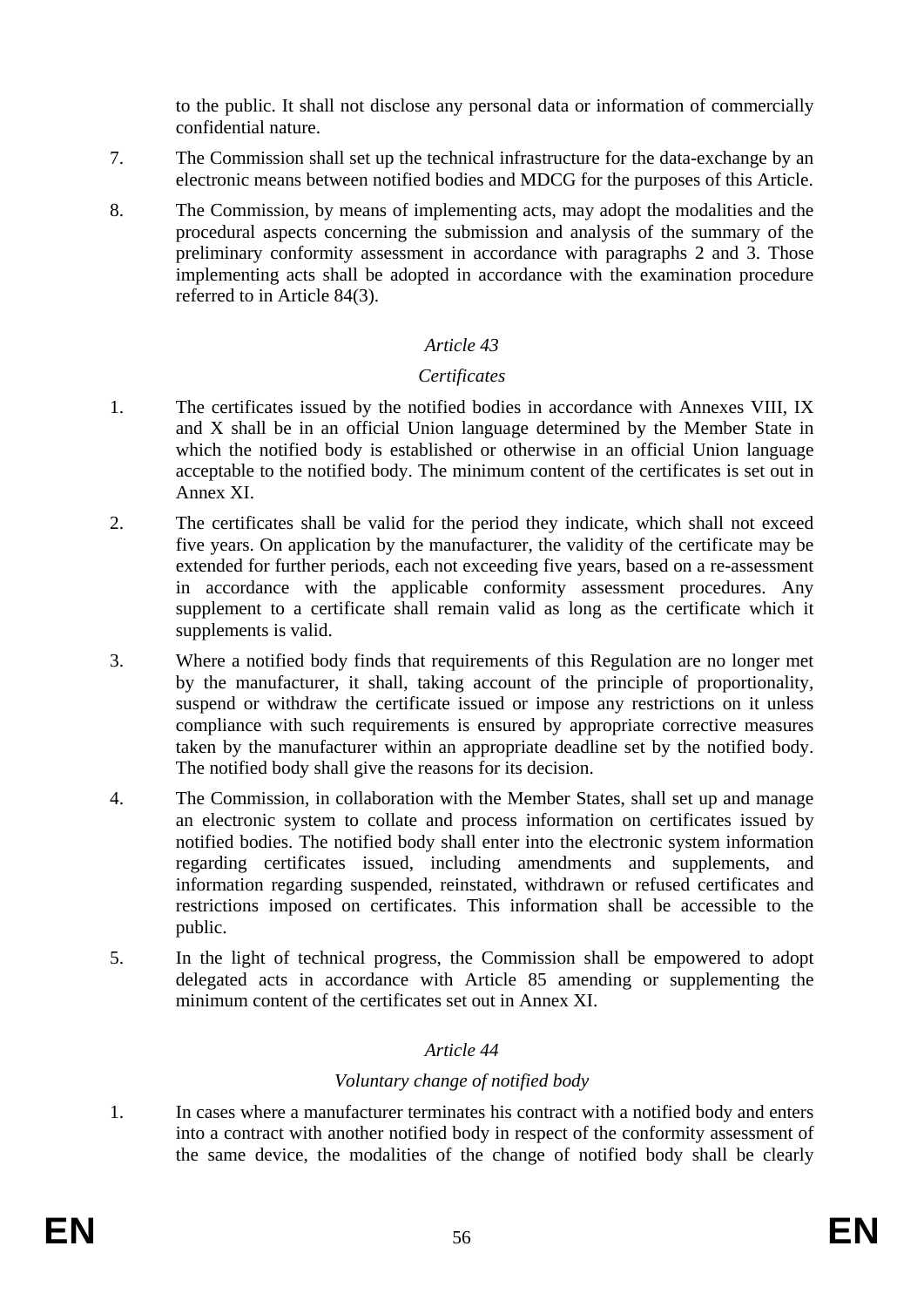defined in an agreement between the manufacturer, the outgoing notified body and the incoming notified body. This agreement shall address at least the following aspects:

- (a) the date of invalidity of certificates issued by the outgoing notified body;
- (b) the date until which the identification number of the outgoing notified body may be indicated in the information supplied by the manufacturer, including any promotional material;
- (c) the transfer of documents, including confidentiality aspects and property rights;
- (d) the date as of which the incoming notified body assumes full responsibility for the conformity assessment tasks.
- 2. On their date of invalidity, the outgoing notified body shall withdraw the certificates it has issued for the device concerned.

## *Article 45*

#### *Derogation from the conformity assessment procedures*

- 1. By way of derogation from Article 40, any competent authority may authorise, on duly justified request, the placing on the market or putting into service, within the territory of the Member State concerned, of a specific device for which the procedures referred to in Article 40 have not been carried out and use of which is in the interest of public health or patient safety.
- 2. The Member State shall inform the Commission and the other Member States of any decision to authorise the placing on the market or putting into service of a device in accordance with paragraph 1 where such authorisation is granted for use other than for a single patient.
- 3. Upon request by a Member State and where this is in the interest of public health or patient safety in more than one Member State, the Commission may, by means of implementing acts, extend for a determined period of time the validity of an authorisation granted by a Member State in accordance with paragraph 1 to the territory of the Union and set the conditions under which the device may be placed on the market or put into service. Those implementing acts shall be adopted in accordance with the examination procedure referred to in Article 84(3).

On duly justified imperative grounds of urgency relating to the health and safety of humans, the Commission shall adopt immediately applicable implementing acts in accordance with the procedure referred to in Article 84(4).

# *Article 46*

#### *Certificate of free sale*

1. For the purpose of export and upon request by a manufacturer, the Member State in which the manufacturer has its registered place of business shall issue a certificate of free sale declaring that the manufacturer is properly established and that the device in question bearing the CE marking in accordance with this Regulation may be legally marketed in the Union. The certificate of free sale shall be valid for the period indicated on it which shall not exceed five years and shall not exceed the validity of the certificate referred to in Article 43 issued for the device in question.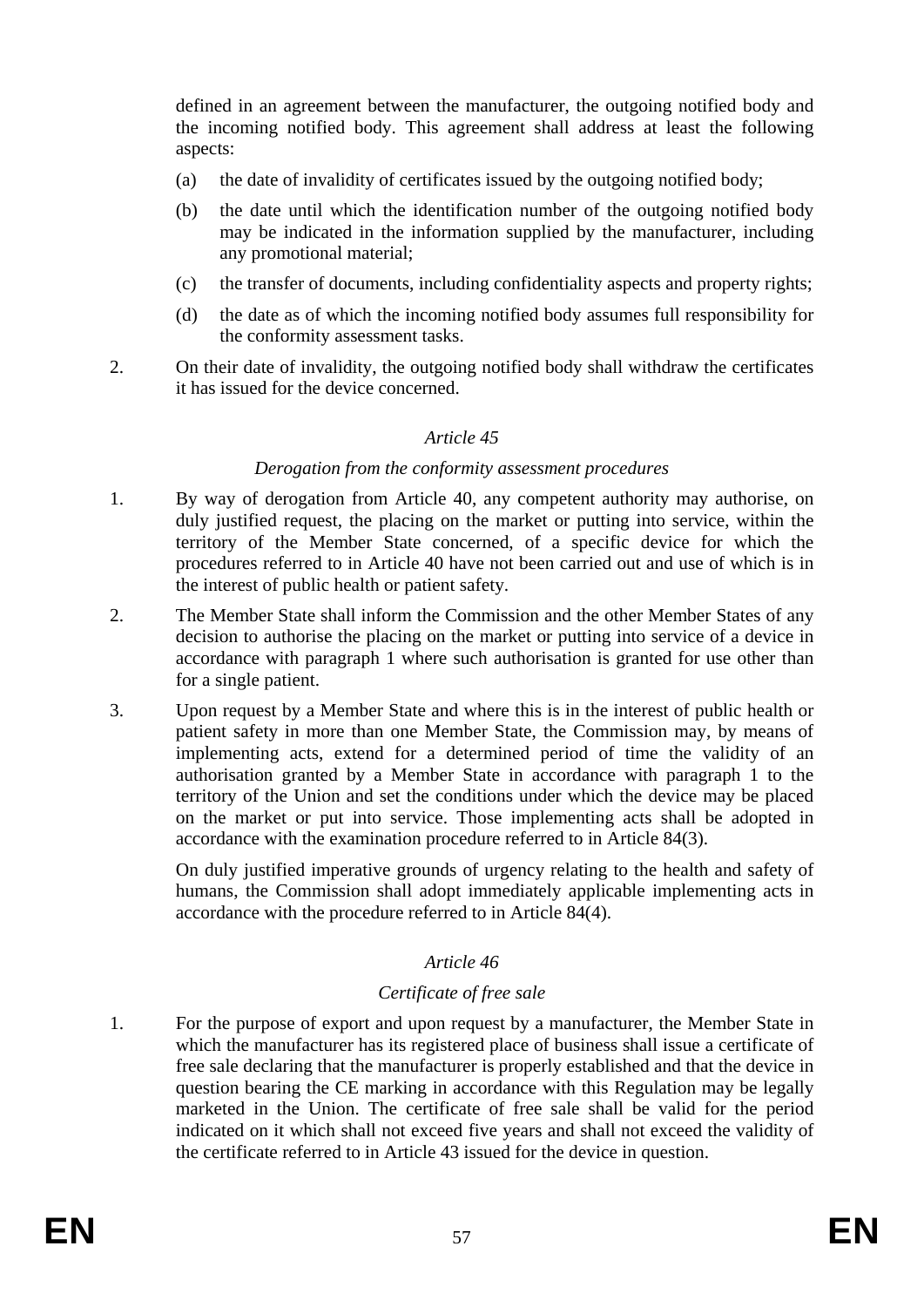2. The Commission may, by means of implementing acts, establish a model for certificates of free sale taking into account international practice as regards the use of certificates of free sale. Those implementing acts shall be adopted in accordance with the advisory procedure referred to in Article 84(2).

# **Chapter VI Clinical evidence**

# *Article 47*

# *General requirements regarding clinical evidence*

- 1. The demonstration of conformity with the general safety and performance requirements set out in Annex I, under normal conditions of use, shall be based on clinical evidence.
- 2. The clinical evidence shall support the intended purpose of the device as stated by the manufacturer.
- 3. The clinical evidence shall include all the information supporting the scientific validity of the analyte, the analytical performance and, where applicable, the clinical performance of the device, as described in Section 1 of Part A of Annex XII.
- 4. Where demonstration of conformity with the general safety and performance requirements based on clinical performance data or parts thereof is not deemed appropriate, adequate justification for any such exception shall be given based on the results of the manufacturer's risk management and on consideration of the characteristics of the device and, in particular, its intended purpose(s), the intended performance and the claims of the manufacturer. The adequacy of demonstration of conformity with the general safety and performance requirements based on the results of analytical performance evaluation alone shall be duly substantiated in the technical documentation referred to in Annex II.
- 5. The scientific validity data, the analytical performance data and, where applicable, the clinical performance data shall be summarised as part of a clinical evidence report referred to in Section 3 of Part A of Annex XII. The clinical evidence report shall be included or fully referenced in the technical documentation referred to in Annex II relating to the device concerned.
- 6. The clinical evidence and its documentation shall be updated throughout the life cycle of the device concerned with data obtained from implementation of the manufacturer's post-market surveillance plan referred to in Article 8(6).
- 7. The manufacturer shall ensure that the device for performance evaluation complies with the general requirements of this Regulation apart from the aspects covered by the performance evaluation and that, with regard to those aspects, every precaution has been taken to protect the health and safety of the patient, user and other persons.

The manufacturer shall undertake to keep available to the competent authorities and the EU reference laboratories the documentation allowing an understanding of the design, manufacture and performances of the device, including its expected performance, so as to allow assessment of conformity with the requirements of this Regulation. This documentation shall be kept for at least five years after the performance evaluation of the device in question has ended.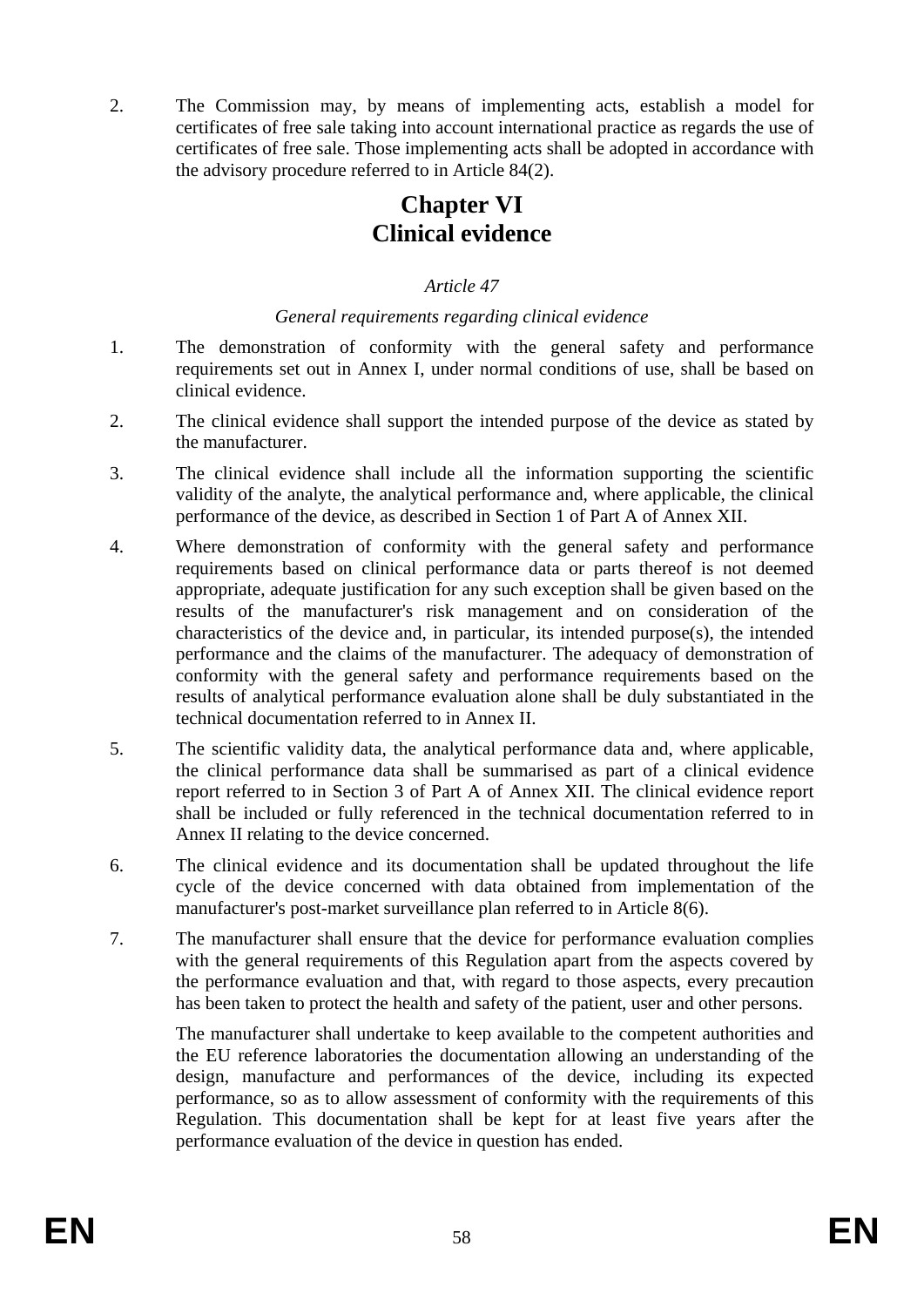#### *General requirements regarding clinical performance studies*

- 1. Clinical performance studies shall be subject to this Regulation if they are conducted for one or more of the following purposes:
	- (a) to verify that, under normal conditions of use, the devices are designed, manufactured and packaged in such a way that they are suitable for one or more of the specific purposes of an *in vitro* diagnostic medical device referred to in number (2) of Article 2, and achieve the performance intended as specified by the manufacturers;
	- (b) to verify that devices achieve the intended benefits to the patient as specified by the manufacturer;
	- (c) to determine any limits to the performance of the devices, under normal conditions of use.
- 2. Clinical performance studies shall be performed in circumstances similar to the normal conditions of use of the device.
- 3. Where the sponsor is not established in the Union, he shall ensure that a contact person is established in the Union. That contact person shall be the addressee for all communications with the sponsor provided for in this Regulation. Any communication to that contact person shall be considered as communication to the sponsor.
- 4. All clinical performance studies shall be designed and conducted in a way that the rights, safety and well-being of the subjects participating in such clinical performance studies are protected and that the clinical data generated in the clinical performance study are going to be reliable and robust.
- 5. All clinical performance studies shall be designed, conducted, recorded and reported in accordance with Section 2 of Annex XII.
- 6. For interventional clinical performance studies, as defined in number (37) of Article 2, and for other clinical performance studies, where the conduct of the study, including specimen collection, involves invasive procedures or other risks for the subjects of the studies, the requirements set out in Articles 49 to 58 and in Annex XIII shall apply, in addition to the obligations laid down in this Article.

# *Article 49*

## *Application for interventional clinical performance studies and other clinical performance studies involving risks for the subjects of the studies*

- 1. Before making the first application, the sponsor shall procure from the electronic system referred to in Article 51 a single identification number for a clinical performance study conducted in one site or multiple sites, in one or more than one Member State. The sponsor shall use this single identification number when registering the clinical performance study in accordance with Article 50.
- 2. The sponsor of a clinical performance study shall submit an application to the Member State(s) in which the study is to be conducted accompanied by the documentation referred to in Annex XIII. Within six days after receipt of the application, the Member State concerned shall notify the sponsor whether the clinical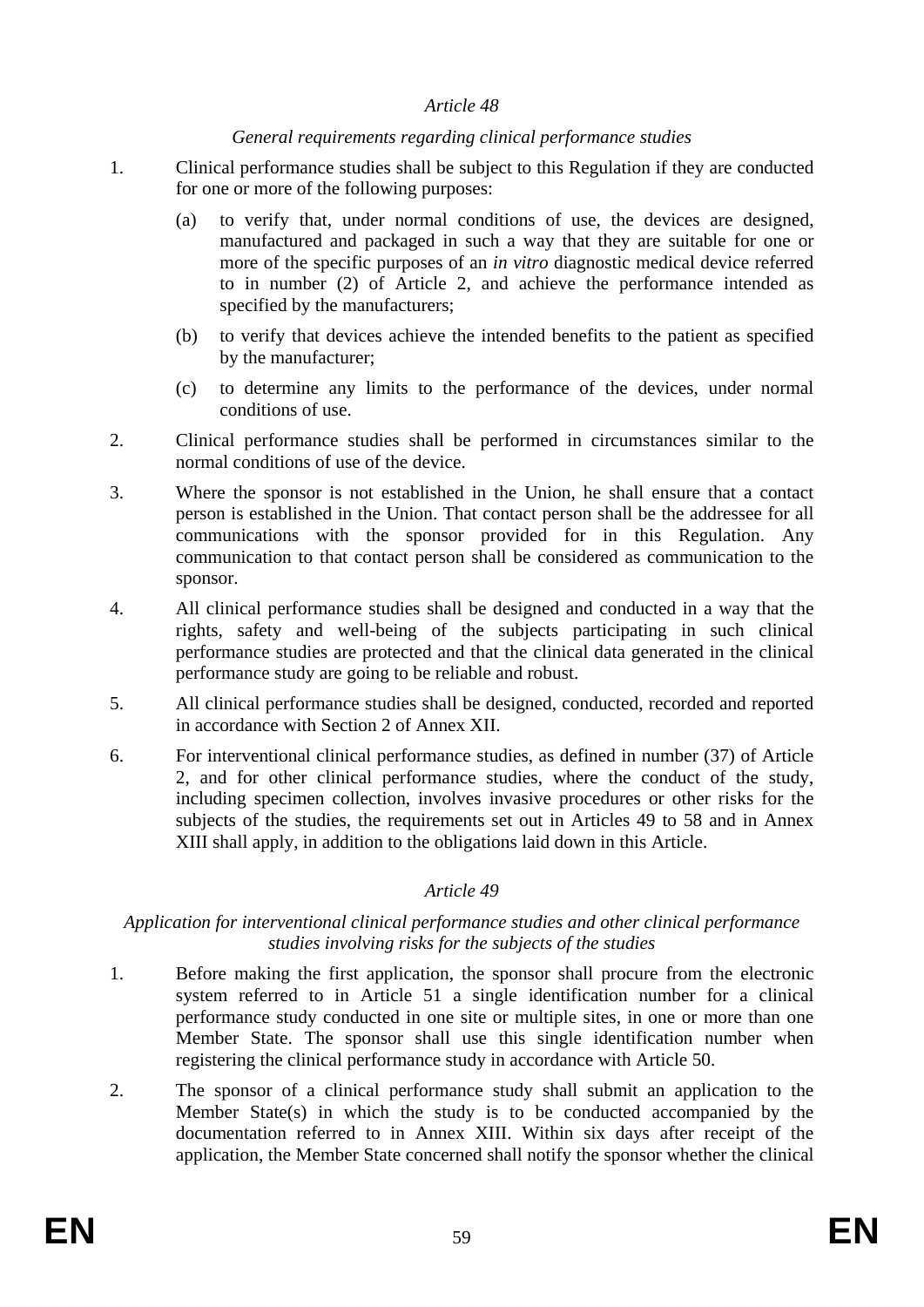performance study falls within the scope of this Regulation and whether the application is complete.

Where the Member State has not notified the sponsor within the time period referred to in the first subparagraph, the clinical performance study shall be considered as falling within the scope of this Regulation and the application shall be considered complete.

3. Where the Member State finds that the clinical performance study applied for does not fall within the scope of this Regulation or that the application is not complete, it shall inform the sponsor thereof and shall set a maximum of six days for the sponsor to comment or to complete the application.

Where the sponsor has not provided comments nor completed the application within the time-period referred to in the first subparagraph, the application shall be considered as withdrawn.

Where the Member State has not notified the sponsor according to paragraph 2 within three days following receipt of the comments or of the completed application, the clinical performance study shall be considered as falling within the scope of this Regulation and the application shall be considered complete.

- 4. For the purposes of this Chapter, the date on which the sponsor is notified in accordance with paragraph 2 shall be the validation date of the application. Where the sponsor is not notified, the validation date shall be the last day of the time periods referred to in paragraphs 2 and 3.
- 5. The sponsor may start the clinical performance study in the following circumstances:
	- (a) in the case of devices for performance evaluation classified as class C or D, as soon as the Member State concerned has notified the sponsor of its approval;
	- (b) in the case of devices for performance evaluation classified as class A or B immediately after the date of application, provided that the Member State concerned has so decided and that evidence is provided that the rights, safety and well-being of the subjects to the clinical performance study are protected;
	- (c) after the expiry of 35 days after the validation date referred to in paragraph 4, unless the Member State concerned has notified the sponsor within that period of its refusal based on considerations of public health, patient safety or public policy.
- 6. Member States shall ensure that the persons assessing the application do not have conflicts of interest and that they are independent of the sponsor, the institution of the study site(s) and the investigators involved, as well as free of any other undue influence.

Member States shall ensure that the assessment is done jointly by a reasonable number of persons who collectively have the necessary qualifications and experience. In the assessment, the view of at least one person whose primary area of interest is non-scientific shall be taken into account. The view of at least one patient shall be taken into account.

7. The Commission shall be empowered to adopt delegated acts in accordance with Article 85 amending or supplementing, in the light of technical progress and global regulatory developments, the requirements for the documentation to be submitted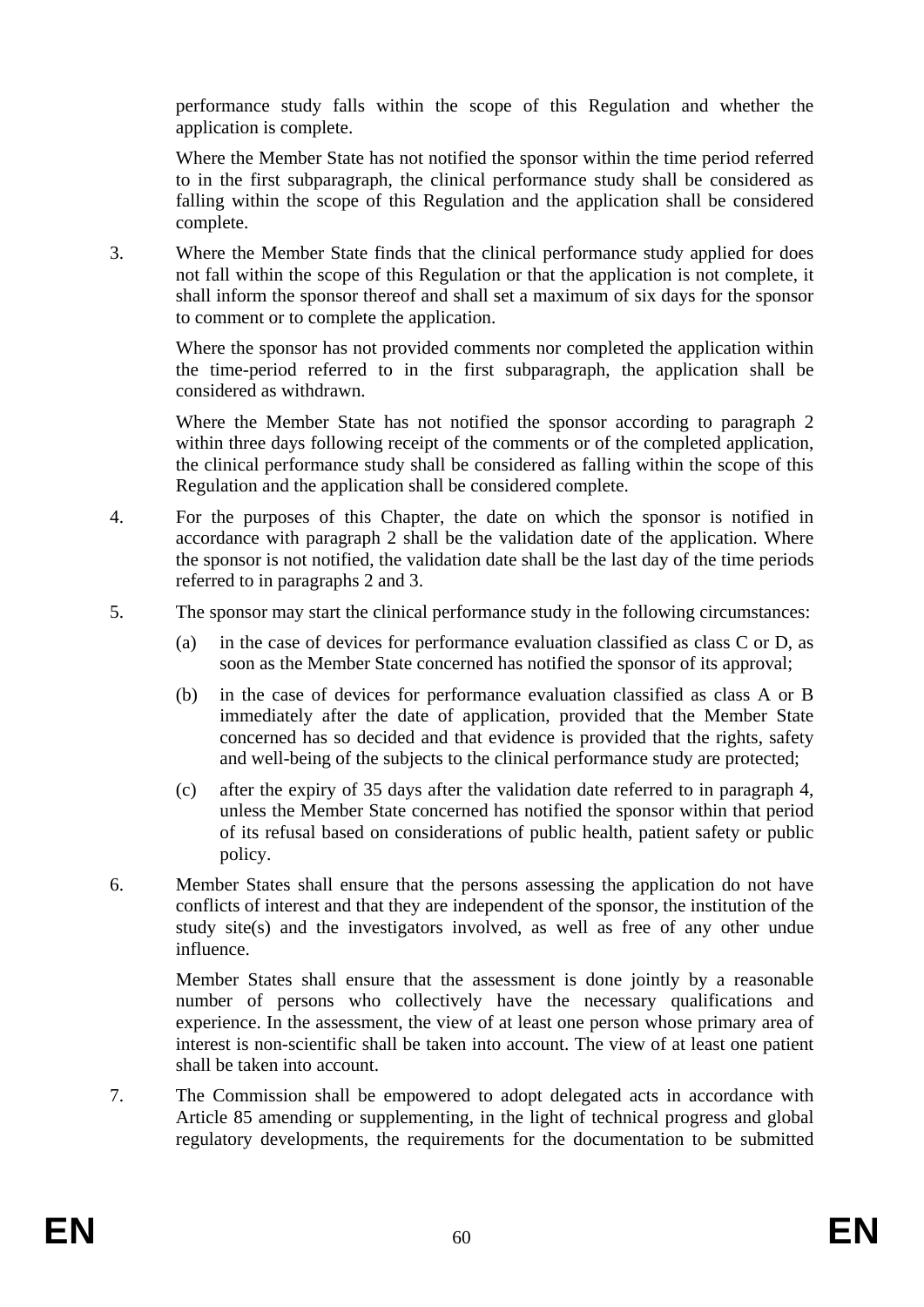with the application for the clinical performance study that is laid down in Chapter I of Annex XIII.

# *Article 50*

#### *Registration of interventional clinical performance studies and other clinical performance studies involving risks for the subjects of the studies*

- 1. Before commencing the clinical performance study, the sponsor shall enter in the electronic system referred to in Article 51 the following information regarding the clinical performance study:
	- (a) the single identification number of the clinical performance study;
	- (b) the name and contact details of the sponsor and, if applicable, his contact person established in the Union;
	- (c) the name and contact details of the natural or legal person responsible for the manufacture of the device for performance evaluation, if different from the sponsor;
	- (d) the description of the device for performance evaluation;
	- (e) the description of the comparator(s), if applicable;
	- (f) the purpose of the clinical performance study;
	- (g) the status of the clinical performance study.
- 2. Within one week of any change occurring in relation to the information referred to in paragraph 1, the sponsor shall update the relevant data in the electronic system referred to in Article 51.
- 3. The information shall be accessible to the public, through the electronic system referred to in Article 51, unless, for all or parts of that information, confidentiality of the information is justified on any of the following grounds:
	- (a) protection of personal data in accordance with Regulation (EC) No 45/2001,
	- (b) protection of commercially sensitive information,
	- (c) effective supervision of the conduct of the clinical performance study by the Member State(s) concerned.
- 4. No personal data of subjects participating in the clinical performance study shall be accessible to the public.

# *Article 51*

#### *Electronic system on interventional clinical performance studies and other clinical performance studies involving risks for the subjects of the studies*

- 1. The Commission shall, in collaboration with the Member States, set up and manage an electronic system on interventional clinical performance studies and other clinical performance studies involving risks for the subjects of the studies to create the single identification numbers for such clinical performance studies referred to in Article 49(1) and to collate and process the following information:
	- (a) the registration of clinical performance studies in accordance with Article 50;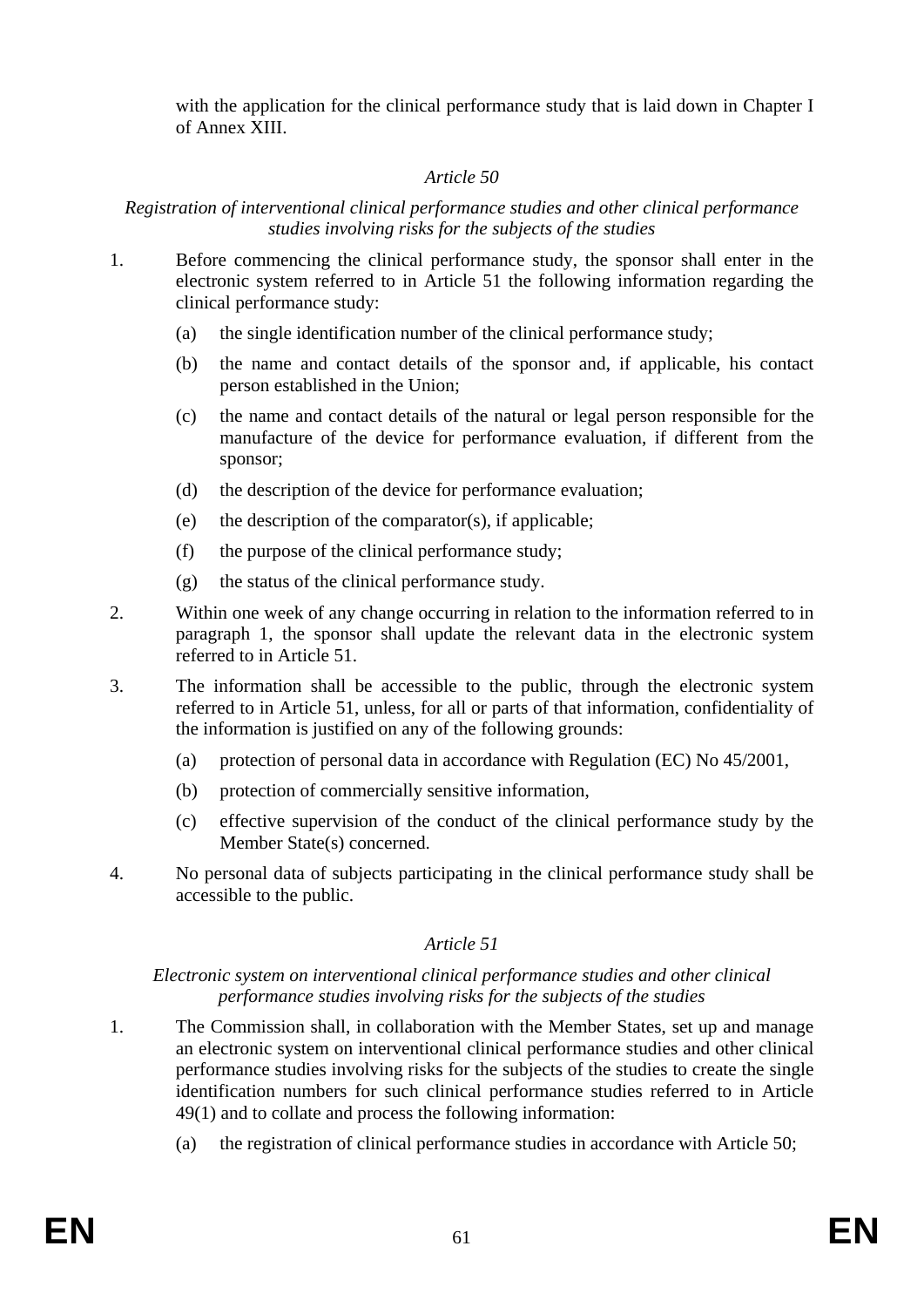- (b) the exchange of information between the Member States and between them and the Commission in accordance with Article 54;
- (c) the information related to clinical performance studies conducted in more than one Member State in case of a single application in accordance with Article 56;
- (d) the reports on serious adverse events and device deficiencies referred to in Article 57(2) in case of single application in accordance with Article 56.
- 2. When setting up the electronic system referred in paragraph 1, the Commission shall ensure that it is interoperable with the EU database for clinical trials on medicinal products for human use set up in accordance with Article […] of Regulation (EU) No [Ref. of future Regulation on clinical trials]. With the exception of the information referred to in Article 50, the information collated and processed in the electronic system shall be accessible only to the Member States and to the Commission.
- 3. The Commission shall be empowered to adopt delegated acts in accordance with Article 85 determining which other information regarding clinical performance studies collated and processed in the electronic system shall be publicly accessible to allow interoperability with the EU database for clinical trials on medicinal products for human use set up by Regulation (EU) No [Ref. of future Regulation on clinical trials]. Article 50(3) and (4) shall apply.

## *Interventional clinical performance studies and other clinical performance studies involving risks for the subjects of the studies with devices authorised to bear the CE marking*

- 1. Where a clinical performance study is to be conducted to further assess devices which are authorised in accordance with Article 40 to bear the CE marking and within its intended purpose referred to in the relevant conformity assessment procedure, hereinafter referred to as 'post-market follow-up performance study', the sponsor shall notify the Member States concerned at least 30 days prior to their commencement if the study would submit subjects to additionally invasive or burdensome procedures. Articles  $48(1)$  to  $(5)$ ,  $50$ ,  $53$ ,  $54(1)$  and  $55(1)$ , the first subparagraph of Article 55(2) and the relevant provisions of Annexes XII and XIII shall apply.
- 2. If the aim of the clinical performance study regarding a device which is authorised in accordance with Article 40 to bear the CE marking is to assess such device for a purpose other than that referred to in the information supplied by the manufacturer in accordance with Section 17 of Annex I and in the relevant conformity assessment procedure, Articles 48 to 58 shall apply.

# *Article 53*

#### *Substantial modifications to interventional clinical performance studies and other clinical performance studies involving risks for the subjects of the studies*

1. If the sponsor introduces modifications to a clinical performance study that are likely to have a substantial impact on the safety or rights of the subjects or on the robustness or reliability of the clinical data generated by the study, he shall notify the Member State(s) concerned of the reasons for and the content of those modifications. The notification shall be accompanied by an updated version of the relevant documentation referred to in Annex XIII.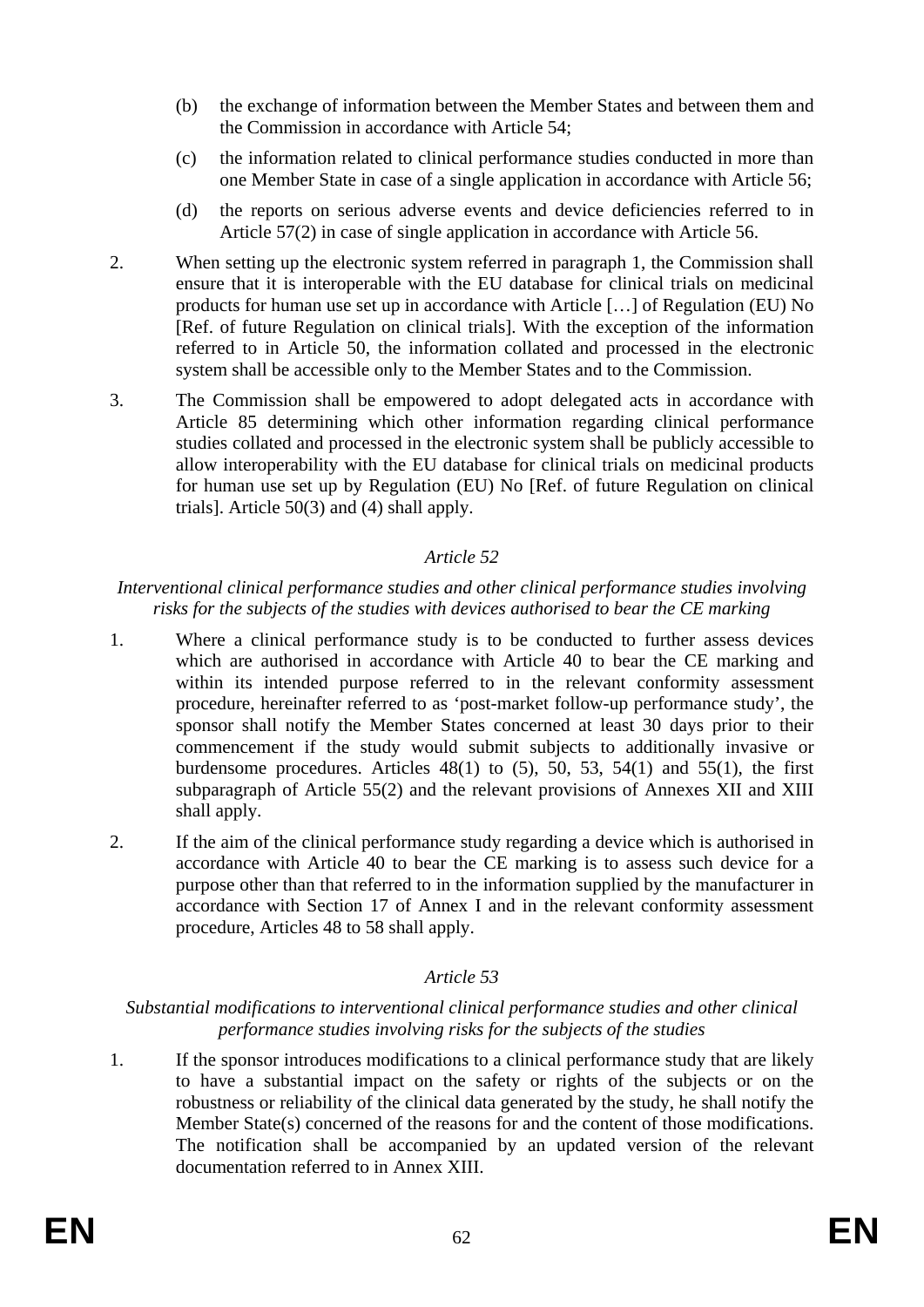2. The sponsor may implement the modifications referred to in paragraph 1 at the earliest 30 days after notification, unless the Member State concerned has notified the sponsor of its refusal based on considerations of public health, patient safety or public policy.

# *Article 54*

#### *Information exchange between Member States on interventional clinical performance studies and other clinical performance studies involving risks for the subjects of the studies*

- 1. Where a Member State has refused, suspended or terminated a clinical performance study, or has called for a substantial modification or temporary halt of a clinical performance study, or has been notified by the sponsor of the early termination of a clinical performance study on safety grounds, that Member State shall communicate its decision and the grounds therefor to all Member States and the Commission by means of the electronic system referred to in Article 51.
- 2. Where an application is withdrawn by the sponsor prior to a decision by a Member State that Member State shall inform all the other Member States and the Commission of that fact, by means of the electronic system referred to in Article 51.

# *Article 55*

*Information by the sponsor in the event of temporary halt or termination of interventional clinical performance studies or of other clinical performance studies involving risks for the subjects of the studies* 

- 1. If the sponsor has temporarily halted a clinical performance study on safety grounds, he shall inform the Member States concerned within 15 days of the temporary halt.
- 2. The sponsor shall notify each Member State concerned of the end of a clinical performance study in relation to that Member State, providing a justification in the event of early termination. That notification shall be made within 15 days from the end of the clinical performance study in relation to that Member State.

If the study is conducted in more than one Member State, the sponsor shall notify all Member States concerned of the overall end of the clinical performance study. That notification shall be made within 15 days from the overall end of the clinical performance study.

3. Within one year from the end of the clinical performance study, the sponsor shall submit to the Member States concerned a summary of the results of the clinical performance study in form of a clinical performance study report referred to in Section 2.3.3 of Part A of Annex XII. Where, for scientific reasons, it is not possible to submit the clinical performance study report within one year, it shall be submitted as soon as it is available. In this case, the clinical performance study protocol referred to in Section 2.3.2 of Part A of Annex XII shall specify when the results of the clinical performance study are going to be submitted, together with an explanation.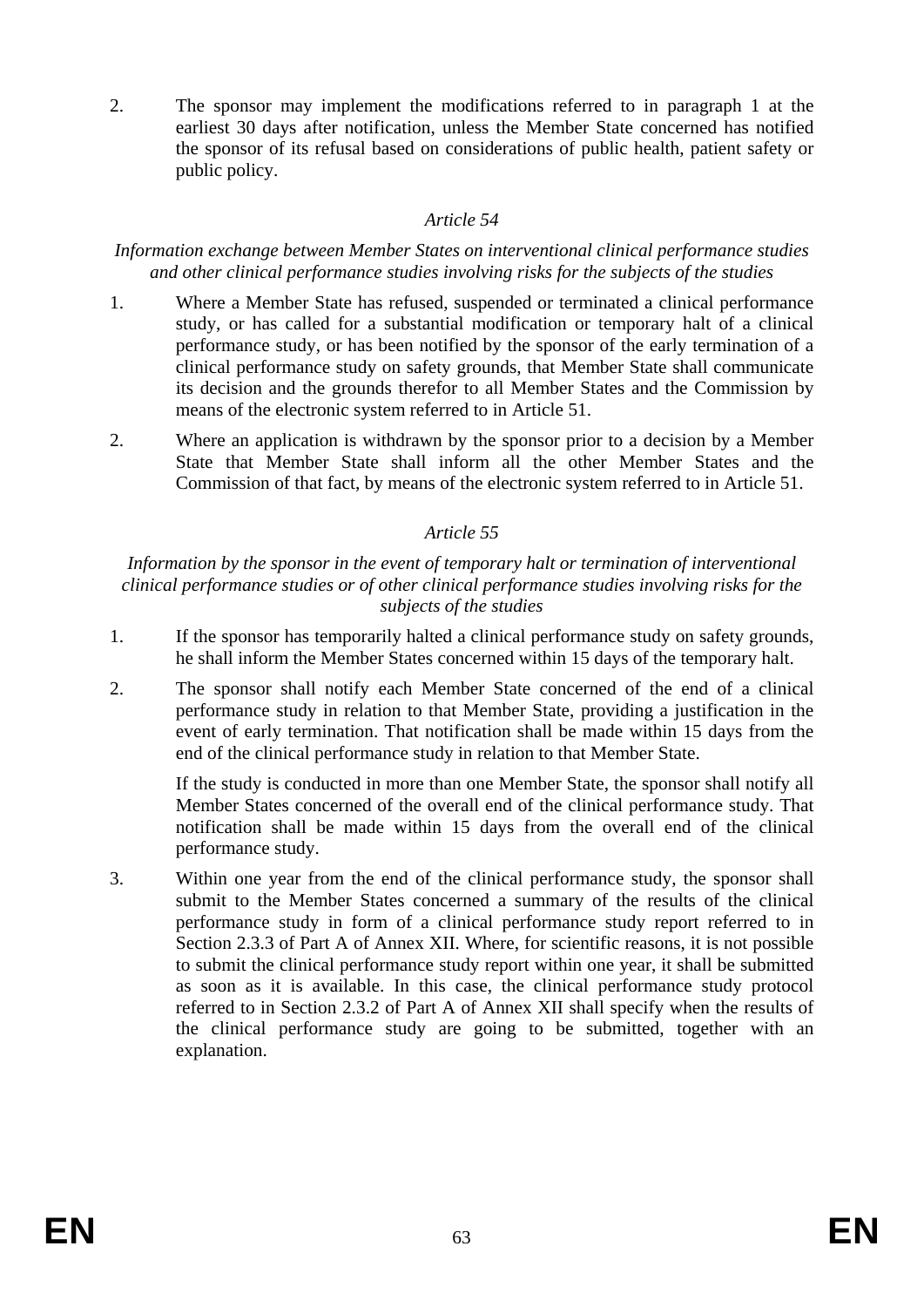#### *Interventional clinical performance studies and other clinical performance studies involving risks for the subjects of the studies conducted in more than one Member State*

- 1. By means of the electronic system referred to in Article 51, the sponsor of the clinical performance study to be conducted in more than one Member State may submit, for the purpose of Article 49, a single application that, upon receipt, is transmitted electronically to the Member States concerned.
- 2. In the single application, the sponsor shall propose one of the Member States concerned as coordinating Member State. If that Member State does not wish to be the coordinating Member State, it shall agree, within six days of submission of the single application, with another Member State concerned that the latter shall be the coordinating Member State. If no other Member State accepts to be the coordinating Member State, the Member State proposed by the sponsor shall be the coordinating Member State. If another Member State than the one proposed by the sponsor becomes coordinating Member State, the deadlines referred to in Article 49(2) shall start on the day following the acceptance.
- 3. Under the direction of the coordinating Member State referred to in paragraph 2, the Member States concerned shall coordinate their assessment of the application, in particular of the documentation submitted in accordance with Chapter I of Annex XIII, except for Sections 4.2, 4.3 and 4.4 thereof which shall be assessed separately by each Member State concerned.

The coordinating Member State shall:

- (a) within 6 days of receipt of the single application notify the sponsor whether the clinical performance study falls within the scope of this Regulation and whether the application is complete, except for the documentation submitted in accordance with Sections 4.2, 4.3 and 4.4 of Chapter I of Annex XIII for which each Member State shall verify the completeness. Article 49(2) to (4) shall apply to the coordinating Member State in relation to the verification that the clinical performance study falls within the scope of this Regulation and that the application is complete, except for the documentation submitted in accordance with Sections 4.2, 4.3 and 4.4 of Chapter I of Annex XIII. Article 49(2) to (4) shall apply to each Member State in relation to the verification that the documentation submitted in accordance with Sections 4.2, 4.3 and 4.4 of Chapter I of Annex XIII is complete;
- (b) establish the results of the coordinated assessment in a report to be taken into account by the other Member States concerned when deciding on the sponsor's application in accordance with Article 49(5).
- 4. The substantial modifications referred to in Article 53 shall be notified to the Member States concerned by means of the electronic system referred to in Article 51. Any assessment as to whether there are grounds for refusal as referred to in Article 53 shall be carried out under the direction of the coordinating Member State.
- 5. For the purpose of Article 55(3), the sponsor shall submit the clinical performance study report to the Member States concerned by means of the electronic system referred to in Article 51.
- 6. The Commission shall provide secretarial support to the coordinating Member State in the accomplishment of its tasks provided for in this Chapter.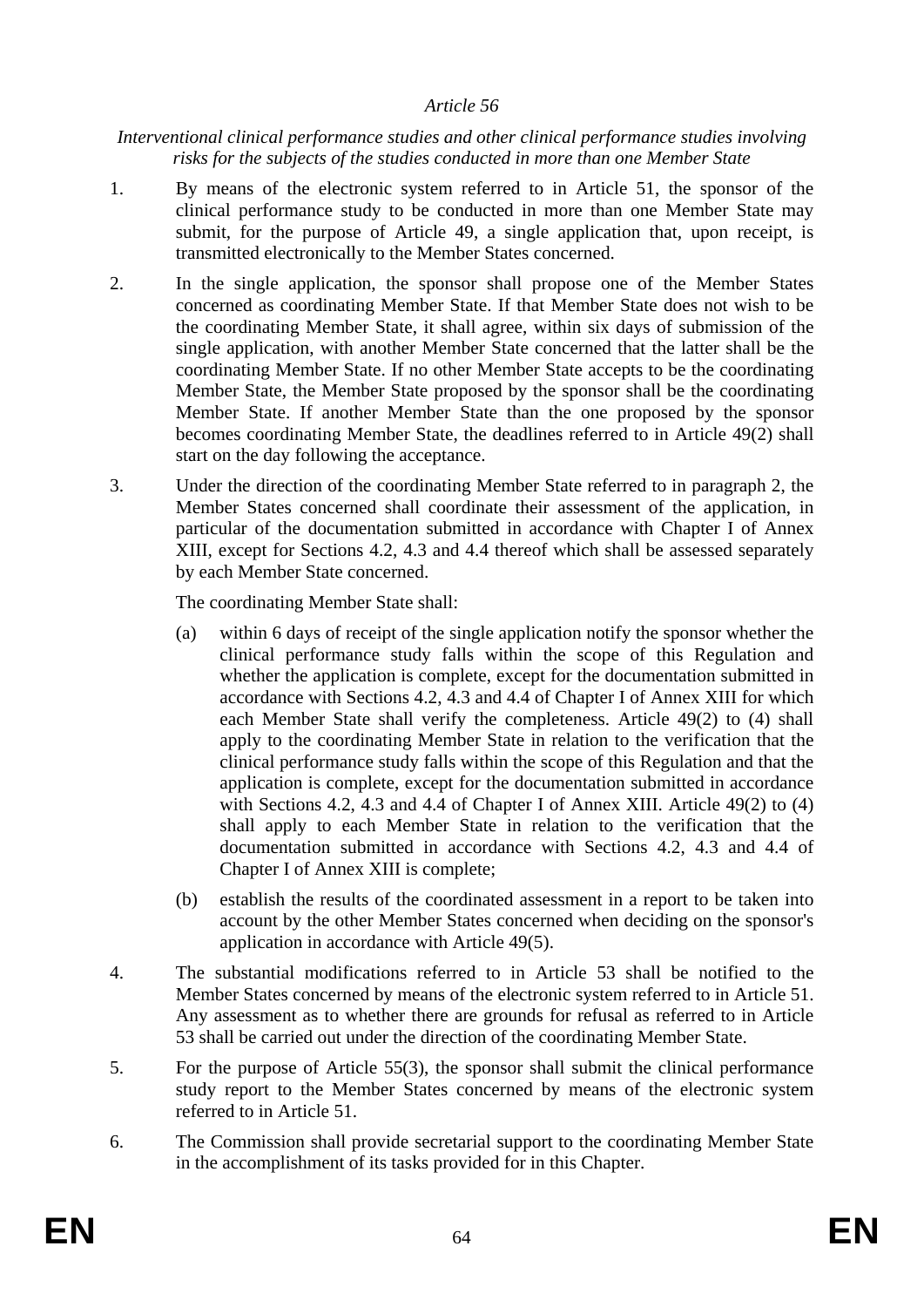*Recording and reporting of events occurring during interventional clinical performance studies and other clinical performance studies involving risks for the subjects of the studies* 

- 1. The sponsor shall fully record any of the following:
	- (a) an adverse event identified in the clinical performance study protocol as critical to the evaluation of the results of the clinical performance study in view of the purposes referred to in Article 48(1);
	- (b) a serious adverse event;
	- (c) a device deficiency that might have led to a serious adverse event if suitable action had not been taken, intervention had not occurred, or circumstances had been less fortunate;
	- (d) new findings in relation to any event referred to in points (a) to (c).

- 2. The sponsor shall report to all Member States where a clinical performance study is conducted without delay any of the following:
	- (a) a serious adverse event that has a causal relationship with the device for performance evaluation, the comparator or the study procedure or where such causal relationship is reasonably possible;
	- (b) a device deficiency that might have led to a serious adverse event if suitable action had not been taken, intervention had not occurred, or circumstances had been less fortunate;
	- (c) new findings in relation to any event referred to in points (a) to (b).

The time period for reporting shall take account of the severity of the event. Where necessary to ensure timely reporting, the sponsor may submit an initial incomplete report followed up by a complete report.

- 3. The sponsor shall also report to the Member States concerned any event referred to in paragraph 2 occurring in third countries in which a clinical performance study is performed under the same clinical performance study protocol as the one applying to a clinical performance study covered by this Regulation.
- 4. In the case of a clinical performance study for which the sponsor has used the single application referred to in Article 56, the sponsor shall report any event as referred to in paragraph 2 by means of the electronic system referred to in Article 51. Upon receipt, this report shall be transmitted electronically to all Member States concerned.

Under the direction of the coordinating Member State referred to in Article 56(2), the Member States shall coordinate their assessment of serious adverse events and device deficiencies to determine whether a clinical performance study needs to be terminated, suspended, temporarily halted or modified.

This paragraph shall not affect the rights of the other Member States to perform their own evaluation and to adopt measures in accordance with this Regulation in order to ensure the protection of public health and patient safety. The coordinating Member State and the Commission shall be kept informed of the outcome of any such evaluation and the adoption of any such measures.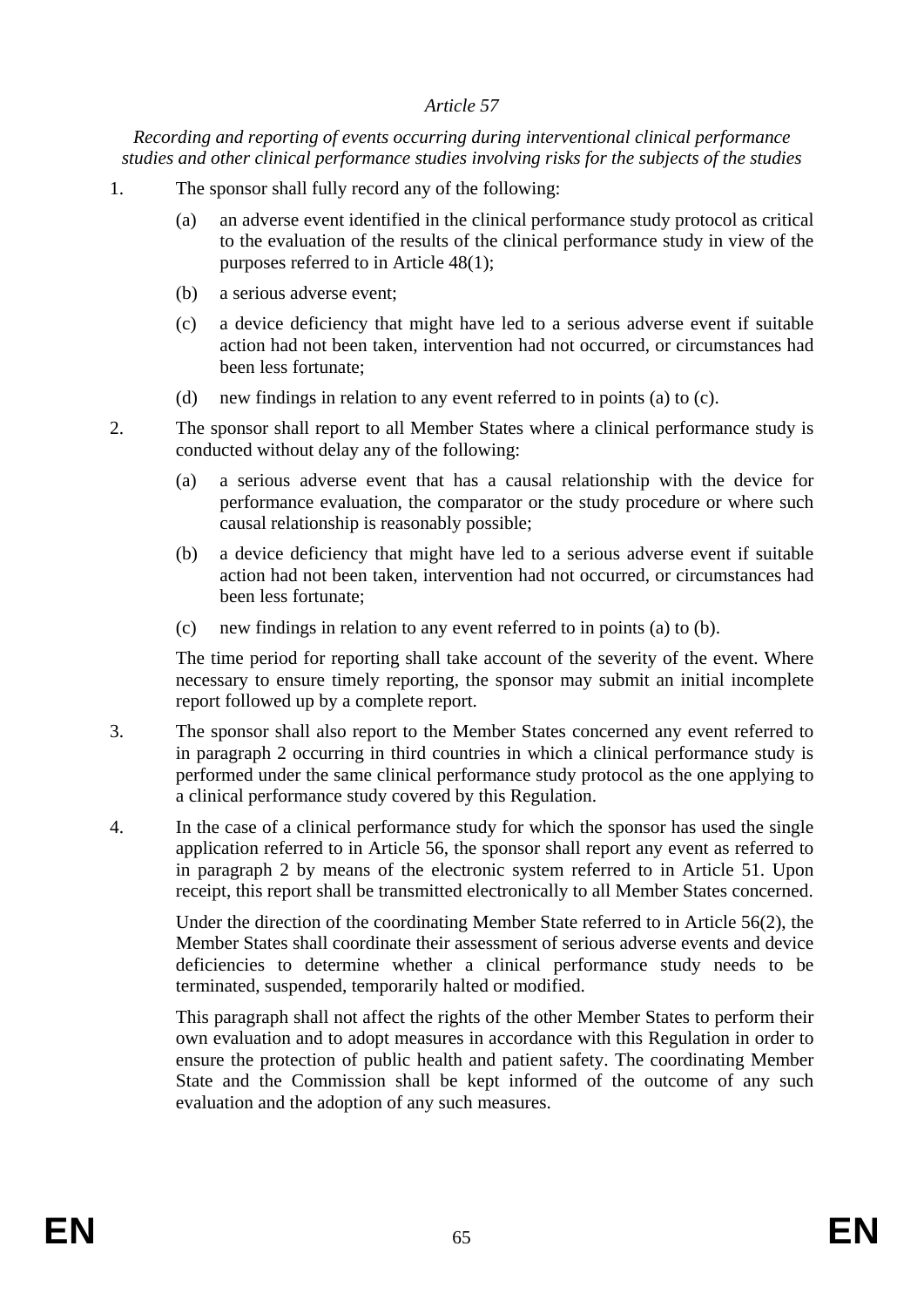5. In the case of post-market follow-up performance studies referred to in Article 52(1), the provisions on vigilance contained in Articles 59 to 64 shall apply instead of this Article.

## *Article 58*

#### *Implementing acts*

The Commission may, by means of implementing acts, adopt the modalities and procedural aspects necessary for the implementation of this Chapter, as regards the following:

- (a) harmonised forms for the application for clinical performance studies and their assessment as referred to in Articles 49 and 56, taking into account specific categories or groups of devices;
- (b) the functioning of the electronic system referred to in Article 51;
- (c) harmonised forms for the notification of post-market follow-up performance studies as referred to in Article 52(1), and of substantial modifications as referred to in Article 53;
- (d) the exchange of information between Member States as referred to in Article 54;
- (e) harmonised forms for the reporting of serious adverse events and device deficiencies as referred to in Article 57;
- (f) the timelines for the reporting of serious adverse events and device deficiencies, taking into account the severity of the event to be reported as referred to in Article 57.

Those implementing acts shall be adopted in accordance with the examination procedure referred to in Article 84(3).

# **Chapter VII Vigilance and market surveillance**

# **SECTION 1 — VIGILANCE**

# *Article 59*

#### *Reporting of incidents and field safety corrective actions*

- 1. Manufacturers of devices, other than devices for performance evaluation, shall report through the electronic system referred to in Article 60 the following:
	- (a) any serious incident in respect of devices made available on the Union market;
	- (b) any field safety corrective action in respect of devices made available on the Union market, including any field safety corrective action undertaken in a third country in relation to a device which is also legally made available on the Union market if the reason for the field safety corrective action is not limited to the device made available in the third country.

Manufacturers shall make the report referred to in the first subparagraph without delay, and no later than 15 days after they have become aware of the event and the causal relationship with their device or that such causal relationship is reasonably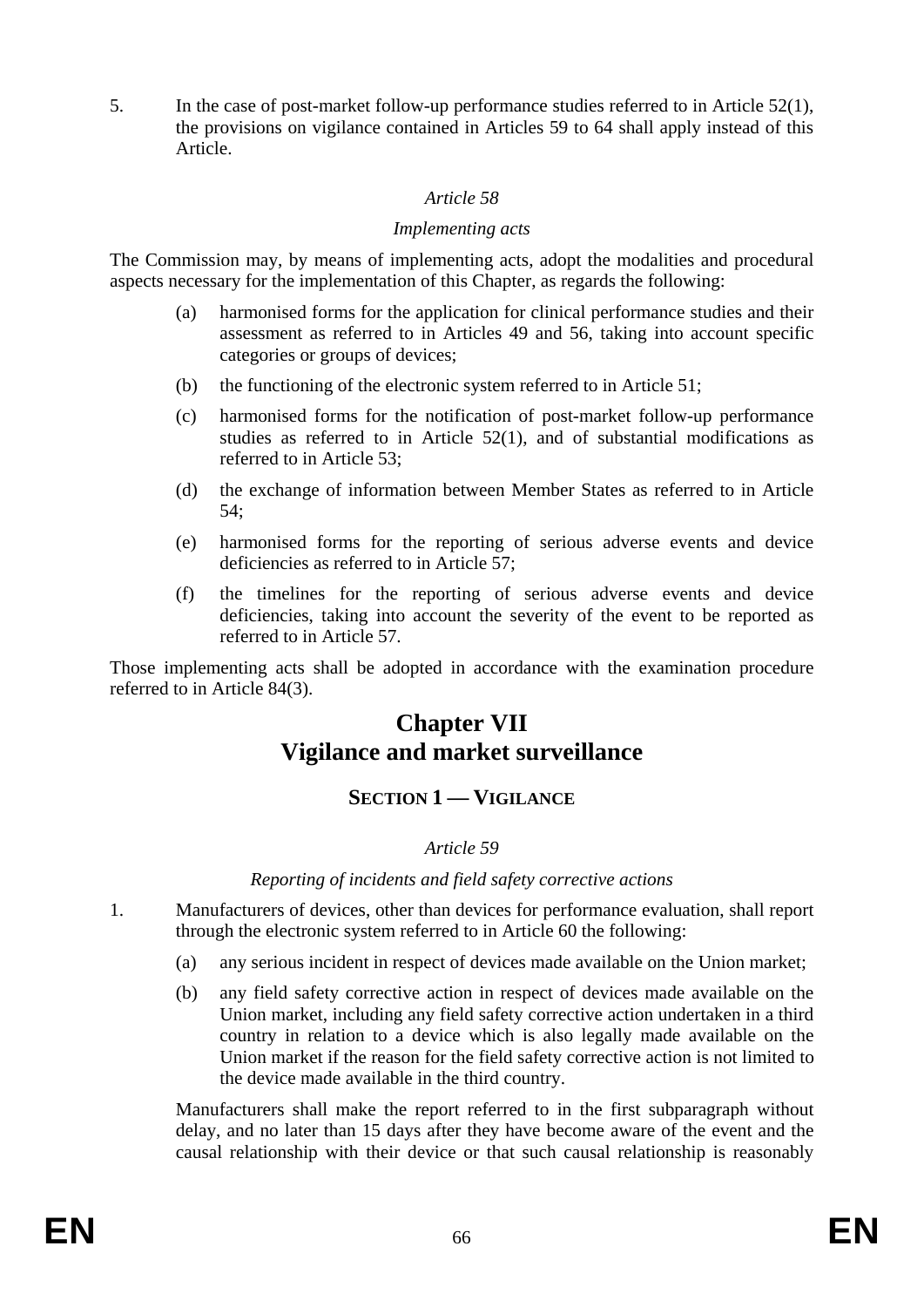possible. The time period for reporting shall take account of the severity of the incident. Where necessary to ensure timely reporting, the manufacturer may submit an initial incomplete report followed up by a complete report..

- 2. For similar serious incidents occurring with the same device or device type and for which the root cause has been identified or the field safety corrective action implemented, manufacturers may provide periodic summary reports instead of individual incident reports, on condition that the competent authorities referred to in points (a), (b) and (c) of Article 60(5) have agreed with the manufacturer on the format, content and frequency of the periodic summary reporting.
- 3. The Member States shall take all appropriate measures to encourage healthcare professionals, users and patients to report to their competent authorities suspected serious incidents referred to in point (a) of paragraph 1. They shall record such reports centrally at national level. Where a competent authority of a Member State obtains such reports, it shall take the necessary steps to ensure that the manufacturer of the device concerned is informed of the incident. The manufacturer shall ensure the appropriate follow-up.

The Member States shall coordinate between them the development of standard webbased structured forms for reporting of serious incidents by healthcare professionals, users and patients.

4. Health institutions manufacturing and using devices referred to in Article 4(4) shall report any serious incidents and field safety corrective actions referred to in paragraph 1 to the competent authority of the Member State in which the health institution is located.

# *Article 60*

#### *Electronic system on vigilance*

- 1. The Commission shall, in collaboration with the Member States, set up and manage an electronic system to collate and process the following information:
	- (a) the reports by manufacturers on serious incidents and field safety corrective actions referred to in Article 59(1);
	- (b) the periodic summary reports by manufacturers referred to in Article 59(2);
	- (c) the reports by competent authorities on serious incidents referred to in the second subparagraph of Article 61(1);
	- (d) the reports by manufacturers on trends referred to in Article 62;
	- (e) the field safety notices by manufacturers referred to in Article 61(4);
	- (f) the information to be exchanged between the competent authorities of the Member States and between them and the Commission in accordance with Article 61(3) and (6).
- 2. The information collated and processed by the electronic system shall be accessible to the competent authorities of the Member States, to the Commission and to the notified bodies.
- 3. The Commission shall ensure that healthcare professionals and the public have appropriate levels of access to the electronic system.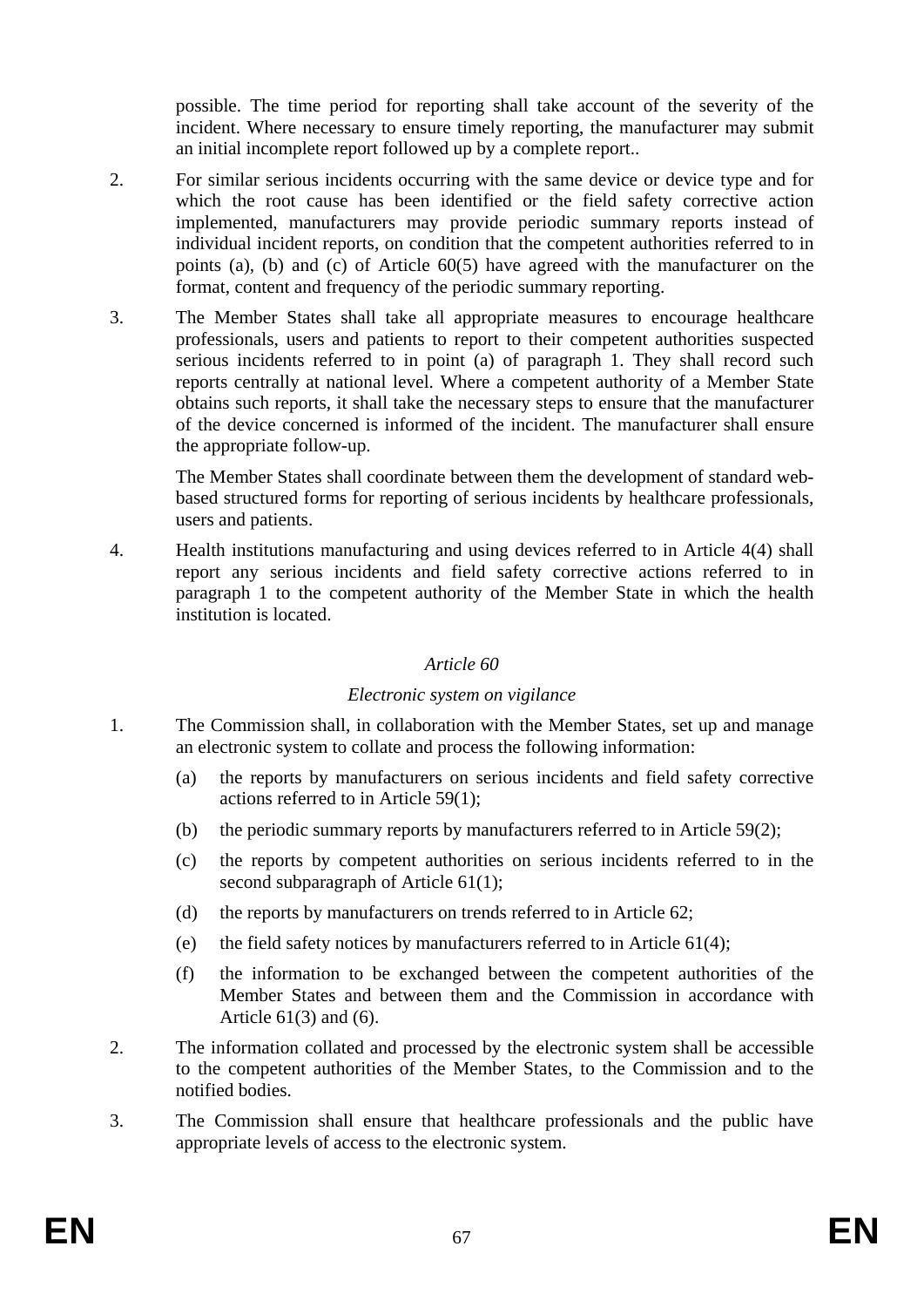- 4. On the basis of arrangements between the Commission and competent authorities of third countries or international organisations, the Commission may grant those competent authorities or international organisations access to the database at the appropriate level. Those arrangements shall be based on reciprocity and make provision for confidentiality and data protection equivalent to those applicable in the Union.
- 5. The reports on serious incidents and field safety corrective actions referred to in points (a) and (b) of Article 59(1), the periodic summary reports referred to in Article 59(2), the reports on serious incidents referred to in the second subparagraph of Article 61(1) and the trend reports referred to in Article 62 shall be automatically transmitted upon receipt via the electronic system to the competent authorities of the following Member States
	- (a) the Member State where the incident occurred;
	- (b) the Member State where the field safety corrective action is being or is to be undertaken;
	- (c) the Member State where the manufacturer has his registered place of business;
	- (d) where applicable, the Member State where the notified body, that issued a certificate in accordance with Article 43 for the device in question, is established.

# *Analysis of serious incidents and field safety corrective action*

1. Member States shall take the necessary steps to ensure that any information regarding a serious incident that has occurred within their territory or a field safety corrective action that has been or is to be undertaken within their territory, and that is brought to their knowledge in accordance with Article 59 is, at national level, evaluated centrally by their competent authority, if possible together with the manufacturer.

If in the case of reports received in accordance with Article 59(3) the competent authority ascertains that the reports relate to a serious incident it shall notify without delay those reports to the electronic system referred to in Article 60, unless the same incident has already been reported by the manufacturer.

- 2. The national competent authorities shall carry out a risk assessment with regard to reported serious incidents or field safety corrective actions, taking into account criteria such as causality, detectability and probability of recurrence of the problem, frequency of use of the device, probability of occurrence of harm and severity of harm, clinical benefit of the device, intended and potential users, and population affected. They shall also evaluate the adequacy of the field safety corrective action envisaged or undertaken by the manufacturer and the need for and kind of any other corrective action. They shall monitor the manufacturer's investigation of the incident.
- 3. After carrying out the assessment, the evaluating competent authority shall, through the electronic system referred to in Article 60, inform without delay the other competent authorities of the corrective action taken or envisaged by the manufacturer or imposed on him to minimise the risk of recurrence of a serious incident, including information on the underlying events and the outcome of its assessment.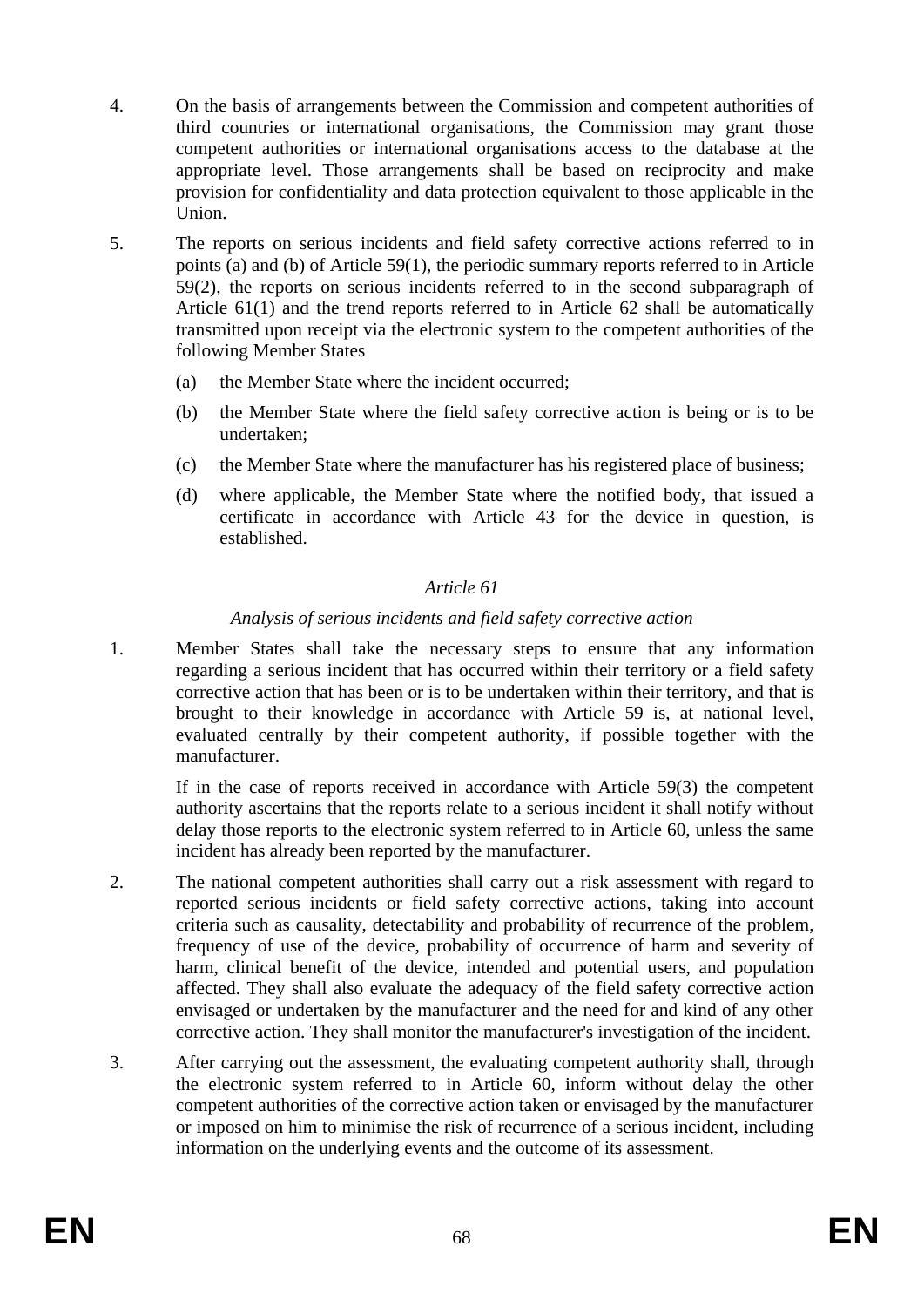4. The manufacturer shall ensure that the users of the device in question are informed without delay of the corrective action taken by means of a field safety notice. Except in case of urgency, the content of the draft field safety notice shall be submitted to the evaluating competent authority or, in cases referred to in paragraph 5 of this Article, the coordinating competent authority to allow them to make comments. Unless duly justified by the situation of the individual Member State, the content of the field safety notice shall be consistent in all Member States.

The manufacturer shall enter the field safety notice in the electronic system referred to in Article 60 through which that notice shall be accessible to the public.

- 5. The competent authorities shall designate a coordinating competent authority to coordinate their assessments referred to in paragraph 2 in the following cases:
	- (a) where similar serious incidents related to the same device or type of device of the same manufacturer occur in more than one Member State;
	- (b) where the field safety corrective action is being or is to be undertaken in more than one Member State.

Unless otherwise agreed between the competent authorities, the coordinating competent authority shall be the one of the Member State where the manufacturer has his registered place of business.

The coordinating competent authority shall inform the manufacturer, the other competent authorities and the Commission that it has assumed the role of coordinating authority.

- 6. The coordinating competent authority shall carry out the following tasks:
	- (a) to monitor the investigation of the serious incident by the manufacturer and the corrective action to be taken;
	- (b) to consult with the notified body that issued a certificate in accordance with Article 43 for the device in question regarding the impact of the serious incident on the certificate;
	- (c) to agree with the manufacturer and the other competent authorities referred to in points (a) to (c) of Article 60(5) on the format, content and frequency of periodic summary reports in accordance with Article 59(2);
	- (d) to agree with the manufacturer and other competent authorities concerned on the implementation of the appropriate field safety corrective action;
	- (e) to inform the other competent authorities and the Commission, through the electronic system referred to in Article 60, of the progress in and the outcome of its assessment.

The designation of a coordinating competent authority shall not affect the rights of the other competent authorities to perform their own assessment and to adopt measures in accordance with this Regulation in order to ensure the protection of public health and patient safety. The coordinating competent authority and the Commission shall be kept informed of the outcome of any such assessment and the adoption of any such measures.

7. The Commission shall provide secretarial support to the coordinating competent authority in the accomplishment of its tasks under this Chapter.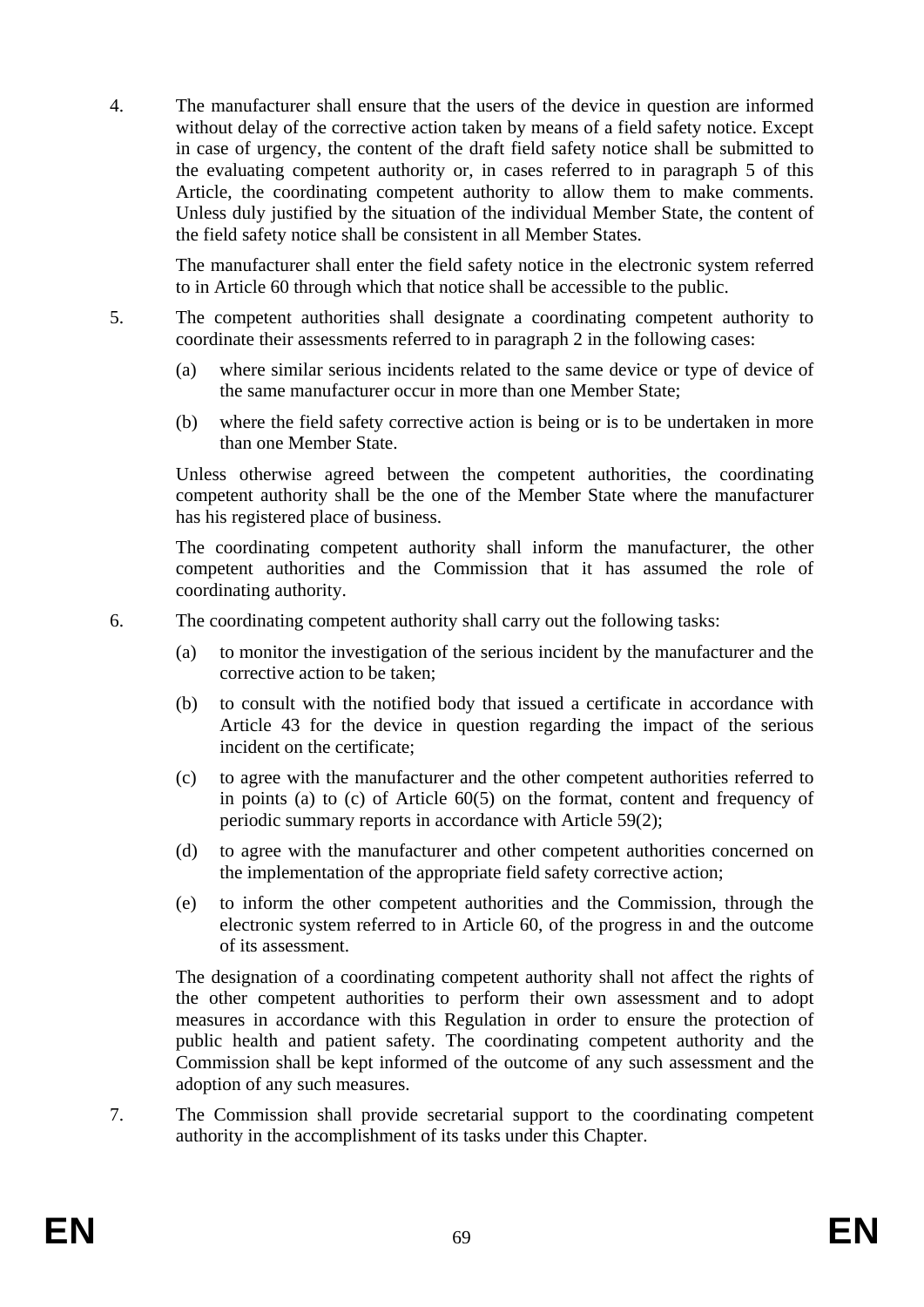#### *Trend reporting*

Manufacturers of devices classified in class C or D shall report to the electronic system referred to in Article 60 any statistically significant increase in the frequency or severity of incidents that are not serious incidents or of expected undesirable effects that have a significant impact on the risk-benefit analysis referred to in Sections 1 and 5 of Annex I and which have led or may lead to unacceptable risks to the health or safety of patients, users or other persons when weighted against the intended benefits. The significant increase shall be established in comparison to the foreseeable frequency or severity of such incidents or expected undesirable effects in respect of the device, or category or group of devices, in question during a specific time period as established in the manufacturer's conformity assessment. Article 61 shall apply.

#### *Article 63*

#### *Documentation of vigilance data*

Manufacturers shall update their technical documentation with information on incidents received from healthcare professionals, patients and users, serious incidents, field safety corrective actions, periodic summary reports referred to in Article 59, trend reports referred to in Article 62 and field safety notices referred to in Article 61(4). They shall make this documentation available to their notified bodies, which shall assess the impact of the vigilance data on the conformity assessment and the certificate issued.

## *Article 64*

#### *Implementing acts*

The Commission may, by means of implementing acts, adopt the modalities and procedural aspects necessary for the implementation of Articles 59 to 63 as regards the following:

- (a) typology of serious incidents and field safety corrective actions in relation to specific devices, or categories or groups of devices;
- (b) harmonised forms for the reporting of serious incidents and field safety corrective actions, periodic summary reports and trend reports by manufacturers as referred to in Articles 59 and 62;
- (c) timelines for the reporting of serious incidents and field safety corrective actions, periodic summary reports and trend reports by manufacturers, taking into account the severity of the event to be reported as referred to in Articles 59 and 62;
- (d) harmonised forms for the exchange of information between competent authorities as referred to in Article 61.

Those implementing acts shall be adopted in accordance with the examination procedure referred to in Article 84(3).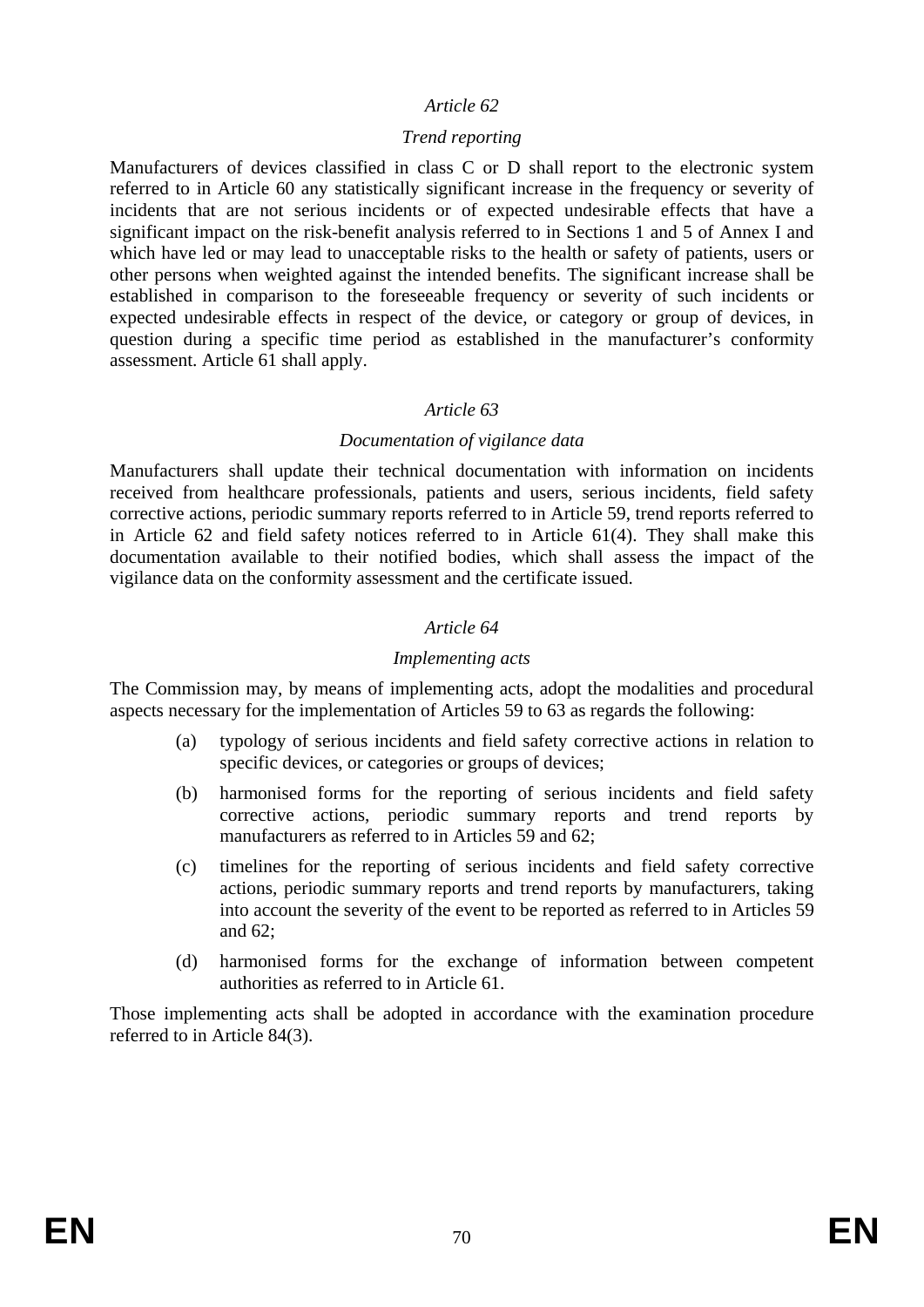# **SECTION 2 — MARKET SURVEILLANCE**

#### *Article 65*

#### *Market surveillance activities*

- 1. The competent authorities shall perform appropriate checks on the characteristics and performance of devices including, where appropriate, review of documentation and physical or laboratory checks on the basis of adequate samples. They shall take account of established principles regarding risk assessment and risk management, vigilance data and complaints. The competent authorities may require economic operators to make available the documentation and information necessary for the purpose of carrying out their activities, and, where necessary and justified, enter the premises of economic operators and take the necessary samples of devices. They may destroy or otherwise render inoperable devices presenting a serious risk where they deem it necessary.
- 2. The Member States shall periodically review and assess the functioning of their surveillance activities. Such reviews and assessments shall be carried out at least every four years and the results thereof shall be communicated to the other Member States and the Commission. The Member State concerned shall make a summary of the results accessible to the public.
- 3. The competent authorities of the Member States shall coordinate their market surveillance activities, cooperate with each other and share with each other and with the Commission the results thereof. Where appropriate, the competent authorities of the Member States shall agree on work-sharing and specialisation.
- 4. Where more than one authority in a Member State is responsible for market surveillance and external border controls, those authorities shall cooperate with each other, by sharing information relevant to their role and functions.
- 5. The competent authorities of the Member States shall cooperate with the competent authorities of third countries with a view to exchanging information and technical support and promoting activities relating to market surveillance.

#### *Article 66*

#### *Electronic system on market surveillance*

- 1. The Commission, in collaboration with the Member States, shall set up and manage an electronic system to collate and process the following information:
	- (a) information in relation to non-compliant devices presenting a risk to health and safety referred to in Article  $68(2)$ , (4) and (6);
	- (b) information in relation to compliant devices presenting a risk to health and safety referred to in Article 70(2);
	- (c) information in relation to formal non-compliance of products referred to in Article 71(2);
	- (d) information in relation to preventive health protection measures referred to in Article 72(2).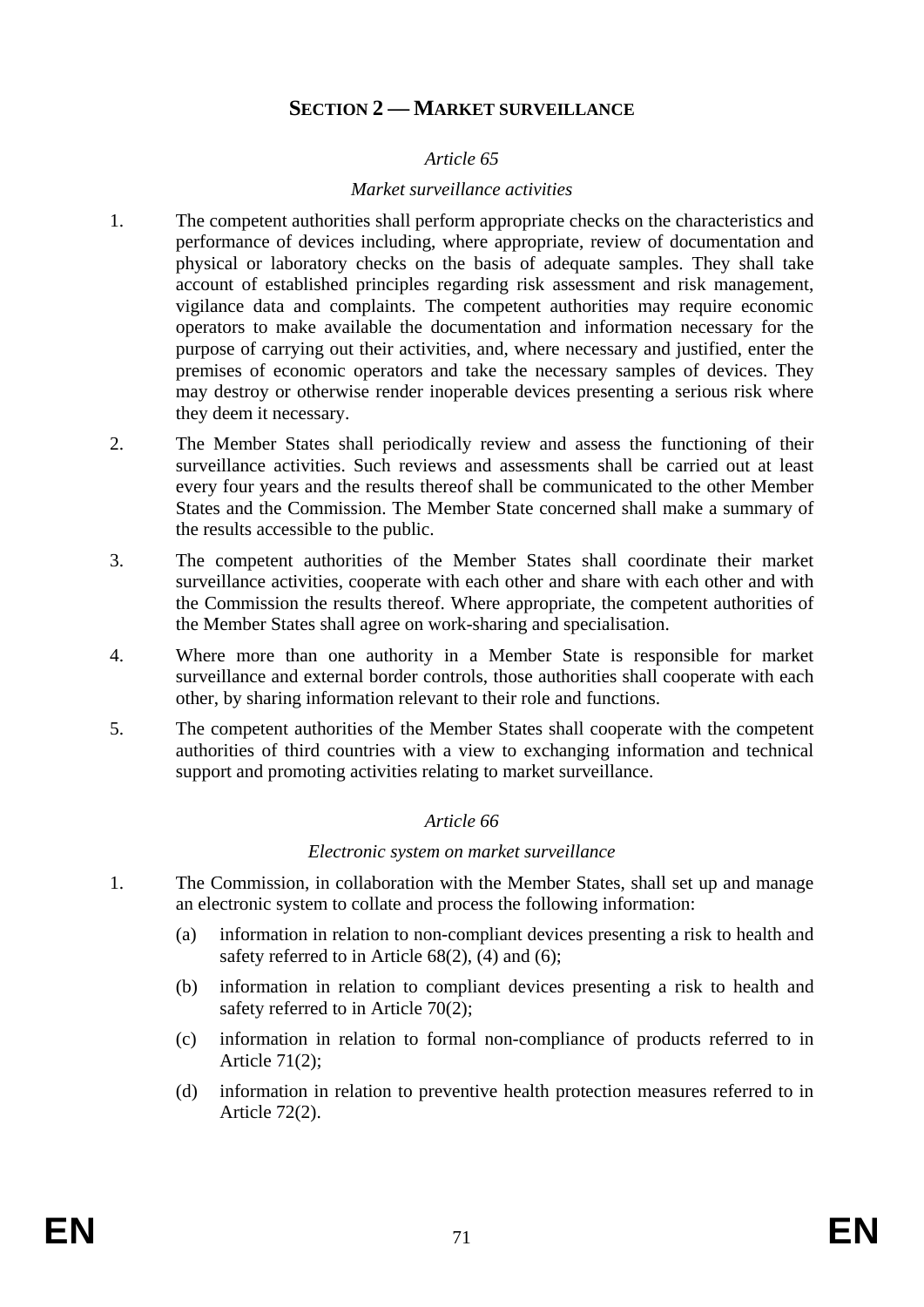2. The information mentioned in paragraph 1 shall be immediately transmitted through the electronic system to all competent authorities concerned and be accessible to the Member States and to the Commission.

#### *Article 67*

#### *Evaluation regarding devices presenting a risk to health and safety at national level*

Where the competent authorities of a Member State, based on vigilance data or other information, have sufficient reason to believe that a device presents a risk to the health or safety of patients, users or other persons, they shall carry out an evaluation in relation to the device concerned covering all the requirements laid down in this Regulation that are relevant to the risk presented by the device. The relevant economic operators shall cooperate as necessary with the competent authorities.

# *Article 68*

*Procedure for dealing with non-compliant devices presenting a risk to health and safety*

- 1. Where, having performed an evaluation pursuant to Article 67, the competent authorities find that the device, which presents a risk to the health or safety of patients, users or other persons, does not comply with the requirements laid down in this Regulation, they shall without delay require the relevant economic operator to take all appropriate and duly justified corrective action to bring the device into compliance with those requirements, to prohibit or restrict the making available of the device on the market, to subject the making available of the device to specific requirements, to withdraw the device from the market, or to recall it within a reasonable period, proportionate to the nature of the risk.
- 2. Where the competent authorities consider that non-compliance is not restricted to their national territory, they shall inform the Commission and the other Member States of the results of the evaluation and of the actions which they have required the economic operators to take, by means of the electronic system referred to in Article 66.
- 3. The economic operators shall ensure that all appropriate corrective action is taken in respect of all the devices concerned that they have made available on the market throughout the Union.
- 4. Where the relevant economic operator does not take adequate corrective action within the period referred to in paragraph 1, the competent authorities shall take all appropriate provisional measures to prohibit or restrict the device's being made available on their national market, to withdraw the device from that market or to recall it.

They shall notify the Commission and the other Member States, without delay, of those measures, by means of the electronic system referred to in Article 66.

5. The notification referred to in paragraph 4 shall include all available details, in particular the data necessary for the identification of the non-compliant device, the origin of the device, the nature of and the reasons for the non-compliance alleged and the risk involved, the nature and duration of the national measures taken and the arguments put forward by the relevant economic operator.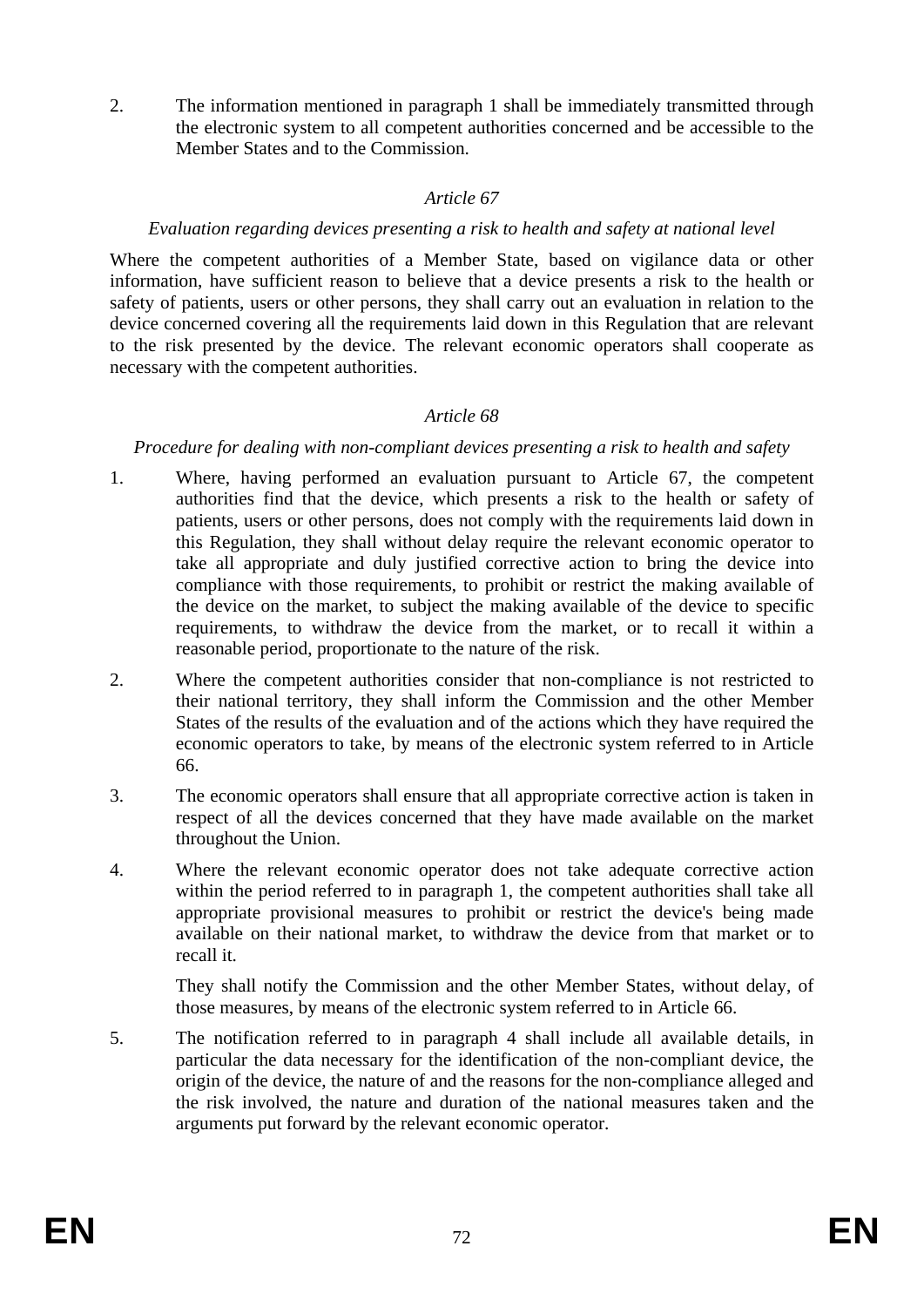- 6. Member States other than the Member State initiating the procedure shall without delay inform the Commission and the other Member States of any additional information at their disposal relating to the non-compliance of the device concerned and of any measures adopted by them in relation to the device concerned. In the event of disagreement with the notified national measure, they shall without delay inform the Commission and the other Member States of their objections, by means of the electronic system referred to in Article 66.
- 7. Where, within two months of receipt of the notification referred to in paragraph 4, no objection has been raised by either a Member State or the Commission in respect of a provisional measure taken by a Member State, that measure shall be deemed justified.
- 8. All Member States shall ensure that appropriate restrictive measures are taken without delay in respect of the device concerned.

#### *Procedure at Union level*

- 1. Where, within two months of receipt of the notification referred to in Article 68(4), objections are raised by a Member State against a provisional measure taken by another Member State, or where the Commission considers the measure to be contrary to Union legislation, the Commission shall evaluate the national measure. On the basis of the results of that evaluation, the Commission shall decide, by means of implementing acts, whether or not the national measure is justified. Those implementing acts shall be adopted in accordance with the examination procedure referred to in Article 84(3).
- 2. If the national measure is considered justified, Article 68(8) shall apply. If the national measure is considered unjustified, the Member State concerned shall withdraw the measure. Where, in the situations referred to in Articles 68 and 70, a Member State or the Commission consider that the risk to health and safety emanating from a device cannot be contained satisfactorily by means of measures taken by the Member State(s) concerned, the Commission, at the request of a Member State or on its own initiative, may take, by means of implementing acts, the necessary and duly justified measures to ensure the protection of health and safety, including measures restricting or prohibiting the placing on the market and putting into service of the device concerned. Those implementing acts shall be adopted in accordance with the examination procedure referred to in Article 84(3).
- 3. On duly justified imperative grounds of urgency relating to the health and safety of humans, the Commission shall adopt immediately applicable implementing acts referred to in paragraphs 1 and 2 in accordance with the procedure referred to in Article 84(4).

# *Article 70*

# *Procedure for dealing with compliant devices presenting a risk to health and safety*

1. Where, having performed an evaluation pursuant to Article 67, a Member State finds that although a device has been legally placed on the market or put into service, it presents a risk to the health or safety of patients, users or other persons or to other aspects of the protection of public health, it shall require the relevant economic operator or operators to take all appropriate provisional measures to ensure that the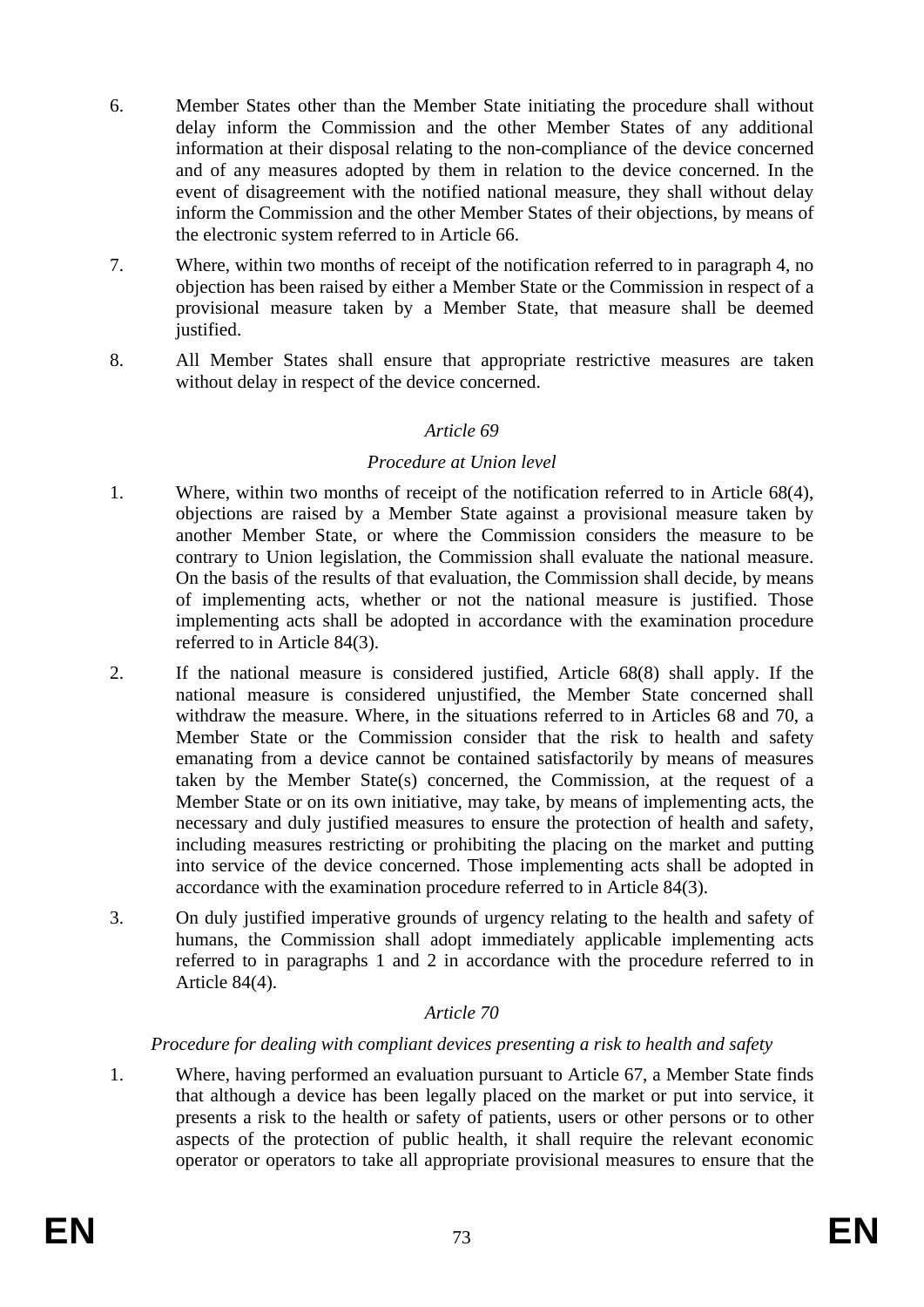device concerned, when placed on the market or put into service, no longer presents that risk, to withdraw the device from the market or to recall it within a reasonable period, proportionate to the nature of the risk.

- 2. The Member State shall immediately notify the Commission and the other Member States of the measures taken, by means of the electronic system referred to in Article 66. That information shall include the data necessary for the identification of the device concerned, the origin and the supply chain of the device, the findings of the Member State's evaluation specifying the nature of the risk involved and the nature and duration of the national measures taken.
- 3. The Commission shall evaluate the provisional national measures taken. On the basis of the results of that evaluation, the Commission shall decide, by means of implementing acts, whether or not the measure is justified. Those implementing acts shall be adopted in accordance with the examination procedure referred to in Article 84(3). On duly justified imperative grounds of urgency relating to the health and safety of humans, the Commission shall adopt immediately applicable implementing acts in accordance with the procedure referred to in Article 84(4).
- 4. Where the national measure is considered justified, Article 68(8) shall apply. If the national measure is considered unjustified, the Member State concerned shall withdraw the measure.

# *Article 71*

# *Formal non-compliance*

- 1. Without prejudice to Article 68, a Member State shall require the relevant economic operator to put an end to the non-compliance concerned within a reasonable period that is proportionate to the non-compliance where it makes one of the following findings:
	- (a) that the CE marking has been affixed in violation of the formal requirements laid down in Article 16;
	- (b) that the CE marking has not been affixed to a device contrary to Article 16;
	- (c) that the CE marking has been inappropriately affixed in accordance with procedures in this Regulation on a product that is not covered by this Regulation;
	- (d) that the EU declaration of conformity has not been drawn up or is not complete;
	- (e) that the information to be supplied by the manufacturer on the label or in the instructions for use is not available, not complete, or not provided in the language(s) required;
	- (f) that the technical documentation, including the clinical evaluation, is not available or not complete.
- 2. Where the economic operator does not put an end to the non-compliance within the period referred to in paragraph 1, the Member State concerned shall take all appropriate measures to restrict or prohibit the product being made available on the market or to ensure that it is recalled or withdrawn from the market. That Member State shall inform the Commission and the other Member States without delay of those measures, by means of the electronic system referred to in Article 66.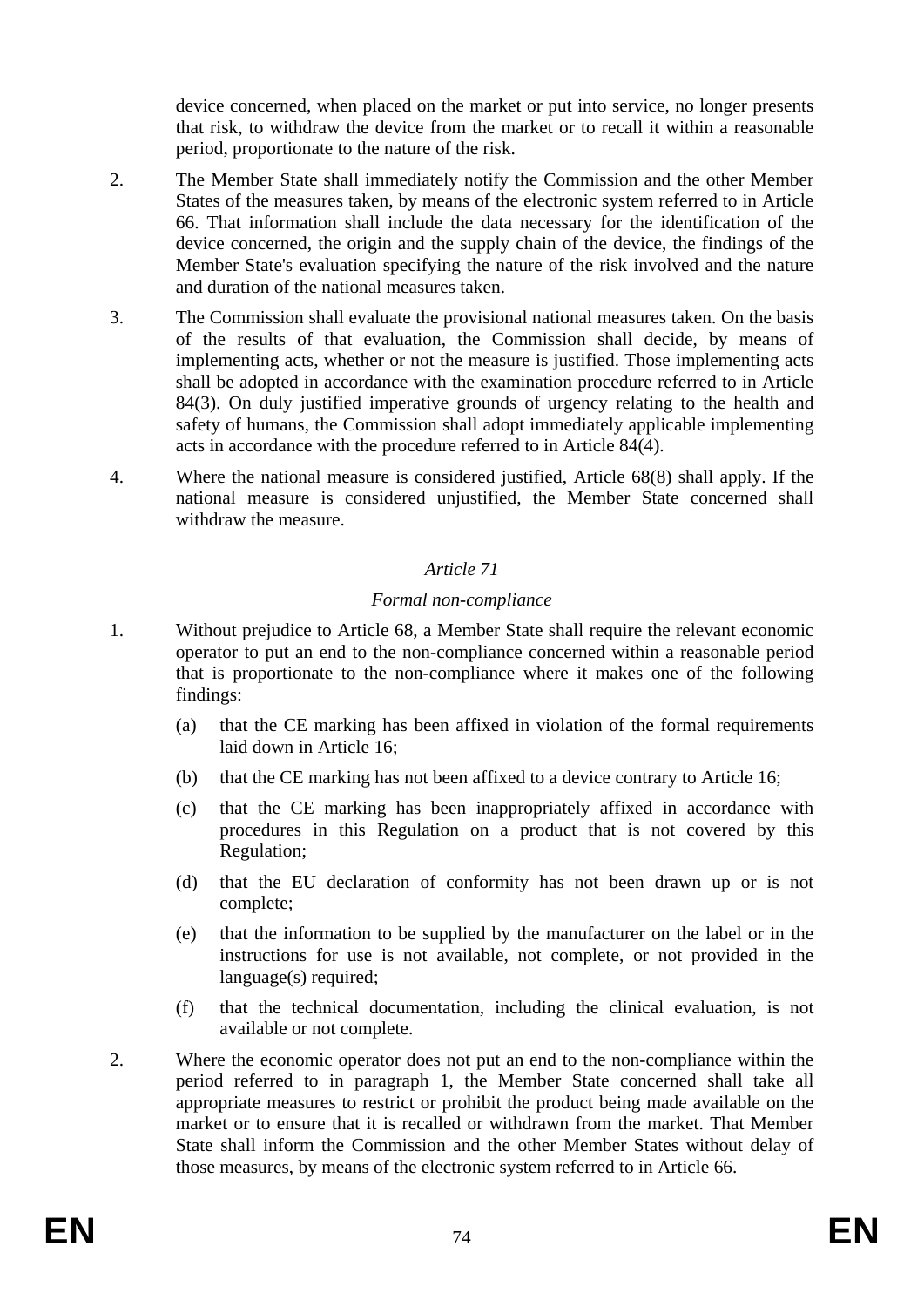#### *Preventive health protection measures*

- 1. Where a Member State, after having performed an evaluation which indicates a potential risk related to a device or a specific category or group of devices considers that the making available on the market or putting into service of such device or specific category or group of devices should be prohibited, restricted or made subject to particular requirements or that such device or, category or group of devices should be withdrawn from the market or recalled in order to protect the health and safety of patients, users or other persons or other aspects of public health, it may take any necessary and justified provisional measures.
- 2. The Member State shall immediately notify the Commission and all other Member States, giving the reasons for its decision, by means of the electronic system referred to in Article 66.
- 3. The Commission shall assess the provisional national measures taken. The Commission shall decide, by means of implementing acts, whether the national measures are justified or not. Those implementing acts shall be adopted in accordance with the examination procedure referred to in Article 84(3).

On duly justified imperative grounds of urgency relating to the health and safety of humans, the Commission may adopt immediately applicable implementing acts in accordance with the procedure referred to in Article 84(4).

4. Where the assessment referred to in paragraph 3 demonstrates that the making available on the market or putting into service of a device, specific category or group of devices should be prohibited, restricted or made subject to particular requirements or that such device or category or group of devices should be withdrawn from the market or recalled in all Member States in order to protect the health and safety of patients, users or other persons or other aspects of public health, the Commission shall be empowered to adopt delegated acts in accordance with Article 85 to take the necessary and duly justified measures.

Where in this case imperative grounds of urgency so require, the procedure provided for in Article 86 shall apply to delegated acts adopted pursuant to this paragraph.

# *Article 73*

#### *Good administrative practice*

- 1. Any measure adopted by the competent authorities of the Member States pursuant to Articles 68 to 72 shall state the exact grounds on which it is based. Where it is addressed to a specific economic operator, it shall be notified without delay to the economic operator concerned, who shall at the same time be informed of the remedies available to him under the law of the Member State concerned and of the time limits to which such remedies are subject. Where the measure is of general scope, it shall be appropriately published.
- 2. Except in cases where immediate action is necessary for reasons of serious risk to human health or safety, the economic operator concerned shall be given the opportunity to make submissions to the competent authority within an appropriate period of time before any measure is adopted. If action has been taken without the economic operator's being heard, he shall be given the opportunity to make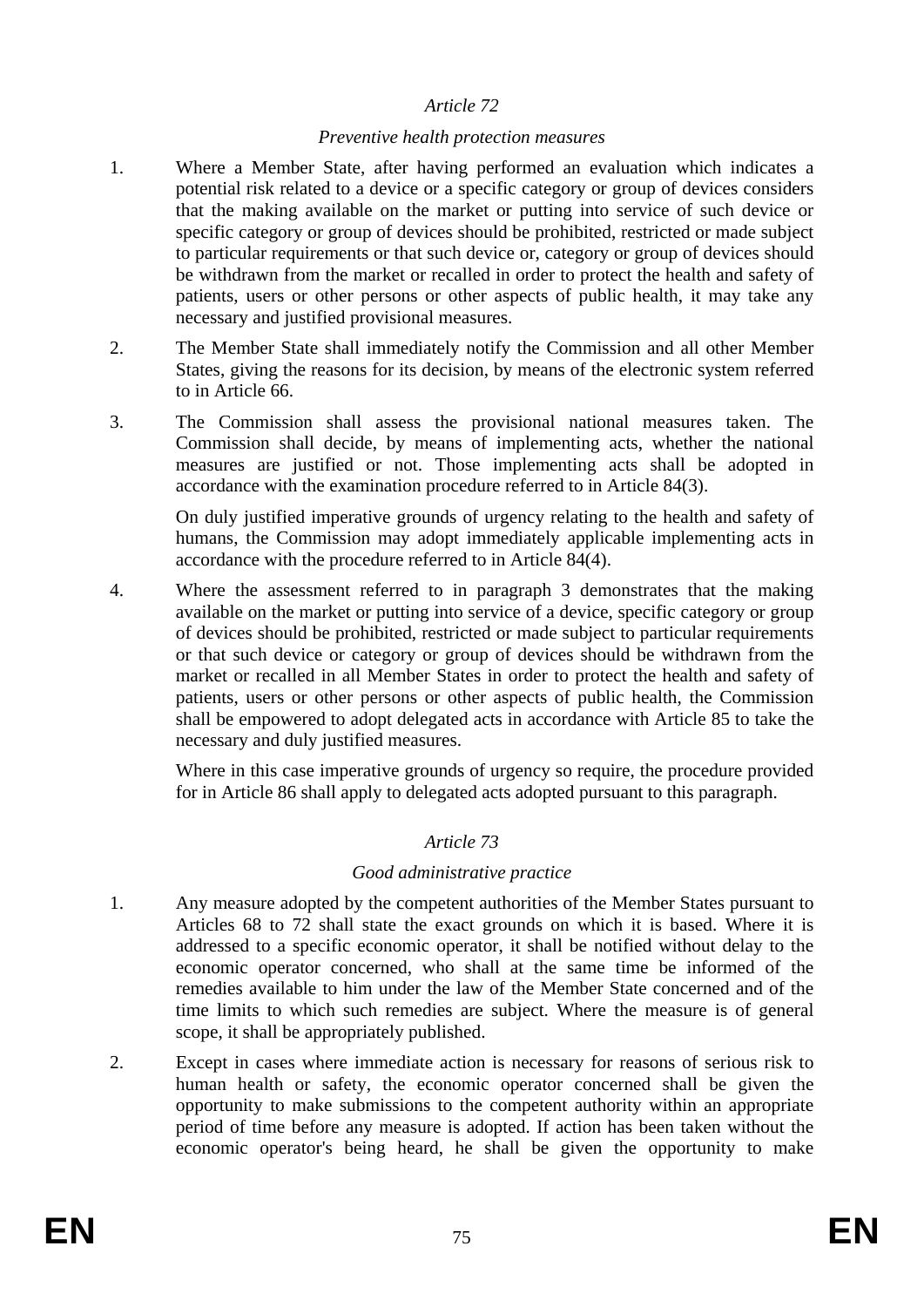submissions as soon as possible and the action taken shall be reviewed promptly thereafter.

- 3. Any measure adopted shall be immediately withdrawn or amended upon the economic operator's demonstrating that he has taken effective corrective action.
- 4. Where a measure adopted pursuant to Articles 68 to 72 concerns a product for which a notified body has been involved in the conformity assessment, the competent authorities shall inform the relevant notified body of the measure taken.

# **Chapter VIII**

# **Cooperation between Member States, Medical Device Coordination Group, EU reference laboratories, device registers**

# *Article 74*

#### *Competent authorities*

- 1. The Member States shall designate the competent authority or authorities responsible for the implementation of this Regulation. They shall entrust their authorities with the powers, resources, equipment and knowledge necessary for the proper performance of their tasks pursuant to this Regulation. The Member States shall communicate the competent authorities to the Commission which shall publish a list of competent authorities.
- 2. For the implementation of Articles 48 to 58, the Member States may designate a national contact point other than a national authority. In this case, references to a competent authority in this Regulation shall be understood as including the national contact point.

# *Article 75*

#### *Cooperation*

- 1. The competent authorities of the Member States shall cooperate with each other and with the Commission and exchange with each other the information necessary to enable this Regulation to be applied uniformly.
- 2. Member States and the Commission shall participate in initiatives developed at international level with the aim of ensuring cooperation between regulatory authorities in the field of medical devices.

# *Article 76*

# *Medical Device Coordination Group*

The Medical Device Coordination Group (MDCG) established in accordance with the conditions and modalities defined in Article 78 of Regulation (EU) [Ref. of future Regulation on medical devices] shall carry out, with the support of the Commission as provided in Article 79 of that Regulation, the tasks assigned to it by this Regulation.

# *Article 77*

# *Tasks of the MDCG*

The MDCG shall have the following tasks: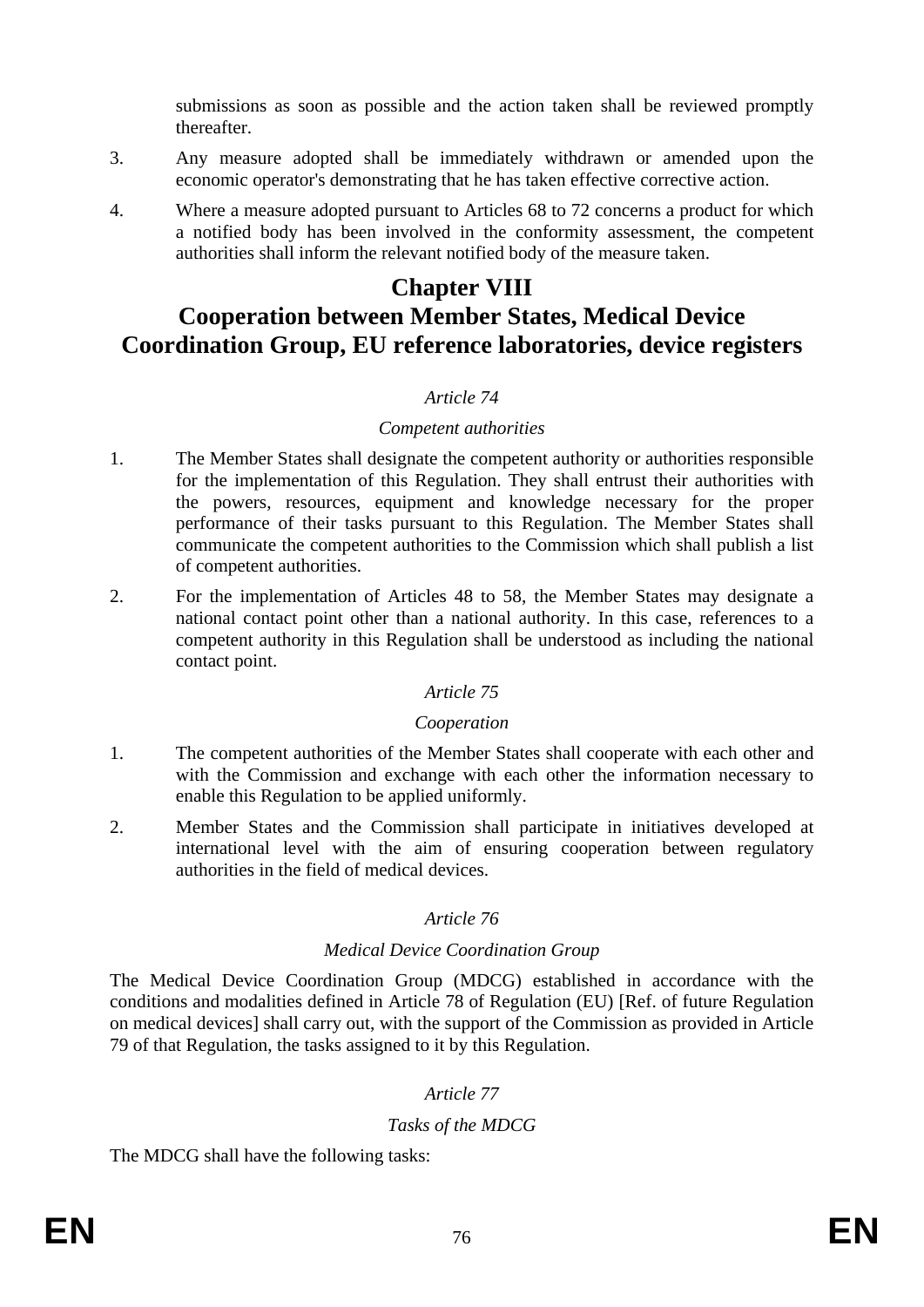- (a) to contribute to the assessment of applicant conformity assessment bodies and notified bodies pursuant to the provisions set out in Chapter IV;
- (b) to contribute to the scrutiny of certain conformity assessments pursuant to Article 42;
- (c) to contribute to the development of guidance aimed at ensuring effective and harmonised implementation of this Regulation, in particular regarding the designation and monitoring of notified bodies, application of the general safety and performance requirements and conduct of the clinical evaluation by manufacturers and the assessment by notified bodies;
- (d) to assist the competent authorities of the Member States in their coordination activities in the fields of clinical performance studies, vigilance and market surveillance;
- (e) to provide advice and assist the Commission, at its request, in its assessment of any issue related to the implementation of this Regulation;
- (f) to contribute to harmonised administrative practice with regard to *in vitro* diagnostic medical devices in the Member States.

#### *European Union reference laboratories*

- 1. For specific devices, or a category or group of devices, or for specific hazards related to a category or group of devices, the Commission may designate, by means of implementing acts, one or more European Union reference laboratories, hereinafter referred to as 'EU reference laboratories', that satisfy the criteria set out in paragraph 3. The Commission shall only designate laboratories for which a Member State or the Commission's Joint Research Centre have submitted an application for designation.
- 2. Within the scope of their designation, the EU reference laboratories shall, where appropriate, have the following tasks:
	- (a) to verify compliance of class D devices with the applicable CTS, when available, or with other solutions chosen by the manufacturer to ensure a level of safety and performance that is at least equivalent, as provided for in the second subparagraph of Article 40(2);
	- (b) to carry out appropriate tests on samples of manufactured class D devices or batches of class D devices, as provided for in the Section 5.7 of Annex VIII and in Section 5.1 of Annex X;
	- (c) to provide scientific and technical assistance to the Commission, the Member States and notified bodies in relation to the implementation of this Regulation;
	- (d) to provide scientific advice regarding the state of the art in relation to specific devices, or a category or group of devices;
	- (e) to set up and manage a network of national reference laboratories and publish a list of the participating national reference laboratories and their respective tasks;
	- (f) to contribute to the development of appropriate testing and analysis methods to be applied for conformity assessment procedures and market surveillance;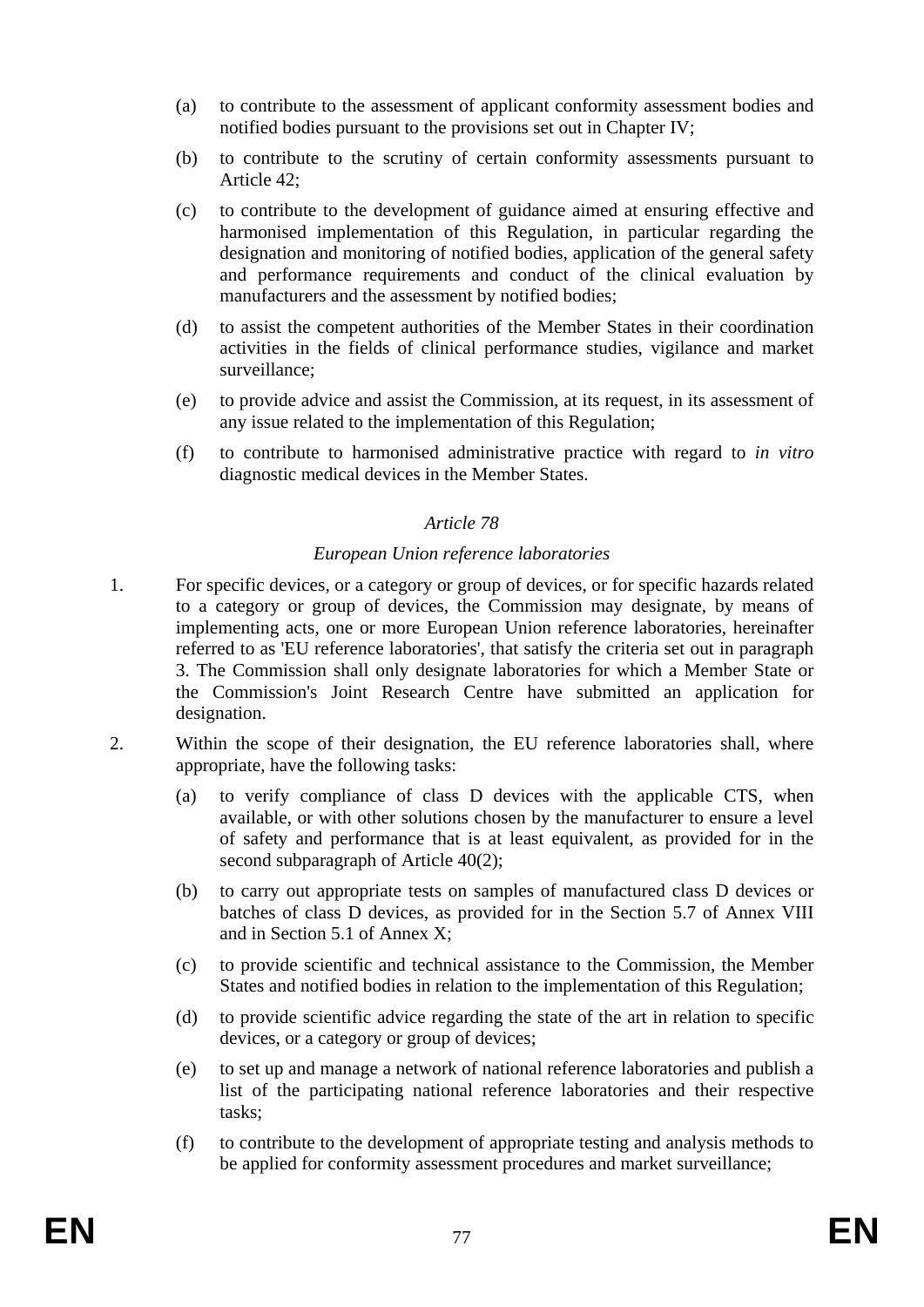- (g) to collaborate with notified bodies in the development of best practices for the performance of conformity assessment procedures;
- (h) to provide recommendations on suitable reference materials and reference measurement procedures of higher metrological order;
- (i) to contribute to the development of standards at international level;
- (j) to provide scientific opinions in response to consultations by notified bodies in accordance with this Regulation.
- 3. EU reference laboratories shall satisfy the following criteria:
	- (a) to have appropriately qualified staff with adequate knowledge and experience in the field of the *in vitro* diagnostic medical devices for which they are designated:
	- (b) to possess the necessary equipment and reference material to carry out the tasks assigned to them;
	- (c) to have the necessary knowledge of international standards and best practices;
	- (d) to have an appropriate administrative organisation and structure;
	- (e) to ensure that their staff observe the confidentiality of the information and data obtained in carrying out their tasks;
	- (f) to act in the public interest and in an independent manner;
	- (g) to ensure that their staff do not have financial or other interests in the *in vitro* diagnostic medical device industry which could affect their impartiality, declare any other direct and indirect interests they may have in the *in vitro* diagnostic medical device industry and update this declaration whenever a relevant change occurs.
- 4. EU reference laboratories may be granted a Union financial contribution.

The Commission may adopt, by means of implementing acts, the modalities and the amount of the grant of a Union financial contribution to EU reference laboratories, taking into account the objectives of protection of health and safety, support of innovation and cost-effectiveness. Those implementing acts shall be adopted in accordance with the examination procedure referred to in Article 84(3).

- 5. Where notified bodies or Member States request scientific or technical assistance or a scientific opinion from an EU reference laboratory, they may be required to pay fees to wholly or partially cover the costs incurred by that laboratory in carrying out the requested task according to a set of predetermined and transparent terms and conditions.
- 6. The Commission shall be empowered to adopt delegated acts in accordance with Article 85 for the following purposes:
	- (a) amending or supplementing the tasks of EU reference laboratories referred to in paragraph 2 and the criteria to be satisfied by EU reference laboratories referred to in paragraph 3.
	- (b) setting out the structure and the level of the fees referred to in paragraph 5 which may be levied by an EU reference laboratory for providing scientific opinions in response to consultations by notified bodies in accordance with this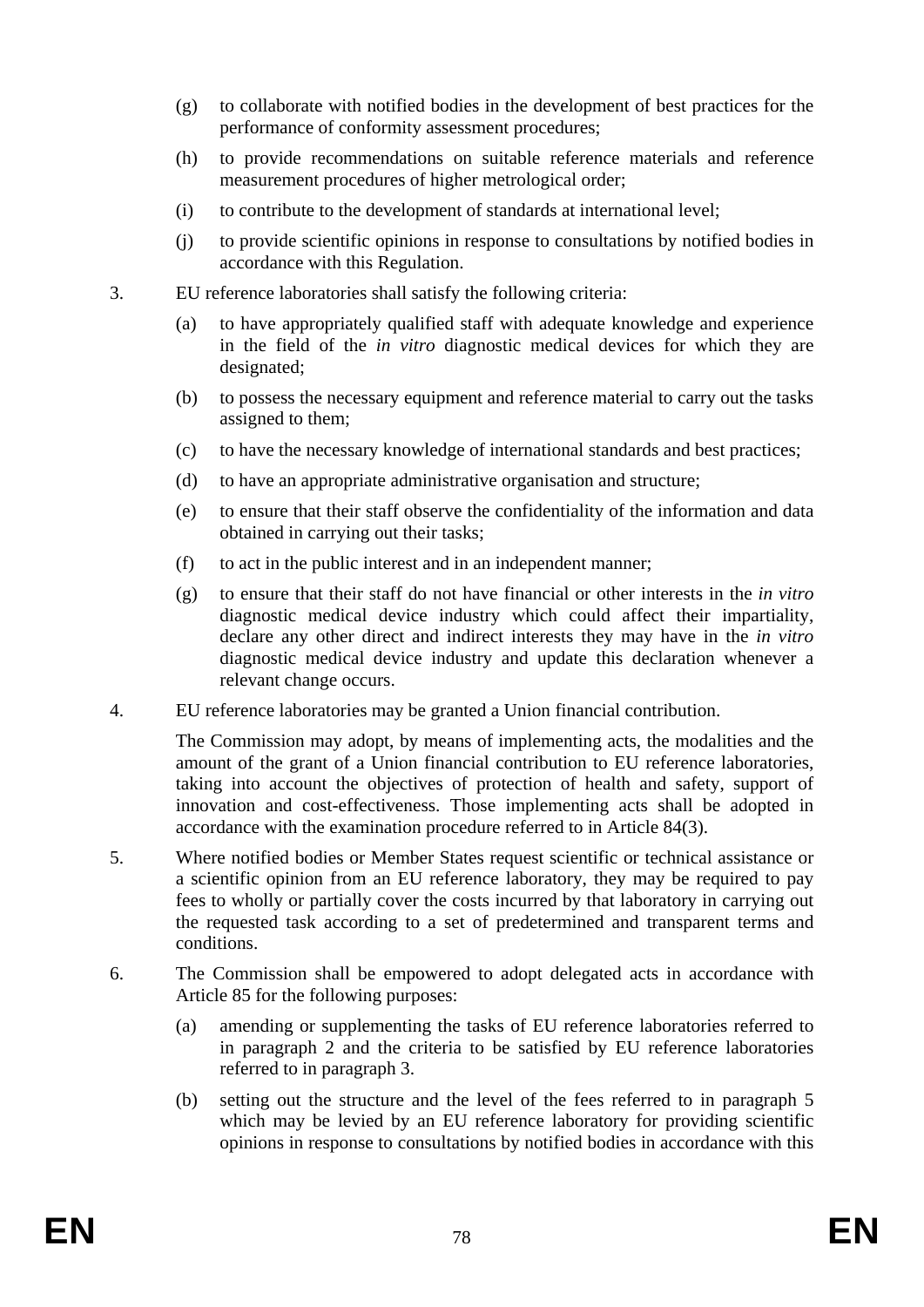Regulation, taking into account the objectives of protection of human health and safety, support of innovation and cost-effectiveness.

7. EU reference laboratories shall be subject to controls, including on-site visits and audits, by the Commission to verify compliance with the requirements of this Regulation. If these controls find that a laboratory is not complying with those requirements for which they have been designated, the Commission, by means of implementing acts, shall take appropriate measures, including the withdrawal of the designation.

# *Article 79*

#### *Device registers*

The Commission and the Member States shall take all appropriate measures to encourage the establishment of registers for specific types of devices to gather post-market experience related to the use of such devices. Such registers shall contribute to the independent evaluation of the long-term safety and performance of devices.

# **Chapter IX Confidentiality, data protection, funding, penalties**

# *Article 80*

# *Confidentiality*

- 1. Unless otherwise provided in this Regulation and without prejudice to existing national provisions and practices in the Member States on medical confidentiality, all parties involved in the application of this Regulation shall respect the confidentiality of information and data obtained in carrying out their tasks in order to protect the following:
	- (a) personal data in compliance with Directive 95/46/EC and Regulation (EC) No 45/2001;
	- (b) commercial interests of a natural or legal person, including intellectual property rights;
	- (c) the effective implementation of this Regulation, in particular for the purpose of inspections, investigations or audits.
- 2. Without prejudice to paragraph 1, information exchanged between competent authorities and between competent authorities and the Commission on condition of confidentiality shall remain confidential unless the originating authority has agreed to its disclosure.
- 3. Paragraphs 1 and 2 shall not affect the rights and obligations of the Commission, Member States and notified bodies with regard to exchange of information and the dissemination of warnings, nor the obligations of the persons concerned to provide information under criminal law.
- 4. The Commission and Member States may exchange confidential information with regulatory authorities of third countries with which they have concluded bilateral or multilateral confidentiality arrangements.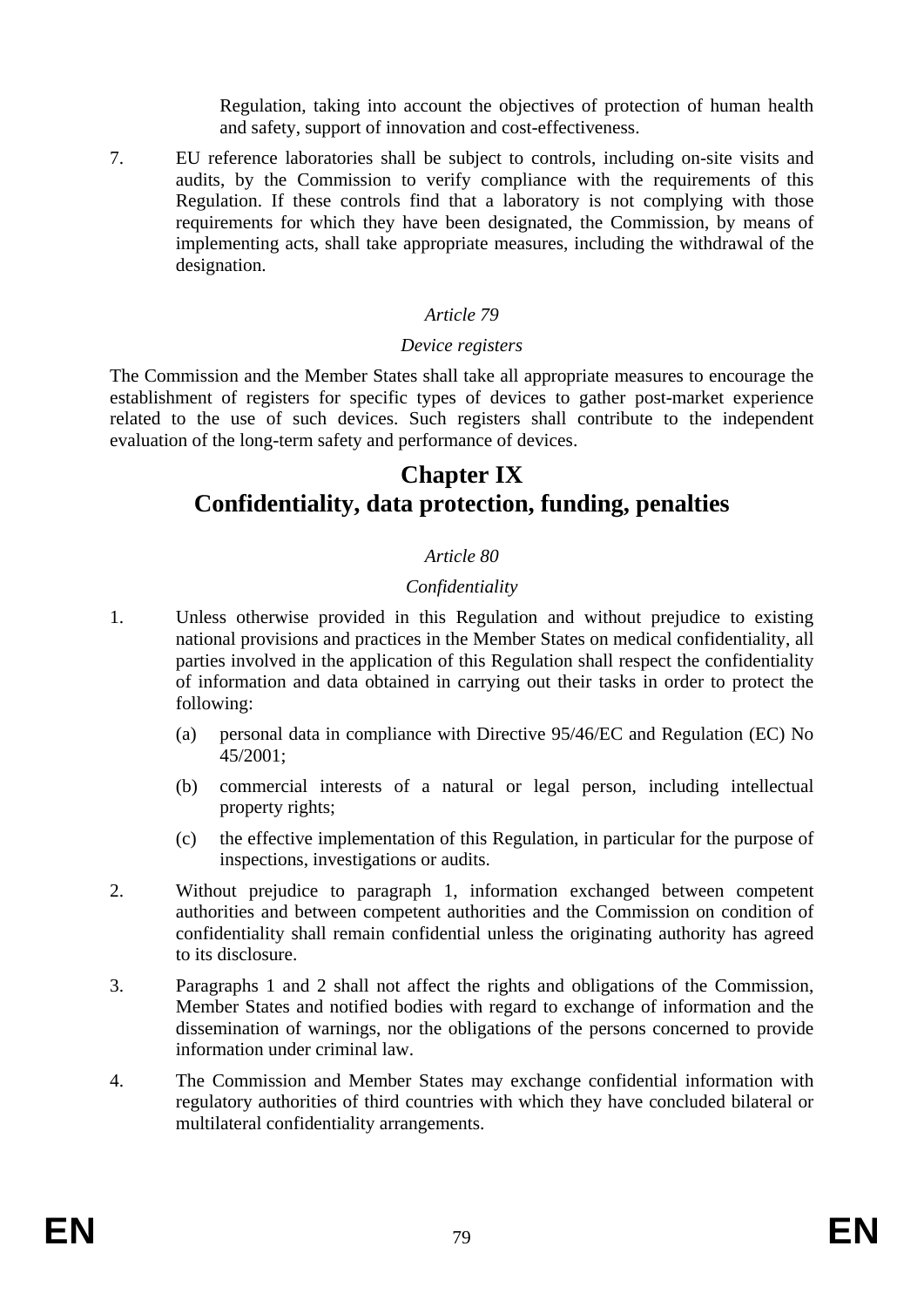#### *Data protection*

- 1. Member States shall apply Directive 95/46/EC to the processing of personal data carried out in the Member States pursuant to this Regulation.
- 2. Regulation (EC) No 45/2001 shall apply to the processing of personal data carried out by the Commission pursuant to this Regulation.

### *Article 82*

#### *Levy of fees*

This Regulation shall be without prejudice to the possibility for Member States to levy fees for the activities set out in this Regulation, provided that the level of the fees is set in a transparent manner and on the basis of cost recovery principles. They shall inform the Commission and the other Member States at least three months before the structure and level of fees is to be adopted.

#### *Article 83*

#### *Penalties*

The Member States shall lay down the provisions on penalties applicable for infringement of the provisions of this Regulation and shall take all measures necessary to ensure that they are implemented. The penalties provided for shall be effective, proportionate, and dissuasive. The Member States shall notify those provisions to the Commission by [3 months prior to the date of application of this Regulation] and shall notify it without delay of any subsequent amendment affecting them.

# **Chapter X Final provisions**

# *Article 84*

#### *Committee procedure*

- 1. The Commission shall be assisted by the Committee on Medical Devices set up by Article 88 of Regulation (EU) [Ref. of future Regulation on medical devices].
- 2. Where reference is made to this paragraph, Article 4 of Regulation (EU) No 182/2011 shall apply.
- 3. Where reference is made to this paragraph, Article 5 of Regulation (EU) No 182/2011 shall apply.
- 4. Where reference is made to this paragraph, Article 8 of Regulation (EU) No 182/2011, in conjunction with Article 4 or Article 5, as appropriate, shall apply.

#### *Article 85*

#### *Exercise of the delegation*

1. The power to adopt the delegated acts referred to in Articles 4(6), 8(2), 15(4), 22(7), 23(7), 27(2), 38(2), 39(4), 40(10), 43(5), 49(7), 51(3), 72(4) and 78(6) is conferred on the Commission subject to the conditions laid down in this Article.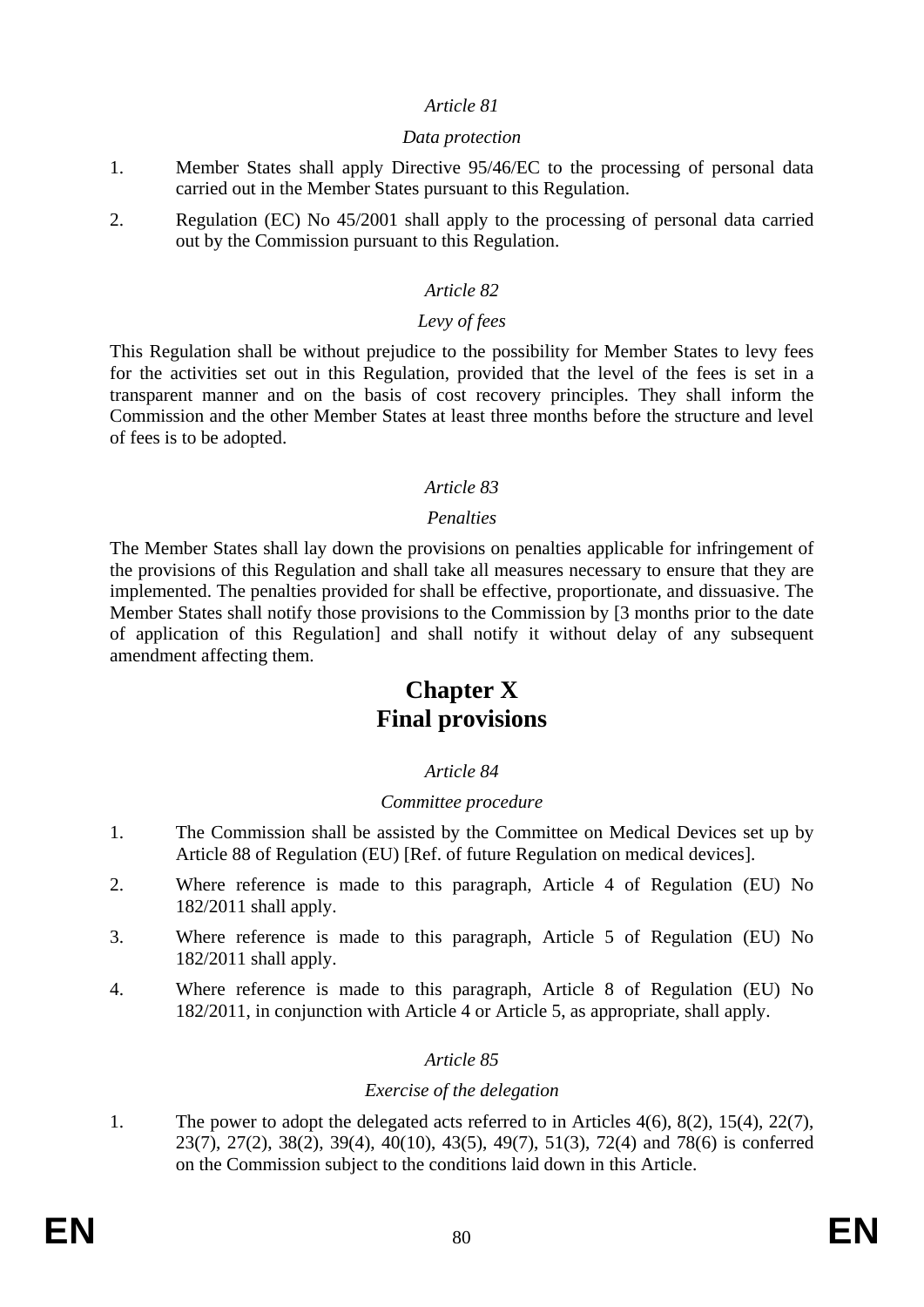- 2. The delegation of power referred to in Articles 4(6), 8(2), 15(4), 22(7), 23(7), 27(2), 38(2), 39(4), 40(10), 43(5), 49(7), 51(3), 72(4) and 78(6) shall be conferred on the Commission for an indeterminate period of time from the date of entry into force of this Regulation.
- 3. The delegation of power referred to in Articles 4(6), 8(2), 15(4), 22(7), 23(7), 27(2), 38(2), 39(4), 40(10), 43(5), 49(7), 51(3), 72(4) and 78(6) may be revoked at any time by the European Parliament or by the Council. A decision of revocation shall put an end to the delegation of the power specified in that decision. It shall take effect the day following its publication in the *Official Journal of the European Union* or at a later date specified therein. It shall not affect the validity of any delegated acts already in force.
- 4. As soon as it adopts a delegated act, the Commission shall notify it simultaneously to the European Parliament and to the Council.
- 5. A delegated act adopted pursuant to any of the Articles listed in paragraph 1 shall enter into force only if no objection has been expressed either by the European Parliament or by the Council within a period of two months of notification of that act to the European Parliament and the Council or if, before the expiry of that period, the European Parliament and the Council have both informed the Commission that they will not object. That period may be extended by two months at the initiative of the European Parliament or the Council.

# *Urgency procedure for delegated acts*

- 1. Delegated acts adopted under this Article shall enter into force without delay and shall apply as long as no objection is expressed in accordance with paragraph 2. The notification of a delegated act to the European Parliament and to the Council shall state the reasons for the use of the urgency procedure.
- 2. Either the European Parliament or the Council may object to a delegated act in accordance with the procedure referred to in Article 85. In such a case, the Commission shall repeal the act without delay following the notification of the decision to object by the European Parliament or the Council.

# *Article 87*

# *Transitional provisions*

- 1. From the date of application of this Regulation any publication of a notification in respect of a notified body in accordance with Directive 98/79/EC shall become void.
- 2. Certificates issued by notified bodies in accordance with Directive 98/79/EC prior to the entry into force of this Regulation shall remain valid until the end of the period indicated on the certificate, except for certificates issued in accordance with Annex VI of Directive 98/79/EC which shall become void at the latest two years after the date of application of this Regulation.

Certificates issued by notified bodies in accordance with Directive 98/79/EC after the entry into force of this Regulation shall become void at the latest two years after the date of application of this Regulation.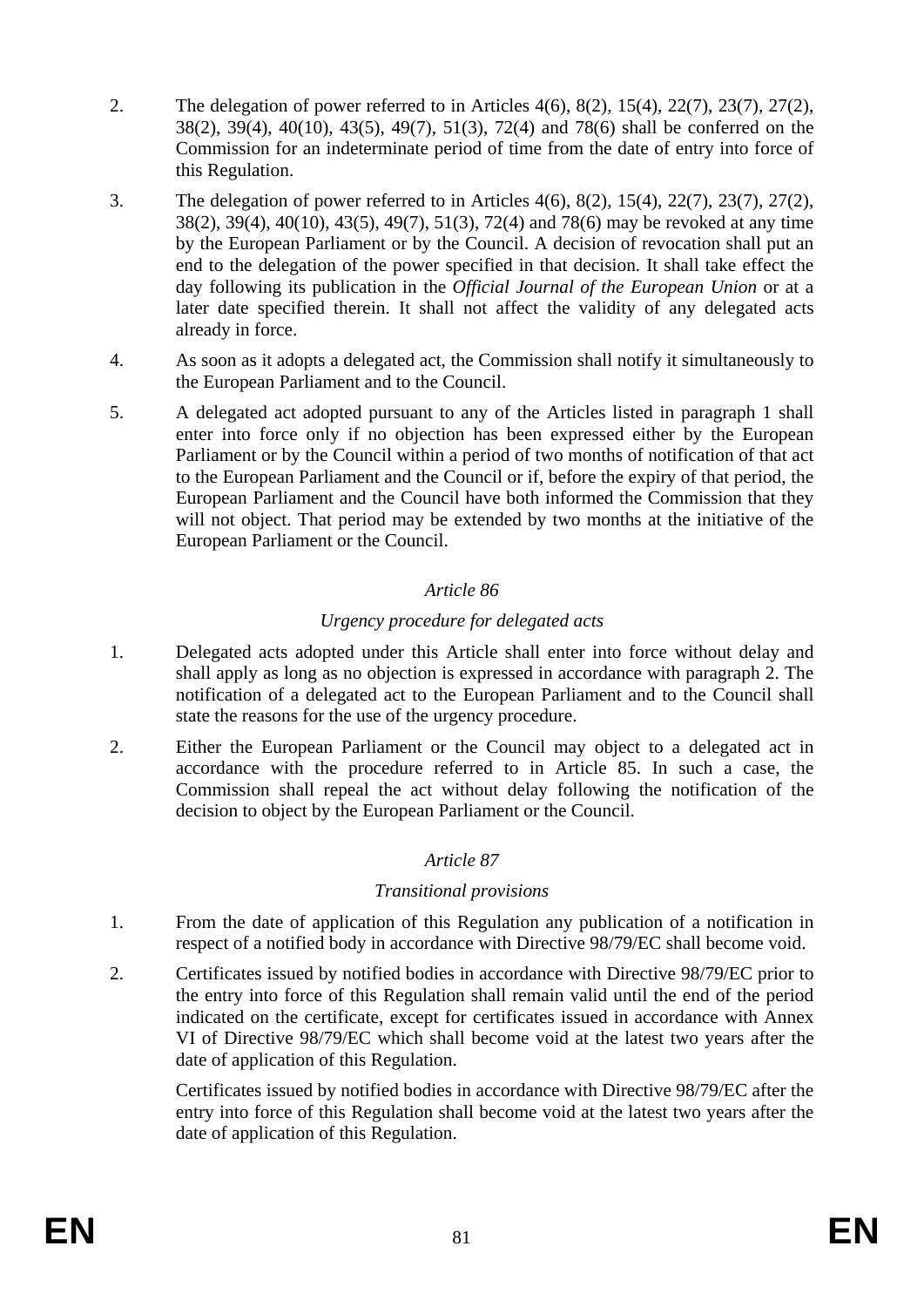- 3. By way of derogation from Directive 98/79/EC, devices which comply with this Regulation may be placed on the market before its date of application.
- 4. By way of derogation from Directive 98/79/EC, conformity assessment bodies which comply with this Regulation may be designated and notified before its date of application. Notified bodies which are designated and notified in accordance with this Regulation may apply the conformity assessment procedures laid down in this Regulation and issue certificates in accordance with this Regulation before its date of application.
- 5. By way of derogation from Article 10 and points (a) and (b) of Article 12(1) of Directive 98/79/EC, manufacturers, authorised representatives, importers and notified bodies who, during the period from [date of application] until [18 months after date of application], comply with Article 23(2) and (3) and Article 43(4) of this Regulation shall be considered to comply with the laws and regulations adopted by Member States in accordance with Article 10 and points (a) and (b) of Article 12(1) of Directive 98/79/EC as specified in Commission Decision 2010/227/EU.
- 6. Authorisations granted by competent authorities of the Member States in accordance with Article 9(12) of Directive 98/79/EC shall keep the validity indicated in the authorisation.

#### *Evaluation*

No later than five years after the date of application, the Commission shall assess the application of this Regulation and establish an evaluation report on the progress towards achievement of the objectives of this Regulation including an assessment of resources required to implement this Regulation.

#### *Article 89*

#### *Repeal*

Directive 98/79/EC of the European Parliament and of the Council is repealed with effect from [date of application of this Regulation] with the exception of Article 10 and points (a) and (b) of Article 12(1) of Directive 98/79/EC which are repealed with effect from [18 months after date of application].

References to the repealed Directive shall be understood as reference to this Regulation and shall be read in accordance with the correlation table laid down in Annex XIV.

# *Article 90*

# *Entry into force and date of application*

- 1. This Regulation shall enter into force on the twentieth day after its publication in the *Official Journal of the European Union*.
- 2. It shall apply from [five years after entry into force].
- 3. By way of derogation from paragraph 2, the following shall apply:
	- (a) Article 23(2) and (3) and Article 43(4) shall apply from [18 months after date of application referred to in paragraph 2];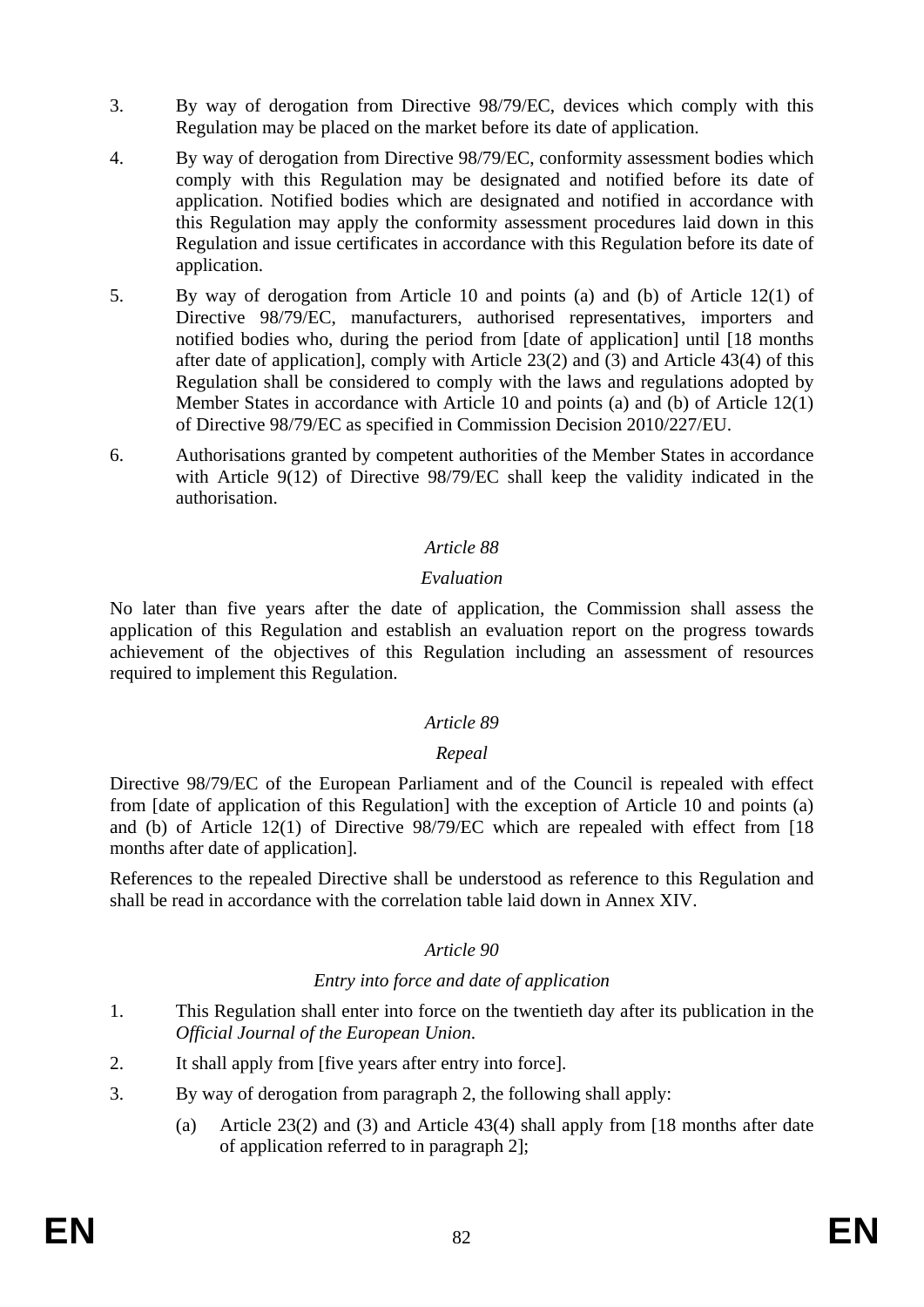(b) Articles 26 to 38 shall apply from [six months after entry into force]. However, prior to [date of application as referred to in paragraph 2], the obligations on notified bodies emanating from the provisions in Articles 26 to 38 shall apply only to those bodies which submit an application for notification in accordance with Article 29 of this Regulation.

This Regulation shall be binding in its entirety and directly applicable in all Member States.

Done at Brussels, 26.9.2012

*For the European Parliament For the Council The President The President*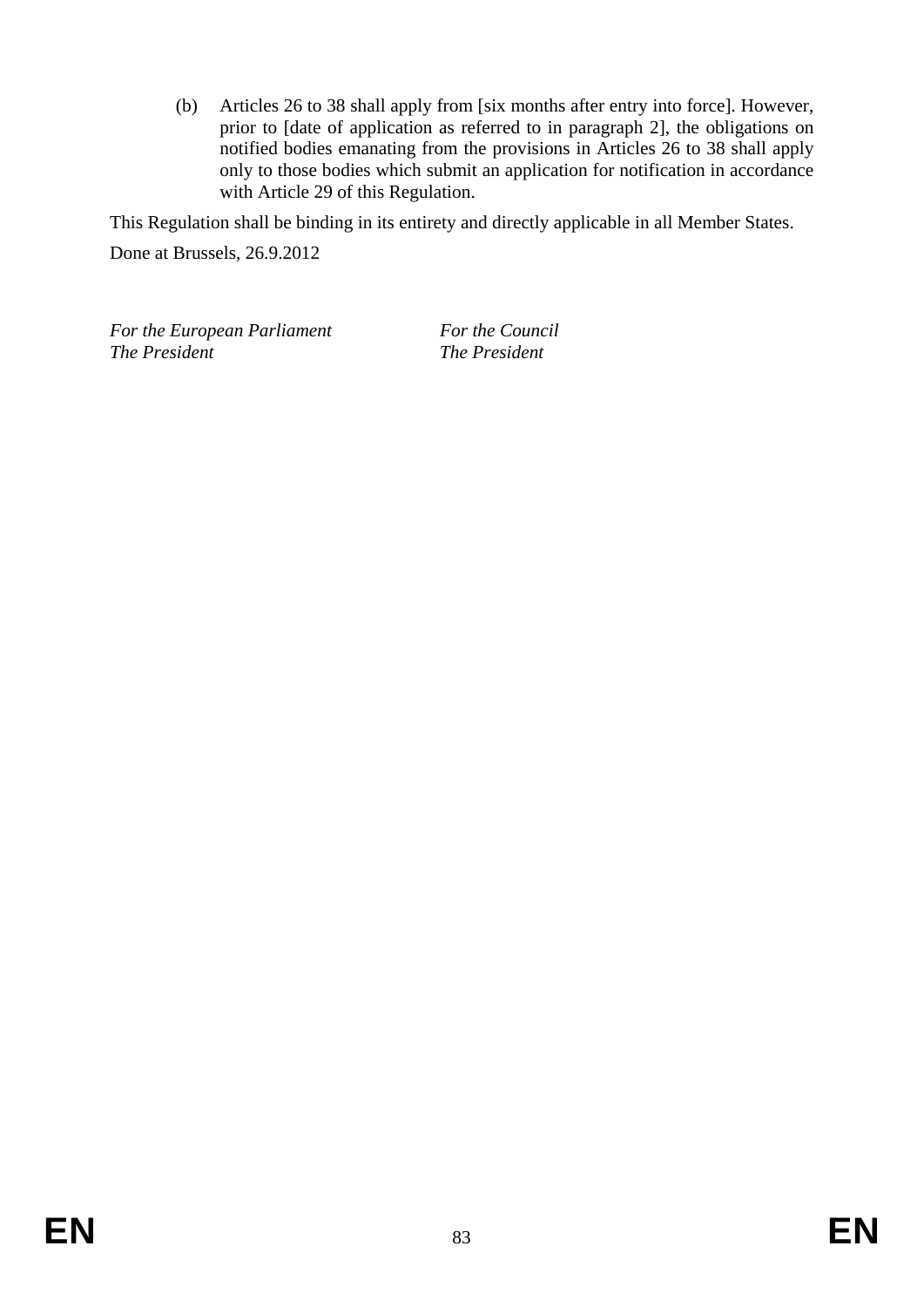# **ANNEXES**

- I General safety and performance requirements
- II Technical documentation
- III EU Declaration of conformity
- IV CE marking of conformity
- V Information to be submitted with the registration of devices and economic operators in accordance with Article 23 and data elements of the UDI device identifier in accordance with Article 22
- VI Minimum requirements to be met by Notified Bodies
- VII Classification criteria
- VIII Conformity assessment based on full quality assurance and design examination
- IX Conformity assessment based on type examination
- X Conformity assessment based on production quality assurance
- XI Minimum content of certificates issued by a notified body
- XII Clinical evidence and post-market follow-up
- XIII Interventional clinical performance studies and other clinical performance studies involving risks for the subjects of the studies
- XIV Correlation table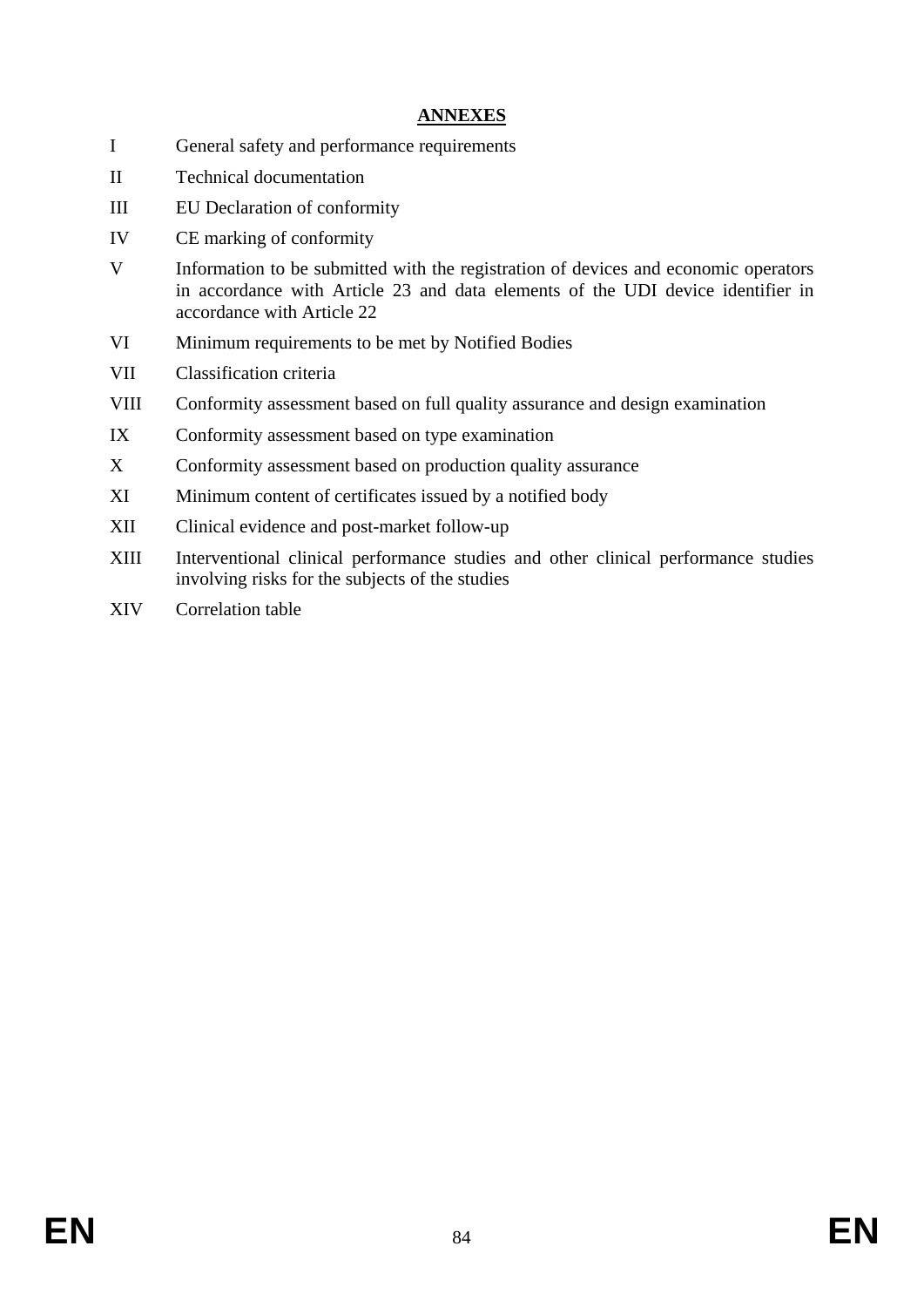#### **ANNEX I**

# **GENERAL SAFETY AND PERFORMANCE REQUIREMENTS**

#### **I. GENERAL REQUIREMENTS**

1. The devices shall achieve the performance intended by the manufacturer and be designed and manufactured in such a way that, during normal conditions of use, they are suitable for their intended purpose, taking into account the generally acknowledged state of the art. They shall not compromise, directly or indirectly, the clinical condition or the safety of the patients, or the safety or health of users or, where applicable, other persons, provided that any risks or limits to performance which may be associated with their use constitute acceptable risks when weighed against the benefits to the patient and are compatible with a high level of protection of health and safety.

This shall include:

- reducing as far as possible the risk of error due to ergonomic features of the device and the environment in which the device is intended to be used (design for patient safety), and
- consideration of the technical knowledge, experience, education or training, and the medical and physical conditions of intended users (design for lay, professional, disabled or other users).
- 2. The solutions adopted by the manufacturer for the design and manufacture of the devices shall conform to safety principles, taking account of the generally acknowledged state of the art. To reduce risks, the manufacturer shall manage the risks so that the residual risk associated with each hazard as well as the overall residual risk is judged acceptable. The manufacturer shall apply the following principles in the priority order listed:
	- (a) identify known or foreseeable hazards and estimate the associated risks arising from the intended use and foreseeable misuse;
	- (b) eliminate risks as far as possible through inherently safe design and manufacture;
	- (c) reduce as far as possible the remaining risks by taking adequate protection measures, including alarms; and
	- (d) provide training to users and/or inform users of any residual risks.
- 3. The characteristics and performances of the device shall not be adversely affected to such a degree that the health or safety of the patient or the user and, where applicable, of other persons are compromised during the lifetime of the device, as indicated by the manufacturer, when the device is subjected to the stresses which can occur during normal conditions of use and has been properly maintained in accordance with the manufacturer's instructions. When no lifetime is stated, the same applies for the lifetime reasonably to be expected of a device of that kind, having regard to the intended purpose and the anticipated use of the device.
- 4. The devices shall be designed, manufactured and packaged in such a way that their characteristics and performance during their intended use will not be adversely affected by transport and storage conditions (for example, fluctuations of temperature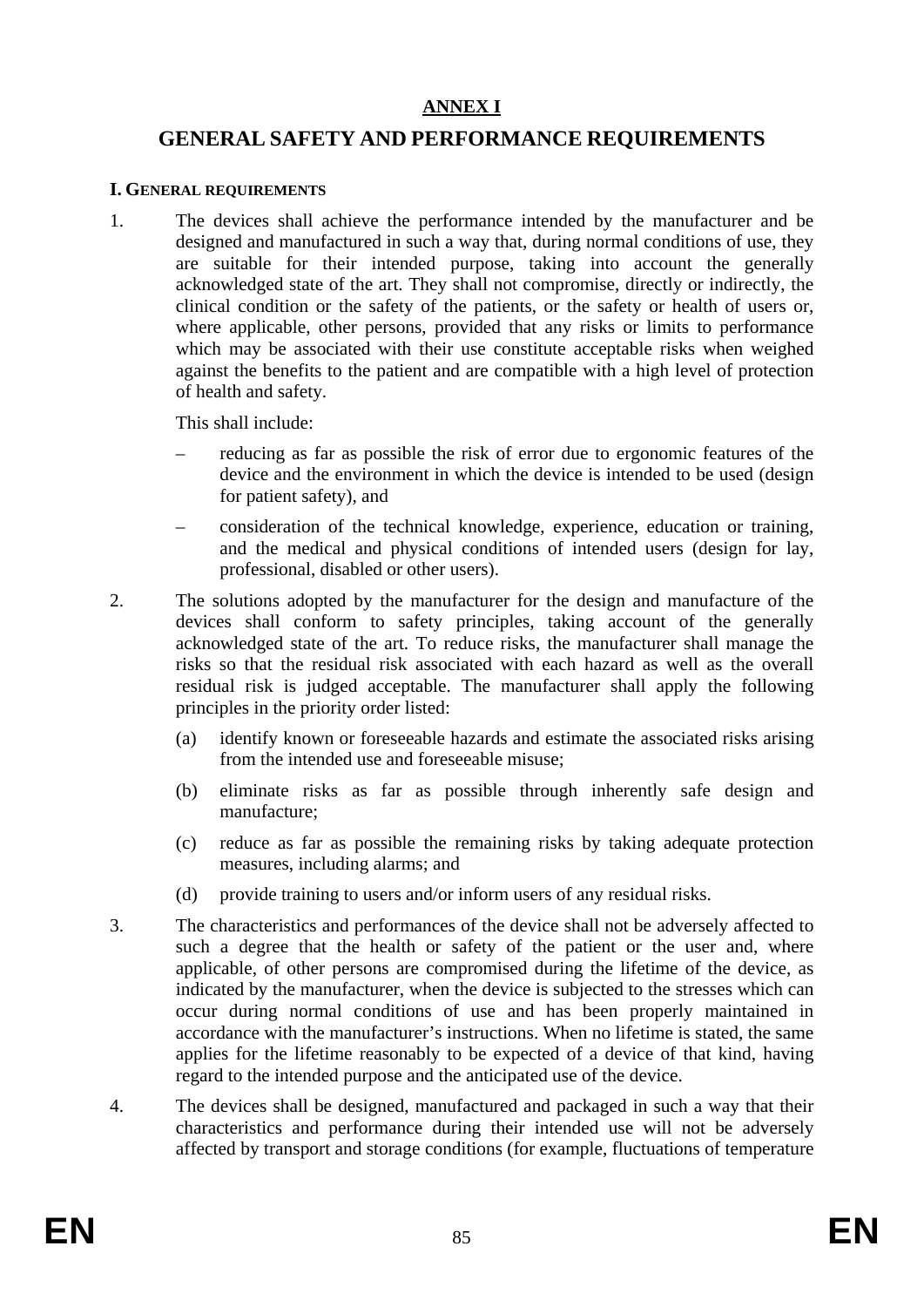and humidity) taking account of the instructions and information provided by the manufacturer.

5. All known and foreseeable risks, and any undesirable effects, shall be minimised and be acceptable when weighed against the benefits to the patients of the intended performance of the device during normal conditions of use.

### **II. REQUIREMENTS REGARDING DESIGN AND CONSTRUCTION**

#### **6. Performance characteristics**

- 6.1. The devices shall be designed and manufactured in such a way that the performance characteristics support the intended purpose, based on appropriate scientific and technical methods. They shall achieve the performances, as stated by the manufacturer and in particular, where appropriate:
	- (a) the analytical performance, such as accuracy (trueness and precision), bias, analytical sensitivity, analytical specificity, limits of detection and quantitation, measuring range, linearity, cut-off, repeatability, reproducibility, including determination of appropriate criteria for specimen collection and handling and control of known relevant endogenous and exogenous interference, cross-reactions; and
	- (b) the clinical performance, such as diagnostic sensitivity, diagnostic specificity, positive and negative predictive value, likelihood ratio, expected values in normal or affected populations.
- 6.2. The performance characteristics of the device need to be maintained during the lifetime of the device as indicated by the manufacturer.
- 6.3. Where the performance of devices depends on the use of calibrators and/or control materials, the metrological traceability of values assigned for a given analyte to such calibrators and/or control materials shall be assured through available and suitable reference measurement procedures and/or available and suitable reference materials of a higher metrological order. The device shall be designed and manufactured to enable the user to provide measurement results in patient specimens metrologically traceable to available and suitable higher order reference materials and/or reference measurement procedures following the instructions and information provided by the manufacturer.

# **7. Chemical, physical and biological properties**

7.1. The devices shall be designed and manufactured in such a way as to ensure the characteristics and performance referred to in Chapter I 'General Requirements'.

Particular attention shall be paid to the possibility of impairment of analytical performance due to incompatibility between the materials used and the specimens and/or analyte to be detected (such as biological tissues, cells, body fluids and microorganisms), taking account of the intended purpose of the device.

7.2. The devices shall be designed, manufactured and packaged in such a way as to minimise the risk posed by contaminants and residues to patients, taking account of the intended purpose of the device, and to the persons involved in the transport, storage and use of the devices. Particular attention shall be paid to tissues exposed and to the duration and frequency of exposure.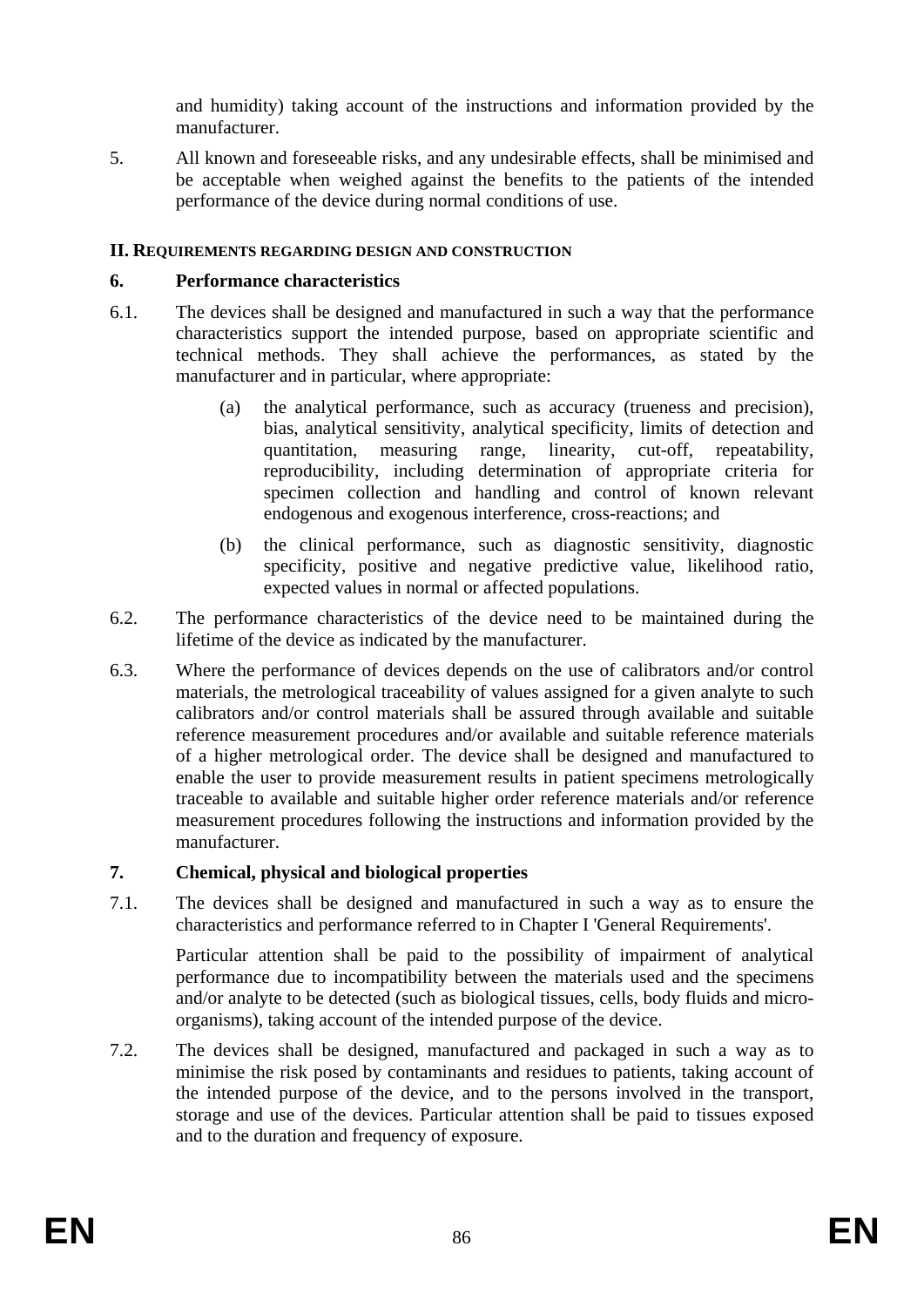- 7.3. The devices shall be designed and manufactured in such a way as to reduce as far as possible the risks posed by substances that may leach or leak from the device. Special attention shall be given to substances which are carcinogenic, mutagenic or toxic to reproduction, in accordance with Part 3 of Annex VI to Regulation (EC) No 1272/2008 of the European Parliament and of the Council of 16 December 2008 on classification, labelling and packaging of substances and mixtures, amending and repealing Directives 67/548/EEC and 1999/45/EC, and amending Regulation (EC)  $\overline{N_0}$  1907/2006<sup>40</sup>, and to substances having endocrine disrupting properties for which there is scientific evidence of probable serious effects to human health and which are identified in accordance with the procedure set out in Article 59 of Regulation (EC) No 1907/2006 of the European Parliament and of the Council of 18 December 2006 concerning the Registration, Evaluation, Authorisation and Restriction of Chemicals  $(REACH)^{41}$ .
- 7.4. The devices shall be designed and manufactured in such a way as to reduce as far as possible the risks posed by the unintentional ingress or egress of substances into or from the device, taking into account the device and the nature of the environment in which it is intended to be used.

#### **8. Infection and microbial contamination**

8.1. The devices and their manufacturing processes shall be designed in such a way as to eliminate or reduce as far as possible the risk of infection to the user, professional or lay, or, where applicable, other persons.

The design shall:

(a) allow easy and safe handling;

and, where necessary

- (b) reduce as far as possible and appropriate any microbial leakage from the device and/or microbial exposure during use;
- (c) prevent microbial contamination of the device or specimen.
- 8.2. The devices labelled either as sterile or as having a special microbiological state shall be designed, manufactured and packaged to ensure that they remain so when placed on the market, and remain so under the transport and storage conditions specified by the manufacturer, until the protective packaging is damaged or opened.
- 8.3. The devices labelled either as sterile or as having a special microbiological state shall have been processed, manufactured and, if applicable, sterilised by appropriate validated methods.
- 8.4. The devices intended to be sterilised shall be manufactured in appropriately controlled (e.g. environmental) conditions.
- 8.5. Packaging systems for non-sterile devices shall maintain the integrity and cleanliness of the device indicated by the manufacturer and, if the devices are to be sterilised prior to use, minimise the risk of microbial contamination; the packaging system shall be suitable taking account of the method of sterilisation indicated by the manufacturer.

 $\Delta$ 0 40 OJ L 353, 31.12.2008, p. 1.<br>41 OJ L 126, 20.5, 2007, p. 2.

OJ L 136, 29.5.2007, p.3.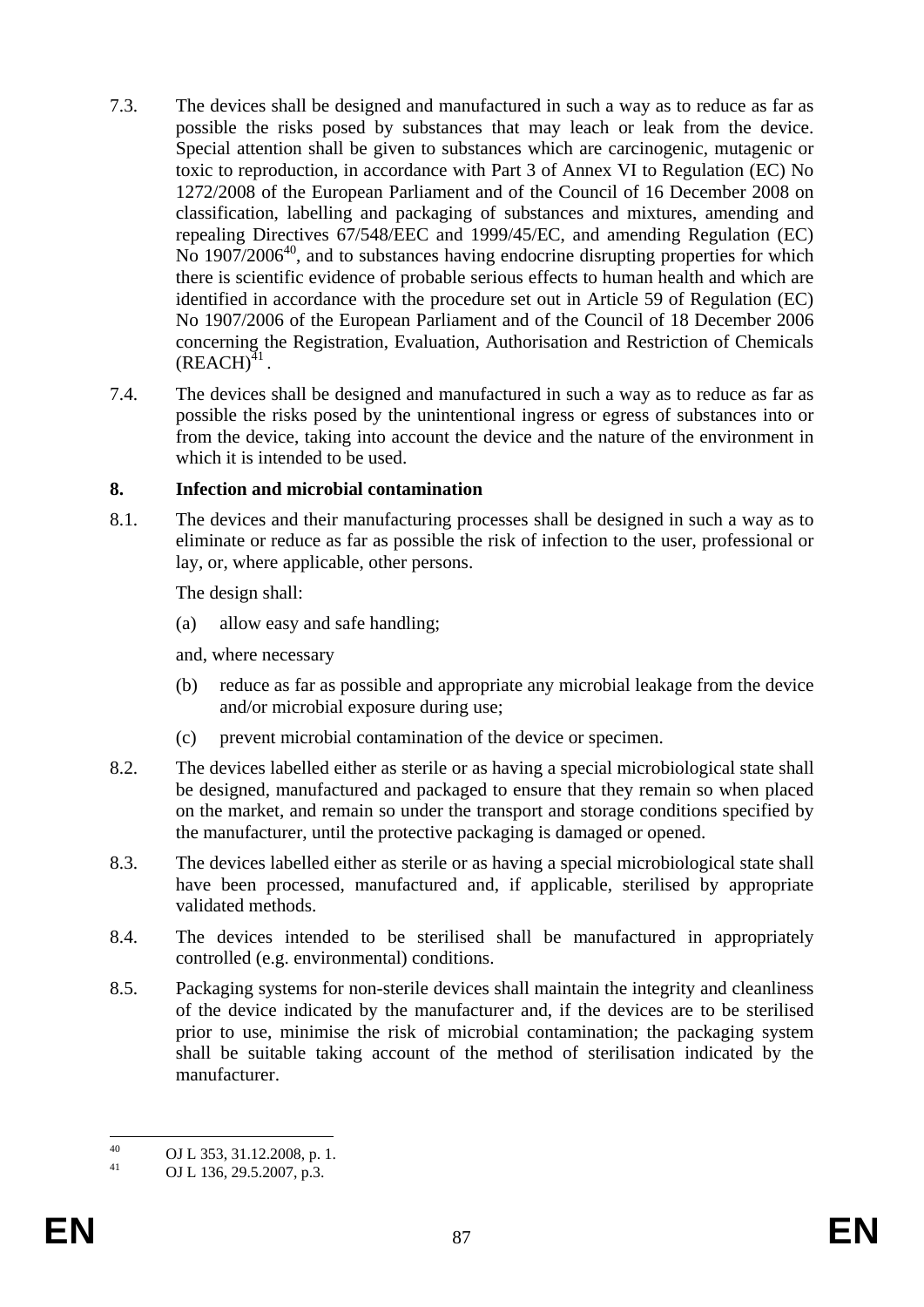8.6. The labelling of the devices shall distinguish between identical or similar products placed on the market in both sterile and non-sterile condition.

# **9. Devices incorporating materials of biological origin**

9.1. Where the devices include tissues, cells and substances originating from animals, the processing, preservation, testing and handling of tissues, cells and substances of such origin shall be carried out so as to provide optimal safety for user, professional or lay, or other person.

In particular, safety with regard to viruses and other transmissible agents shall be addressed by implementation of validated methods of elimination or inactivation in the course of the manufacturing process. This may not apply to certain devices if the activity of the virus and other transmissible agent are integral to the intended purpose of the device or when such elimination or inactivation process would compromise the performance of the device.

9.2. Where the devices include human tissues, cells or substances, the selection of sources, donors and/or substances of human origin, the processing, preservation, testing and handling of tissues, cells and substances of such origin shall be carried out so as to provide optimal safety for user, professional or lay, or other person.

In particular, safety with regard to viruses and other transmissible agents shall be addressed by implementation of validated methods of elimination or inactivation in the course of the manufacturing process. This may not apply to certain devices if the activity of the virus and other transmissible agent are integral to the intended purpose of the device or when such elimination or inactivation process would compromise the performance of the device.

9.3. Where the devices include cells or substances of microbial origin, the processing, preservation, testing and handling of cells and substances shall be carried out so as to provide optimal safety for user, professional or lay, or other person.

In particular, safety with regard to viruses and other transmissible agents shall be addressed by implementation of validated methods of elimination or inactivation in the course of the manufacturing process. This may not apply to certain devices if the activity of the virus and other transmissible agent are integral to the intended purpose of the device or when such elimination or inactivation process would compromise the performance of the device.

# **10. Interaction of devices with their environment**

- 10.1. If the device is intended for use in combination with other devices or equipment, the whole combination, including the connection system, shall be safe and shall not impair the specified performances of the devices. Any restrictions on use applying to such combinations shall be indicated on the label and/or in the instructions for use. Connections which the user has to handle shall be designed and constructed in such a way as to minimise all possible risks from incorrect connection.
- 10.2. The devices shall be designed and manufactured in such a way as to remove or reduce as far as possible and appropriate:
	- (a) the risks of injury to user, professional or lay, or other person in connection with their physical and ergonomic features;
	- (b) the risks of use error due to the ergonomic features, human factors and the environment in which the device is intended to be used;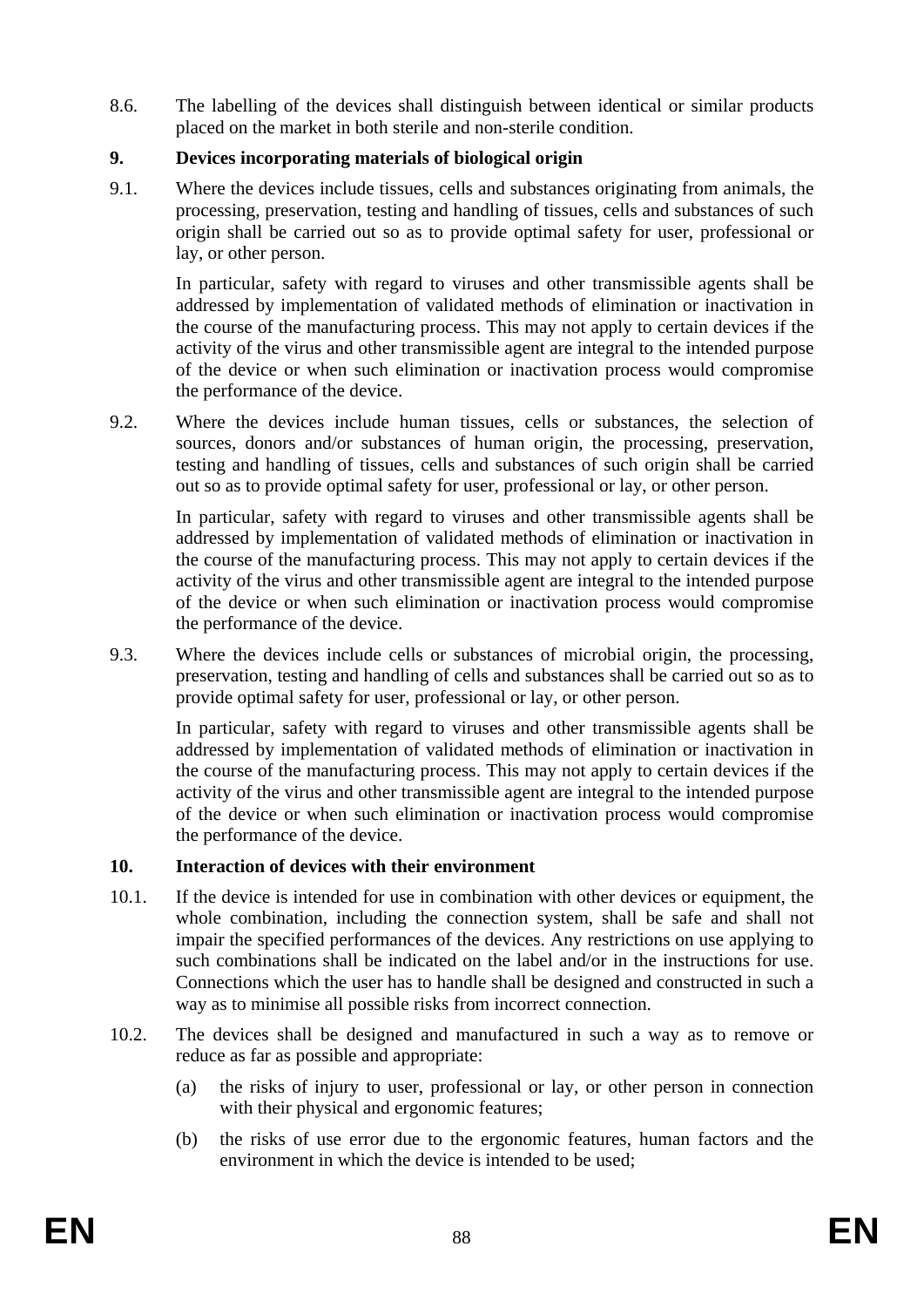- (c) the risks connected with any foreseeable external influences or environmental conditions, such as magnetic fields, external electrical and electromagnetic effects, electrostatic discharge, pressure, humidity, temperature variations or radio signal interferences;
- (d) the risks associated with the use of the device when it comes into contact with materials, liquids, and substances, including gases, to which it is exposed during normal conditions of use;
- (e) the risks associated with the possible negative interaction between software and the environment within which it operates and interacts;
- (f) the risks of accidental ingress of substances into the device;
- (g) the risk of incorrect identification of specimens;
- (h) the risks of any foreseeable interference with other devices.
- 10.3. The devices shall be designed and manufactured in such a way as to minimise the risks of fire or explosion during normal use and in single fault condition. Particular attention shall be paid to devices whose intended purpose includes exposure to or use in association with flammable substances or substances which could cause combustion.
- 10.4. The devices shall be designed and manufactured in such a way that adjustment, calibration, and maintenance, where such is necessary to achieve the performances intended, can be done safely.
- 10.5. The devices that are intended to be operated together with other devices or products shall be designed and manufactured in such as way that the interoperability is reliable and safe.
- 10.6. The devices shall be designed and manufactured in such a way as to facilitate the safe disposal of the device and/or of any waste substances by the user, professional or lay, or other person.
- 10.7. The measuring, monitoring or display scale (including colour change and other visual indicators) shall be designed and manufactured in line with ergonomic principles, taking account of the intended purpose of the device.

# **11. Devices with a measuring function**

- 11.1. The devices having a primary analytical measuring function shall be designed and manufactured in such a way as to provide sufficient accuracy, precision and stability of measurement within appropriate accuracy limits, taking into account the intended purpose of the device and of available and appropriate reference measurement procedures and materials. The accuracy limits shall be specified by the manufacturer.
- 11.2. The measurements made by devices with a measuring function and expressed in legal units shall conform to the provisions of Council Directive  $80/181/EEC^{42}$ .

# **12. Protection against radiation**

12.1. The devices shall be designed, manufactured and packaged in such a way that exposure of user, professional or lay, or other persons to the emitted radiation (intended, unintended, stray or scattered) is reduced as far as possible.

 $42$ 

OJ L 39, 15.2.1980.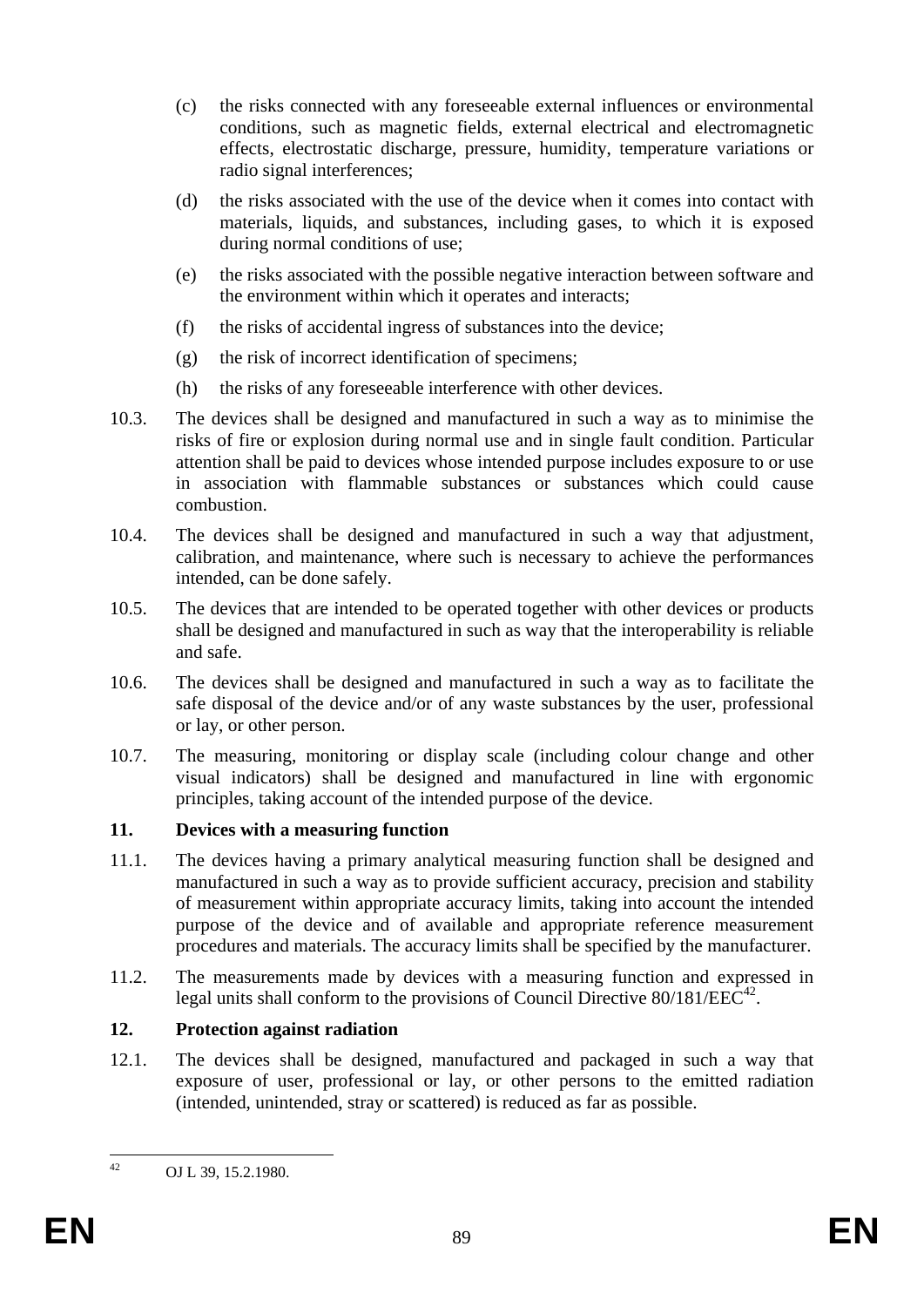- 12.2. When the devices are intended to emit potentially hazardous, visible and/or invisible radiation, they shall as far as possible be:
	- (a) designed and manufactured in such a way as to ensure that the characteristics and the quantity of radiation emitted can be controlled and/or adjusted; and
	- (b) fitted with visual displays and/or audible warnings of such emissions.
- 12.3. The operating instructions for devices emitting radiation shall give detailed information as to the nature of the emitted radiation, means of protecting the user, and on ways of avoiding misuse and of eliminating the risks inherent in installation.

# **13. Software incorporated in devices and standalone software**

- 13.1. The devices that incorporate electronic programmable systems, including software, or standalone software that are devices in themselves, shall be designed to ensure repeatability, reliability and performance according to the intended purpose. In the event of a single fault condition, appropriate means shall be adopted to eliminate or reduce as far as possible and appropriate consequent risks.
- 13.2. For the devices that incorporate software or for standalone software that are devices in themselves, the software shall be developed and manufactured according to the state of the art taking into account the principles of development life cycle, risk management, verification and validation.
- 13.3. Software referred to in this Section that are intended to be used in combination with mobile computing platforms shall be designed and manufactured taking into account the specific features of the mobile platform (e.g. size and contrast ratio of the screen) and the external factors related to their use (varying environment as regards to level of light or noise).

# **14. Devices connected to or equipped with an energy source**

- 14.1. For the devices connected to or equipped with an energy source, in the event of a single fault condition, appropriate means shall be adopted to eliminate or reduce as far as possible and appropriate consequent risks.
- 14.2. The devices where the safety of the patient depends on an internal power supply in the device shall be equipped with a means of determining the state of the power supply.
- 14.3. The devices shall be designed and manufactured in such a way as to reduce as far as possible the risks of creating electromagnetic interference which could impair the operation of this or other devices or equipment in the intended environment.
- 14.4. The devices shall be designed and manufactured in such a way as to provide an adequate level of intrinsic immunity to electromagnetic disturbance to enable them to operate as intended.
- 14.5. The devices shall be designed and manufactured in such a way as to avoid, as far as possible, the risk of accidental electric shocks to the user, professional or lay, or other person both during normal use of the device and in the event of a single fault condition in the device, provided the device is installed and maintained as indicated by the manufacturer.

# **15. Protection against mechanical and thermal risks**

15.1. The devices shall be designed and manufactured in such a way as to protect the user, professional or lay, or other person against mechanical risks.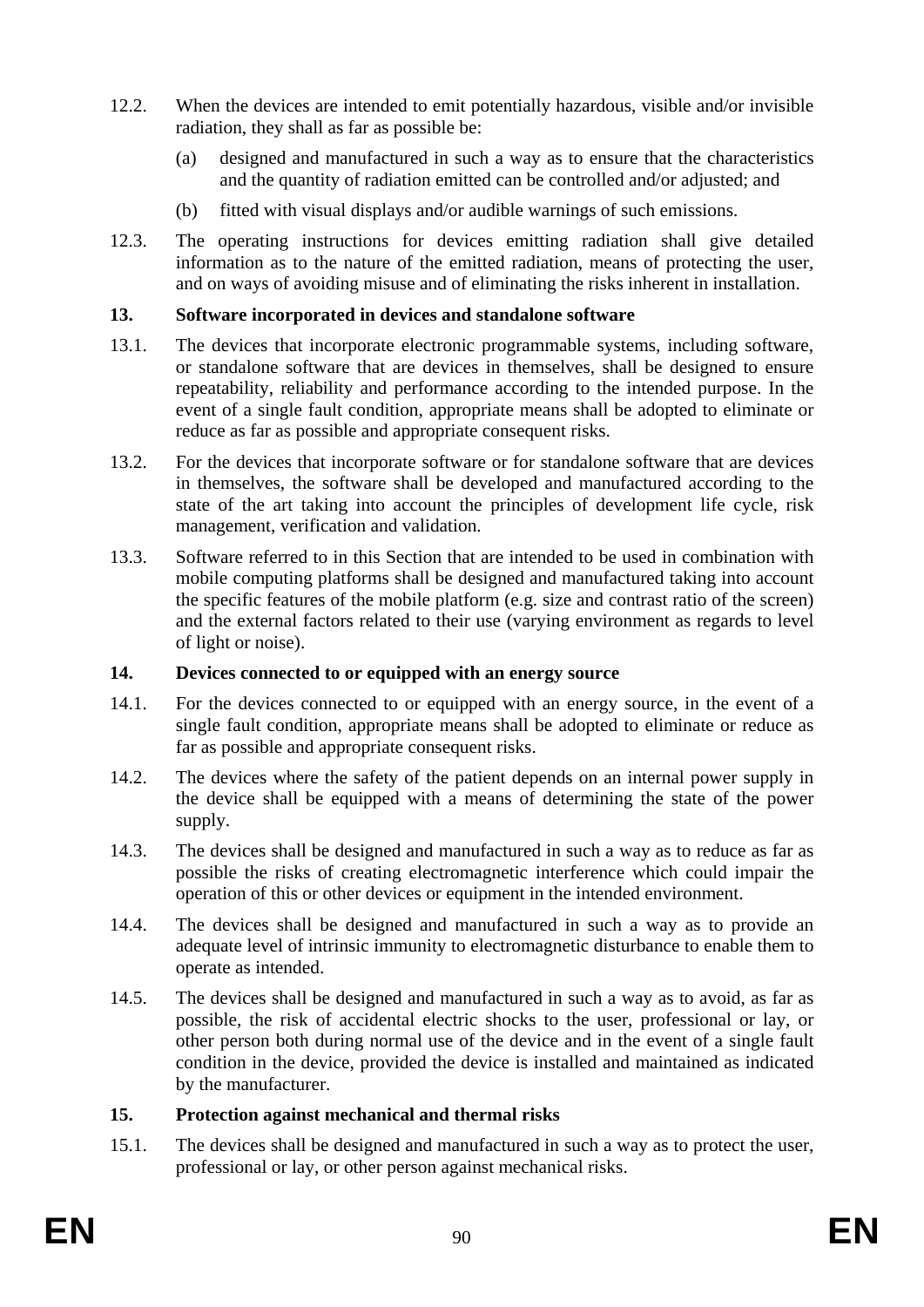- 15.2. The devices shall be sufficiently stable under the foreseen operating conditions. They shall be suitable to withstand stresses inherent in the foreseen working environment, and to retain this resistance during the expected lifetime of the devices, subject to any inspection and maintenance requirements as indicated by the manufacturer.
- 15.3. Where there are risks due to the presence of moving parts, risks due to break-up or detachment, or leakage of substances, then appropriate protection means shall be incorporated.

Any guards or other means included with the device to provide protection, in particular against moving parts, shall be secure and shall not interfere with access for the normal operation of the device, or restrict routine maintenance of the device as intended by the manufacturer.

- 15.4. The devices shall be designed and manufactured in such a way as to reduce to the lowest possible level the risks arising from vibration generated by the devices, taking account of technical progress and of the means available for limiting vibrations, particularly at source, unless the vibrations are part of the specified performance.
- 15.5. The devices shall be designed and manufactured in such a way as to reduce to the lowest possible level the risks arising from the noise emitted, taking account of technical progress and of the means available to reduce noise, particularly at source, unless the noise emitted is part of the specified performance.
- 15.6. Terminals and connectors to the electricity, gas or hydraulic and pneumatic energy supplies which the user, professional or lay, or other person has to handle shall be designed and constructed in such a way as to minimise all possible risks.
- 15.7. Errors likely to be made when fitting or refitting, or connecting or reconnecting, certain parts before or during use which could be a source of risk must be made impossible by the design and construction of such parts or, failing this, by information given on the parts themselves and/or their housings.

The same information must be given on moving parts and/or their housings where the direction of movement needs to be known in order to avoid a risk.

15.8. Accessible parts of the devices (excluding the parts or areas intended to supply heat or reach given temperatures) and their surroundings shall not attain potentially dangerous temperatures under normal conditions of use.

#### **16. Protection against the risks posed by devices intended by the manufacturer for self-testing or near-patient testing**

- 16.1. The devices intended for self-testing or near-patient testing shall be designed and manufactured in such a way that they perform appropriately for their intended purpose taking into account the skills and the means available to the intended user and the influence resulting from variation that can be reasonably anticipated in the intended user's technique and environment. The information and instructions provided by the manufacturer shall be easy for the intended user to understand and apply.
- 16.2. The devices intended for self-testing or near-patient testing shall be designed and manufactured in such a way as to
	- ensure that the device is easy to use by the intended user at all stages of the procedure; and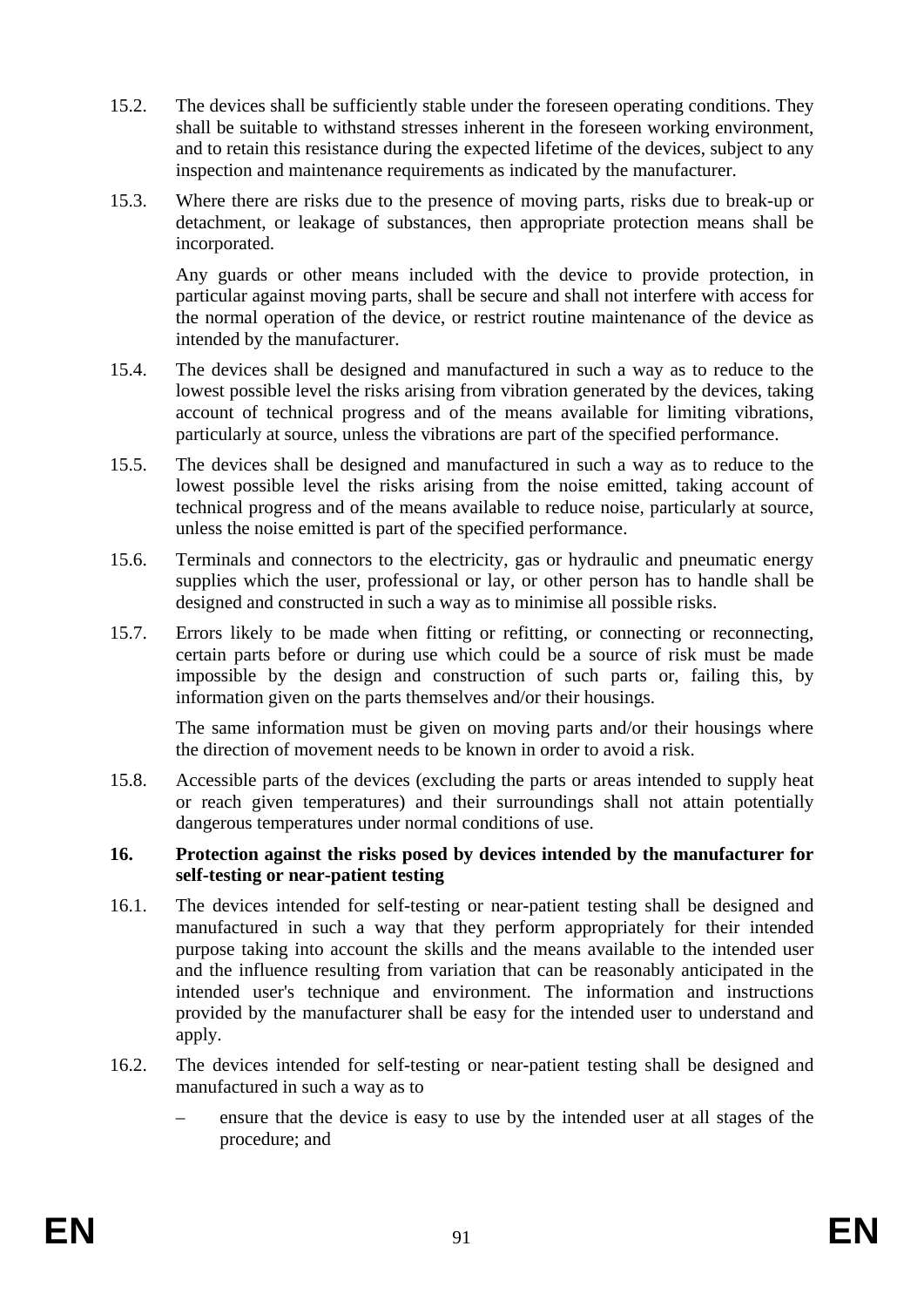- reduce as far as possible the risk of error by the intended user in the handling of the device and, if applicable, the specimen, and also in the interpretation of the results.
- 16.3. The devices intended for self-testing and near-patient testing shall, where reasonably possible, include a procedure by which the intended user can:
	- verify that, at the time of use, the device will perform as intended by the manufacturer; and
	- be warned if the device has failed to provide a valid result.

# **III. REQUIREMENTS REGARDING INFORMATION SUPPLIED WITH THE DEVICE**

# **17. Label and instructions for use**

# **17.1. General requirements regarding the information supplied by the manufacturer**

Each device shall be accompanied by the information needed to identify the device and its manufacturer, and communicate safety and performance related information to the user, professional or lay, or other person, as appropriate. Such information may appear on the device itself, on the packaging or in the instructions for use, taking into account the following:

- (i) The medium, format, content, legibility, and location of the label and instructions for use shall be appropriate to the particular device, its intended purpose and the technical knowledge, experience, education or training of the intended user(s). In particular, instructions for use shall be written in terms readily understood by the intended user and, where appropriate, supplemented with drawings and diagrams. Some devices may include separate information for the professional user and the lay person.
- (ii) The information required on the label, shall be provided on the device itself. If this is not practicable or appropriate, some or all of the information may appear on the packaging for each unit, and/or on the packaging of multiple devices.

Where multiple devices are supplied to a single user and/or location, a single copy of the instructions for use may be provided if so agreed by the purchaser who in any case may request further copies to be provided.

- (iii) In duly justified and exceptional cases instructions for use may not be needed or may be abbreviated if the device can be used safely and as intended by the manufacturer without any such instructions for use.
- (iv) Labels shall be provided in a human-readable format but may be supplemented by machine-readable forms, such as radio-frequency identification (RFID) or bar codes.
- (v) When the device is intended for professional use only , instructions for use may be provided to the user in non-paper format (e.g. electronic), except when the device is intended for near-patient testing.
- (vi) Residual risks which are required to be communicated to the user and/or other person shall be included as limitations, contraindications, precautions or warnings in the information supplied by the manufacturer.
- (vii) Where appropriate, this information should take the form of internationally recognised symbols. Any symbol or identification colour used shall conform to the harmonised standards or CTS. In areas for which no standards or CTS exist, the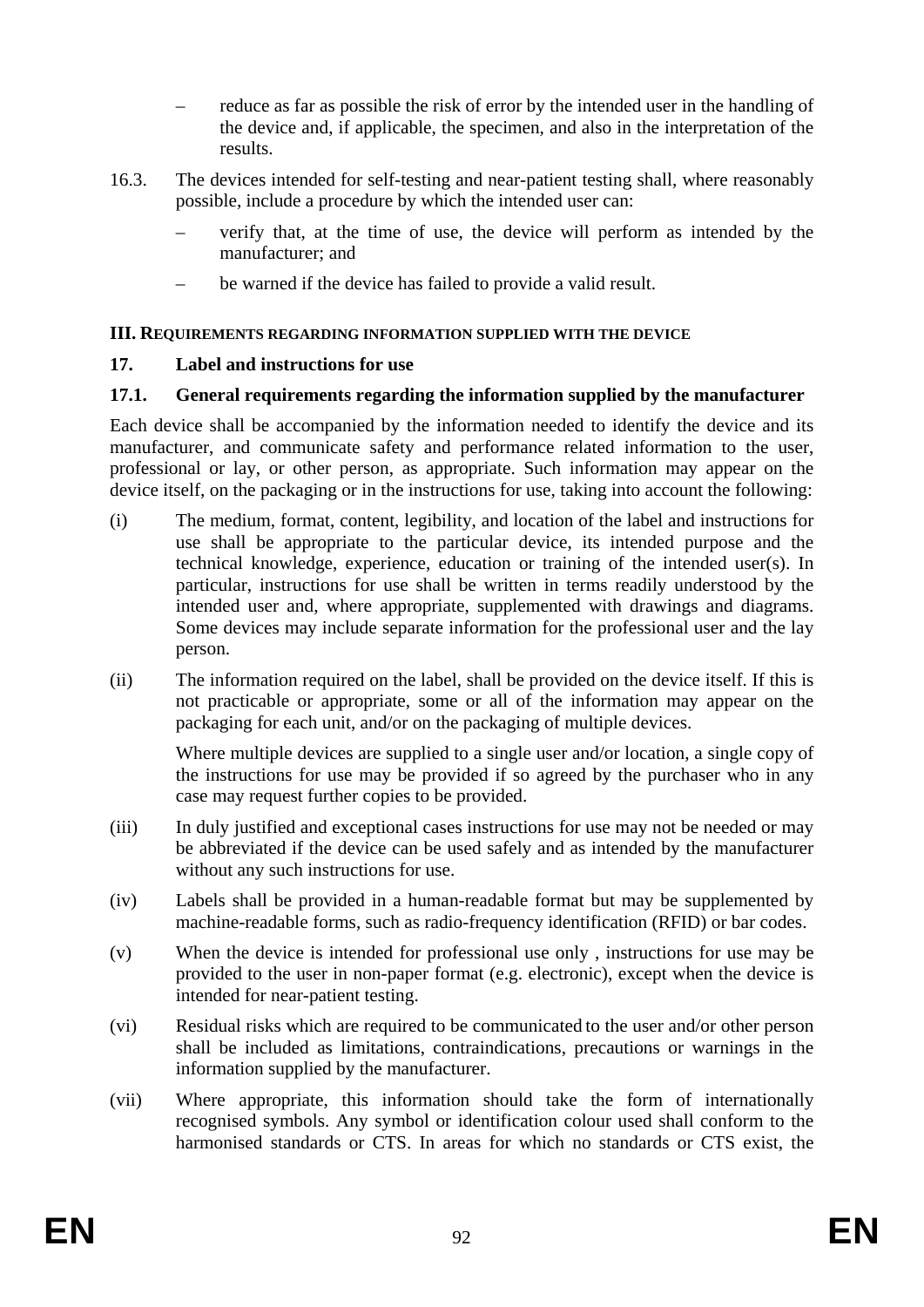symbols and colours shall be described in the documentation supplied with the device.

- (viii) In the case of devices containing a substance or a mixture which may be considered as being dangerous, taking account of the nature and quantity of its constituents and the form under which they are present, relevant hazard pictograms and labelling requirements of Regulation (EC) 1272/2008 shall apply. Where there is insufficient space to put all the information on the device itself or on its label, the relevant hazard pictograms shall be put on the label and the other information required by that Regulation shall be given in the instructions for use.
- (ix) The provisions of Regulation (EC) 1907/2006 on the safety data sheet shall apply, unless all relevant information as appropriate is already made available by the instructions for use.

# **17.2. Information on the label**

The label shall bear the following particulars:

- (i) The name or trade name of the device;
- (ii) The details strictly necessary for the user to identify the device and, where it is not obvious for the user, the intended purpose of the device;
- (iii) The name, registered trade name or registered trade mark of the manufacturer and the address of his registered place of business at which he can be contacted and his location be established;
- (iv) For imported devices, the name, registered trade name or registered trade mark of the authorised representative established within the Union and the address of his registered place of business at which he can be contacted and his location be established;
- (v) An indication that the device is for *in vitro* diagnostic use;
- (vi) The batch code/lot number or the serial number of the device preceded by the word LOT or SERIAL NUMBER or an equivalent symbol, as appropriate;
- (vii) Where applicable, the unique device identification (UDI);
- (viii) An unambiguous indication of the date until when the device may be used safely, without degradation of performance, expressed at least as the year, the month and, where relevant, the day, in that order;
- (ix) Where there is no indication of the date until when it may be used safely, the year of manufacture. This year of manufacture may be included as part of the batch or serial number, provided the date is clearly identifiable;
- (x) Where relevant, an indication of the net quantity of contents, expressed in terms of weight or volume, numerical count, or any combination of these, or other terms which accurately reflect the contents of the package;
- (xi) An indication of any special storage and/or handling condition that applies;
- (xii) Where appropriate, an indication of the sterile state of the device and the sterilisation method, or a statement indicating any special microbiological state or state of cleanliness;
- (xiii) Warnings or precautions to be taken that need to be brought to the immediate attention of the user, professional or lay, or other person. This information may be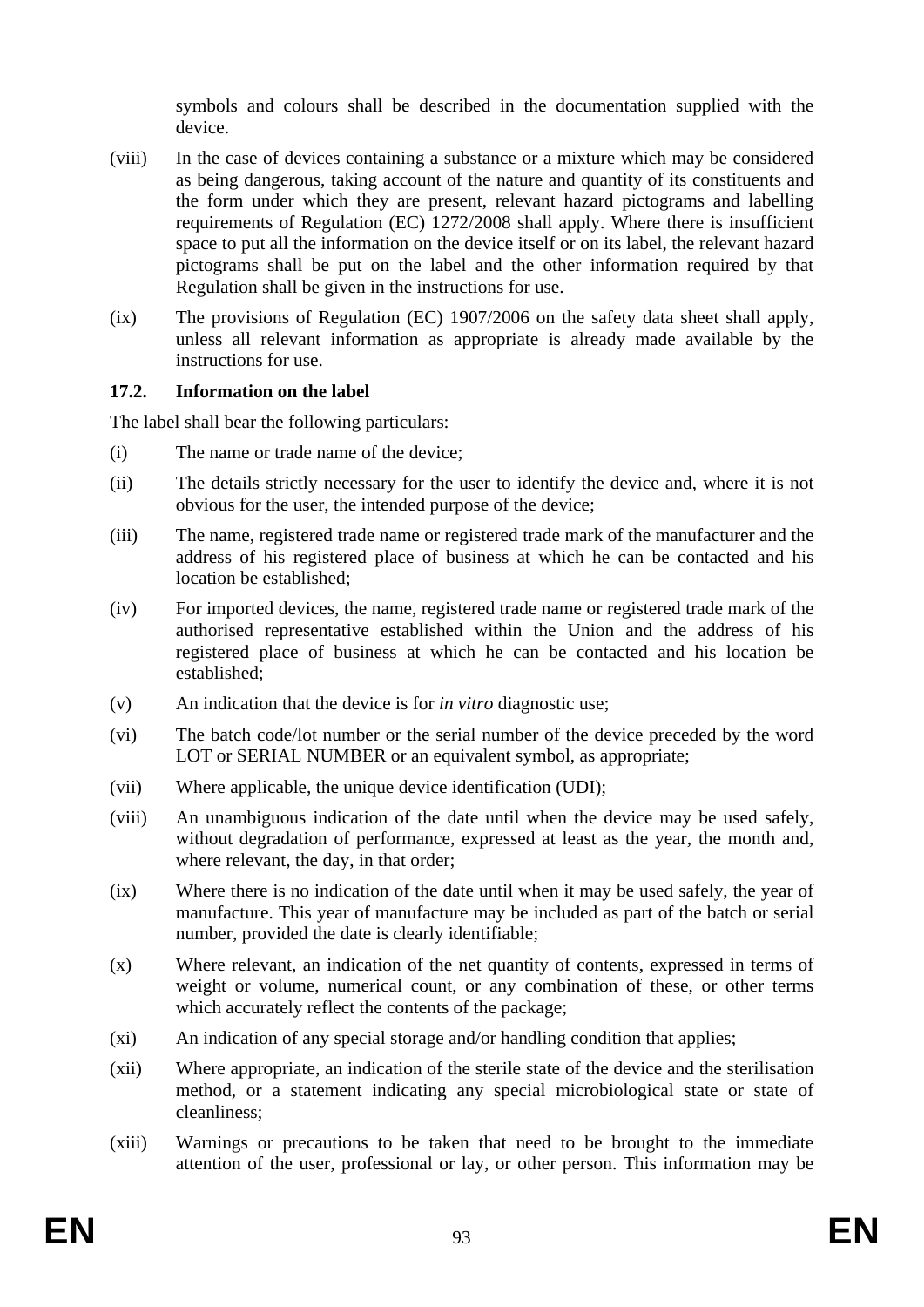kept to a minimum in which case more detailed information shall appear in the instructions for use;

- (xiv) Where applicable, any particular operating instructions;
- (xv) If the device is intended for single use, an indication of that fact. A manufacturer's indication of single use shall be consistent across the Union;
- (xvi) If the device is intended for self-testing or near-patient testing, an indication of that fact;
- (xvii) If the device is for performance evaluation only, an indication of that fact;
- (xviii) Where device kits include individual reagents and articles that may be made available as separate devices, each of these devices shall comply with the labelling requirements contained in this Section;
- (xix) Wherever reasonable and practicable, the devices and separate components shall be identified, where appropriate in terms of batches, to allow all appropriate action to detect any potential risk posed by the devices and detachable components.

#### **17.3. Information in the instructions for use**

- 17.3.1. The instructions for use shall contain the following particulars:
- (i) The name or trade name of the device;
- (ii) The device's intended purpose:
	- what is detected and/or measured;
	- its function (e.g. screening, monitoring, diagnosis or aid to diagnosis);
	- the specific disorder, condition or risk factor of interest that it is intended to detect, define or differentiate;
	- whether it is automated or not:
	- whether it is qualitative, semi-quantitative or quantitative;
	- the type of specimen(s) required; and
	- where applicable, the testing population.
- (iii) An indication that the device is for *in vitro* diagnostic use;
- (iv) The intended user, as appropriate (e.g. healthcare professionals, lay person);
- (v) The test principle;
- (vi) A description of the reagents, calibrators and controls and any limitation upon their use (e.g. suitable for a dedicated instrument only);
- (vii) A list of materials provided and a list of special materials required but not provided;
- (viii) For devices intended for use together with other devices and/or general purpose equipment:
	- information to identify such devices or equipment, in order to obtain a safe combination, and/or
	- information on any known restrictions to combinations of devices and equipment.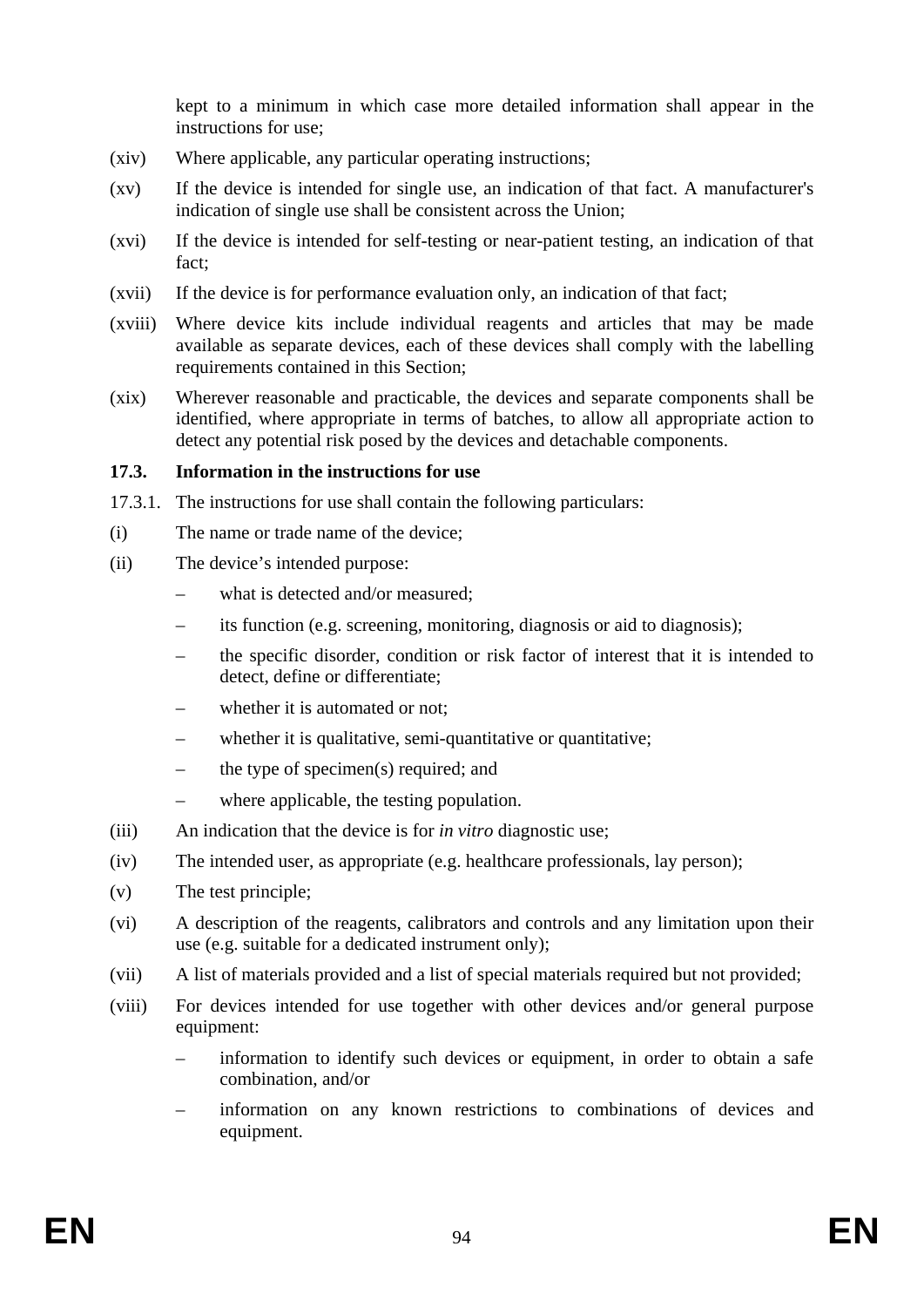- (ix) An indication of any special storage (e.g. temperature, light, humidity, etc.) and/or handling conditions which apply;
- (x) In-use stability which may include the storage conditions, and shelf life following the first opening of the primary container, together with the storage conditions and stability of working solutions, where this is relevant;
- (xi) If the device is supplied as sterile, an indication of its sterile state, the sterilisation method and instructions in the event of the sterile packaging being damaged before use;
- (xii) Information that allows the user to be informed of any warnings, precautions, measures to be taken and limitations of use regarding the device. This information shall cover, where appropriate:
	- warnings, precautions and/or measures to be taken in the event of malfunction of the device or its degradation as suggested by changes in its appearance that may affect performance;
	- warnings, precautions and/or measures to be taken in regards to the exposure to reasonably foreseeable external influences or environmental conditions, such as magnetic fields, external electrical and electromagnetic effects, electrostatic discharge, radiation associated with diagnostic or therapeutic procedures, pressure, humidity, or temperature;
	- warnings, precautions and/or measures to be taken in regards to the risks of interference posed by the reasonably foreseeable presence of the device during specific diagnostic investigations, evaluations, therapeutic treatment or other procedures (e.g. electromagnetic interference emitted by the device affecting other equipment);
	- precautions related to materials incorporated into the device that are carcinogenic, mutagenic or toxic, or that have endocrine disrupting properties or that could result in sensitisation or allergic reaction of the patient or user;
	- if the device is intended for single use, an indication of that fact. A manufacturer's indication of single use shall be consistent across the Union;
	- if the device is reusable, information on the appropriate processes to allow reuse, including cleaning, disinfection, decontamination, packaging and, where appropriate, the validated method of re-sterilization. Information shall be provided to identify when the device should no longer be reused, e.g. signs of material degradation or the maximum number of allowable reuses.
- (xiii) Any warnings and/or precautions related to potentially infectious material that is included in the device;
- (xiv) Where relevant, requirements for special facilities (e.g. clean room environment) or special training (e.g. radiation safety), or particular qualifications of the device intended user;
- (xv) Conditions for collection, handling, and preparation of the specimen;
- (xvi) Details of any preparatory treatment or handling of the device before it is ready for use (e.g. sterilisation, final assembly, calibration, etc.);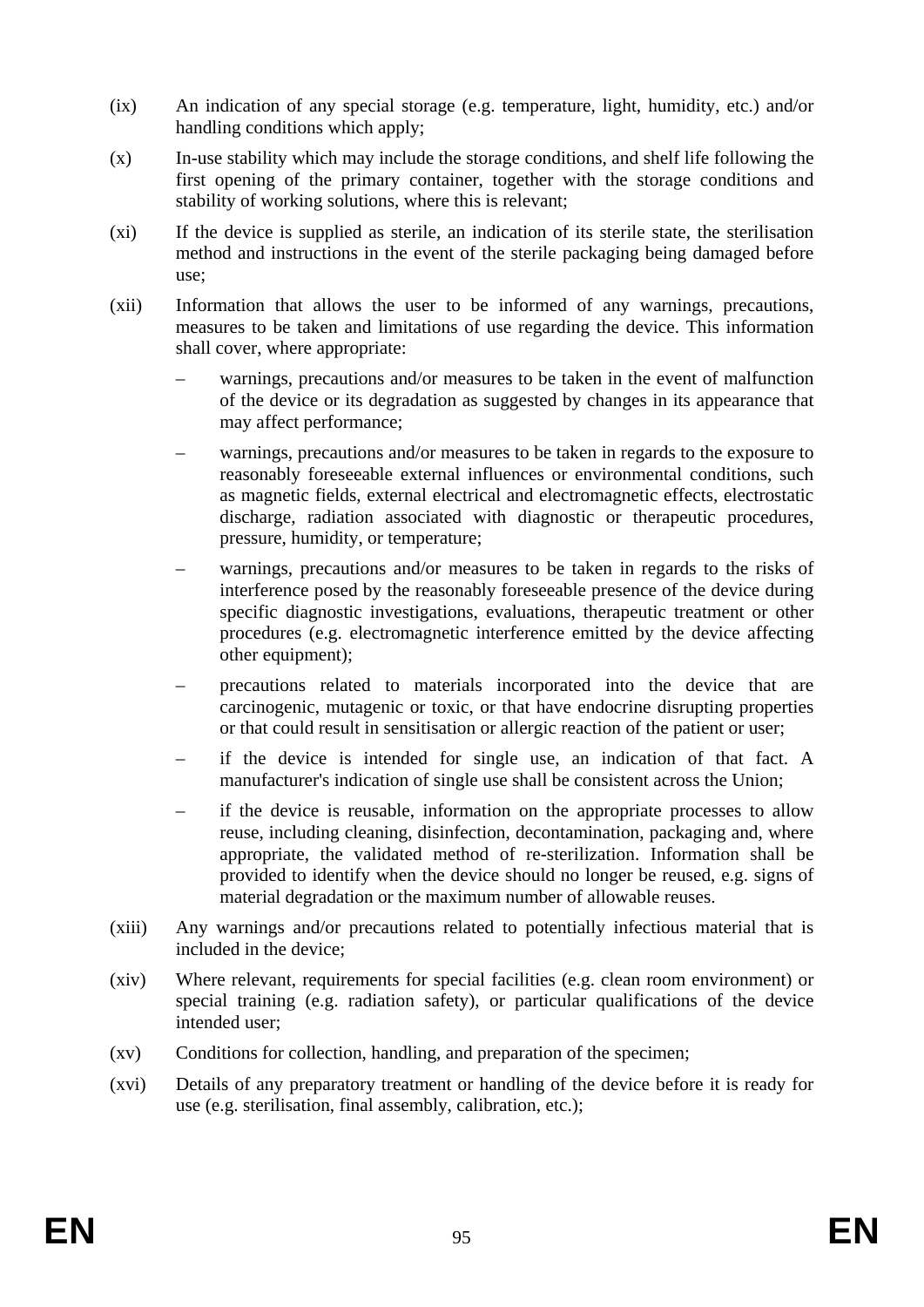- (xvii) The information needed to verify whether the device is properly installed and is ready to perform safely and as intended by the manufacturer, together with, where relevant:
	- details of the nature, and frequency, of preventative and regular maintenance, including cleaning and disinfection;
	- identification of any consumable components and how to replace them:
	- information on any necessary calibration to ensure that the device operates properly and safely during its intended lifetime;
	- methods of mitigating the risks encountered by persons involved in installing, calibrating or servicing devices.
- (xviii) Where relevant, recommendations for quality control procedures;
- (xix) The metrological traceability of values assigned to calibrators and trueness-control materials, including identification of applicable reference materials and/or reference measurement procedures of higher order;
- (xx) Assay procedure including calculations and interpretation of results and where relevant if any confirmatory testing shall be considered;
- (xxi) Analytical performance characteristics, such as sensitivity, specificity, and accuracy, repeatability, reproducibility, limits of detection and measurement range, including information needed for the control of known relevant interferences, limitations of the method and information about the use of available reference measurement procedures and materials by the user;
- (xxii) Where relevant, clinical performance characteristics, such as diagnostic sensitivity and diagnostic specificity;
- (xxiii) Where relevant, reference intervals;
- (xxiv) Information on interfering substances or limitations (e.g. visual evidence of hyperlipidaemia or haemolysis, age of specimen) that may affect the performance of the device;
- (xxv) Warnings or precautions to be taken in order to facilitate the safe disposal of the device, its accessories, and the consumables used with it, if any. This information shall cover, where appropriate:
	- infection or microbial hazards (e.g. consumables contaminated with potentially infectious substances of human origin);
	- environmental hazards (e.g. batteries or materials that emit potentially hazardous levels of radiation);
	- physical hazards (e.g. explosion).
- (xxvi) The name, registered trade name or registered trade mark of the manufacturer and the address of his registered place of business at which he can be contacted and his location be established, together with a telephone number and/or fax number and/or website address to obtain technical assistance;
- (xxvii) Date of issue of the instructions for use or, if they have been revised, date of issue and identifier of the latest revision of the instructions for use;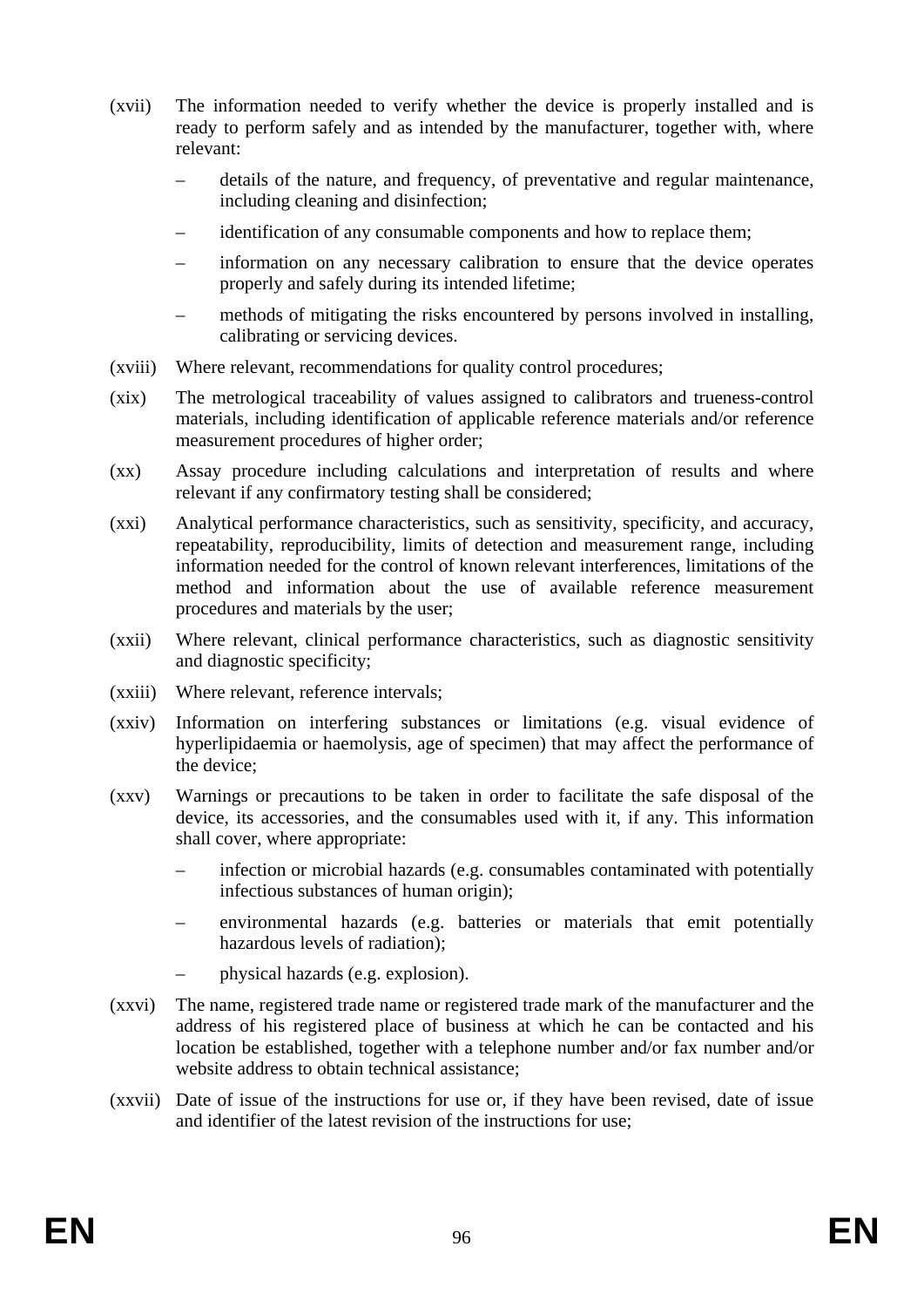- (xxviii) A notice to the user, professional or lay, that any serious incident that has occurred in relation to the device should be reported to the manufacturer and the competent authority of the Member State where the user and/or patient is established;
- (xxix) Where device kits include individual reagents and articles that may be made available as separate devices, each of these devices shall comply with the instructions for use requirements contained in this Section.
- 17.3.2. In addition, the instructions for use for devices intended for self-testing or nearpatient testing shall comply with the following principles:
- (i) Details of the test procedure shall be given, including any reagent preparation, specimen collection and/or preparation and information on how to run the test and read the results;
- (ii) The results need to be expressed and presented in a way that is readily understood by the intended user;
- (iii) Information needs to be provided with advice to the user on action to be taken (in case of positive, negative or indeterminate result), on the test limitations and on the possibility of false positive or false negative result. Information shall also be provided as to any factors that can affect the test result (e.g. age, gender, menstruation, infection, exercise, fasting, diet or medication);
- (iv) for devices intended for self-testing, the information provided shall include a statement clearly directing that the user should not take any decision of medical relevance without first consulting the appropriate healthcare professional;
- (v) for devices intended for self-testing used for the monitoring of an existing disease, the information shall specify that the patient should only adapt the treatment if he has received the appropriate training to do so.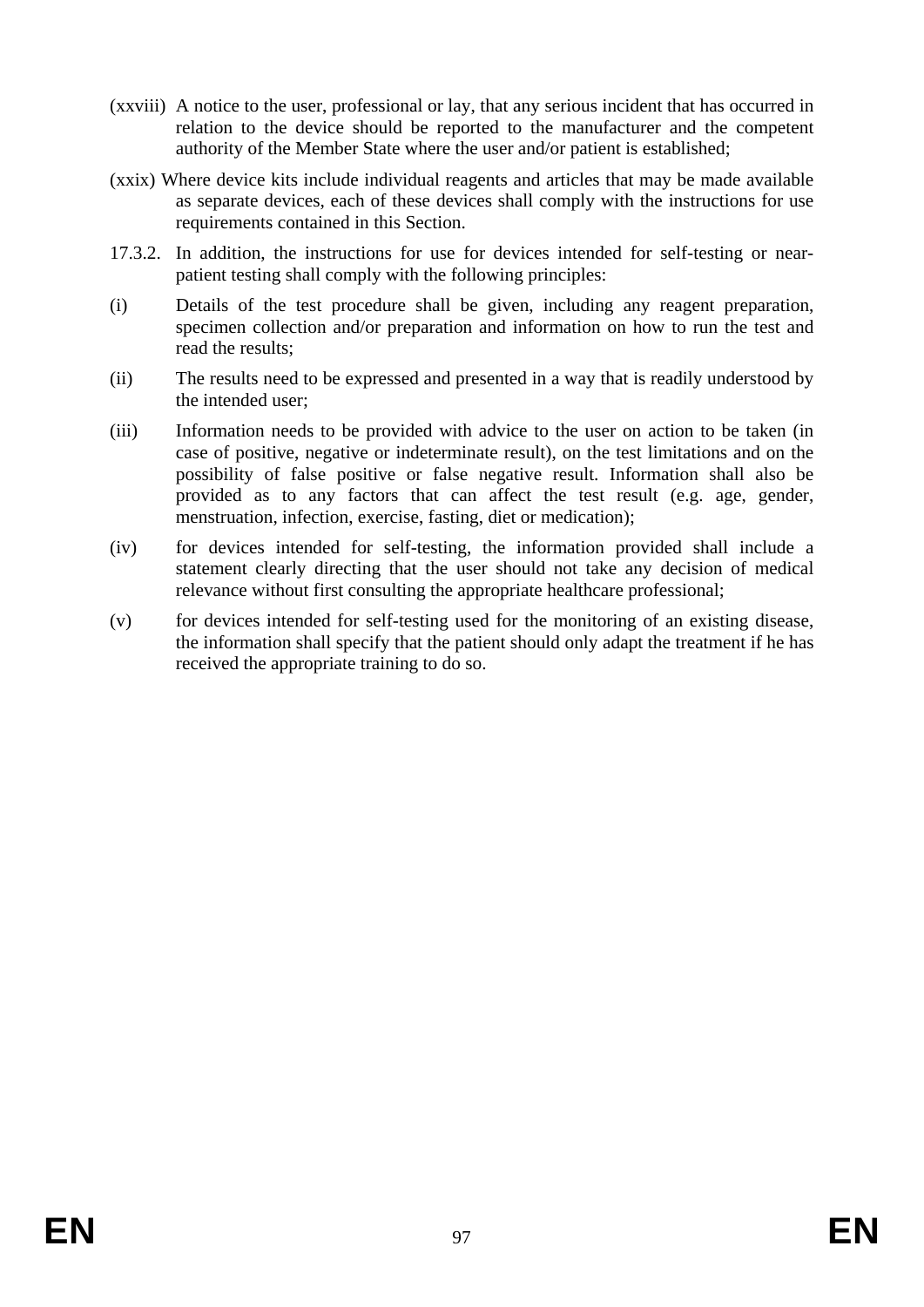#### **ANNEX II**

# **TECHNICAL DOCUMENTATION**

The technical documentation and, if applicable, the summary technical documentation (STED) to be drawn up by the manufacturer shall include in particular the following elements:

#### **1. DEVICE DESCRIPTION AND SPECIFICATION, INCLUDING VARIANTS AND ACCESSORIES**

#### **1.1. Device description and specification**

- (a) product or trade name and a general description of the device, including its intended purpose;
- (b) the UDI device identifier as referred to in item (i) of point (a) of Article 22(1) attributed by the manufacturer to the device in question, as soon as identification of this device shall be based on a UDI system, or otherwise clear identification by means of product code, catalogue number or other unambiguous reference allowing traceability;
- (c) the intended purpose of the device which may include:
	- (i) what is detected and/or measured;
	- (ii) its function (e.g. screening, monitoring, diagnosis or aid to diagnosis);
	- (iii) the specific disorder, condition or risk factor of interest that it is intended to detect, define or differentiate;
	- (iv) whether it is automated or not;
	- (v) whether it is qualitative, semi-quantitative or quantitative;
	- (vi) the type of specimen(s) required;
	- (vii) where applicable, the testing population;
	- (viii) the intended user.
- (d) the description of the principle of the assay method or instrument principles of operation;
- (e) the risk class of the device and the applicable classification rule according to Annex VII;
- (f) the description of the components and where appropriate, the description of the reactive ingredients of relevant components (such as antibodies, antigens, nucleic acid primers);

and where applicable:

- (g) the description of the specimen collection and transport materials provided with the device or descriptions of specifications recommended for use;
- (h) for instruments of automated assays: the description of the appropriate assay characteristics or dedicated assays;
- (i) for automated assays: a description of the appropriate instrumentation characteristics or dedicated instrumentation;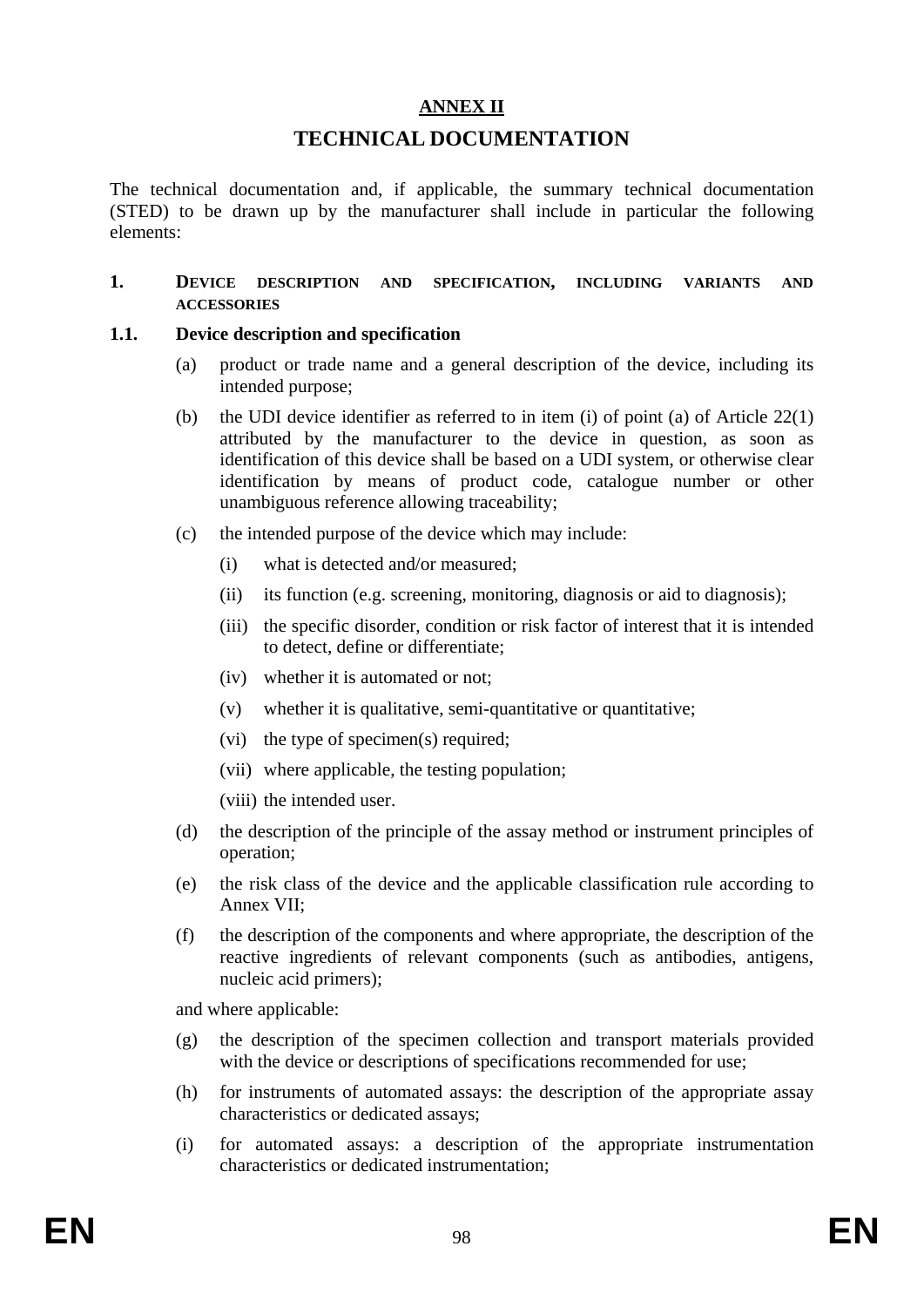- (j) a description of any software to be used with the device;
- (k) a description or complete list of the various configurations/variants of the device that will be made available;
- (l) a description of the accessories, other *in vitro* diagnostic medical devices and other products, which are intended to be used in combination with the device.

#### **1.2. Reference to previous and similar generations of the device**

- (a) an overview of the manufacturer's previous generation(s) of the device, if such exist;
- (b) an overview of the manufacturer's similar devices available on the EU or international markets, if such exist.

#### **2. INFORMATION SUPPLIED BY THE MANUFACTURER**

- (a) a complete set of
- the label(s) on the device and on its packaging;
- the instructions for use:
- (b) a list of the language variants for the Member States where the device is envisaged to be marketed.

#### **3. DESIGN AND MANUFACTURING INFORMATION**

#### **3.1. Design information**

Information to allow a general understanding of the design stages applied to the device.

This shall include:

- (a) the description of the critical ingredients of the device such as antibodies, antigens, enzymes and nucleic acid primers provided or recommended for use with the device;
- (b) for instruments, the description of major subsystems, analytical technology (e.g. operating principles, control mechanisms), dedicated computer hardware and software;
- (c) for instruments and software, the overview of the entire system;
- (d) for standalone software, the description of the data interpretation methodology (i.e. algorithm);
- (e) for devices intended for self-testing or near-patient testing devices the description of the design aspects that make them suitable for self-testing or near-patient testing.

# **3.2. Manufacturing information**

(a) Information to allow a general understanding of the manufacturing processes such as production, assembly, final product testing, and packaging of the finished device. More detailed information needs to be provided for the audit of the quality management system or other applicable conformity assessment procedures;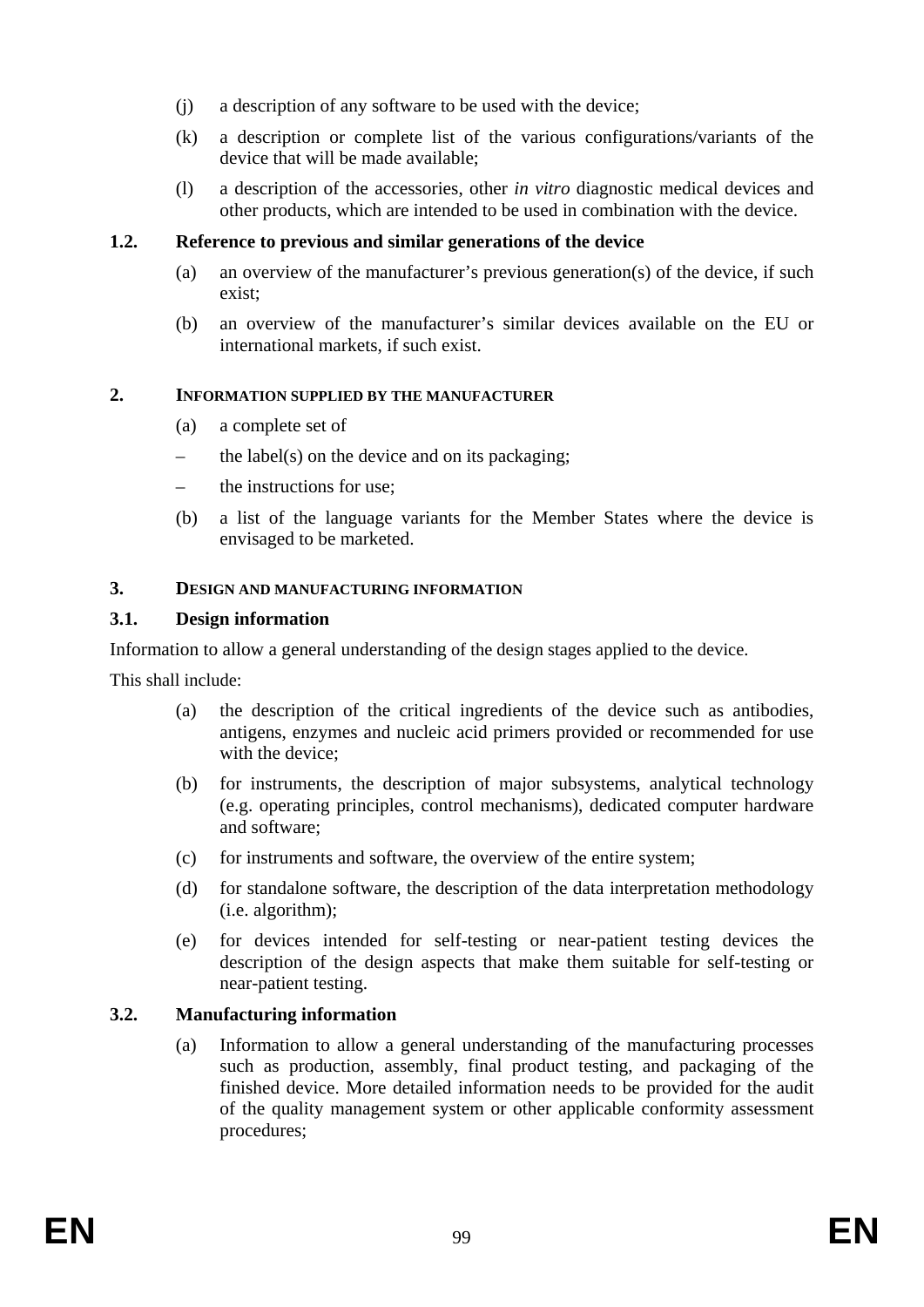(b) identification of all sites, including suppliers and sub-contractors, where manufacturing activities are performed.

#### **4. GENERAL SAFETY AND PERFORMANCE REQUIREMENTS**

The documentation shall contain information regarding the solutions adopted to meet the general safety and performance requirements laid down in Annex I. This information may take the form of a checklist identifying:

- (a) the general safety and performance requirements that apply to the device and why others do not apply;
- (b) the method(s) used to demonstrate conformity with each applicable general safety and performance requirement;
- (c) the harmonised standards or CTS applied or other method(s) employed;
- (d) the precise identity of the controlled documents offering evidence of conformity with each harmonised standard, CTS or other method employed to demonstrate conformity with the general safety and performance requirements. This information shall incorporate a cross-reference to the location of such evidence within the full technical documentation and, if applicable, the summary technical documentation.

#### **5. RISK/BENEFIT ANALYSIS AND RISK MANAGEMENT**

The documentation shall contain a summary of

- (a) the risk/benefit analysis referred to in Section 1 and 5 of Annex I; and
- (b) the solutions adopted and the results of the risk management referred to in Section 2 of Annex I.

#### **6. PRODUCT VERIFICATION AND VALIDATION**

The documentation shall contain the results of verification and validation testing and/or studies undertaken to demonstrate conformity of the device with the requirements of this Regulation and in particular the applicable general safety and performance requirements.

This includes:

#### **6.1 Information on analytical performance**

6.1.1 Specimen type

This section shall describe the different specimen types that can be used, including their stability (e.g. storage and where applicable transport conditions) and storage conditions (e.g. duration, temperature limits and freeze/thaw cycles).

- 6.1.2 Analytical performance characteristics
- 6.1.2.1 Accuracy of measurement
	- (a) Trueness of measurement

This section shall provide information on the trueness of the measurement procedure and summarise the data in sufficient detail to allow assessment of the adequacy of the means selected to establish the trueness. Trueness measures apply to both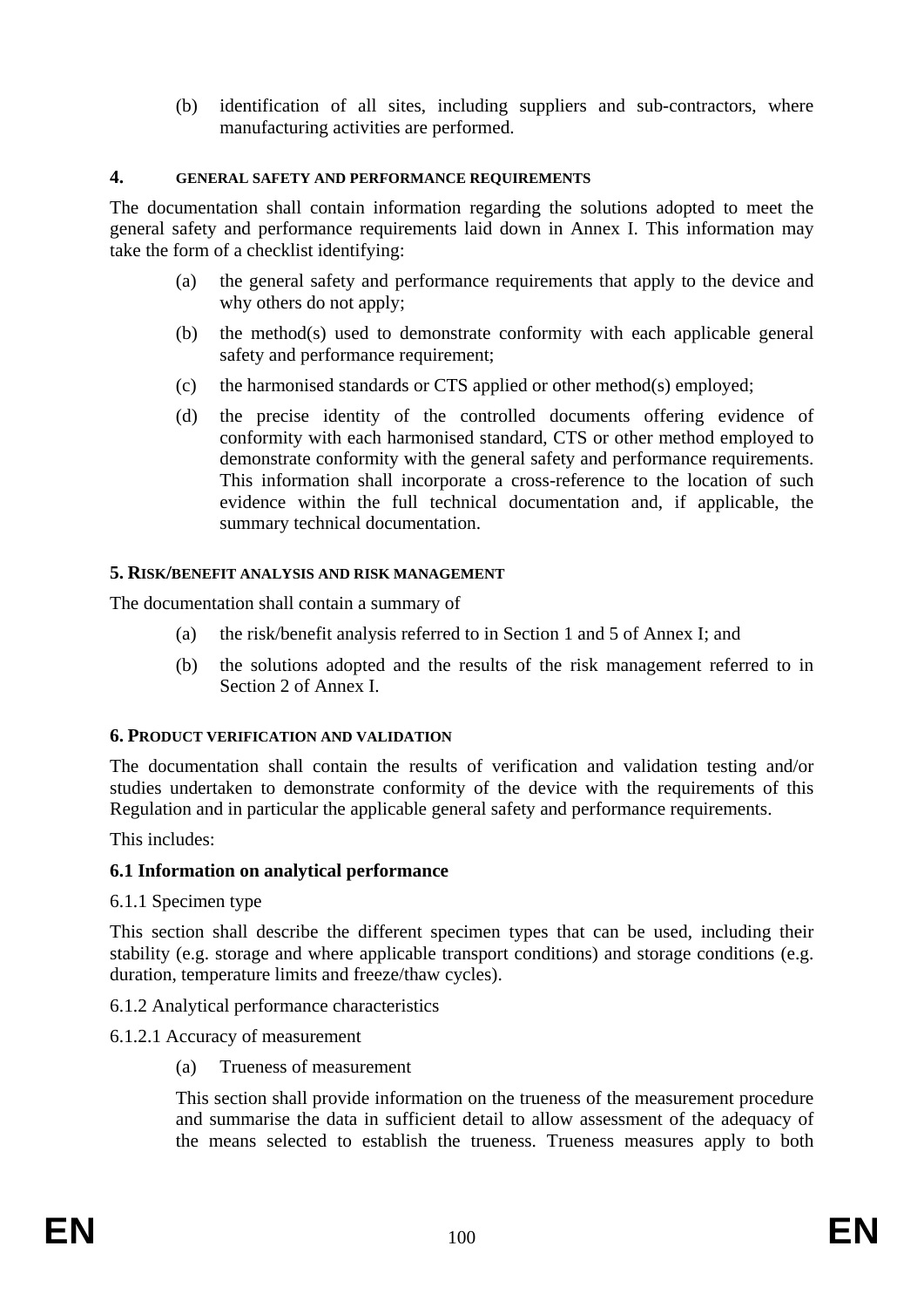quantitative and qualitative assays only when a reference standard or method is available.

(b) Precision of measurement

This section shall describe repeatability and reproducibility studies.

# 6.1.2.2 Analytical sensitivity

This section shall include information about the study design and results. It shall provide a description of specimen type and preparation including matrix, analyte levels, and how levels were established. The number of replicates tested at each concentration shall also be provided as well as a description of the calculation used to determine assay sensitivity.

# 6.1.2.3 Analytical specificity

This section shall describe interference and cross reactivity studies to determine the analytical specificity in the presence of other substances/agents in the specimen.

Information shall be provided on the evaluation of potentially interfering and cross reacting substances/agents on the assay, on the substance/agent type and concentration tested, specimen type, analyte test concentration, and results.

Interferents and cross reacting substances/agents, which vary greatly depending on the assay type and design, could derive from exogenous or endogenous sources such as:

- (a) substances used for patient treatment (e.g. medicinal products);
- (b) substances ingested by the patient (e.g. alcohol, foods);
- (c) substances added during specimen preparation (e.g. preservatives, stabilisers);
- (d) substances encountered in specific specimens types (e.g. haemoglobin, lipids, bilirubin, proteins);
- (e) analytes of similar structure (e.g. precursors, metabolites) or medical conditions unrelated to the test condition including specimens negative for the assay but positive for a condition that may mimic the test condition.

6.1.2.4 Metrological traceability of calibrator and control material values

6.1.2.5 Measuring range of the assay

This section shall include information on the measuring range (linear and non-linear measuring systems) including the limit of detection and describe information on how these were established.

This information shall include a description of specimen type, number of specimen, number of replicates, and preparation including information on matrix, analyte levels and how levels were established. If applicable, a description of high dose hook effect and the data supporting the mitigation (e.g. dilution) steps shall be added.

6.1.2.6 Definition of assay cut-off

This section shall provide a summary of analytical data with a description of the study design including methods for determining the assay cut-off, including:

- (a) the population(s) studied (demographics / selection / inclusion and exclusion criteria / number of individuals included);
- (b) method or mode of characterisation of specimens; and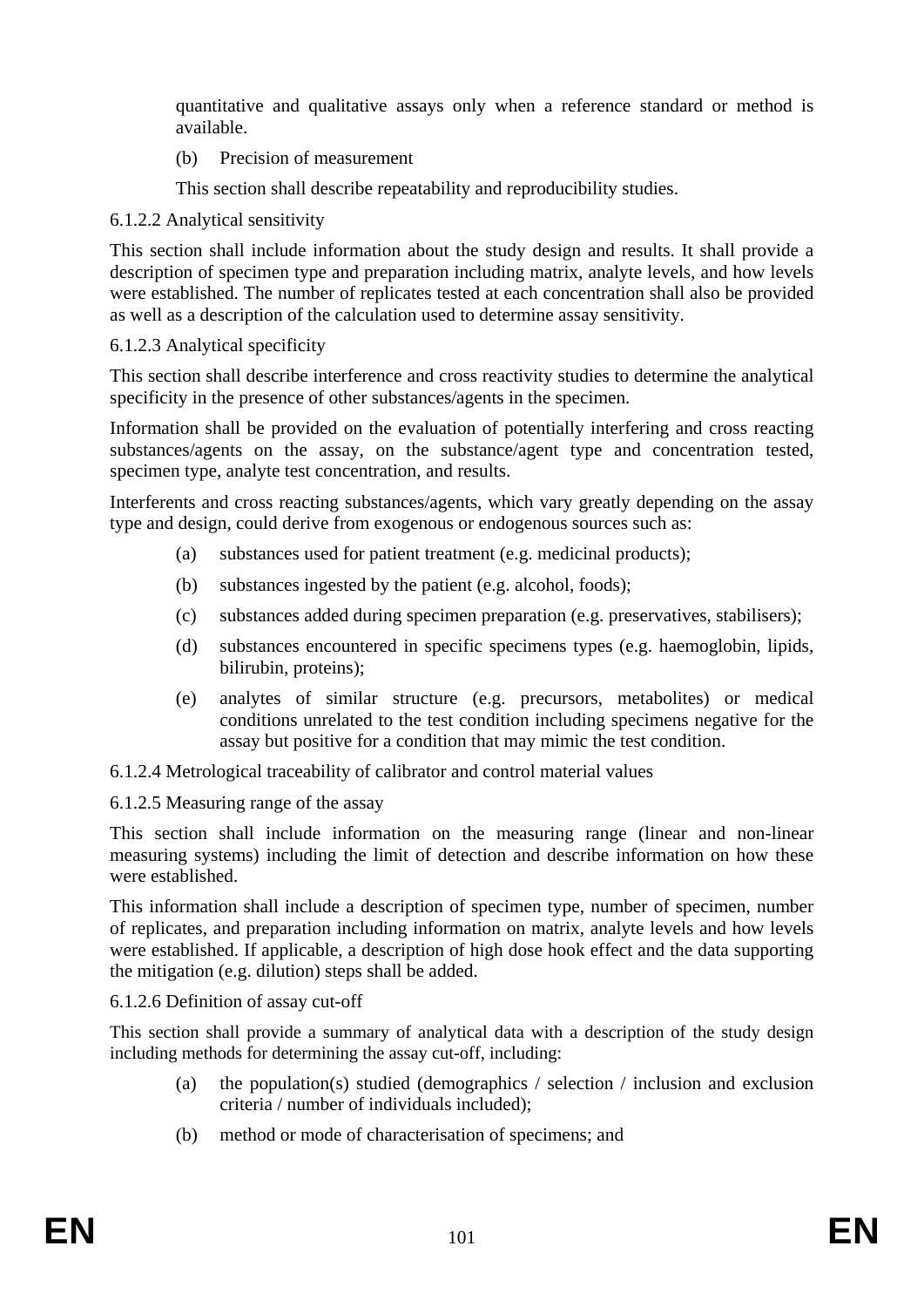(c) statistical methods e.g. Receiver Operator Characteristic (ROC) to generate results and if applicable, define grey-zone/equivocal zone.

# **6.2 Information on clinical performance**

Where applicable, the documentation shall contain data on the clinical performance of the device.

The clinical evidence report referred to in Section 3 of Annex XII shall be included and/or fully referenced in the technical documentation.

# **6.3 Stability (excluding specimen stability)**

This section shall describe claimed shelf life, in use stability and shipping stability studies.

# 6.3.1 Claimed shelf life

This section shall provide information on stability testing studies to support the claimed shelf life. Testing shall be performed on at least three different lots manufactured under conditions that are essentially equivalent to routine production conditions (these lots do not need to be consecutive lots). Accelerated studies or extrapolated data from real time data are acceptable for initial shelf life claim but need to be followed up with real time stability studies.

Such detailed information shall describe:

- (a) the study report (including the protocol, number of lots, acceptance criteria and testing intervals);
- (b) when accelerated studies have been performed in anticipation of the real time studies, the method used for accelerated studies;
- (c) the conclusions and claimed shelf life.

# 6.3.2 In-use stability

This section shall provide information on in-use stability studies for one lot reflecting actual routine use of the device (real or simulated). This may include open vial stability and/or, for automated instruments, on board stability.

In the case of automated instrumentation if calibration stability is claimed, supporting data shall be included.

Such detailed information shall describe:

- (a) the study report (including the protocol, acceptance criteria and testing intervals);
- (b) the conclusions and claimed in-use stability.

# 6.3.3 Shipping stability

This section shall provide information on shipping stability studies for one lot to evaluate the tolerance of products to the anticipated shipping conditions.

Shipping studies can be done under real and/or simulated conditions and shall include variable shipping conditions such as extreme heat and/or cold.

Such information shall describe:

- (a) the study report (including the protocol, acceptance criteria);
- (b) the method used for simulated conditions;
- (c) the conclusion and recommended shipping conditions.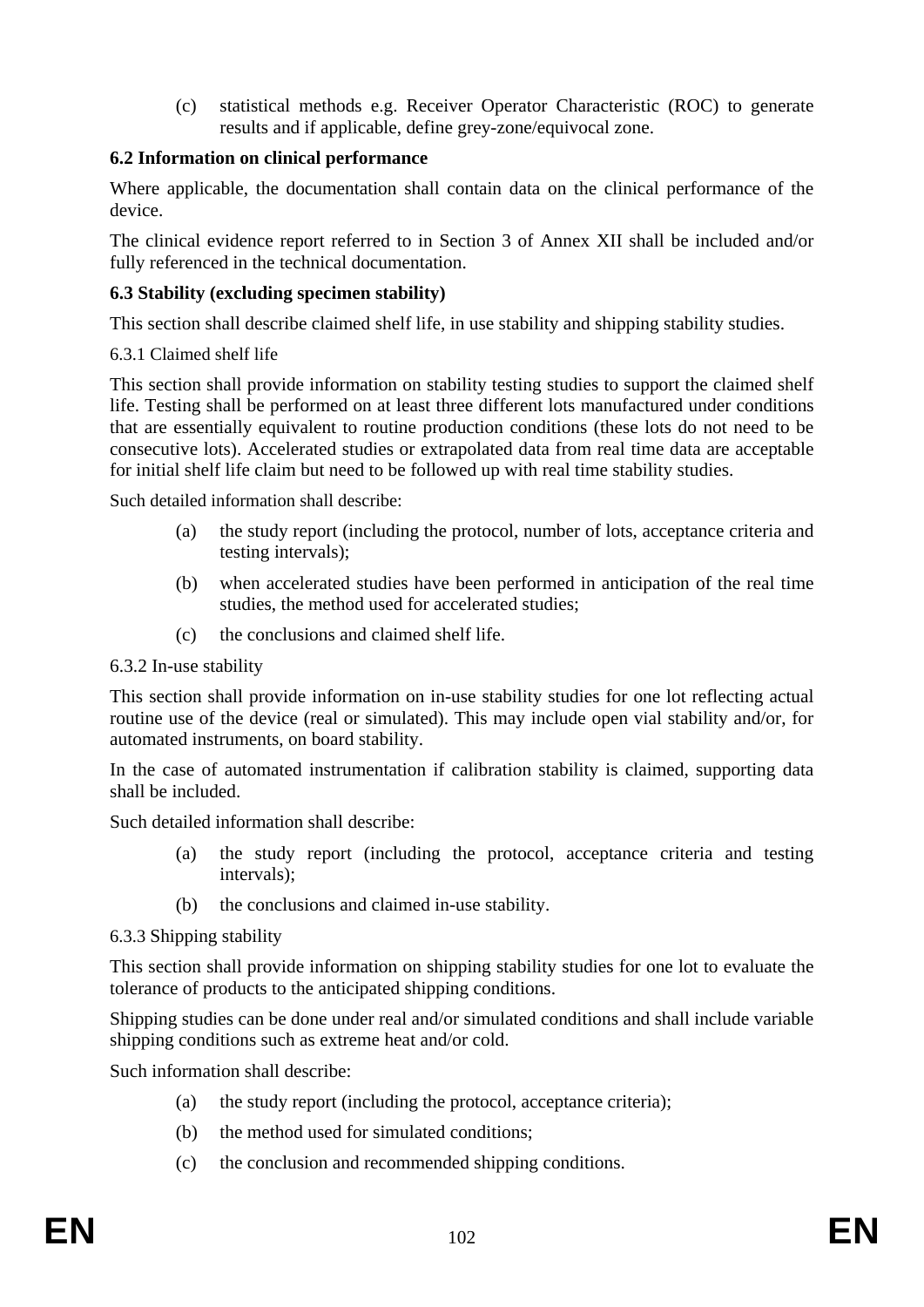# **6.4 Software verification and validation**

The documentation shall contain evidence of the validation of the software, as used in the finished device. This information shall typically include the summary results of all verification, validation and testing performed in-house and as applicable in an actual user environment prior to final release. It shall also address all of the different hardware configurations and, where applicable, operating systems identified in the labelling.

#### **6.5 Additional information in specific cases**

- (a) In the case of devices placed on the market in a sterile or defined microbiological condition, a description of the environmental conditions for the relevant manufacturing steps. In the case of devices placed on the market in a sterile condition, a description of the methods used, including the validation reports, with respect to packaging, sterilisation and maintenance of sterility. The validation report shall address bioburden testing, pyrogen testing and, if applicable, testing for sterilant residues.
- (b) In the case of devices containing tissues, cells and substances of animal, human or microbial origin, information on the origin of such material and on the conditions in which it was collected.
- (c) In the case of devices placed on the market with a measuring function, a description of the methods used in order to ensure the accuracy as given in the specifications.
- (d) If the device is to be connected to other equipment in order to operate as intended, a description of this combination including proof that it conforms to the general safety and performance requirements when connected to any such equipment having regard to the characteristics specified by the manufacturer.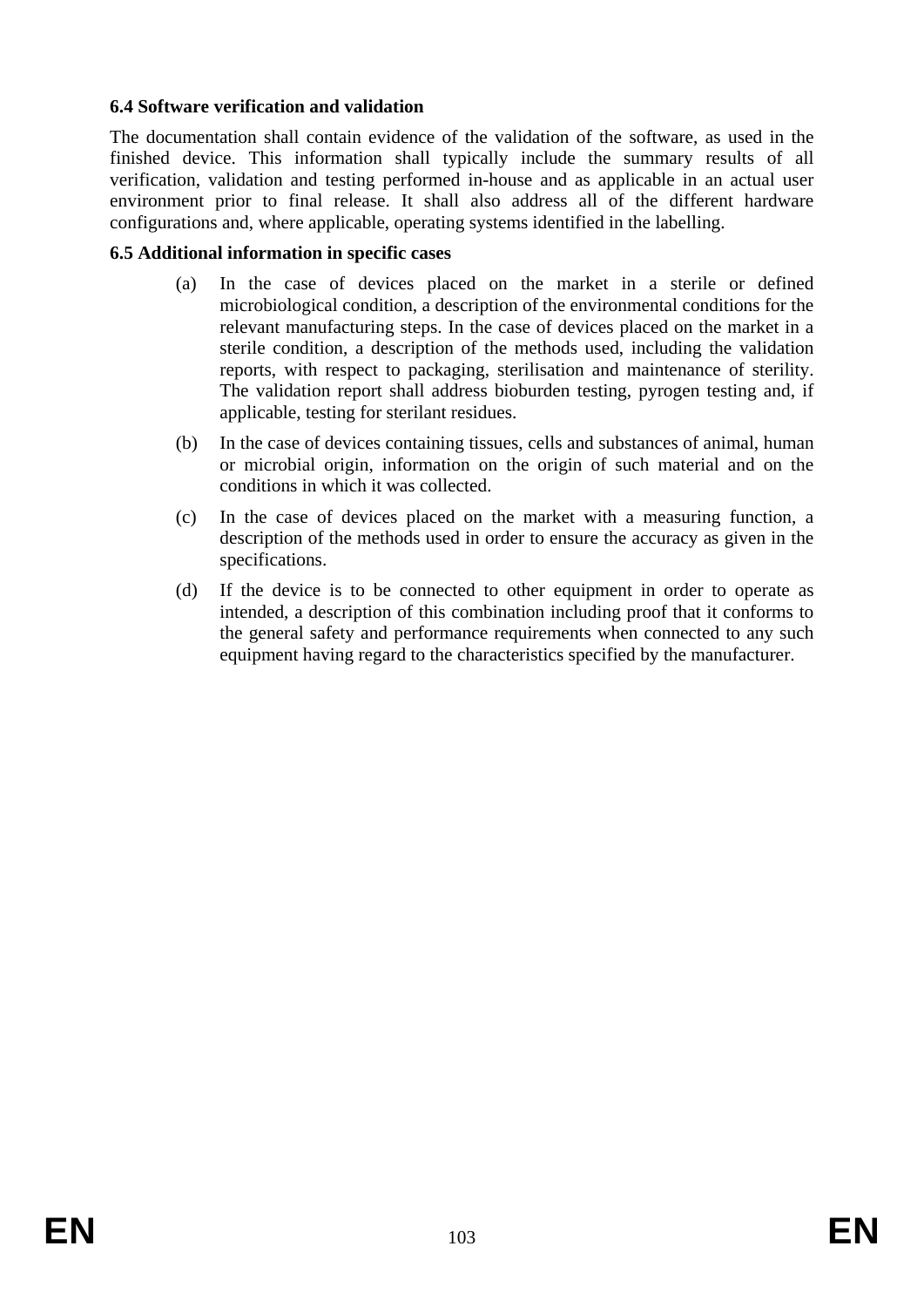#### **ANNEX III**

# **EU DECLARATION OF CONFORMITY**

- 1. Name, registered trade name or registered trade mark of the manufacturer and, if applicable, his authorised representative, and the address of their registered place of business where they can be contacted and their location be established;
- 2. A statement that the declaration of conformity is issued under the sole responsibility of the manufacturer;
- 3. The UDI device identifier as referred to in item (i) of point (a) of Article 22(1) as soon as identification of the device that is covered by the declaration shall be based on a UDI system;
- 4. Product or trade name, product code, catalogue number or other unambiguous reference allowing identification and traceability of the device that is covered by the declaration (it may include a photograph, where appropriate). Except for the product or trade name, the information allowing identification and traceability may be provided by the device identifier referred to in point 3;
- 5. Risk class of the device in accordance with the rules set out in Annex VII;
- 6. A statement that the device that is covered by the present declaration is in conformity with this Regulation and, if applicable, with other relevant Union legislation that make provision for the issuing of a declaration of conformity;
- 7. References to the relevant harmonised standards or CTS used in relation to which conformity is declared;
- 8. Where applicable, name and identification number of the notified body, description of the conformity assessment procedure performed and identification of the certificate(s) issued;
- 9. Where applicable, additional information;
- 10. Place and date of issue, name and function of the person who signs as well as indication for and on behalf of whom he/she signs, signature.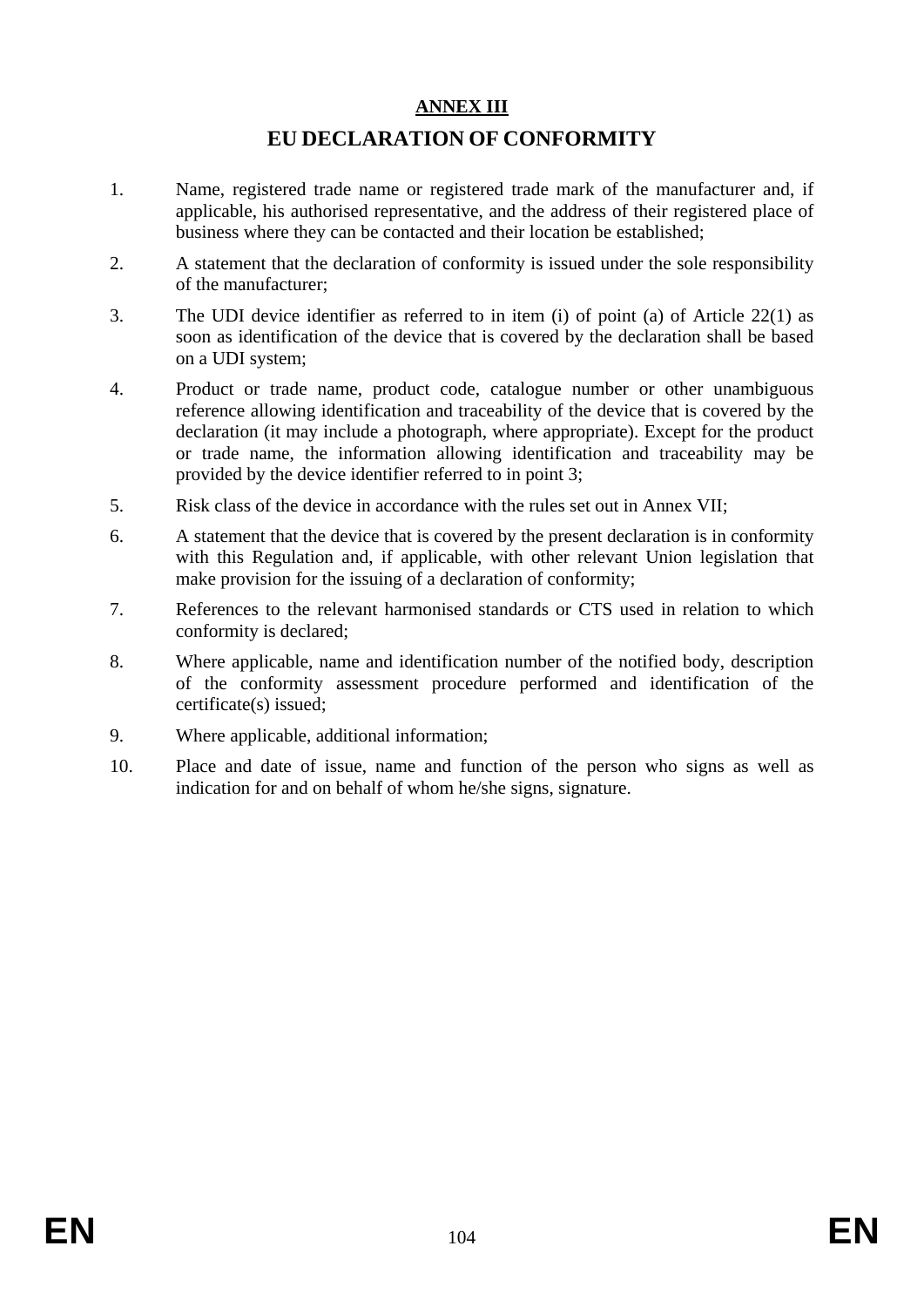# **ANNEX IV CE MARKING OF CONFORMITY**

1. The CE marking shall consist of the initials 'CE' taking the following form:



- 2. If the CE marking is reduced or enlarged, the proportions given in the above graduated drawing shall be respected.
- 3. The various components of the CE marking shall have substantially the same vertical dimension, which may not be less than  $\frac{3}{5}$  mm. This minimum dimension may be waived for small-scale devices.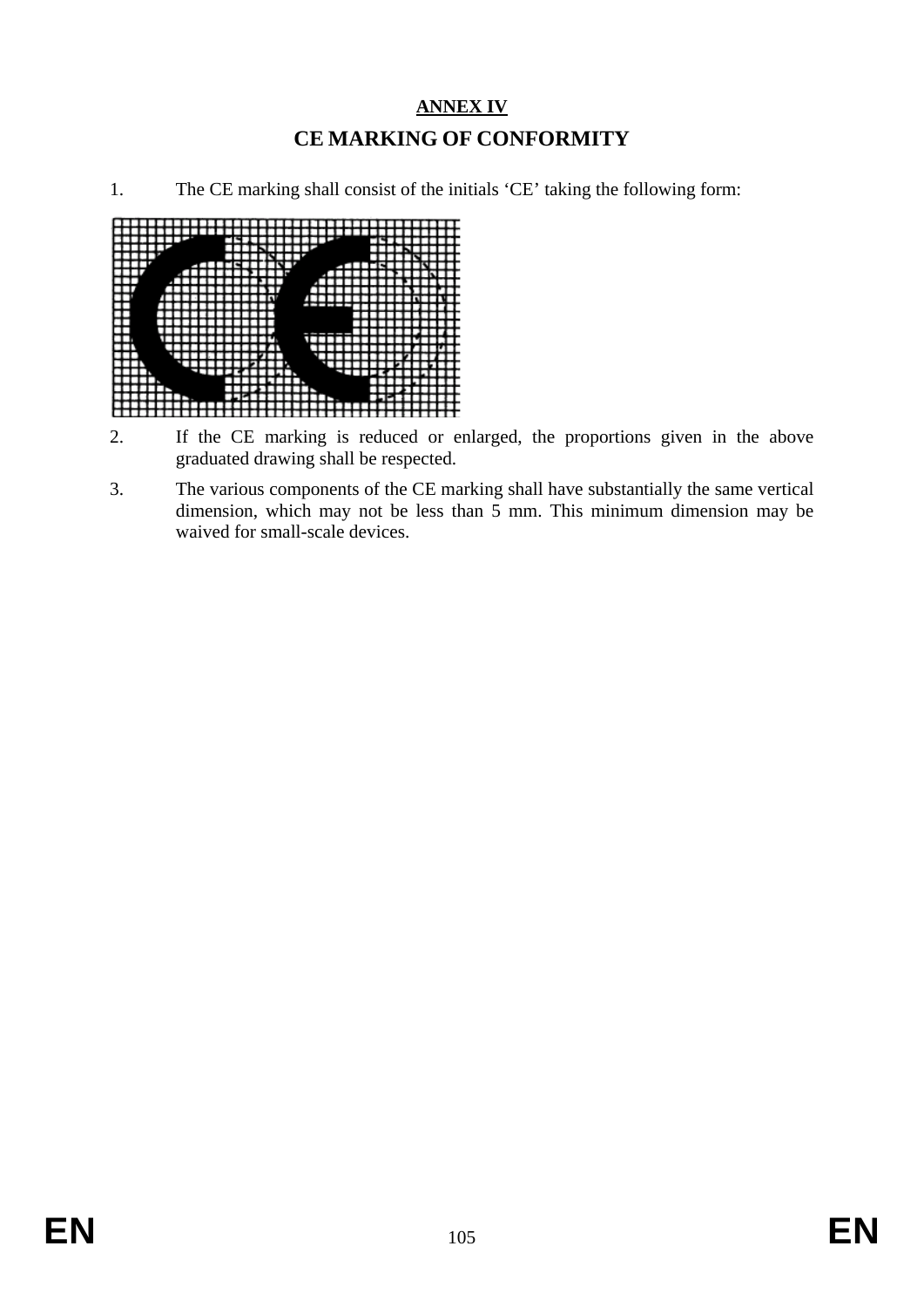#### **ANNEX V**

# **INFORMATION TO BE SUBMITTED WITH THE REGISTRATION OF DEVICES AND ECONOMIC OPERATORS IN ACCORDANCE WITH ARTICLE 23**

# **AND**

# **DATA ELEMENTS OF THE UDI DEVICE IDENTIFIER IN ACCORDANCE WITH ARTICLE 22**

#### **Part A**

#### **Information to be submitted with the registration of devices in accordance with Article 23**

Manufacturers or, when applicable, authorised representatives, and, when applicable, importers shall submit the following information:

- 1. economic operator's role (manufacturer, authorised representative, or importer),
- 2. name, address and contact details of the economic operator,
- 3. where submission of information is completed by another person on behalf of any of the economic operators mentioned under point 1, the name, address and contact details of this person,
- 4. UDI device identifier, or where identification of the device is not yet based on a UDI system, the data elements laid down in points 5 to 18 of Part B of this Annex,
- 5. type, number and expiry date of certificate and name or identification number of the notified body that has issued the certificate (and link to the information on the certificate entered by the notified body in the electronic system on certificates),
- 6. Member State where the device shall or has been placed on the market in the Union,
- 7. in case of devices classified as classes B, C or D: Member States where the device is or shall be made available,
- 8. in case of imported device: country of origin,
- 9. presence of tissues, cells or substances of human origin  $(v/n)$ ,
- 10. presence of tissues, cells or substances of animal origin  $(y/n)$ ,
- 11. presence of cells or substances of microbial origin  $(y/n)$ ,
- 12. risk class of the device according to the rules set out in Annex VII,
- 13. where applicable, single identification number of the interventional clinical performance study and other clinical performance study involving risks for the subjects of the study conducted in relation to the device (or link to the clinical performance study registration in the electronic system regarding clinical performance studies),
- 14. in case of devices designed and manufactured by another legal or natural person as referred in Article 8(10), the name, address and contact details of that legal or natural person,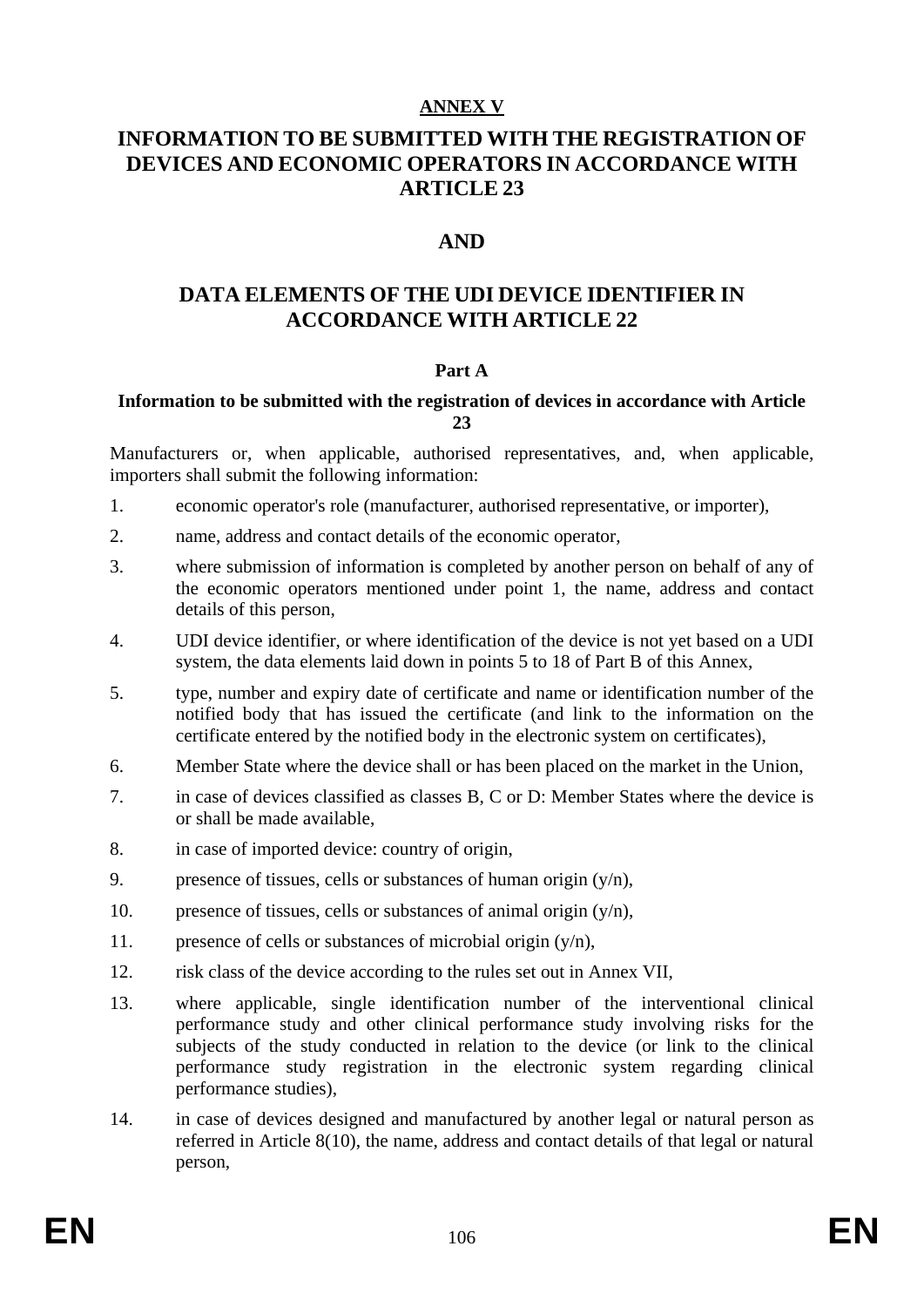- 15. in case of devices classified as class C or D, the summary of safety and performance,
- 16. status of the device (on the market, no longer manufactured, withdrawn from the market, recalled),
- 17. indication when the device is a 'new' device.

A device shall be considered as 'new' if:

- (a) there has been no such device continuously available on the Union market during the previous three years for the relevant analyte or other parameter;
- (b) the procedure involves analytical technology not continuously used in connection with a given analyte or other parameter on the Union market during the previous three years.
- 18. Indication if the device is intended for self-testing or near-patient testing.

# **Part B**

# **Data elements of the UDI device identifier in accordance with Article 22**

The UDI device identifier shall provide access to the following information related to the manufacturer and the device model:

- 1. quantity per package configuration,
- 2. if applicable, alternative or additional identifier(s),
- 3. the way how the device production is controlled (expiration date or manufacturing date, lot or batch number, serialisation number),
- 4. if applicable, the 'unit of use' device identifier (when a UDI is not assigned to the device at the level of its 'unit of use', a 'unit of use' device identifier shall be assigned to associate the use of a device with a patient),
- 5. name and address of the manufacturer (as indicated on the label),
- 6. if applicable, name and address of the authorised representative (as indicated on the label),
- 7. Global Medical Device Nomenclature (GMDN) code or internationally recognised nomenclature code,
- 8. if applicable, trade/brand name,
- 9. if applicable, device model, reference, or catalogue number,
- 10. additional product description (optional),
- 11. if applicable, storage and/or handling conditions (as indicated on the label or in the instructions for use),
- 12. if applicable, additional trade names of the device,
- 13. labelled as single use device  $(y/n)$ ,
- 14. if applicable, restricted number of reuses,
- 15. device packaged sterile  $(y/n)$ ,
- 16. need for sterilisation before use  $(y/n)$ ,
- 17. URL for additional information, e.g. electronic instructions for use (optional),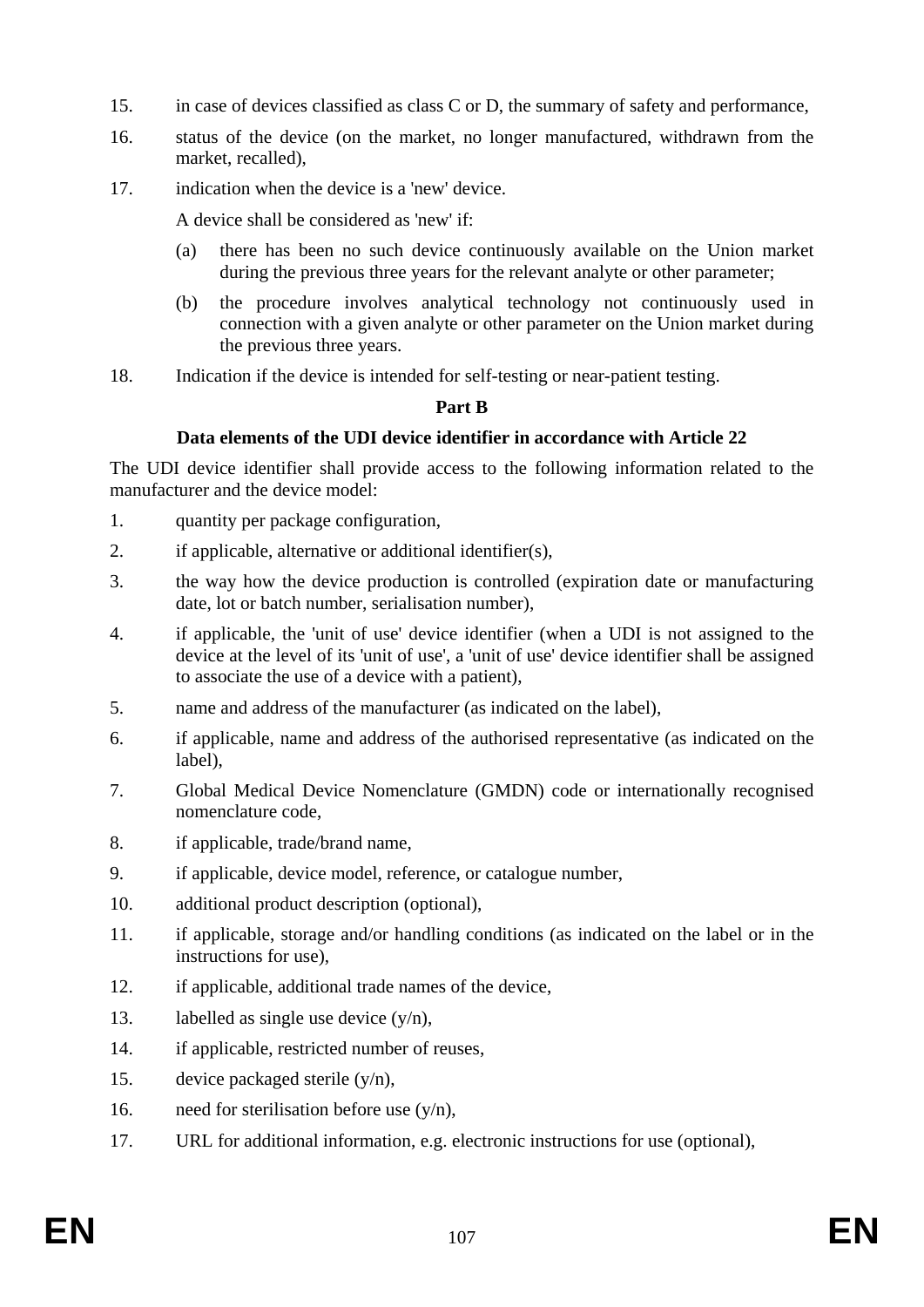18. if applicable, critical warnings or contraindications.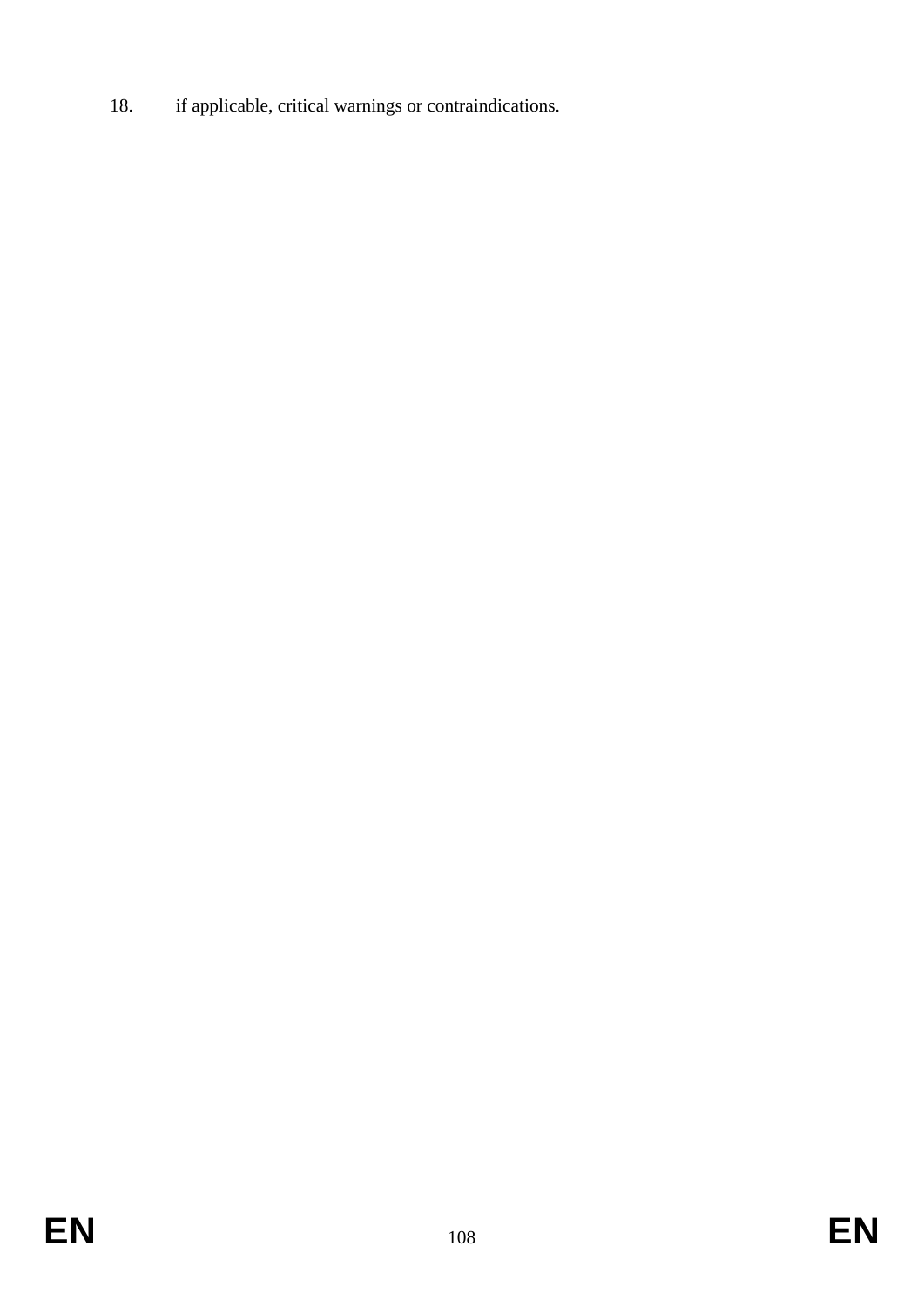## **ANNEX VI**

## **MINIMUM REQUIREMENTS TO BE MET BY NOTIFIED BODIES**

#### **1. ORGANISATIONAL AND GENERAL REQUIREMENTS**

#### **1.1. Legal status and organisational structure**

- 1.1.1. A notified body shall be established under the national law of a Member State, or under the law of a third country with which the Union has concluded an agreement in this respect, and shall have full documentation of its legal personality and status. This shall include information about ownership and the legal or natural persons exercising control over the notified body.
- 1.1.2. If the notified body is a legal entity that is part of a larger organisation, the activities of this organisation as well as its organisational structure and governance, and the relationship with the notified body shall be clearly documented.
- 1.1.3. If the notified body wholly or partly owns legal entities established in a Member State or in a third country, the activities and responsibilities of those entities, as well as their legal and operational relationships with the notified body, shall be clearly defined and documented.
- 1.1.4. The organisational structure, distribution of responsibilities and operation of the notified body shall be such that it assures confidence in the performance and results of the conformity assessment activities conducted.

The organisational structure and the functions, responsibilities and authority of its top-level management and of other personnel with influence upon the performance and results of the conformity assessment activities shall be clearly documented.

## **1.2. Independence and impartiality**

- 1.2.1. The notified body shall be a third-party body that is independent of the manufacturer of the product in relation to which it performs conformity assessment activities. The notified body shall also be independent of any other economic operator having an interest in the product as well as of any competitor of the manufacturer.
- 1.2.2. The notified body shall be organised and operated so as to safeguard the independence, objectivity and impartiality of its activities. The notified body shall have procedures in place that effectively ensure identification, investigation and resolution of any case in which a conflict of interests may arise, including involvement in consultancy services in the field of *in vitro* diagnostic medical devices prior to taking up employment with the notified body.
- 1.2.3. The notified body, its top-level management and the personnel responsible for carrying out the conformity assessment tasks shall not
	- be the designer, manufacturer, supplier, installer, purchaser, owner, user or maintainer of the products, nor the authorised representative of any of those parties. This shall not preclude the purchase and use of assessed products that are necessary for the operations of the notified body (e.g. measuring equipment), the conduct of the conformity assessment or the use of such products for personal purposes;
	- be directly involved in the design, manufacture or construction, the marketing, installation, use or maintenance of the products which they assess, or represent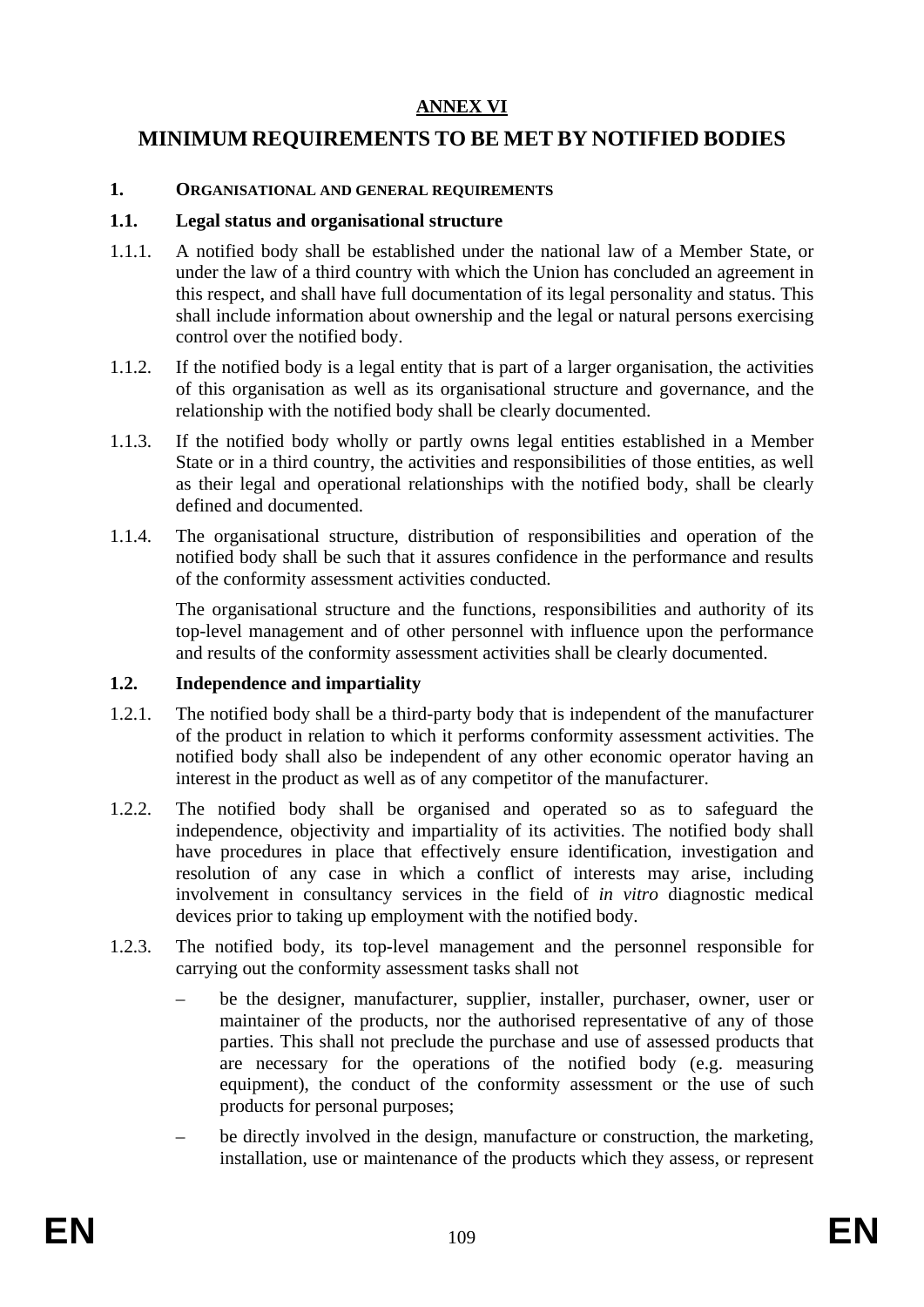the parties engaged in those activities. They shall not engage in any activity that may conflict with their independence of judgement or integrity in relation to conformity assessment activities for which they are notified;

- offer or provide any service which may jeopardise the confidence in their independence, impartiality or objectivity. In particular, they shall not offer or provide consultancy services to the manufacturer, his authorised representative, a supplier or a commercial competitor as regards the design, construction, marketing or maintenance of the products or processes under assessment. This does not preclude general training activities relating to medical device regulations or related standards that are not client specific.
- 1.2.4. The impartiality of the notified bodies, of their top level management and of the assessment personnel shall be guaranteed. The remuneration of the top level management and assessment personnel of a notified body shall not depend on the results of the assessments.
- 1.2.5. If a notified body is owned by a public entity or institution, independence and absence of any conflict of interests shall be ensured and documented between, on the one hand, the national authority responsible for notified bodies and/or competent authority and, on the other hand, the notified body.
- 1.2.6. The notified body shall ensure and document that the activities of its subsidiaries or subcontractors, or of any associated body, do not affect its independence, impartiality or objectivity of its conformity assessment activities.
- 1.2.7. The notified body shall operate in accordance with a set of consistent, fair and reasonable terms and conditions, taking into account the interests of small and medium-sized enterprises as defined by Commission Recommendation 2003/361/EC.
- 1.2.8. The requirements of this section in no way preclude exchanges of technical information and regulatory guidance between a notified body and a manufacturer seeking their conformity assessment.

## **1.3. Confidentiality**

The personnel of a notified body shall observe professional secrecy with regard to all information obtained in carrying out their tasks under this Regulation, except in relation to the national authorities responsible for notified bodies, competent authorities or the Commission. Proprietary rights shall be protected. To this end, the notified body shall have documented procedures in place.

## **1.4. Liability**

The notified body shall take out appropriate liability insurance that corresponds to the conformity assessment activities for which it is notified, including the possible suspension, restriction or withdrawal of certificates, and the geographic scope of its activities, unless liability is assumed by the State in accordance with national law, or the Member State itself is directly responsible for the conformity assessment.

## **1.5. Financial requirements**

The notified body shall have at its disposal the financial resources required to conduct its conformity assessment activities and related business operations. It shall document and provide evidence of its financial capacity and its sustainable economic viability, taking into account specific circumstances during an initial start-up phase.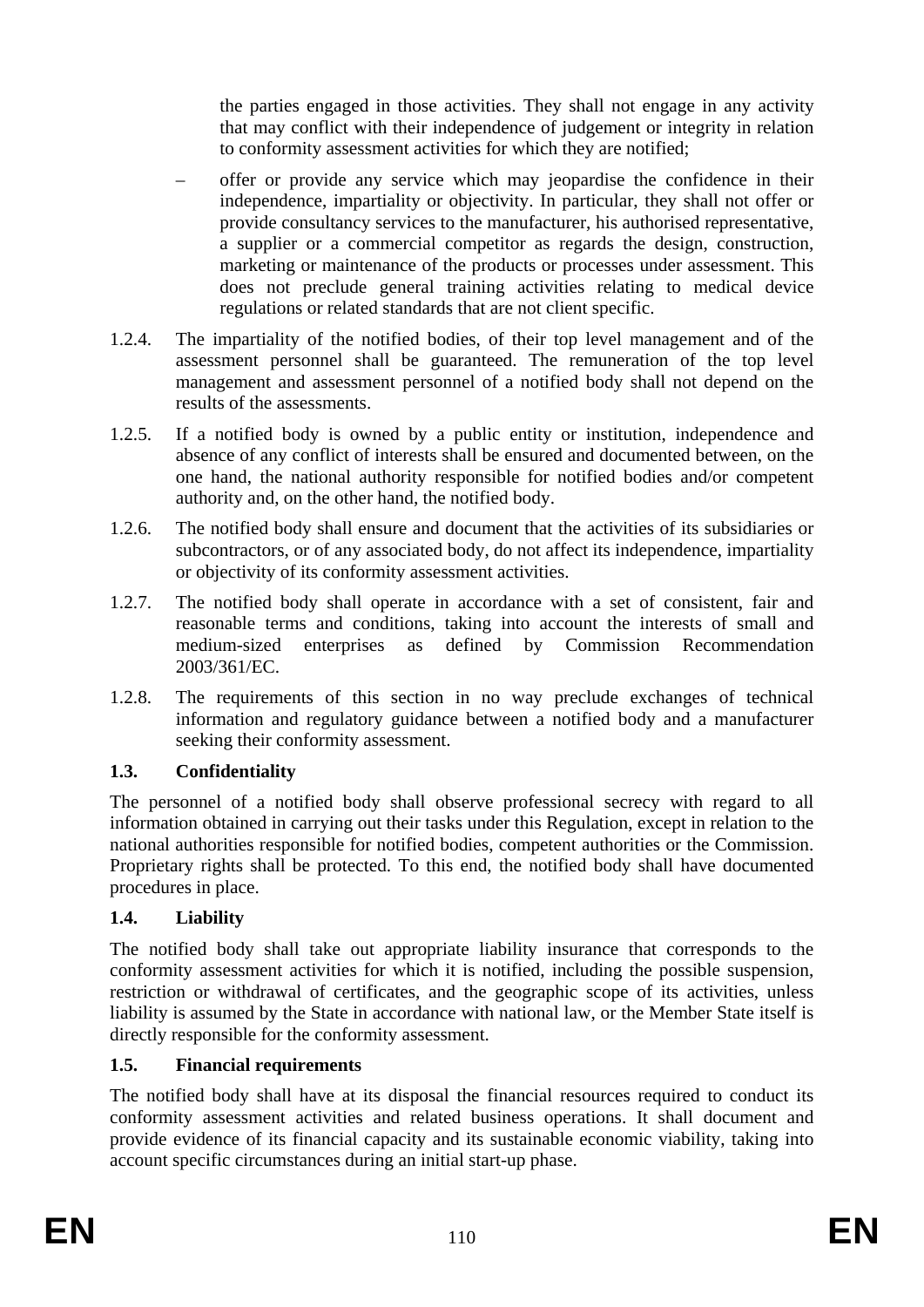## **1.6. Participation in coordination activities**

- 1.6.1. The notified body shall participate in, or ensure that its assessment personnel is informed of the relevant standardisation activities and the activities of the notified body coordination group and that its assessment and decision making personnel are informed of all relevant legislation, guidance and best practice documents adopted in the framework of this Regulation.
- 1.6.2. The notified body shall adhere to a code of conduct, addressing among other things, ethical business practices for notified bodies in the field of *in vitro* diagnostic medical devices that is accepted by the national authorities responsible for notified bodies. The code of conduct shall provide for a mechanism of monitoring and verification of its implementation by notified bodies.

#### **2. QUALITY MANAGEMENT REQUIREMENTS**

- 2.1. The notified body shall establish, document, implement, maintain and operate a quality management system that is appropriate to the nature, area and scale of its conformity assessment activities and capable of supporting and demonstrating the consistent achievement of the requirements of this Regulation.
- 2.2. The quality management system of the notified body shall at least address the following:
	- policies for assignment of personnel to activities and their responsibilities;
	- decision-making process in accordance with the tasks, responsibilities and role of the top-level management and other notified body personnel;
	- control of documents;
	- control of records;
	- management review;
	- internal audits;
	- corrective and preventive actions;
	- complaints and appeals.

#### **3. RESOURCE REQUIREMENTS**

#### **3.1. General**

3.1.1. A notified body shall be capable of carrying out all the tasks assigned to it by this Regulation with the highest degree of professional integrity and the requisite technical competence in the specific field, whether those tasks are carried out by the notified body itself or on its behalf and under its responsibility.

In particular, it shall have the necessary personnel and shall possess or have access to all equipment and facilities needed to perform properly the technical and administrative tasks entailed in the conformity assessment activities in relation to which it has been notified.

This presupposes the availability within its organisation of sufficient scientific personnel who possess experience and knowledge sufficient to assess the medical functionality and performance of devices for which it has been notified, having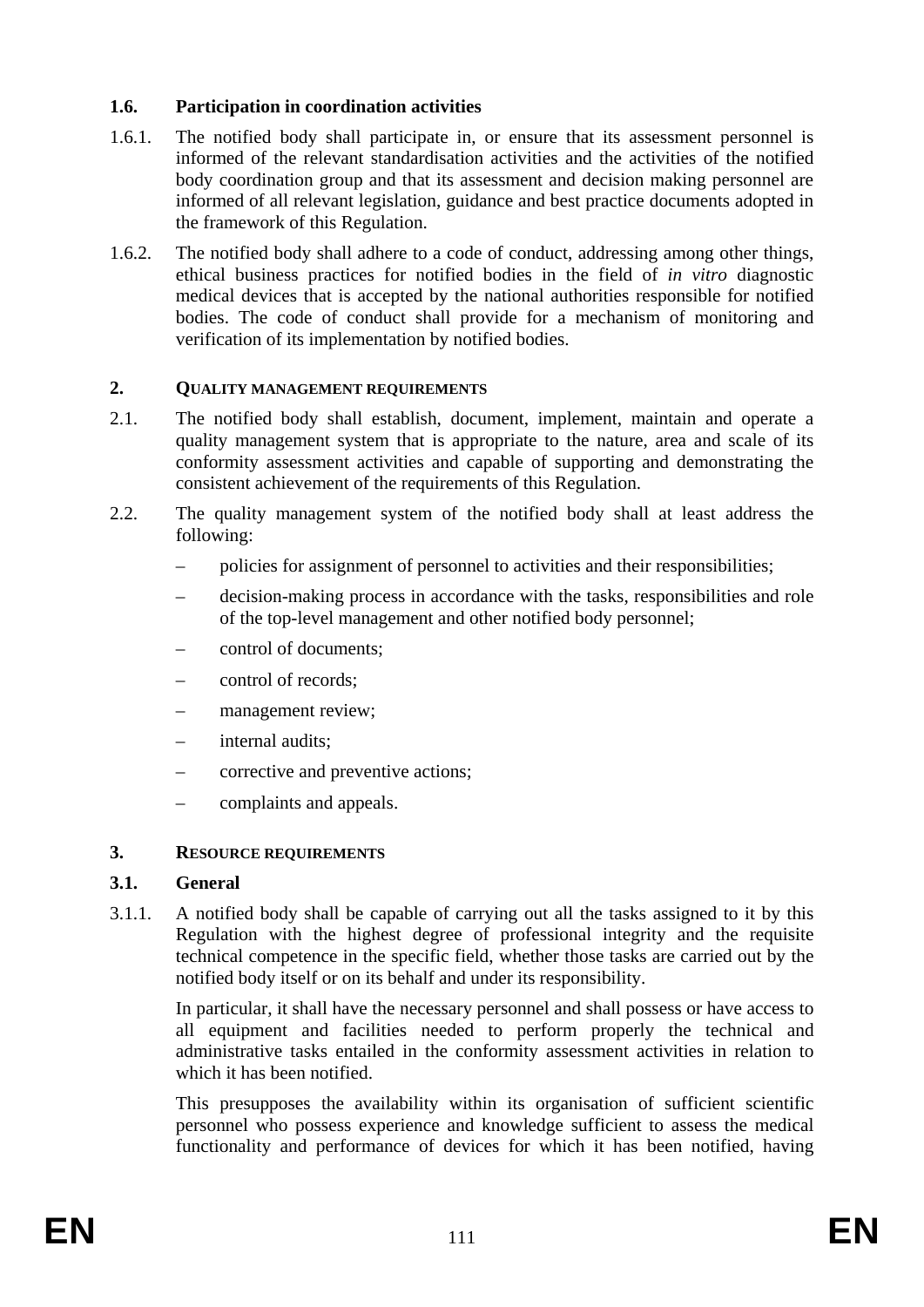regard to the requirements of this Regulation and, in particular, those set out in Annex I.

- 3.1.2. At all times and for each conformity assessment procedure and each kind or category of products in relation to which it has been notified, a notified body shall have within its organisation the necessary administrative, technical and scientific personnel with technical knowledge and sufficient and appropriate experience relating to *in vitro* diagnostic medical devices and the corresponding technologies to perform the conformity assessment tasks, including the assessment of clinical data.
- 3.1.3. The notified body shall clearly document the extent and the limits of the duties, responsibilities and authorities in relation of the personnel involved in conformity assessment activities and inform the personnel concerned about it.

## **3.2. Qualification criteria in relation to personnel**

- 3.2.1. The notified body shall establish and document qualification criteria and procedures for selection and authorisation of persons involved in conformity assessment activities (knowledge, experience and other competence required) and the required training (initial and ongoing training). The qualification criteria shall address the various functions within the conformity assessment process (e.g. auditing, product evaluation/testing, design dossier/file review, decision-making) as well as the devices, technologies and areas covered by the scope of designation.
- 3.2.2. The qualification criteria shall refer to the scope of the notified body's designation in accordance with the scope description used by the Member State for the notification referred to in Article 31, providing sufficient level of detail for the required qualification within the subdivisions of the scope description.

Specific qualification criteria shall be defined for the assessment of biocompatibility aspects, *clinical evaluation and the different types of sterilisation processes.* 

- 3.2.3. The personnel responsible for authorising other personnel to perform specific conformity assessment activities and the personnel with overall responsibility for the final review and decision-making on certification shall be employed by the notified body itself and shall not be subcontracted. This personnel altogether shall have proven knowledge and experience in the following:
	- Union *in vitro* diagnostic medical devices legislation and relevant guidance documents;
	- the conformity assessment procedures in accordance with this Regulation;
	- a broad base of *in vitro* diagnostic medical device technologies, the *in vitro*  diagnostic medical device industry and the design and manufacture of *in vitro*  diagnostic medical devices;
	- the notified body's quality management system and related procedures;
	- the types of qualifications (knowledge, experience and other competence) required for carrying out conformity assessments in relation to *in vitro*  diagnostic medical devices as well as the relevant qualification criteria;
	- training relevant to personnel involved in conformity assessment activities in relation to *in vitro* diagnostic medical devices;
	- the ability to draw up certificates, records and reports demonstrating that the conformity assessments have been appropriately carried out.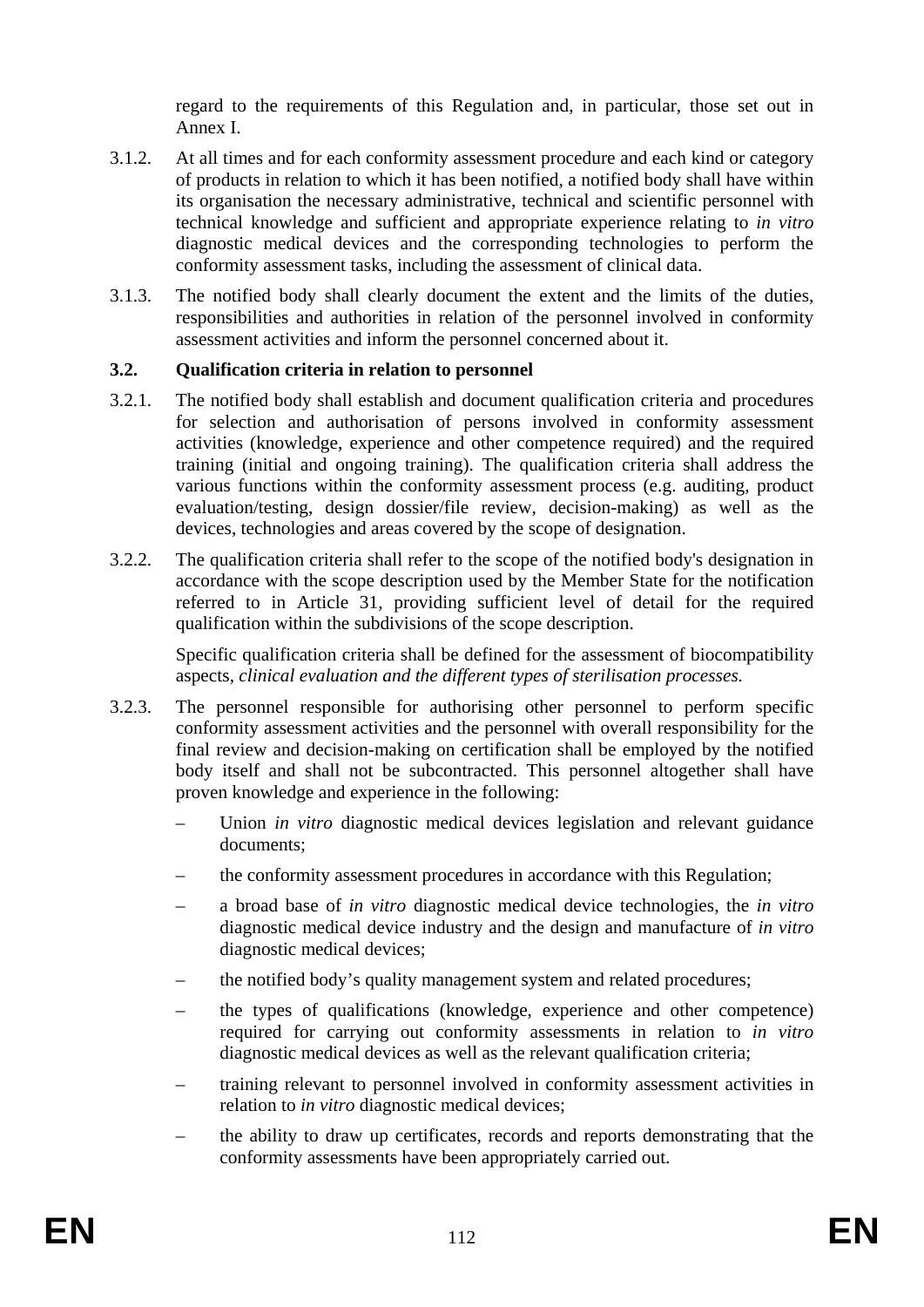- 3.2.4. Notified bodies shall have available personnel with clinical expertise. This personnel shall be integrated in the notified body's decision-making process in a steady way in order to:
	- identify when specialist input is required for the assessment of the clinical evaluation conducted by the manufacturer and identify appropriately qualified experts;
	- appropriately train external clinical experts in the relevant requirements of this Regulation, delegated and/or implementing acts, harmonised standards, CTS and guidance documents and ensure that the external clinical experts are fully aware of the context and implication of their assessment and advice provided;
	- be able to discuss the clinical data contained within the manufacturer's clinical evaluation with the manufacturer and with external clinical experts and to appropriately guide external clinical experts in the assessment of the clinical evaluation;
	- be able to scientifically challenge the clinical data presented, and the results of the external clinical experts' assessment of the manufacturer's clinical evaluation;
	- be able to ascertain the comparability and consistency of the clinical assessments conducted by clinical experts;
	- be able to make an objective clinical judgement about the assessment of the manufacturer's clinical evaluation and make a recommendation to the notified body's decision maker.
- 3.2.5. The personnel responsible for carrying out product related review (e.g. design dossier review, technical documentation review or type examination including aspects such as clinical evaluation, sterilisation, software validation) shall have the following proven qualification:
	- successful completion of a university or a technical college degree or equivalent qualification in relevant studies, e.g. medicine, natural science or engineering;
	- four years professional experience in the field of healthcare products or related sectors (e.g. industry, audit, healthcare, research experience) whilst two years of this experience shall be in the design, manufacture, testing or use of the device or technology to be assessed or related to the scientific aspects to be assessed;
	- appropriate knowledge of the general safety and performance requirements laid down in Annex I as well as related delegated and/or implementing acts, harmonised standards, CTS and guidance documents;
	- appropriate knowledge and experience of risk management and related *in vitro*  diagnostic medical device standards and guidance documents;
	- appropriate knowledge and experience of the conformity assessment procedures laid down in Annexes VIII to X, in particular of those aspects for which they are authorised, and adequate authority to carry out those assessments.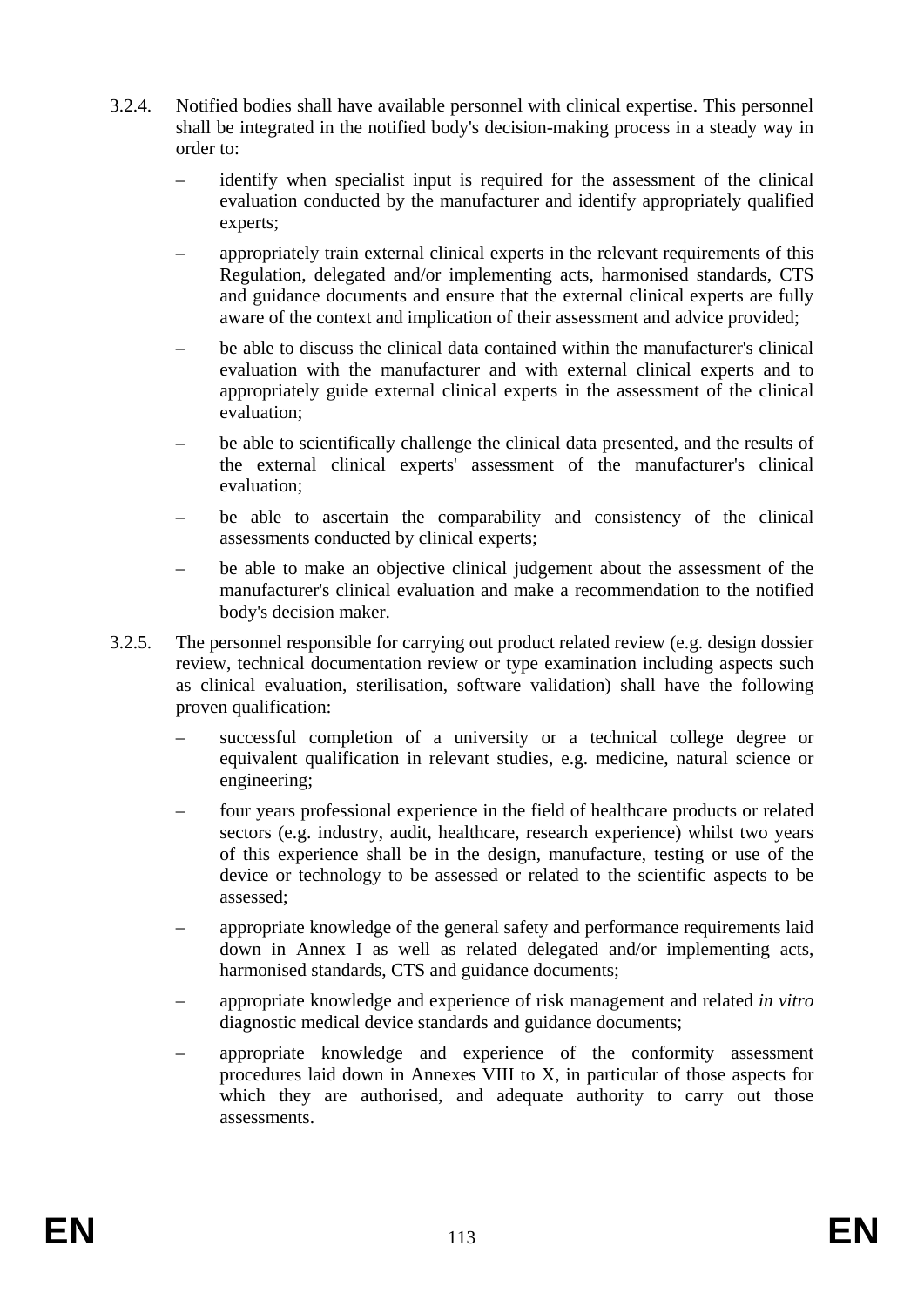- 3.2.6. The personnel responsible for carrying out audits of the manufacturer's quality management system shall have the following proven qualification:
	- successful completion of a university or a technical college degree or equivalent qualification in relevant studies, e.g. medicine, natural sciences or engineering;
	- four years professional experience in the field of healthcare products or related sectors (e.g. industry, audit, healthcare, research experience) whilst two years of this experience shall be in the area of quality management;
	- appropriate knowledge of the *in vitro* diagnostic medical devices legislation as well as related delegated and/or implementing acts, harmonised standards, CTS and guidance documents;
	- appropriate knowledge and experience of risk management and related *in vitro*  diagnostic medical device standards and guidance documents;
	- appropriate knowledge of quality management systems and related standards and guidance documents;
	- appropriate knowledge and experience of the conformity assessment procedures laid down in Annexes VIII to X, in particular of those aspects for which they are authorised, and adequate authority to carry out the audits;
	- training in auditing techniques enabling them to challenge quality management systems.

#### **3.3. Documentation of qualification, training and authorisation of personnel**

- 3.3.1. The notified body shall have a process in place to fully document the qualification of each personnel involved in conformity assessment activities and the satisfaction of the qualification criteria referred to in Section 3.2. Where in exceptional circumstances the fulfilment of the qualification criteria set out in Section 3.2 cannot be fully demonstrated, the notified body shall appropriately justify the authorisation of this personnel to carry out specific conformity assessment activities.
- 3.3.2. For its personnel referred to in Sections 3.2.3 to 3.2.6, the notified body shall establish and maintain up to date:
	- a matrix detailing the responsibilities of the personnel in respect of the conformity assessment activities;
	- records demonstrating the required knowledge and experience for the conformity assessment activity for which they are authorised.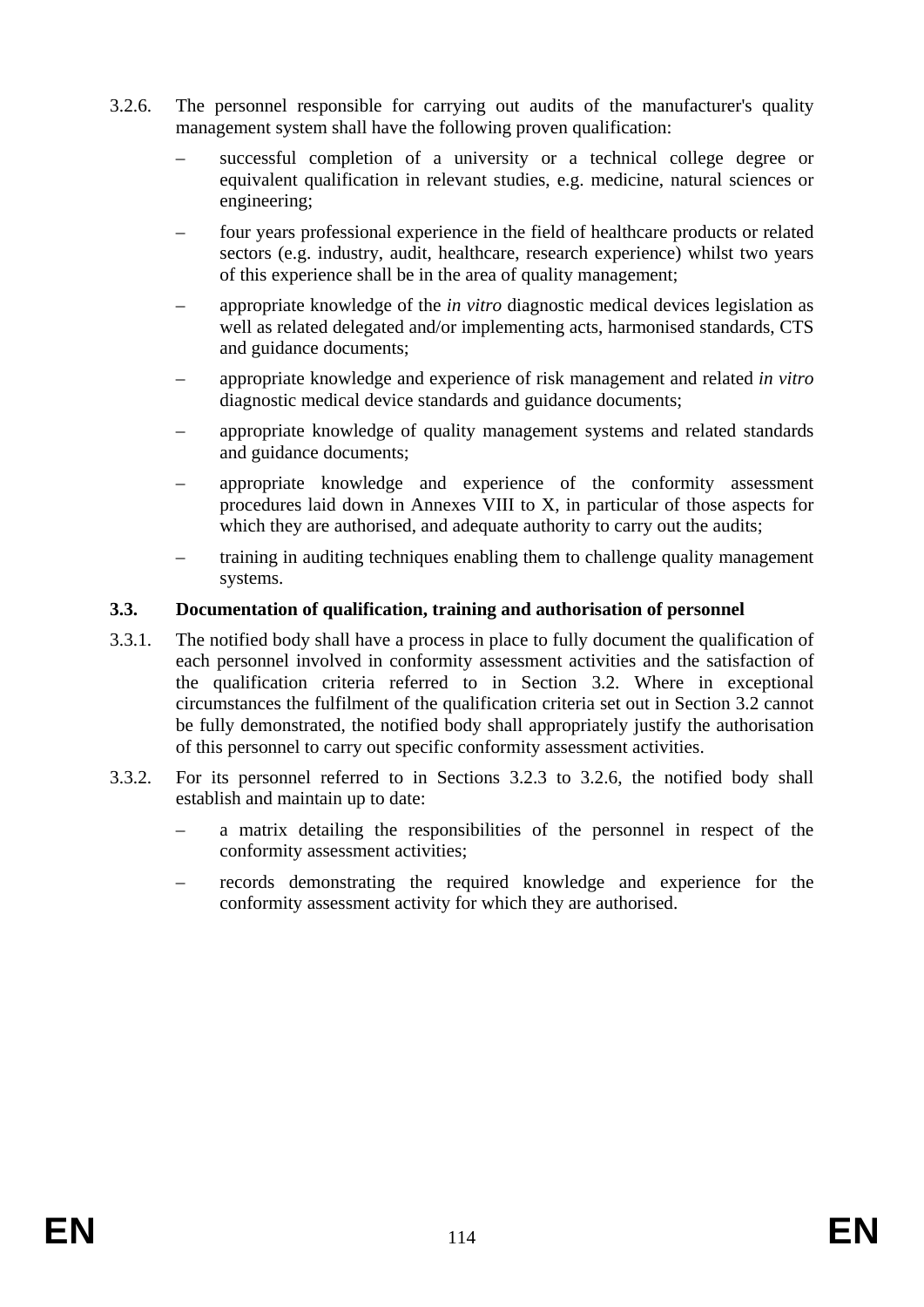#### **3.4. Subcontractors and external experts**

- 3.4.1. Without prejudice to the limitations emanating from Section 3.2., the notified bodies may subcontract clearly defined parts of the conformity assessment activities. The subcontracting of the auditing of quality management systems or of product related reviews as a whole is not allowed.
- 3.4.2. Where a notified body subcontracts conformity assessment activities either to an organisation or an individual, it shall have a policy describing the conditions under which subcontracting may take place. Any subcontracting or consultation of external experts shall be properly documented and be subject to a written agreement covering, among others, confidentiality and conflict of interests.
- 3.4.3. Where subcontractors or external experts are used in the context of the conformity assessment, the notified body shall have adequate own competence in each product area for which it is designated to lead the conformity assessment, to verify the appropriateness and validity of expert opinions and make the decision on the certification.
- 3.4.4. The notified body shall establish procedures for assessing and monitoring the competence of all subcontractors and external experts used.

#### **3.5. Monitoring of competences and training**

- 3.5.1. The notified body shall appropriately monitor the satisfactory performance of the conformity assessment activities by its personnel.
- 3.5.2. It shall review the competence of its personnel and identify training needs in order to maintain the required level of qualification and knowledge.

#### **4. PROCESS REQUIREMENTS**

- 4.1. The notified body's decision-making process shall be clearly documented, including the process for the issue, suspension, reinstatement, withdrawal or refusal of conformity assessment certificates, their modification or restriction and the issue of supplements.
- 4.2. The notified body shall have in place a documented process for the conduct of the conformity assessment procedures for which it is designated taking into account their respective specificities, including legally required consultations, in respect of the different categories of devices covered by the scope of notification, ensuring transparency and the ability of reproduction of those procedures.
- 4.3. The notified body shall have in place documented procedures covering at least:
	- the application for conformity assessment by a manufacturer or by an authorised representative,
	- the processing of the application, including the verification of the completeness of the documentation, the qualification of the product as *in vitro* diagnostic medical device and its classification,
	- the language of the application, of the correspondence and of the documentation to be submitted,
	- the terms of the agreement with the manufacturer or authorised representative,
	- the fees to be charged for conformity assessment activities,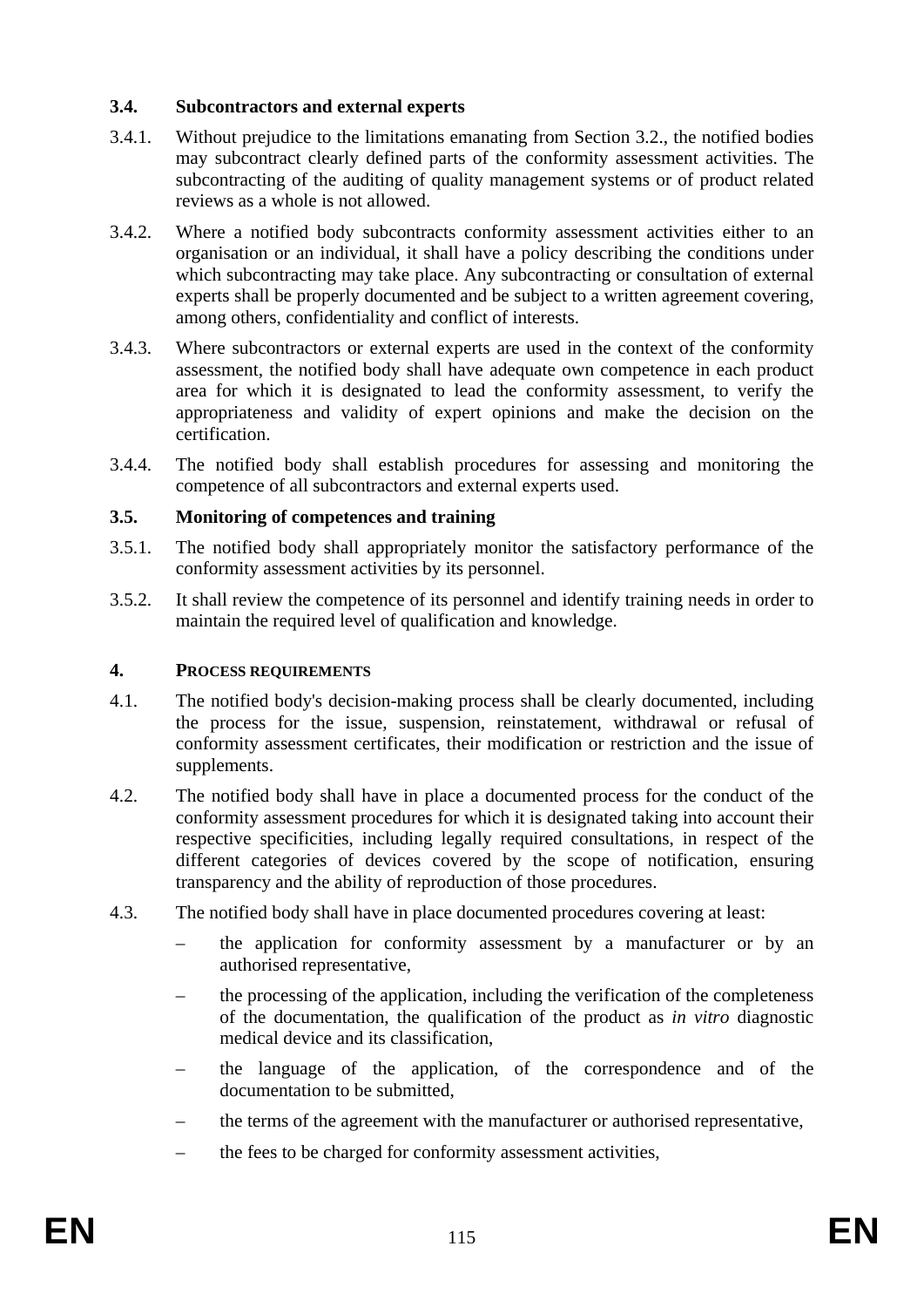- the assessment of relevant changes to be submitted for prior approval,
- the planning of surveillance,
- the renewal of certificates.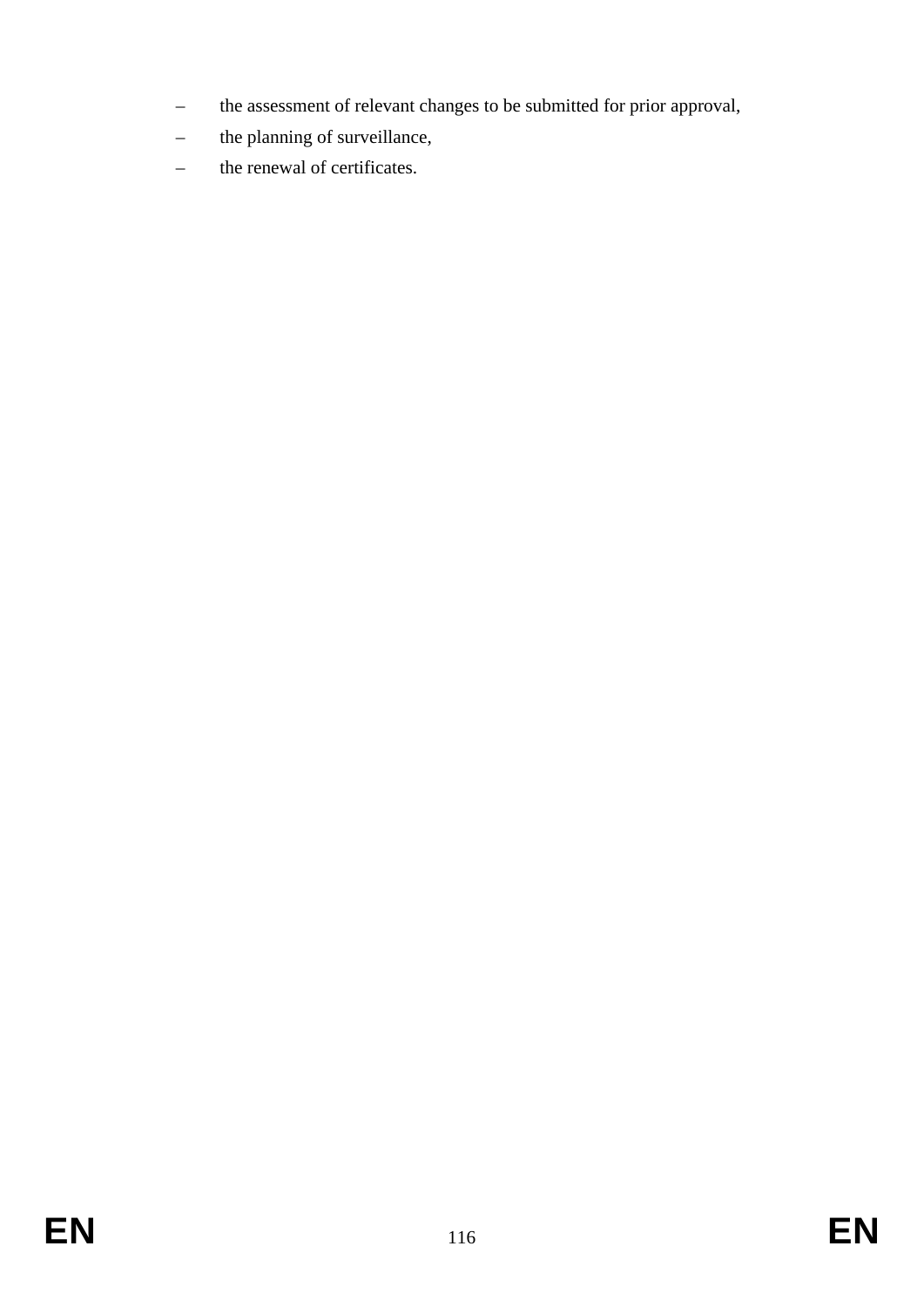# **ANNEX VII CLASSIFICATION CRITERIA**

#### **1. IMPLEMENTING RULES FOR THE CLASSIFICATION RULES**

- 1.1. Application of the classification rules shall be governed by the intended purpose of the devices.
- 1.2. If the device is intended to be used in combination with another device, the classification rules shall apply separately to each of the devices.
- 1.3. Accessories are classified in their own right separately from the device with which they are used.
- 1.4. Standalone software, which drives a device or influences the use of a device, falls automatically in the same class as the device. If standalone software is independent of any other device, it is classified in its own right.
- 1.5. Calibrators intended to be used with a device shall be classified in the same class as the device.
- 1.6. Standalone control materials with quantitative or qualitative assigned values intended for one specific analyte or multiple analytes shall be classified in the same class as the device.
- 1.7. The manufacturer shall take into consideration all the rules in order to establish the proper classification for the device.
- 1.8. Where a device has multiple intended purposes stated by the manufacturer, which place the device into more than one class, it shall be classified in the higher class.
- 1.9. If several classification rules apply to the same device the rule resulting in the higher classification shall apply.

#### **2. CLASSIFICATION RULES**

#### **2.1. Rule 1**

Devices intended for the following purposes are classified as **class D**:

- Devices intended to be used to detect the presence of, or exposure to, a transmissible agent in blood, blood components, cells, tissues or organs, or in any of their derivatives, in order to assess their suitability for transfusion or transplantation.
- Devices intended to be used to detect the presence of, or exposure to, a transmissible agent that causes a life-threatening disease with a high or currently undefined risk of propagation.

This rule applies to first line assays, confirmatory assays and supplemental assays.

#### **2.2. Rule 2**

Devices intended to be used for blood grouping, or tissue typing to ensure the immunological compatibility of blood, blood components, cells, tissue or organs that are intended for transfusion or transplantation, are classified as **class C,** except when intended to determine any of the following markers:

– ABO system [A (ABO1), B (ABO2), AB (ABO3)];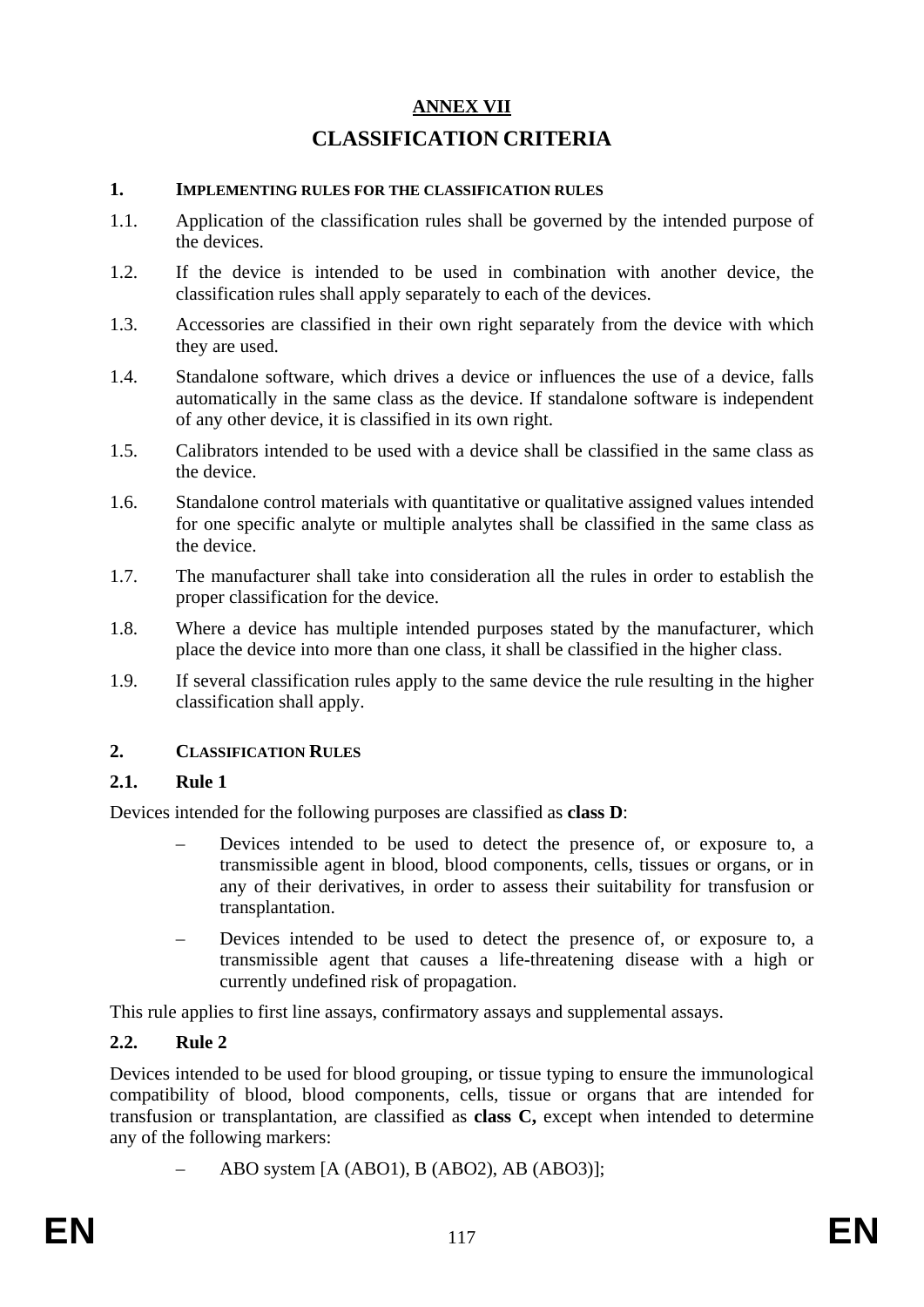- Rhesus system [RH1 (D), RH2 (C), RH3 (E), RH4 (c), RH5 (e)];
- Kell system [Kel1  $(K)$ ];
- Kidd system [JK1 (Jka), JK2 (Jkb)];
- Duffy system [FY1 (Fya), FY2 (Fyb)]

in which case they are classified as **class D.**

## **2.3. Rule 3**

Devices are classified as **class C** if they are intended for:

- (a) detecting the presence of, or exposure to, a sexually transmitted agent;
- (b) detecting the presence in cerebrospinal fluid or blood of an infectious agent with a risk of limited propagation;
- (c) detecting the presence of an infectious agent, if there is a significant risk that an erroneous result would cause death or severe disability to the individual or foetus being tested, or to the individual's offspring;
- (d) pre-natal screening of women in order to determine their immune status towards transmissible agents;
- (e) determining infective disease status or immune status, if there is a risk that an erroneous result would lead to a patient management decision resulting in an imminent life-threatening situation for the patient or for the patient's offspring;
- (f) selection of patients, *i.e.*
	- (i) Devices intended to be used as companion diagnostics; or
	- (ii) Devices intended to be used for disease staging; or
	- (iii) Devices intended to be used in screening for or in the diagnosis of cancer.
- (g) human genetic testing;
- (h) monitoring of levels of medicinal products, substances or biological components, when there is a risk that an erroneous result will lead to a patient management decision resulting in an imminent life-threatening situation for the patient or for the patient's offspring;
- (i) management of patients suffering from a life-threatening infectious disease;
- (j) screening for congenital disorders in the foetus.

## **2.4. Rule 4**

- (a) Devices intended for self-testing are classified as class C, except those devices from which the result is not determining a medically critical status, or is preliminary and requires follow-up with the appropriate laboratory test in which case they are Class B.
- (b) Devices intended for blood gases and blood glucose determinations for nearpatient testing are class C. Other devices that are intended for near-patient testing shall be classified in their own right.

## **2.5. Rule 5**

The following devices are classified as **class A**: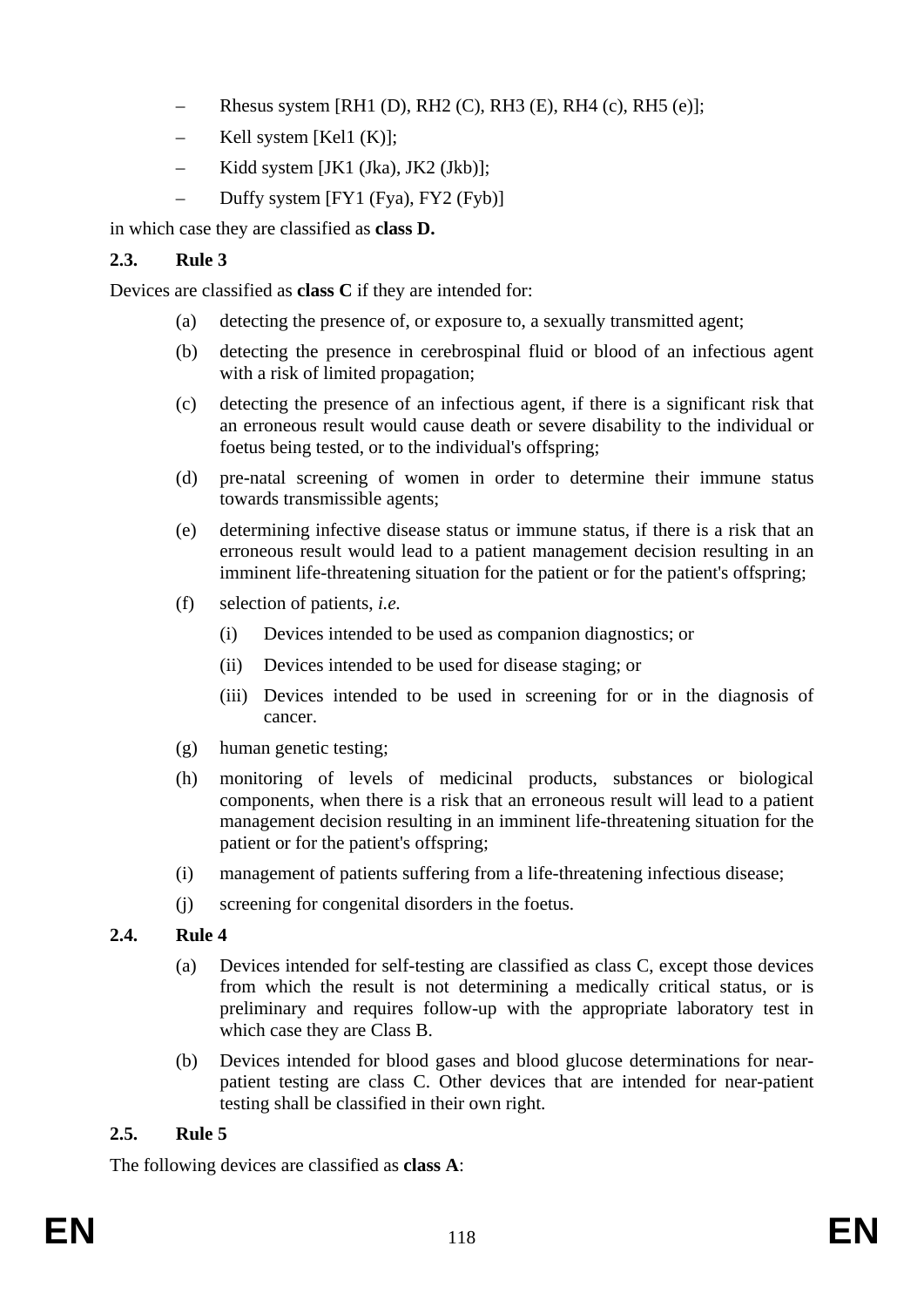- (a) reagents or other articles which possess specific characteristics, intended by the manufacturer to make them suitable for *in vitro* diagnostic procedures related to a specific examination;
- (b) instruments intended by the manufacturer specifically to be used for *in vitro* diagnostic procedures;
- (c) specimen receptacles.

## **2.6. Rule 6**

Devices not covered by the above-mentioned classification rules are classified as **class B**.

## **2.7. Rule 7**

Devices which are controls without a quantitative or qualitative assigned value are classified as **class B**.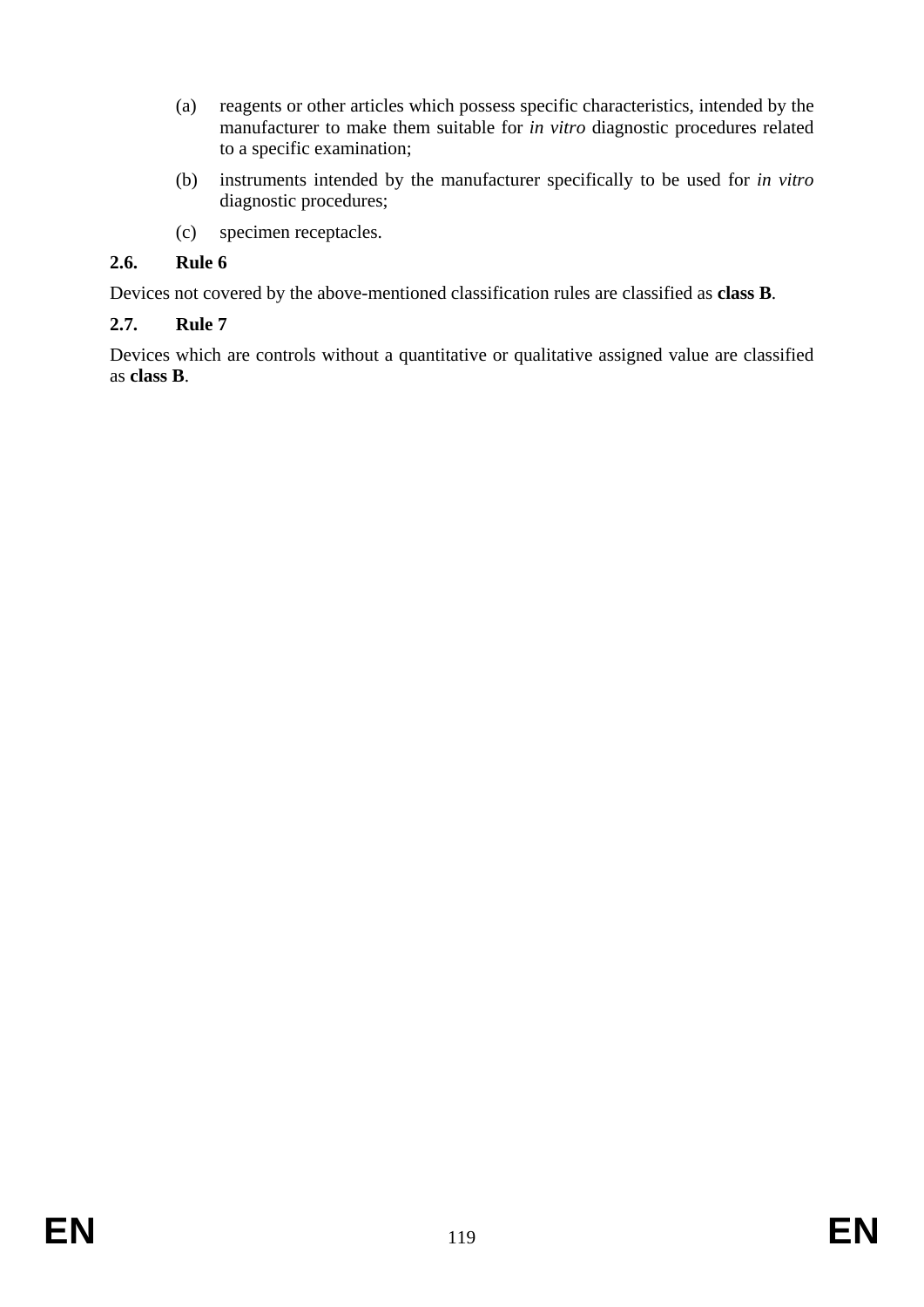#### **ANNEX VIII**

## **CONFORMITY ASSESSMENT BASED ON FULL QUALITY ASSURANCE AND DESIGN EXAMINATION**

#### **Chapter I: Full Quality Assurance System**

- 1. The manufacturer shall ensure application of the quality management system approved for the design, manufacture and final inspection of the devices concerned, as specified in Section 3, and is subject to audit as laid down in Sections 3.3 and 3.4 and to the surveillance as specified in Section 4.
- 2. The manufacturer who fulfils the obligations imposed by Section 1 shall draw up and keep an EU declaration of conformity in accordance with Article 15 and Annex III for the device model covered by the conformity assessment procedure. By issuing a declaration of conformity, the manufacturer ensures and declares that the devices concerned meet the provisions of this Regulation which apply to them.

#### **3. Quality management system**

- 3.1. The manufacturer shall lodge an application for assessment of his quality management system with a notified body. The application shall include:
	- the name and address of the manufacturer and any additional manufacturing site covered by the quality management system, and, if the application is lodged by the authorised representative, his name and address as well,
	- all the relevant information on the device or device category covered by the procedure,
	- a written declaration that no application has been lodged with any other notified body for the same device-related quality management system, or information about any previous application for the same device-related quality management system that has been refused by another notified body,
	- the documentation on the quality management system,
	- a description of the procedures in place to fulfil the obligations imposed by the quality management system approved and the undertaking by the manufacturer to apply these procedures,
	- a description of the procedures in place to keep the approved quality management system adequate and efficacious and an undertaking by the manufacturer to apply these procedures,
	- the documentation on the post-market surveillance plan, including, when applicable, a plan for the post-market follow-up, and the procedures put in place to ensure compliance with the obligations emanating from the provisions on vigilance set out in Articles 59 to 64,
	- a description of the procedures in place to keep up to date the post-market surveillance plan, including, when applicable, a plan for the post-market follow-up, and the procedures ensuring compliance with the obligations emanating from the provisions on vigilance set out in Articles 59 to 64, as well as the undertaking by the manufacturer to apply these procedures.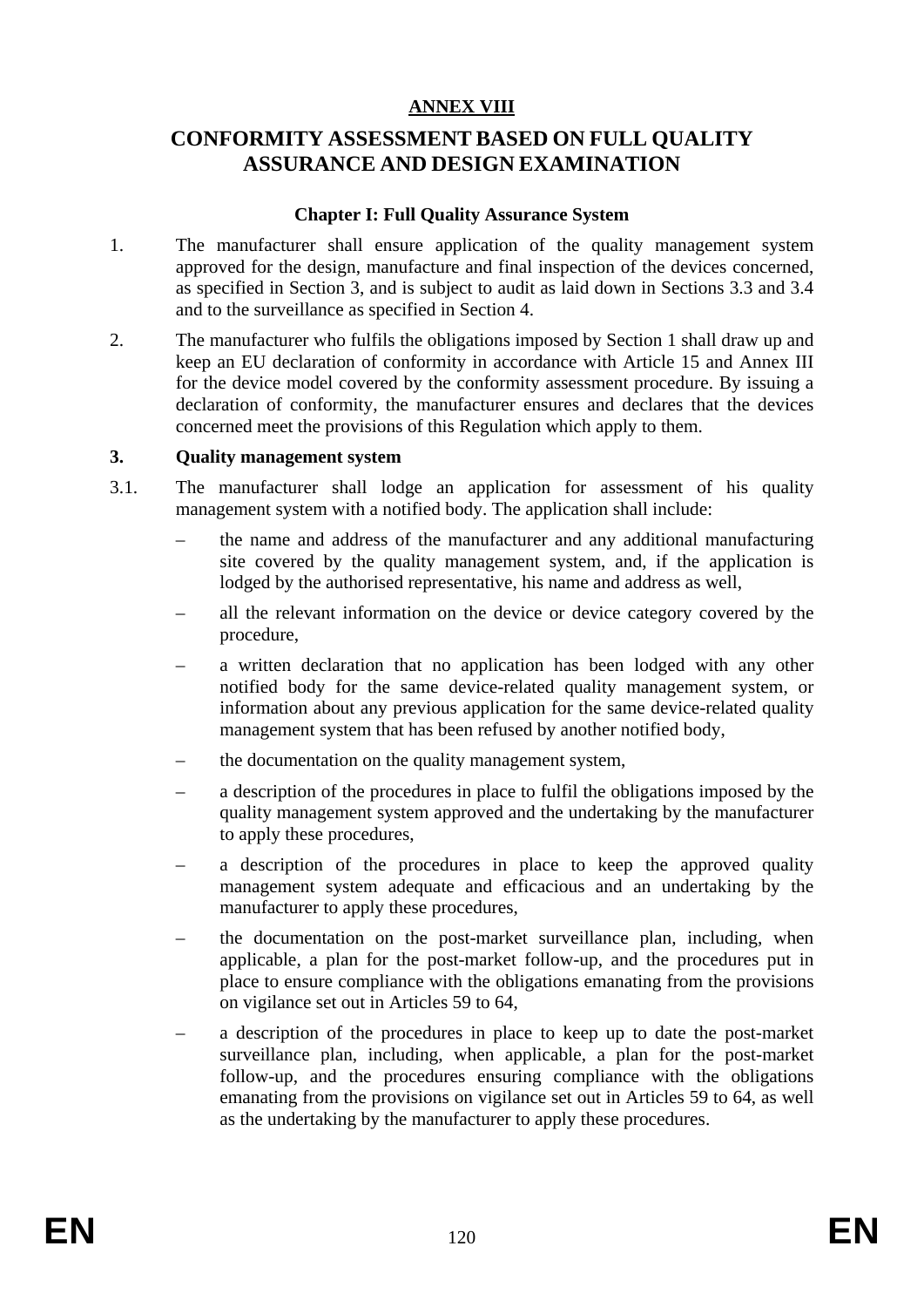3.2. Application of the quality management system shall ensure that the devices conform to the provisions of this Regulation which apply to them at every stage, from design to final inspection. All the elements, requirements and provisions adopted by the manufacturer for his quality management system shall be documented in a systematic and orderly manner in the form of written policies and procedures, such as quality programmes, quality plans, quality manuals and quality records.

Moreover, the documentation to be submitted for the assessment of the quality management system shall include an adequate description of, in particular:

- (a) the manufacturer's quality objectives;
- (b) the organisation of the business and in particular:
- the organisational structures, the responsibilities of the managerial staff and their organisational authority where quality of design and manufacture of the products is concerned,
- the methods of monitoring the efficient operation of the quality management system and in particular its ability to achieve the desired quality of design and of product, including control of products which fail to conform,
- where the design, manufacture and/or final inspection and testing of the products, or elements thereof, is carried out by another party, the methods of monitoring the efficient operation of the quality management system and in particular the type and extent of control applied to the other party,
- where the manufacturer does not have a registered place of business in a Member State, the draft mandate for the designation of an authorised representative and a letter of intention of the authorised representative to accept the mandate;
- (c) the procedures and techniques for monitoring, verifying, validating and controlling the design of the devices, including the corresponding documentation as well as the data and records arising from those procedures and techniques:
- (d) the inspection and quality assurance techniques at the manufacturing stage and in particular:
- the processes and procedures which will be used, particularly as regards sterilisation, purchasing and the relevant documents,
- the product identification procedures drawn up and kept up to date from drawings, specifications or other relevant documents at every stage of manufacture;
- (e) the appropriate tests and trials which will be carried out before, during and after manufacture, the frequency with which they will take place, and the test equipment used; it shall be possible to trace back the calibration of the test equipment adequately.

In addition, the manufacturer shall grant the notified body access to the technical documentation referred to in Annex II.

## **3.3. Audit**

(a) The notified body shall audit the quality system to determine whether it meets the requirements referred to in Section 3.2. Unless duly substantiated, it shall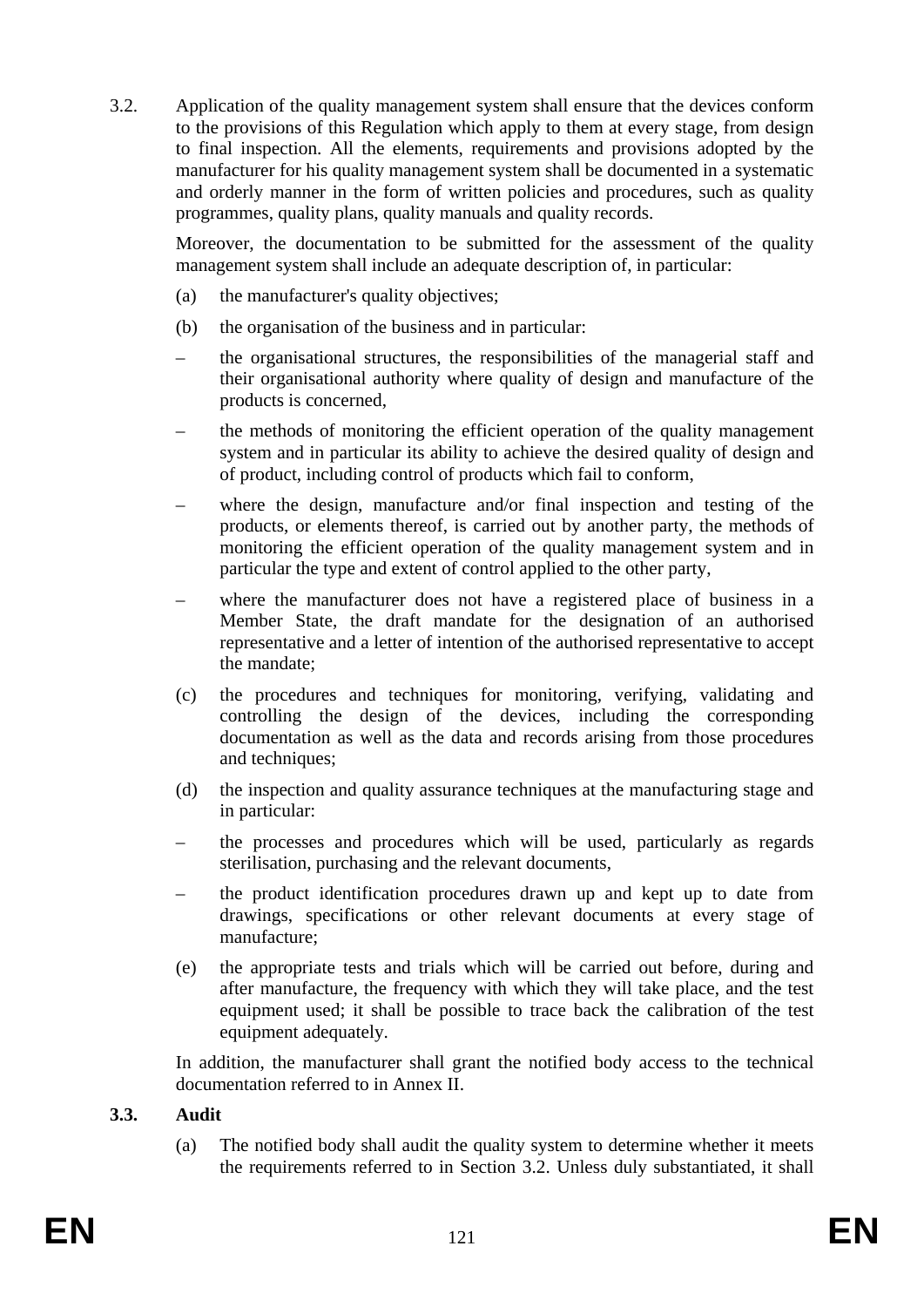presume that quality management systems which satisfy the relevant harmonised standards or CTS conform to the requirements covered by the standards or CTS.

- (b) The assessment team shall include at least one member with past experience of assessments of the technology concerned. The assessment procedure shall include an audit on the manufacturer's premises and, if appropriate, on the premises of the manufacturer's suppliers and/or subcontractors to inspect the manufacturing and other relevant processes.
- (c) Moreover, in the case of devices classified as class C, the audit procedure shall include an assessment, on a representative basis, of the design documentation within the technical documentation as referred to in Annex II of the device(s) concerned. In choosing representative sample(s) the notified body shall take into account the novelty of the technology, similarities in design, technology, manufacturing and sterilisation methods, the intended purpose and the results of any previous relevant assessments that have been carried out in accordance with this Regulation. The notified body shall document its rationale for the sample(s) taken.
- (d) If the quality management system conforms to the relevant provisions of this Regulation, the notified body shall issue an EU full quality assurance certificate. The decision shall be notified to the manufacturer. It shall contain the conclusions of the audit and a reasoned assessment.
- 3.4. The manufacturer shall inform the notified body which approved the quality management system of any plan for substantial changes to the quality management system or the product-range covered. The notified body shall assess the changes proposed and verify whether after these changes the quality management system still meets the requirements referred to in Section 3.2. It shall notify the manufacturer of its decision which shall contain the conclusions of the audit and a reasoned assessment. The approval of any substantial change to the quality management system or the product-range covered shall take the form of a supplement to the EU full quality assurance certificate.

## **4. Surveillance assessment applicable to devices classified as class C and D**

- 4.1. The aim of surveillance is to ensure that the manufacturer duly fulfils the obligations imposed by the approved quality management system.
- 4.2. The manufacturer shall authorise the notified body to carry out all the necessary audits, including inspections, and supply it with all relevant information, in particular:
	- the documentation on the quality management system,
	- the documentation on the post-market surveillance plan, including a postmarket follow-up, as well as, if applicable, any findings resulting from the application of the post-market surveillance plan, including the post-market follow-up, and of the provisions on vigilance set out in Articles 59 to 64,
	- the data stipulated in the part of the quality management system relating to design, such as the results of analyses, calculations, tests and the solutions adopted regarding the risk-management as referred to in Section 2 of Annex I,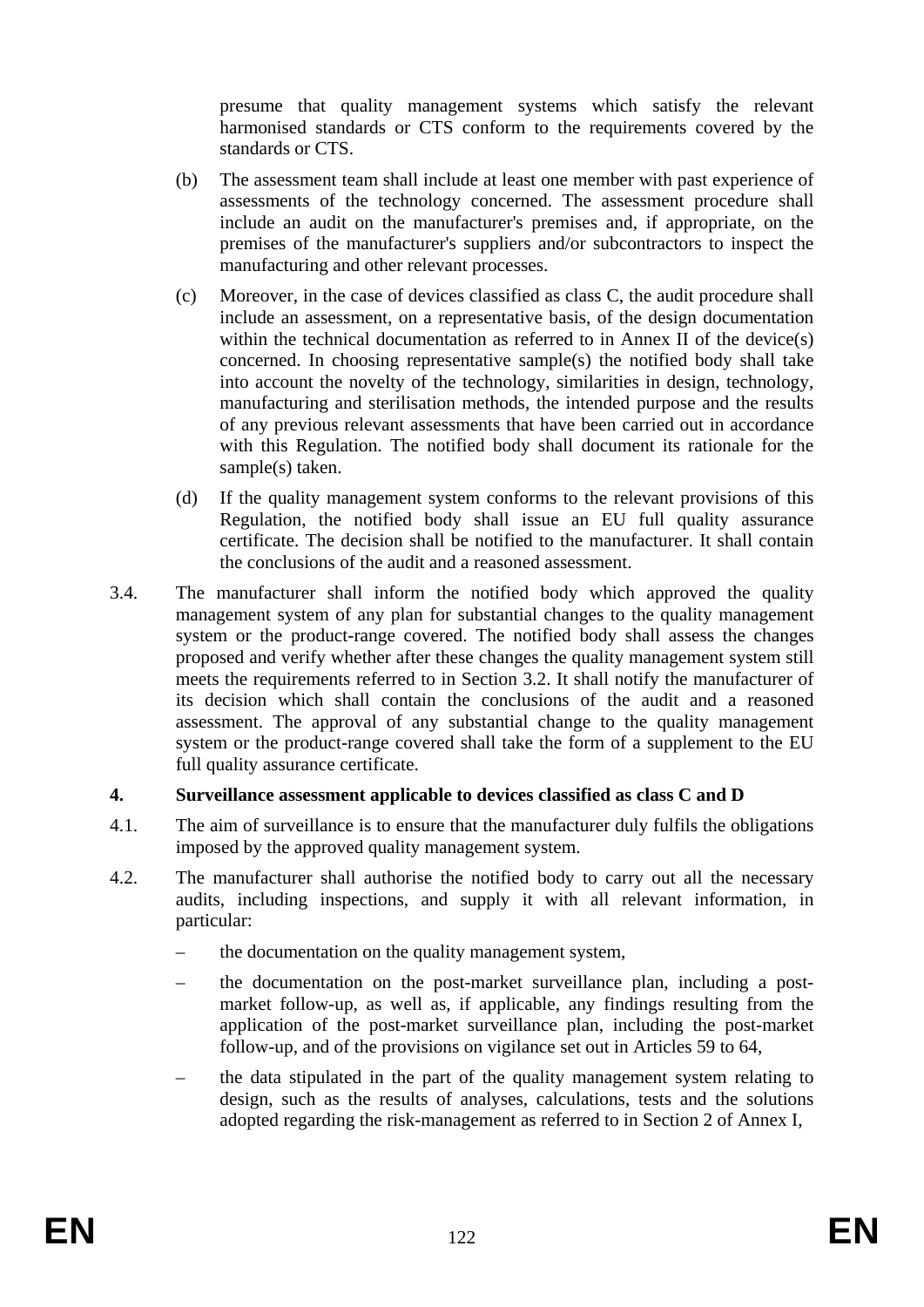- the data stipulated in the part of the quality management system relating to manufacture, such as inspection reports and test data, calibration data, qualification reports of the personnel concerned, etc.
- 4.3. The notified body shall periodically, at least every 12 months, carry out appropriate audits and assessments to make sure that the manufacturer applies the approved quality management system and the post-market surveillance plan, and shall supply the manufacturer with an assessment report. This shall include inspections on the premises of the manufacturer and, if appropriate, of the manufacturer's suppliers and/or subcontractors. At the time of such inspections, the notified body shall, where necessary, carry out or ask for tests in order to check that the quality management system is working properly. It shall provide the manufacturer with an inspection report and, if a test has been carried out, with a test report.
- 4.4. The notified body shall randomly perform unannounced factory inspections to the manufacturer and, if appropriate, of the manufacturer's suppliers and/or subcontractors, which may be combined with the periodic surveillance assessment referred to in Section 4.3. or be performed in addition to this surveillance assessment. The notified body shall establish a plan for the unannounced inspections which shall not be disclosed to the manufacturer.

Within the context of such unannounced inspections, the notified body shall check an adequate sample from the production or the manufacturing process to verify that the manufactured device is in conformity with the technical documentation and/or design dossier. Prior to the unannounced inspection, the notified body shall specify the relevant sampling criteria and testing procedure.

Instead of, or in addition to, the sampling from the production, the notified body shall take samples of devices from the market to verify that the manufactured device is in conformity with the technical documentation and/or design dossier. Prior to the sampling, the notified body shall specify the relevant sampling criteria and testing procedure.

The notified body shall provide the manufacturer with an inspection report which shall include, if applicable, the result of the sample check.

- 4.5. In the case of devices classified as class C, the surveillance assessment shall also include the assessment of the design documentation within the technical documentation of the device(s) concerned on the basis of further representative sample(s) chosen in accordance with the rationale documented by the notified body in accordance with point (c) of Section 3.3.
- 4.6. The notified body shall ensure that the composition of the assessment team assures experience with the technology concerned, continuous objectivity and neutrality; this shall include a rotation of the members of the assessment team at appropriate intervals. As a general rule, a lead auditor shall not lead and attend an audit for more than three consecutive years in respect to the same manufacturer.
- 4.7. If the notified body establishes a divergence between the sample taken from the production or from the market and the specifications laid down in the technical documentation or the approved design, it shall suspend or withdraw the relevant certificate or impose restrictions on it.

## **Chapter II: Design dossier examination**

**5. Examination of the design of the device and batch verification applicable to devices in class D**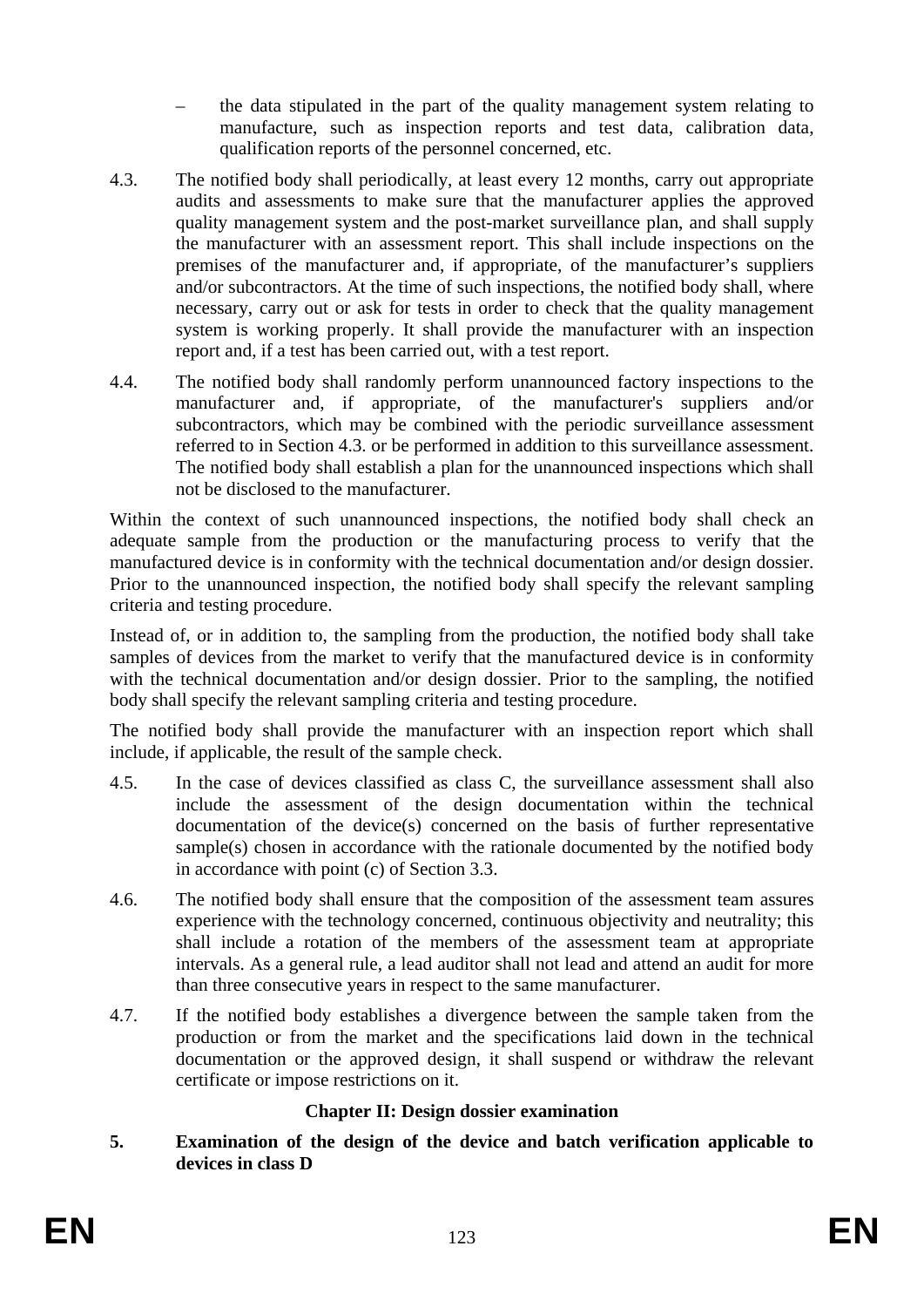- 5.1. In addition to the obligation imposed by Section 3, the manufacturer of devices classified as class D shall lodge with the notified body referred to in Section 3.1 an application for the examination of the design dossier relating to the device which he plans to manufacture and which falls into the device category covered by the quality management system referred to in Section 3.
- 5.2. The application shall describe the design, manufacture and performances of the device in question. It shall include the technical documentation as referred to in Annex II; where the technical documentation is voluminous and/or held in different locations, the manufacturer shall submit a summary technical documentation (STED) and grant access to the full technical documentation upon request.

In the case of devices for self-testing or near-patient testing, the application shall also include the aspects referred to in Section 6.1, point b).

- 5.3. The notified body shall examine the application employing staff with proven knowledge and experience regarding the technology concerned. The notified body may require the application to be completed by further tests or other evidence to allow assessment of conformity with the requirements of this Regulation. The notified body shall carry out adequate physical or laboratory tests in relation to the device or request the manufacturer to carry out such tests.
- 5.4. Before issuing an EU design-examination certificate, the notified body shall request a reference laboratory, where designated in accordance with Article 78, to verify compliance of the device with the CTS, when available, or with other solutions chosen by the manufacturer to ensure a level of safety and performance that is at least equivalent.

The reference laboratory shall provide a scientific opinion within 30 days.

The scientific opinion of the reference laboratory and any possible updates shall be included in the documentation of the notified body concerning the device. The notified body shall give due consideration to the views expressed in the scientific opinion when making its decision. The notified body shall not deliver the certificate if the scientific opinion is unfavourable.

5.5. The notified body shall provide the manufacturer with an EU design-examination report.

If the device conforms to the relevant provisions of this Regulation, the notified body shall issue an EU design-examination certificate. The certificate shall contain the conclusions of the examination, the conditions of validity, the data needed for identification of the approved design, where appropriate, a description of the intended purpose of the device.

5.6. Changes to the approved design shall receive further approval from the notified body which issued the EU design-examination certificate, wherever the changes could affect conformity with the general safety and performance requirements of this Regulation or with the conditions prescribed for use of the device. The applicant shall inform the notified body which issued the EU design-examination certificate of any planned changes to the approved design. The notified body shall examine the planned changes, notify the manufacturer of its decision and provide him with a supplement to the EU design-examination report.

Where the changes could affect compliance with the CTS or with other solutions chosen by the manufacturer which were approved through the EU design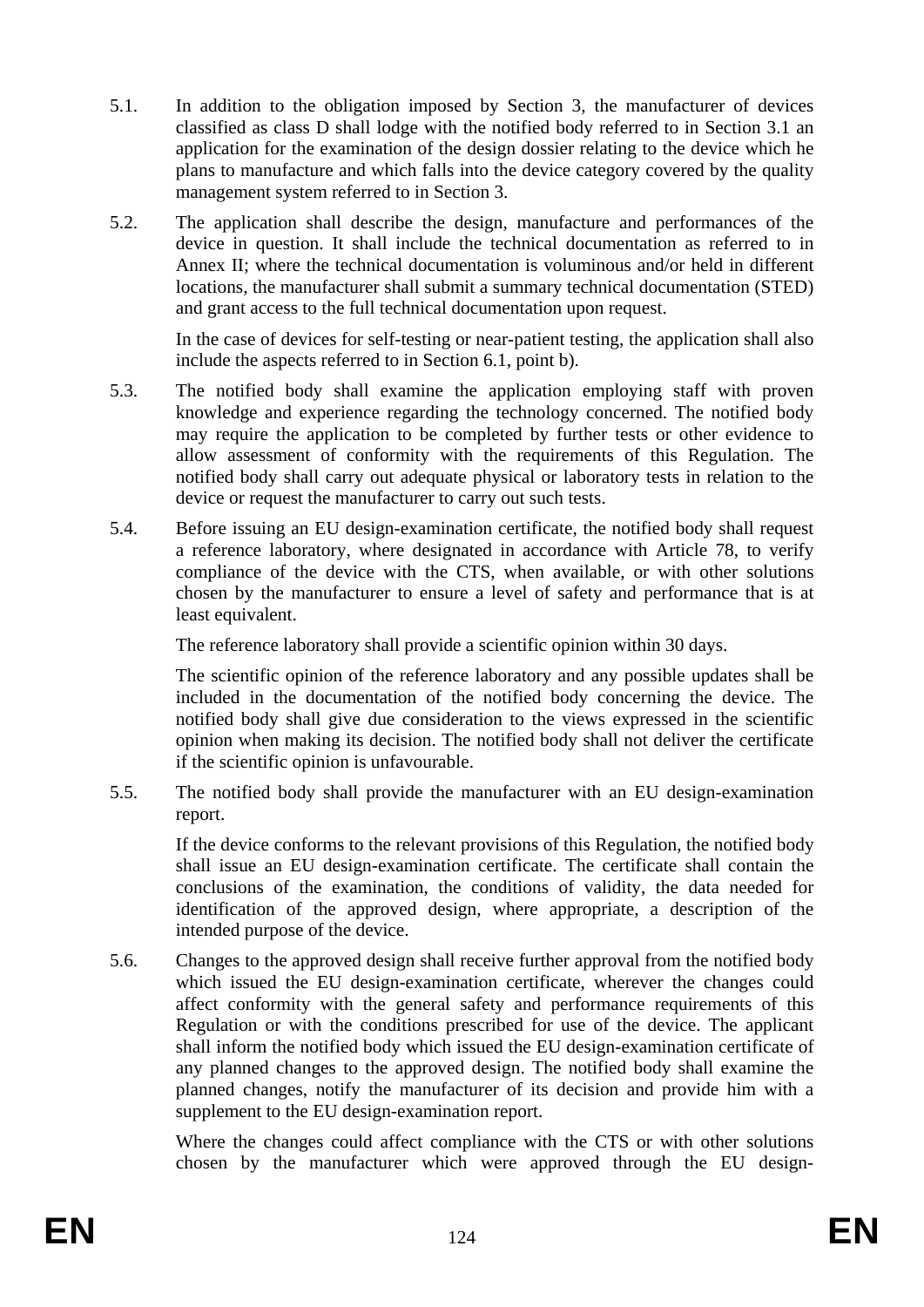examination certificate, the notified body shall consult the reference laboratory that was involved in the initial consultation, in order to confirm that compliance with the CTS or with other solutions chosen by the manufacturer to ensure a level of safety and performance that is at least equivalent are maintained.

The reference laboratory shall provide a scientific opinion within 30 days.

The approval of any change to the approved design shall take the form of a supplement to the EU design-examination certificate.

- 5.7. To verify conformity of manufactured devices classified as class D, the manufacturer shall carry out tests on the manufactured devices or each batch of devices. After the conclusion of the controls and tests he shall forward to the notified body without delay the relevant reports on these tests. Furthermore, the manufacturer shall make the samples of manufactured devices or batches of devices available to the notified body in accordance with pre-agreed conditions and modalities which shall include that the notified body or the manufacturer, in regular intervals, shall send samples of the manufactured devices or batches of devices to a reference laboratory, where designated in accordance with Article 78, to carry out appropriate tests. The reference laboratory shall inform the notified body about its findings.
- 5.8. The manufacturer may place the devices on the market, unless the notified body communicates to the manufacturer within the agreed time-frame, but not later than 30 days after reception of the samples, any other decision, including in particular any condition of validity of delivered certificates.

## **6. Examination of the design of specific types of devices**

- 6.1. Examination of the design of devices for self-testing and near-patient testing classified as class A, B or C
	- (a) The manufacturer of devices for self-testing or near-patient testing classified as class A, B and C shall lodge with the notified body referred to in Section 3.1 an application for the examination of the design.
	- (b) The application shall enable the design of the device to be understood and shall enable conformity with the design-related requirements of this Regulation to be assessed. It shall include:
	- test reports, including results of studies carried out with intended users;
	- where practicable, an example of the device; if required, the device shall be returned on completion of the design examination;
	- data showing the handling suitability of the device in view of its intended purpose for self-testing or near patient-testing;
	- the information to be provided with the device on its label and its instructions for use.

The notified body may require the application to be completed by further tests or proof to allow assessment of conformity with the requirements of this Regulation.

- (c) The notified body shall examine the application employing staff with proven knowledge and experience regarding the technology concerned and provide the manufacturer with an EU design-examination report.
- (d) If the device conforms to the relevant provisions of this Regulation, the notified body shall issue an EU design-examination certificate. The certificate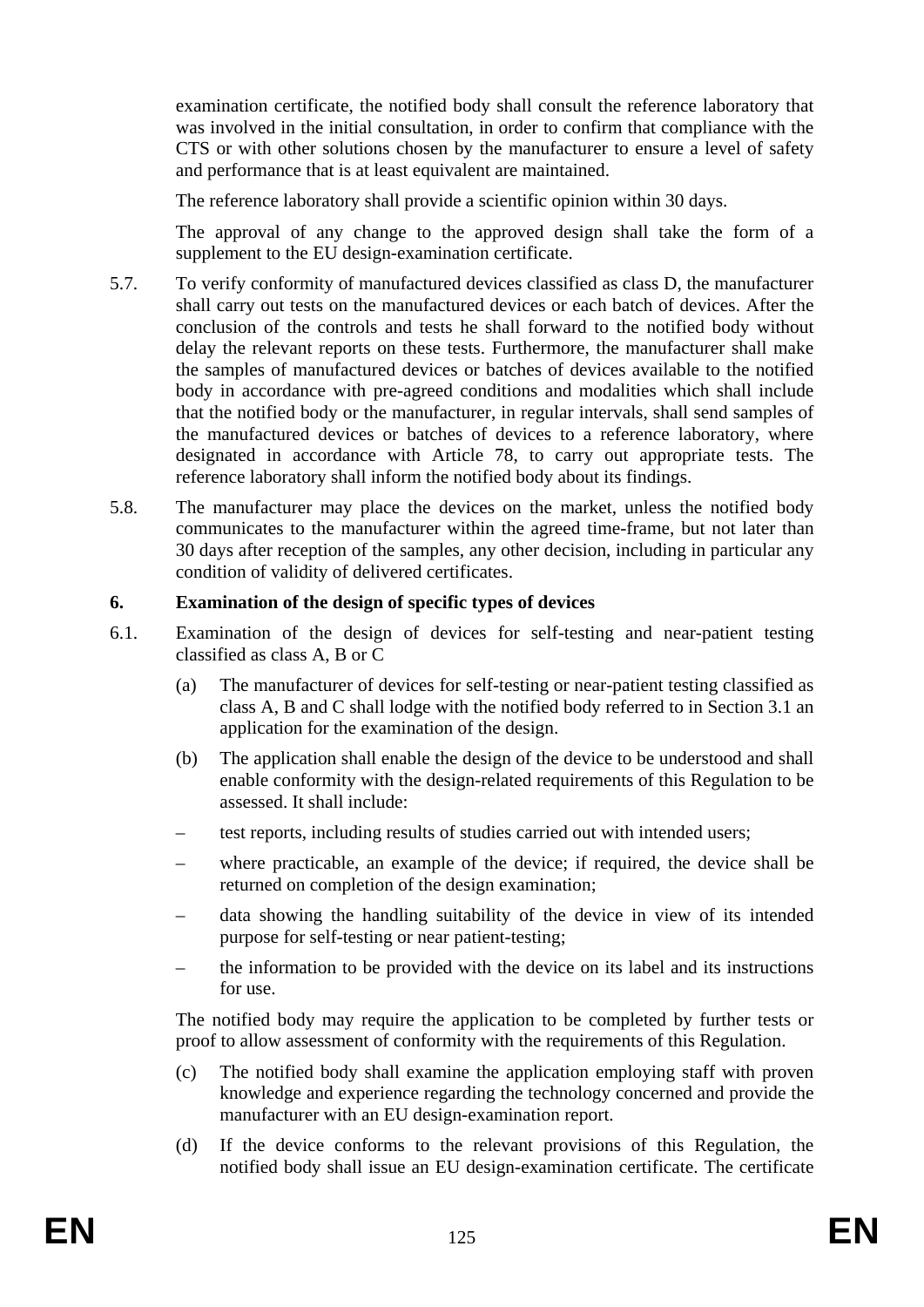shall contain the conclusions of the examination, the conditions of validity, the data needed for the identification of the approved design and, where appropriate, a description of the intended purpose of the device.

- (e) Changes to the approved design shall receive further approval from the notified body which issued the EU design-examination certificate, wherever the changes could affect conformity with the general safety and performance requirements of this Regulation or with the conditions prescribed for use of the device. The applicant shall inform the notified body which issued the EU design-examination certificate of any planned changes to the approved design. The notified body shall examine the planned changes, notify the manufacturer of its decision and provide him with a supplement to the EU designexamination report. The approval of any change to the approved design shall take the form of a supplement to the EU design-examination certificate.
- 6.2. Examination of the design of companion diagnostics
	- (a) The manufacturer of a companion diagnostic shall lodge with the notified body referred to in Section 3.1 an application for the examination of the design.
	- (b) The application shall enable the design of the device to be understood and shall enable conformity with the design-related requirements of this Regulation to be assessed, in particular, with regard to the suitability of the device in relation to the medicinal product concerned.
	- (c) For companion diagnostic intended to be used to assess the patient eligibility to a treatment with a specific medicinal product, the notified body shall consult before issuing an EU design-examination certificate and on the basis of the draft summary of safety and performance and the draft instructions for use, one of the competent authorities designated by the Member States in accordance with Directive 2001/83/EC (hereinafter referred to as 'medicinal products competent authority') or the European Medicines Agency (hereinafter referred to as 'EMA') established by the Regulation (EC) No 726/2004 laying down Community procedures for the authorisation and supervision of medicinal products for human and veterinary use and establishing a European Medicines Agency<sup>43</sup>, regarding the suitability of the device in relation to the medicinal product concerned. Where the medicinal product falls exclusively within the scope of the Annex of Regulation (EC) No 726/2004, the notified body shall consult the EMA.
	- (d) The medicinal products competent authority or the EMA shall give its opinion, if any, within 60 days after receipt of valid documentation. This 60-day period may be extended only once for a further 60 days on scientifically valid grounds. The opinion of the medicinal products authority or of the EMA and any possible update shall be included in the documentation of the notified body concerning the device.
	- (e) The notified body shall give due consideration to the opinion, if any, expressed by the medicinal products competent authority concerned or the EMA when making its decision. It shall convey its final decision to the medicinal products competent authority concerned or to the EMA. The design-examination certificate shall be delivered in accordance with point (d) of Section 6.1.

 $43$ 

OJ L 136, 30.4.2004, p. 1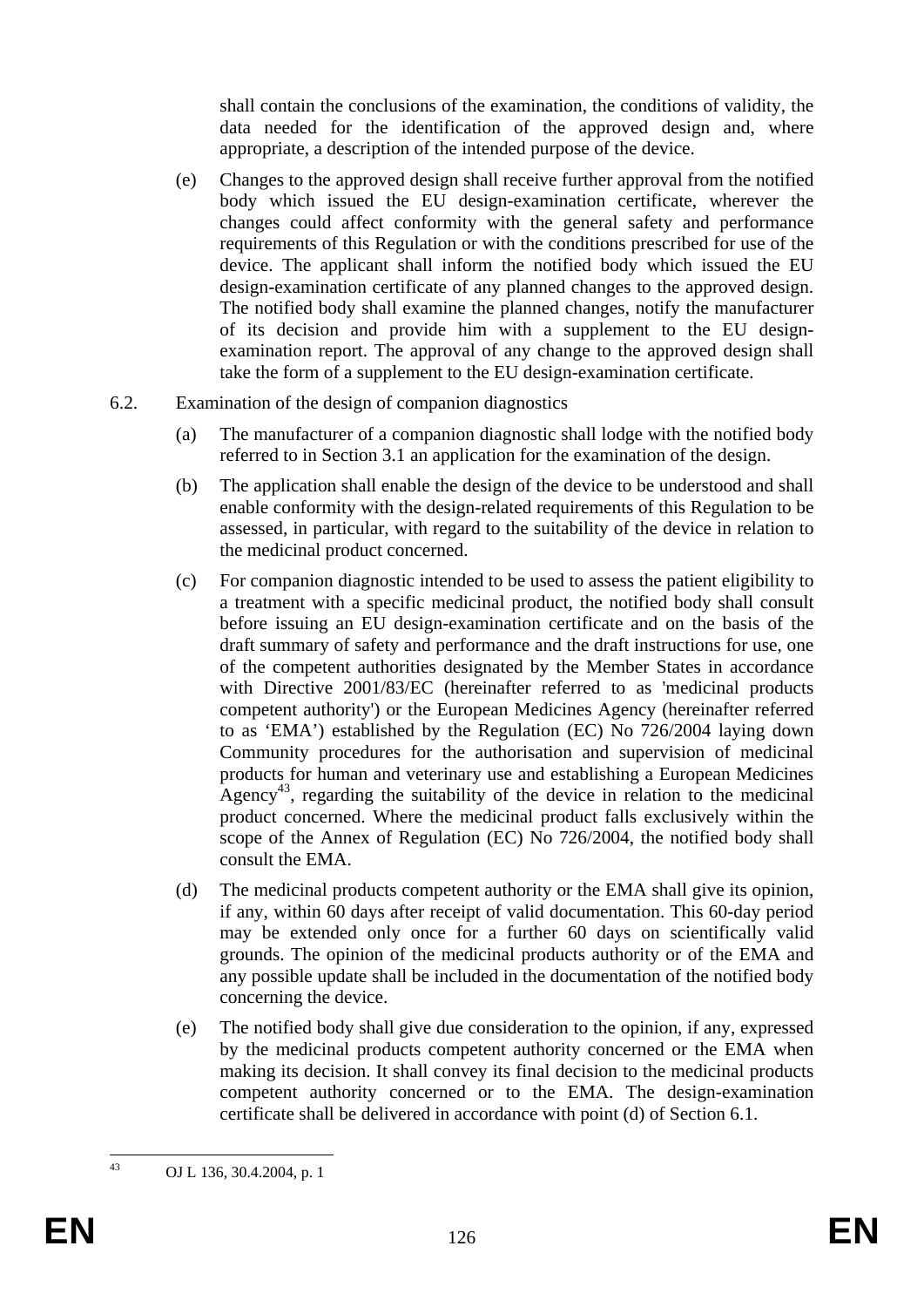(f) Before changes affecting the suitability of the device in relation to the medicinal product concerned are made, the manufacturer shall inform the notified body of the changes, which shall consult the medicinal products competent authority that was involved in the initial consultation or the EMA. The medicinal products competent authority or the EMA shall give its opinion, if any, within 30 days after receipt of the valid documentation regarding the changes. A supplement to the EU design-examination certificate shall be issued in accordance with point (e) of Section 6.1.

## **Chapter III: Administrative provisions**

- 7. The manufacturer or his authorised representative shall, for a period ending at least five years after the last device has been placed on the market, keep at the disposal of the competent authorities:
	- the declaration of conformity,
	- the documentation referred to in the fourth indent of Section 3.1 and in particular the data and records arising from the procedures referred to in point (c) of Section 3.2.,
	- the changes referred to in Section 3.4,
	- the documentation referred to in Sections 5.2 and point (b) of Section 6.1, and
	- the decisions and reports from the notified body as referred to in Sections 3.3, 4.3, 4.4, 5.5, 5.6, 5.8, points (c), (d) and (e) of Section 6.1, point (e) of Section 6.2 and point (f) of Section 6.2.
- 8. Each Member State shall make provision that this documentation is kept at the disposal of the competent authorities for the period indicated in the first sentence of the preceding paragraph in case the manufacturer, or his authorised representative, established within its territory goes bankrupt or ceases its business activity prior to the end of this period.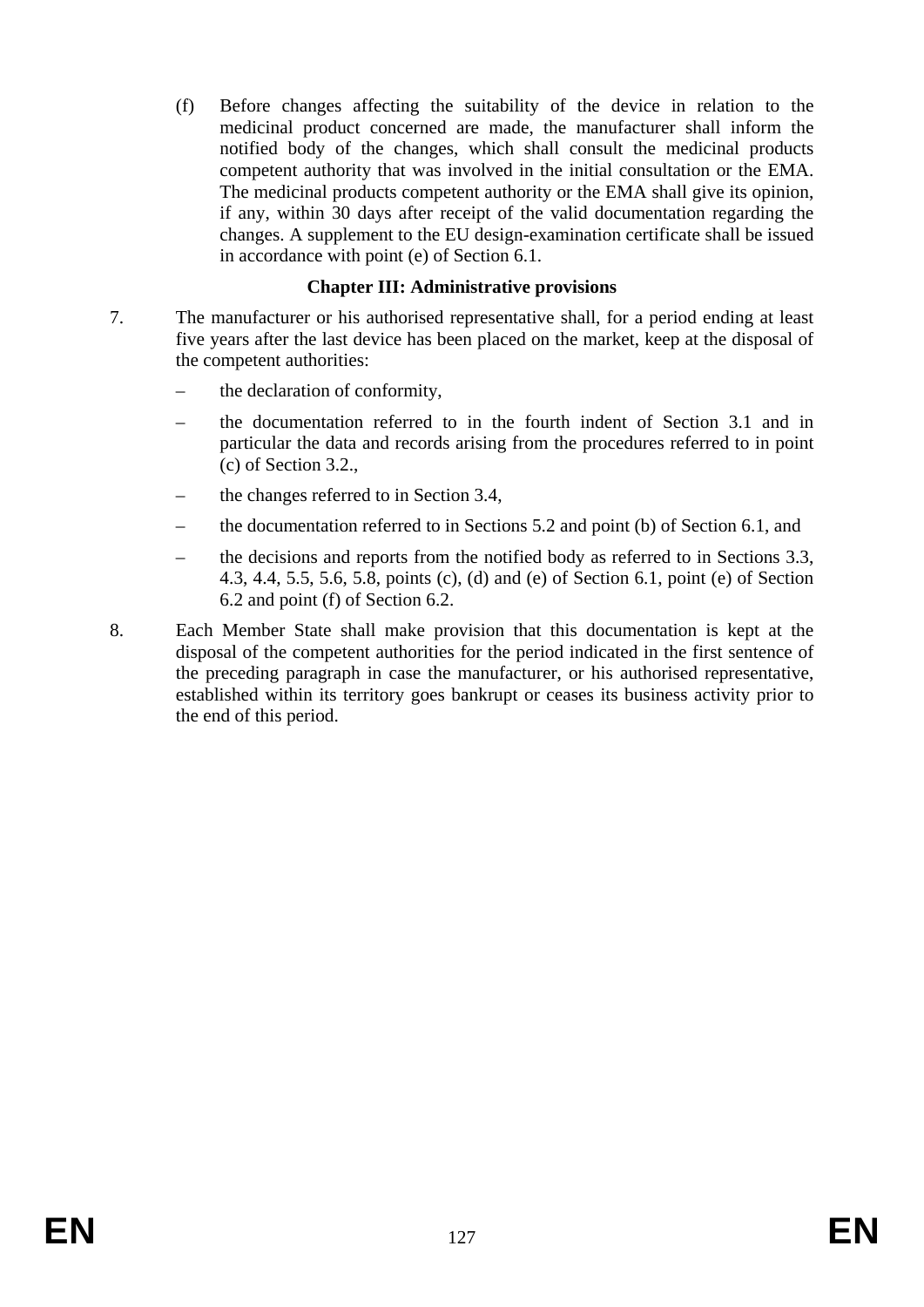#### **ANNEX IX**

## **CONFORMITY ASSESSMENT BASED ON TYPE EXAMINATION**

1. EU type-examination is the procedure whereby a notified body ascertains and certifies that a representative sample of the production covered fulfils the relevant provisions of this Regulation.

#### **2. Application**

The application shall include:

- the name and address of the manufacturer and, if the application is lodged by the authorised representative, the name and address of the authorised representative,
- the technical documentation referred to in Annex II needed to assess the conformity of the representative sample of the production in question, hereinafter referred to as the 'type', with the requirements of this Regulation; where the technical documentation is voluminous and/or held in different locations, the manufacturer shall submit a summary technical documentation (STED) and grant access to the full technical documentation upon request. The applicant shall make a 'type' available to the notified body. The notified body may request other samples as necessary,
- in the case of devices for self-testing or near-patient testing, test reports, including results of studies carried out with intended users, and data showing the handling suitability of the device in view of its intended purpose for selftesting or near patient-testing,
- a written declaration that no application has been lodged with any other notified body for the same type, or information about any previous application for the same type that has been refused by another notified body.

#### **3. Assessment**

The notified body shall:

- 3.1. examine and assess the technical documentation and verify that the type has been manufactured in conformity with that documentation; it shall also record the items designed in conformity with the applicable specifications of the standards referred to in Article 6 or CTS, as well as the items not designed on the basis of the relevant provisions of the abovementioned standards;
- 3.2. carry out or arrange for the appropriate assessments and the physical or laboratory tests necessary to verify whether the solutions adopted by the manufacturer meet the general safety and performance requirements of this Regulation if the standards referred to in Article 6 or CTS have not been applied; if the device is to be connected to other equipment in order to operate as intended, proof shall be provided that it conforms to the general safety and performance requirements when connected to any such equipment having the characteristics specified by the manufacturer;
- 3.3. carry out or arrange for the appropriate assessments and the physical or laboratory tests necessary to verify whether, if the manufacturer has chosen to apply the relevant standards, these have actually been applied;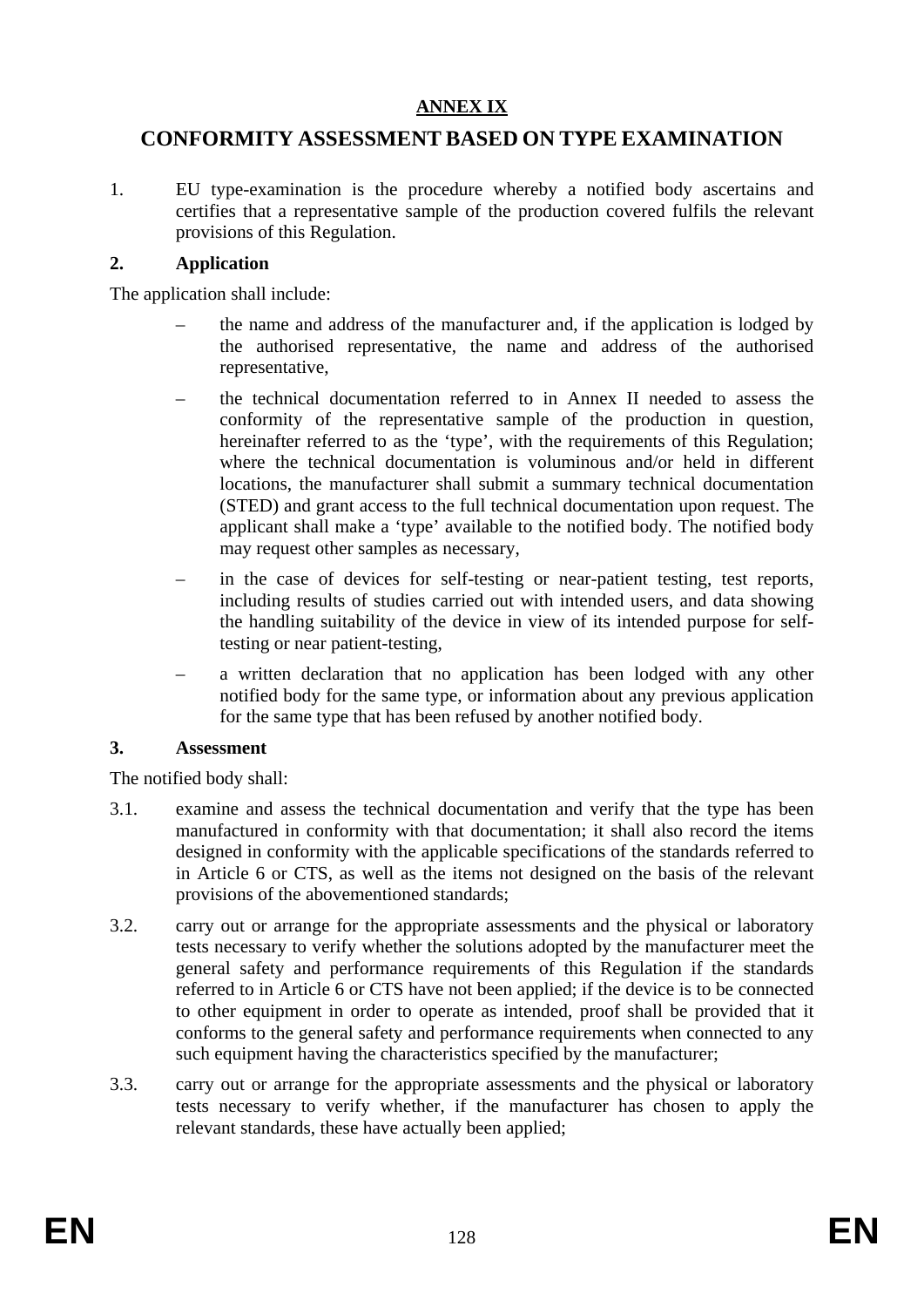- 3.4. agree with the applicant on the place where the necessary assessments and tests will be carried out;
- 3.5. in the case of devices classified as class D, request a reference laboratory, where designated in accordance with Article 78, to verify compliance of the device with the CTS or with other solutions chosen by the manufacturer to ensure a level of safety and performance that is at least equivalent. The reference laboratory shall provide a scientific opinion within 30 days. The scientific opinion of the reference laboratory and any possible update shall be included in the documentation of the notified body concerning the device. The notified body shall give due consideration to the views expressed in the scientific opinion when making its decision. The notified body shall not deliver the certificate if the scientific opinion is unfavourable;
- 3.6. For companion diagnostic intended to be used to assess the patient eligibility to a treatment with a specific medicinal product, seek the opinion, on the basis of the draft summary of safety and performance and the draft instructions for use, of a one of the competent authorities designated by the Member States in accordance with Directive 2001/83/EC (hereinafter referred to as 'medicinal products competent authority') or the European Medicines Agency (hereinafter referred to as 'EMA') on the suitability of the device in relation to the medicinal product concerned. Where the medicinal product falls exclusively within the scope of the Annex of Regulation (EC) No 726/2004, the notified body shall consult the EMA. The medicinal products authority or the European Medicines Agency shall deliver its opinion, if any, within 60 days upon receipt of the valid documentation. This 60-day period may be extended only once for a further 60 days on scientifically valid grounds. The opinion of the medicinal products authority or of the EMA and any possible update shall be included in the documentation of the notified body concerning the device. The notified body shall give due consideration to the opinion, if any, expressed by the medicinal products competent authority concerned or the EMA when making its decision. It shall convey its final decision to the medicinal products competent authority concerned or to the EMA.

## **4. Certificate**

If the type conforms to the provisions of this Regulation, the notified body shall issue an EU type-examination certificate. The certificate shall contain the name and address of the manufacturer, the conclusions of the assessment, the conditions of validity and the data needed for identification of the type approved. The relevant parts of the documentation shall be annexed to the certificate and a copy kept by the notified body.

## **5. Changes to the type**

- 5.1. The applicant shall inform the notified body which issued the EU type-examination certificate of any planned change to the approved type.
- 5.2. Changes to the approved product shall receive further approval from the notified body which issued the EU type-examination certificate wherever the changes may affect conformity with the general safety and performance requirements or with the conditions prescribed for use of the product. The notified body shall examine the planned changes, notify the manufacturer of its decision and provide him with a supplement to the EU type-examination report. The approval of any change to the approved type shall take the form of a supplement to the initial EU type-examination certificate.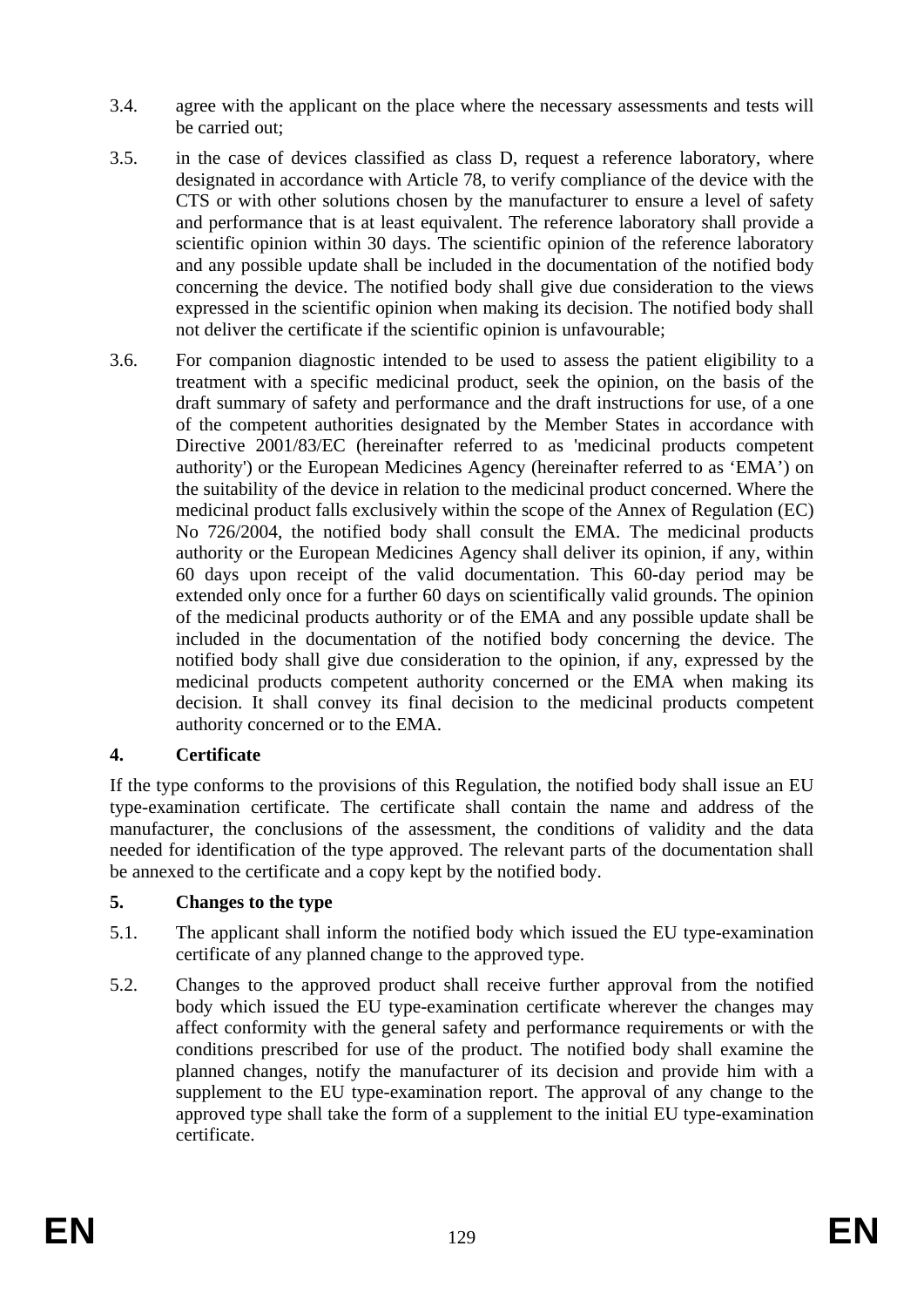5.3. Where the changes could affect compliance with the CTS or with other solutions chosen by the manufacturer which were approved through the EU type-examination certificate, the notified body shall consult the reference laboratory that was involved in the initial consultation, in order to confirm that compliance with the CTS, when available, or with other solutions chosen by the manufacturer to ensure a level of safety and performance that is at least equivalent are maintained.

The reference laboratory shall provide a scientific opinion within 30 days.

5.4. Where the changes affect a companion diagnostic approved through the EU typeexamination certificate with regard to its suitability in relation to a medicinal product, the notified body shall consult the medicinal products competent authority that was involved in the initial consultation or the EMA. The medicinal products competent authority or the EMA shall give its opinion, if any, within 30 days after receipt of the valid documentation regarding the changes. The approval of any change to the approved type shall take the form of a supplement to the initial EU type-examination certificate.

## **6. Administrative provisions**

The manufacturer or his authorised representative shall, for a period ending at least five years, after the last device has been placed on the market, keep at the disposal of the competent authorities:

- the documentation referred to in the second indent of Section 2,
- the changes referred to in Section 5,
- copies of EU type-examination certificates and their additions.

Section 8 of Annex VIII shall apply.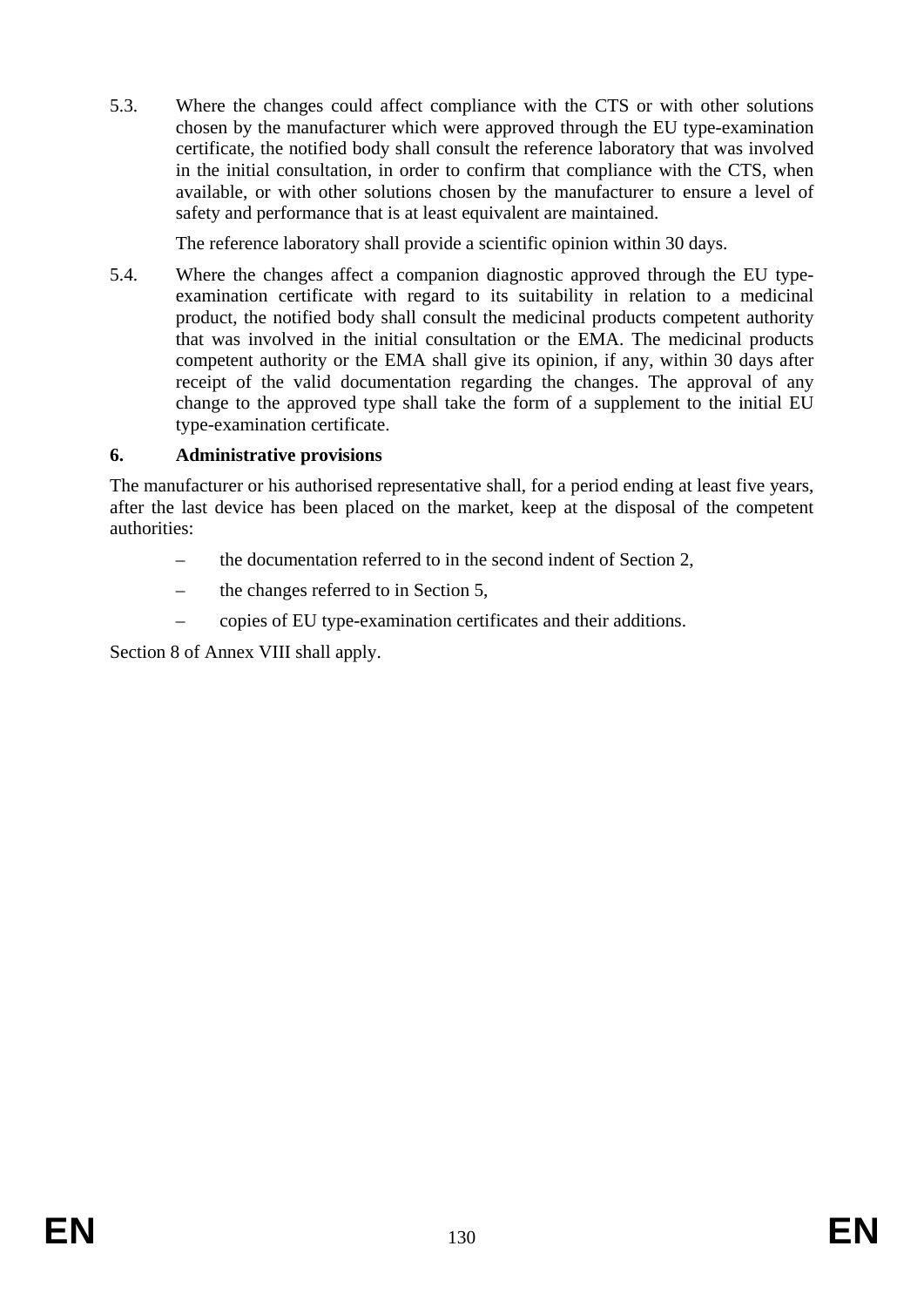#### **ANNEX X**

## **CONFORMITY ASSESSMENT BASED ON PRODUCTION QUALITY ASSURANCE**

- 1. The manufacturer shall ensure application of the quality management system approved for the manufacture of the devices concerned and carry out the final inspection, as specified in Section 3, and is subject to the surveillance referred to in Section 4.
- 2. The manufacturer who fulfils the obligations imposed by Section 1 shall draw up and keep an EU declaration of conformity in accordance with Article 15 and Annex III for the device model covered by the conformity assessment procedure. By issuing an EU declaration of conformity, the manufacturer ensures and declares that the devices concerned conform to the type described in the EU type-examination certificate and meet the provisions of this Regulation which apply to them.

#### **3. Quality management system**

3.1. The manufacturer shall lodge an application for assessment of his quality management system with a notified body.

The application shall include:

- all elements listed in Section 3.1 of Annex VIII,
- the technical documentation as referred to in Annex II for the types approved; where the technical documentation is voluminous and/or held in different locations, the manufacturer shall submit a summary technical documentation (STED) and grant access to the full technical documentation upon request;
- a copy of the EU-type examination certificates referred to in Section 4 of Annex IX; if the EU-type examination certificates have been issued by the same notified body with which the application is lodged, a reference to the technical documentation and the certificates issued is sufficient.
- 3.2. Application of the quality management system shall ensure that the devices conform to the type described in the EU type-examination certificate and to the provisions of this Regulation which apply to them at every stage. All the elements, requirements and provisions adopted by the manufacturer for his quality management system shall be documented in a systematic and orderly manner in the form of written policies and procedures such as quality programmes, quality plans, quality manuals and quality records.

It shall, in particular, include an adequate description of all elements listed in points (a), (b), (d) and (e) of Section 3.2 of Annex VIII.

3.3. The provisions of points (a) and (b) of Section 3.3 of Annex VIII, apply.

If the quality system ensures that the devices conform to the type described in the in the EU type-examination certificate and conforms to the relevant provisions of this Regulation, the notified body shall issue an EU quality assurance certificate. The decision shall be notified to the manufacturer. It shall contain the conclusions of the inspection and a reasoned assessment.

3.4. The provisions of the Section 3.4 of Annex VIII apply.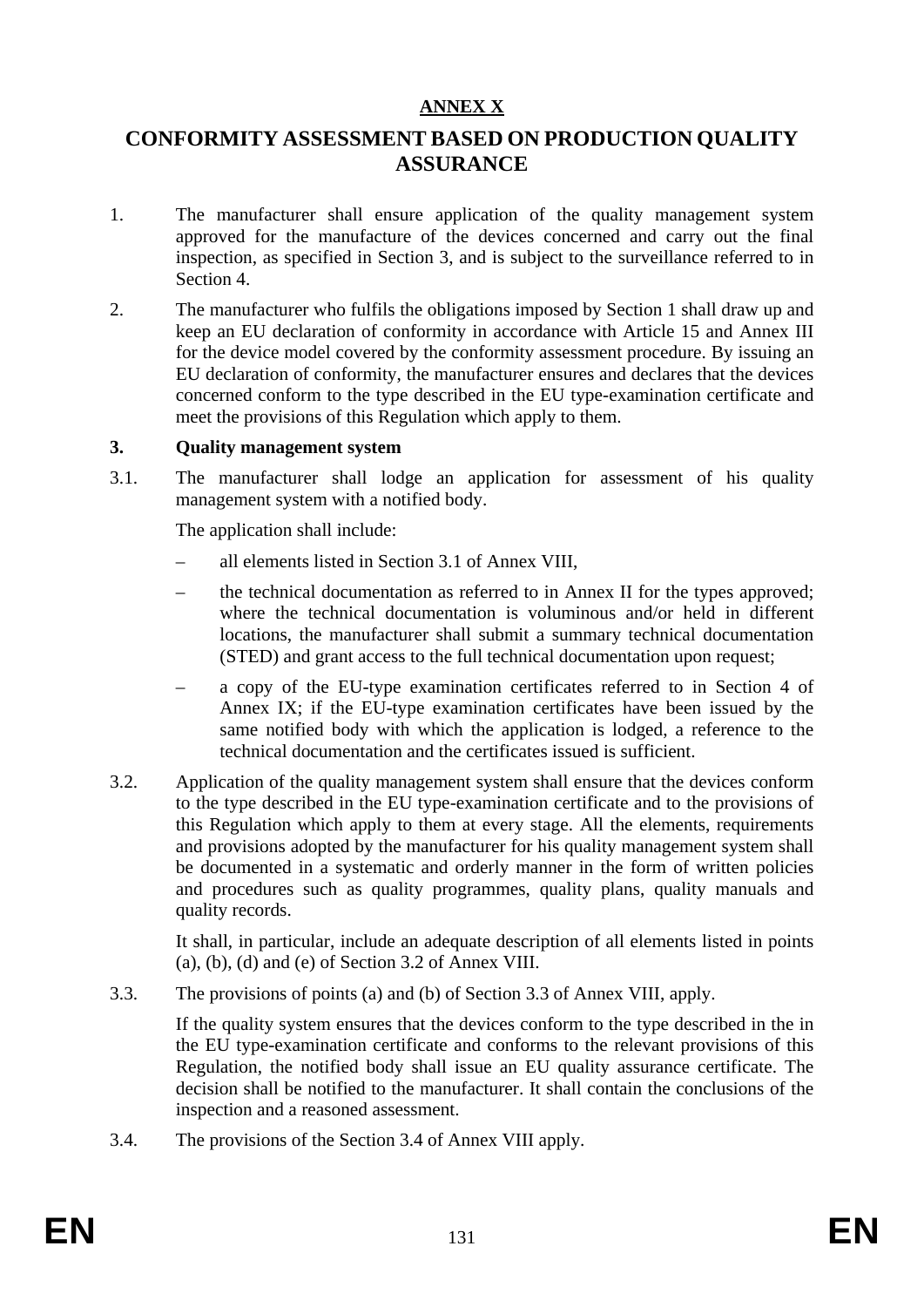## **4. Surveillance**

The provisions of Section 4.1, the first, second and fourth indents of Section 4.2, Section 4.3, Section 4.4, Section 4.6 and Section 4.7 of Annex VIII apply.

## **5. Verification of manufactured devices classified as class D**

- 5.1. In the case of devices classified as class D, the manufacturer shall carry out tests on the manufactured devices or each batch of devices. After the conclusion of the controls and tests he shall forward to the notified body without delay the relevant reports on these tests. Furthermore, the manufacturer shall make the samples of manufactured devices or batches of devices available to the notified body in accordance with pre-agreed conditions and modalities which shall include that the notified body or the manufacturer, in regular intervals, shall send samples of the manufactured devices or batches of devices to a reference laboratory, where designated in accordance with Article 78, to carry out appropriate tests. The reference laboratory shall inform the notified body about its findings
- 5.2. The manufacturer may place the devices on the market, unless the notified body communicates to the manufacturer within the agreed time-frame, but not later than 30 days after reception of the samples, any other decision, including in particular any condition of validity of delivered certificates.

## **6. Administrative provisions**

The manufacturer or his authorised representative shall, for a period ending at least five years after the last device has been placed on the market, keep at the disposal of the competent authorities:

- the declaration of conformity,
- the documentation referred to in the fourth indent of Section 3.1 of Annex VIII,
- the documentation referred to in the seventh indent of Section 3.1 of Annex VIII, including the EU type-examination certificate referred to in Annex IX,
- the changes referred to in Section 3.4 of Annex VIII and
- the decisions and reports from the notified body as referred to in Sections 3.3, 4.3 and 4.4 of Annex VIII.

Section 8 of Annex VIII shall apply.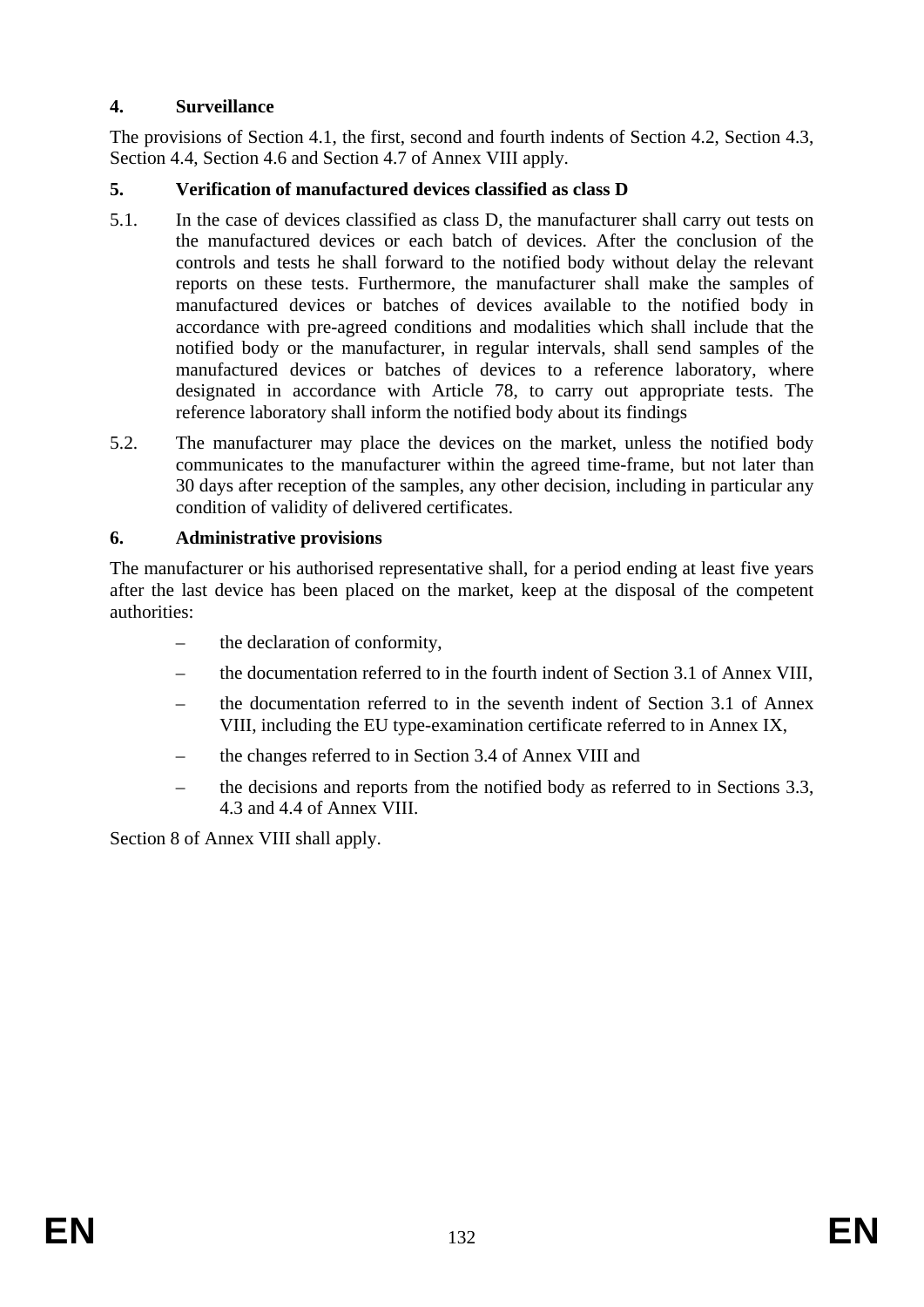## **ANNEX XI**

## **MINIMUM CONTENT OF CERTIFICATES ISSUED BY A NOTIFIED BODY**

- 1. Name, address and identification number of the notified body;
- 2. name and address of the manufacturer and, if applicable, of the authorised representative;
- 3. unique number identifying the certificate;
- 4. date of issue;
- 5. date of expiry;
- 6. data needed for the identification of the device(s) or categories of devices covered by the certificate, including the intended purpose of the device(s) and the GMDN code(s) or internationally recognised nomenclature code(s);
- 7. if applicable, the manufacturing facilities covered by the certificate;
- 8. reference to this Regulation and the relevant Annex according to which the conformity assessment has been carried out;
- 9. examinations and tests performed, e.g. reference to relevant standards / test reports / audit report(s);
- 10. if applicable, reference to the relevant parts of the technical documentation or other certificates required for the placing on the market of the device(s) covered;
- 11. if applicable, information about the surveillance by the notified body;
- 12. conclusions of the notified body's assessment, examination or inspection;
- 13. conditions for or limitations to the validity of the certificate;
- 14. legally binding signature of the notified body according to the applicable national law.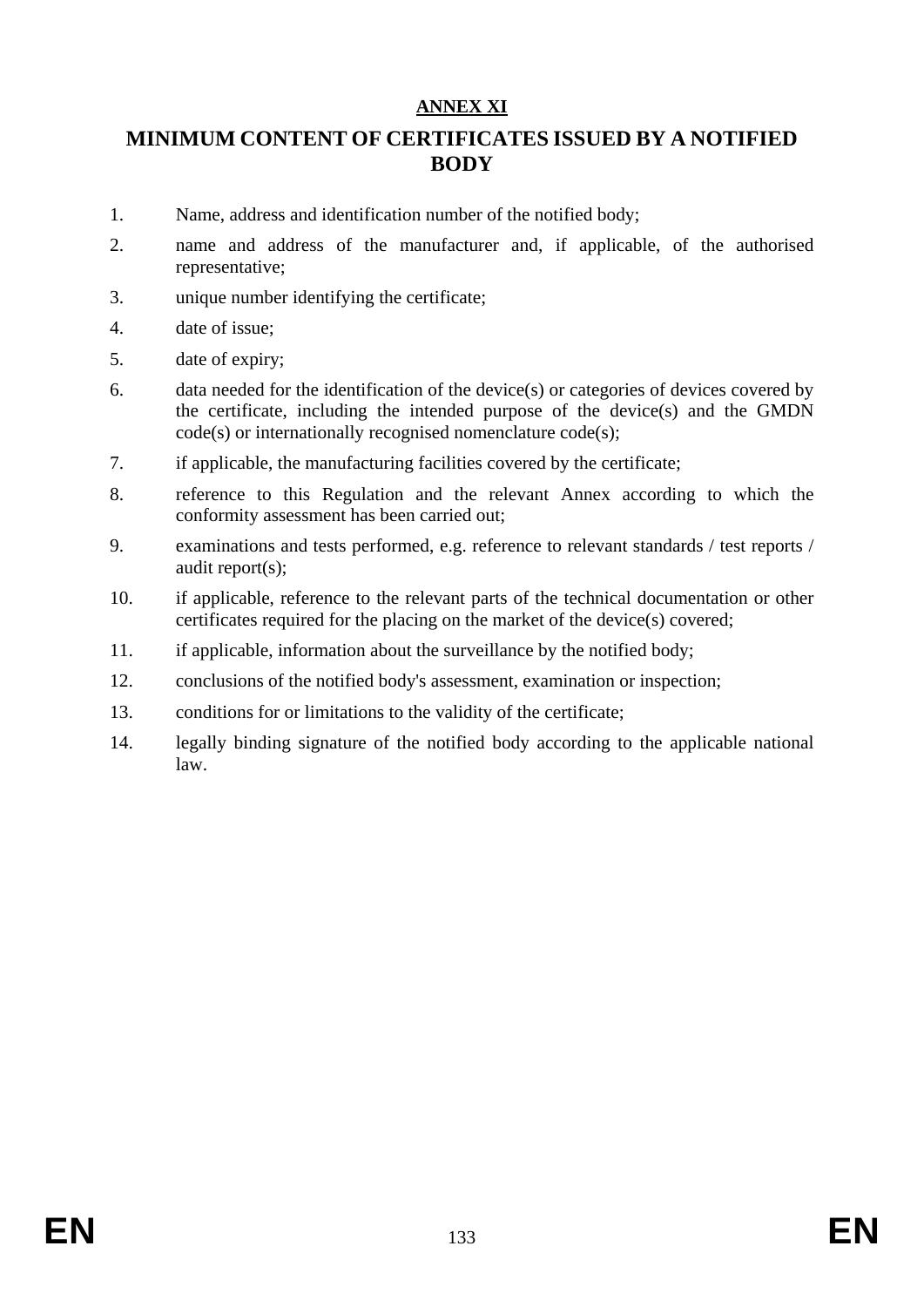## **ANNEX XII**

## **CLINICAL EVIDENCE AND POST-MARKET FOLLOW-UP**

## **Part A: Clinical evidence**

The demonstration of conformity with the general safety and performance requirements set out in Annex I, under the normal conditions of use of the device, shall be based on clinical evidence.

The clinical evidence includes all the information supporting the scientific validity of the analyte, the analytical performance and, where applicable, the clinical performance of the device for its intended purpose as stated by the manufacturer.

#### **1. SCIENTIFIC VALIDITY DETERMINATION AND PERFORMANCE EVALUATION**

#### **1.1. Scientific validity determination**

- 1.1.1. The scientific validity refers to the association of the analyte to a clinical condition or a physiological state.
- 1.1.2. The determination of the scientific validity may not be necessary where the association of the analyte to a clinical condition or a physiological state is well known, based on available information, such as peer reviewed literature, historical data and experience.
- 1.1.3. For a new analyte and/or a new intended purpose, the scientific validity shall be demonstrated based on one or a combination of the following sources:
	- information on devices measuring the same analyte with the same intended purpose that have marketing history;
	- literature;
	- expert opinions;
	- results from proof of concept studies;
	- results from clinical performance studies.
- 1.1.4. The information supporting the scientific validity of the analyte shall be summarised as part of the clinical evidence report.

## **1.2. Performance evaluation**

The performance evaluation of a device is the process by which generated data are assessed and analysed to demonstrate the analytical performance, and where applicable the clinical performance of that device for its intended purpose as stated by the manufacturer.

Interventional performance studies and other clinical performance studies involving risks for the subjects of the studies shall only be performed once the analytical performance of the device has been established and determined to be acceptable.

## **1.2.1. Analytical performance**

1.2.1.1 The analytical performance characteristics are described in point (a) of Section 6(1) of Annex I.

1.2.1.2 As a general rule, the analytical performance shall always be demonstrated on the basis of analytical performance studies.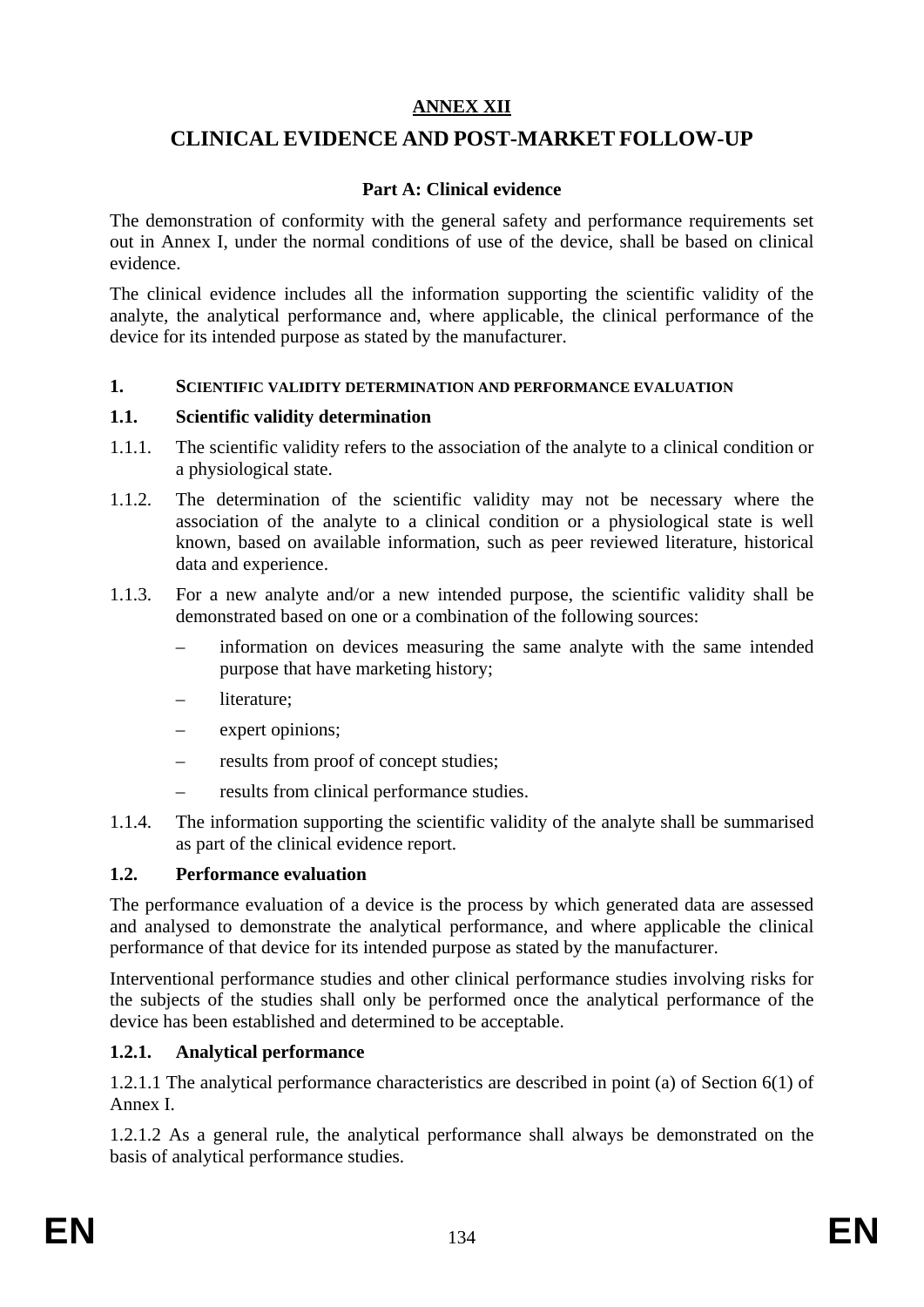1.2.1.3 For novel devices, it may not be possible to demonstrate trueness since suitable higher order reference materials or a suitable comparative method may not be available. If there are no comparative methods, different approaches may be used (e.g. comparison to some other well-documented method, comparison to the composite reference method). In the absence of such approaches, a clinical performance study comparing test performance to the current clinical standard practice would be needed.

1.2.1.4 The analytical performance data shall be summarised as part of the clinical evidence report.

## **1.2.2. Clinical performance**

1.2.2.1 The clinical performance characteristics are described in point (b) of Section 6(1) of Annex I.

1.2.2.2 Clinical performance data may not be required for established and standardised devices and for devices classified as class A according to the rules set out in Annex VII.

1.2.2.3 Clinical performance of a device shall be demonstrated based on one or a combination of the following sources

- clinical performance studies;
- literature;
- experience gained by routine diagnostic testing.

1.2.2.4 Clinical performance studies shall be performed unless it is duly justified to rely on other sources of clinical performance data.

1.2.2.5 Clinical performance data shall be summarised as part of the clinical evidence report.

1.2.2.6 When the clinical performance evaluation includes a clinical performance study, the level of detail of the clinical performance study report referred to in Section 2.3.3 of this Annex will vary based on the risk class of the device determined according to the rules set out in Annex VII:

- For devices classified as class B according to the rules set out in Annex VII, the clinical performance study report may be limited to a summary of the study protocol, results and conclusion;
- For devices classified as class C according to the rules set out in Annex VII, the clinical performance study report shall include the method of data analysis, the study conclusion and the relevant details of the study protocol;
- For devices classified as class D according to the rules set out in Annex VII, the clinical performance study report shall include the method of data analysis, the study conclusion, the relevant details of the study protocol and the individual data points.

## **2. CLINICAL PERFORMANCE STUDIES**

## **2.1. Purpose of clinical performance studies**

The purpose of clinical performance studies is to establish or confirm aspects of device performance which cannot be determined by analytical performance studies, literature and/or previous experience gained by routine diagnostic testing. This information is used to demonstrate compliance with the relevant general safety and performance requirements with respect to clinical performance. When clinical performance studies are conducted, the data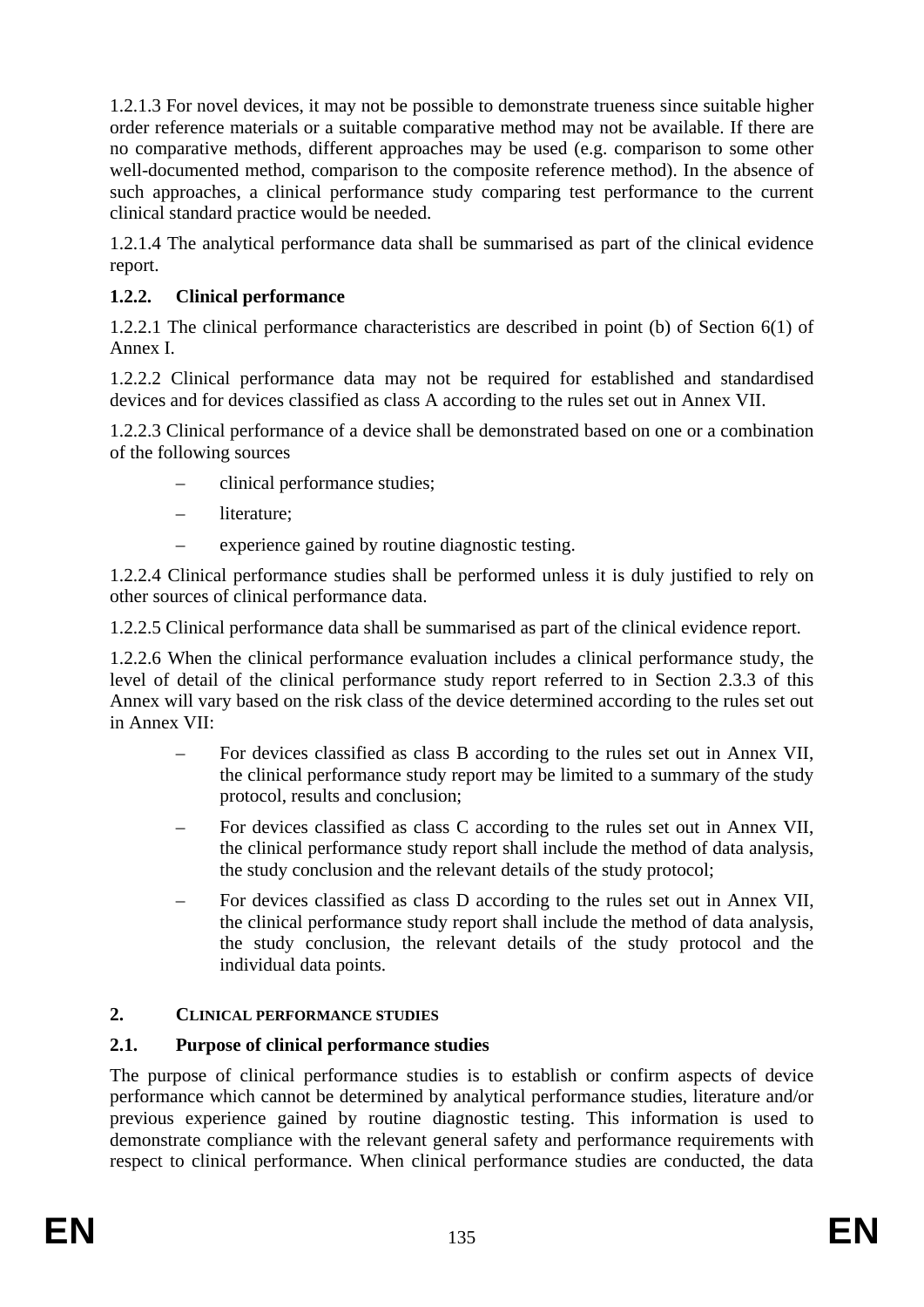obtained shall be used in the performance evaluation process and be part of the clinical evidence for the device.

## **2.2. Ethical considerations for clinical performance studies**

Every step in the clinical performance study, from first consideration of the need and justification of the study to the publication of the results, shall be carried out in accordance with recognised ethical principles, as for example those laid down in the World Medical Association Declaration of Helsinki on Ethical Principles for Medical Research Involving Human Subjects adopted by the 18<sup>th</sup> World Medical Assembly in Helsinki, Finland, in 1964 and last amended by the 59<sup>th</sup> World Medical Association General Assembly in Seoul, Korea, in 2008.

## **2.3. Methods for clinical performance studies**

## 2.3.1. Clinical performance study design type

Clinical performance studies shall be designed in such a way as to maximize the relevance of the data while minimising potential biases. The design of the study shall provide the data necessary to address the clinical performance of the device.

## 2.3.2. Clinical performance study protocol

Clinical performance studies shall be performed on the basis of an appropriate 'clinical performance study protocol'.

The clinical performance study protocol shall set out how the study is intended to be conducted. It shall contain information about the study design such as the purpose, objectives, study population, description of test method(s) and interpretation of results, site training and monitoring, specimen type, specimen collection, preparation, handling and storage, inclusion and exclusion criteria, limitations, warning and precautions, data collection/management, data analysis, required materials, number of study sites and if applicable, clinical endpoints/outcomes, and requirements for patient follow-up.

In addition, the clinical performance study protocol shall identify the key factors which may impact the completeness and significance of results, such as intended participant follow-up procedures, decision algorithms, discrepancy resolution process, masking/blinding, approaches to statistical analyses, and methods for recording endpoints/outcomes and, where appropriate, communication of test results.

## 2.3.3. Clinical performance study report

A 'clinical performance study report', signed by a medical practitioner or any other authorised person responsible, shall contain documented information on the clinical performance study protocol, results and conclusions of the clinical performance study, including negative findings. The results and conclusions shall be transparent, free of bias and clinically relevant. The report shall contain sufficient information to enable it to be understood by an independent party without reference to other documents. The report shall also include as appropriate any protocol amendments or deviations, and data exclusions with the appropriate rationale.

## **3. CLINICAL EVIDENCE REPORT**

3.1 The clinical evidence report shall contain the scientific validity data, the analytical performance data and, where applicable, the clinical performance data. If the analytical performance data is determined to be sufficient to declare conformity with the general safety and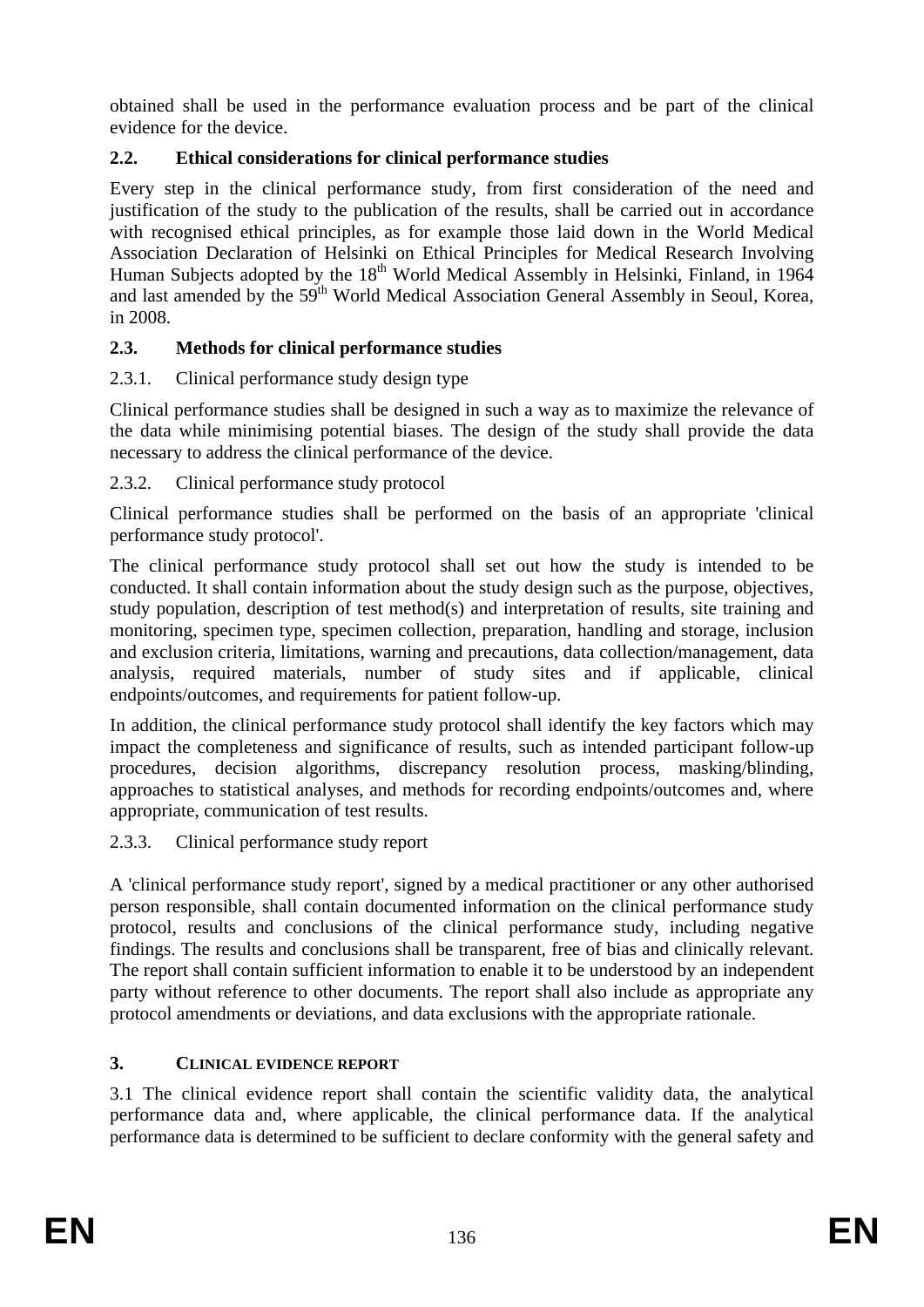performance requirements set out to in Annex I without the need for clinical performance data, a rationale should be documented and included in the clinical evidence report.

3.2 The clinical evidence report shall in particular outline:

- the justification for the approach taken to gather the clinical evidence;
- the technology on which the device is based, the intended purpose of the device and any claims made about the device's clinical performance or safety;
- the nature and extent of the scientific validity and the performance data that has been evaluated;
- how the referenced information demonstrate the clinical performance and safety of the device in question;
- the literature search methodology, if a literature review is the approach taken to gathering clinical evidence.

3.3 The clinical evidence and its documentation shall be updated throughout the life cycle of the device concerned with data obtained from the implementation of the manufacturer's postmarket surveillance plan referred to in Article 8(5) which shall include a plan for the device post-market follow-up in accordance with Part B of this Annex.

#### **Part B: Post-market follow-up**

- 1. Manufacturers shall put in place procedures to enable them to collect and evaluate information relating to the scientific validity, as well as the analytical and clinical performance of their devices on the basis of data obtained from post-market followup.
- 2. Where such information becomes available to the manufacturer, an appropriate risk assessment shall be conducted and the clinical evidence report shall be amended accordingly.
- **3.** Where changes to devices are necessary, the conclusion of the post market follow-up shall be taken into account for the clinical evidence referred to in Part A of this Annex and for the risk assessment referred to in Section 2 of Annex I. If necessary, the clinical evidence or risk management shall be updated and/or corrective actions be implemented.
- 4. Any new intended purpose of a device shall be supported by an updated clinical evidence report.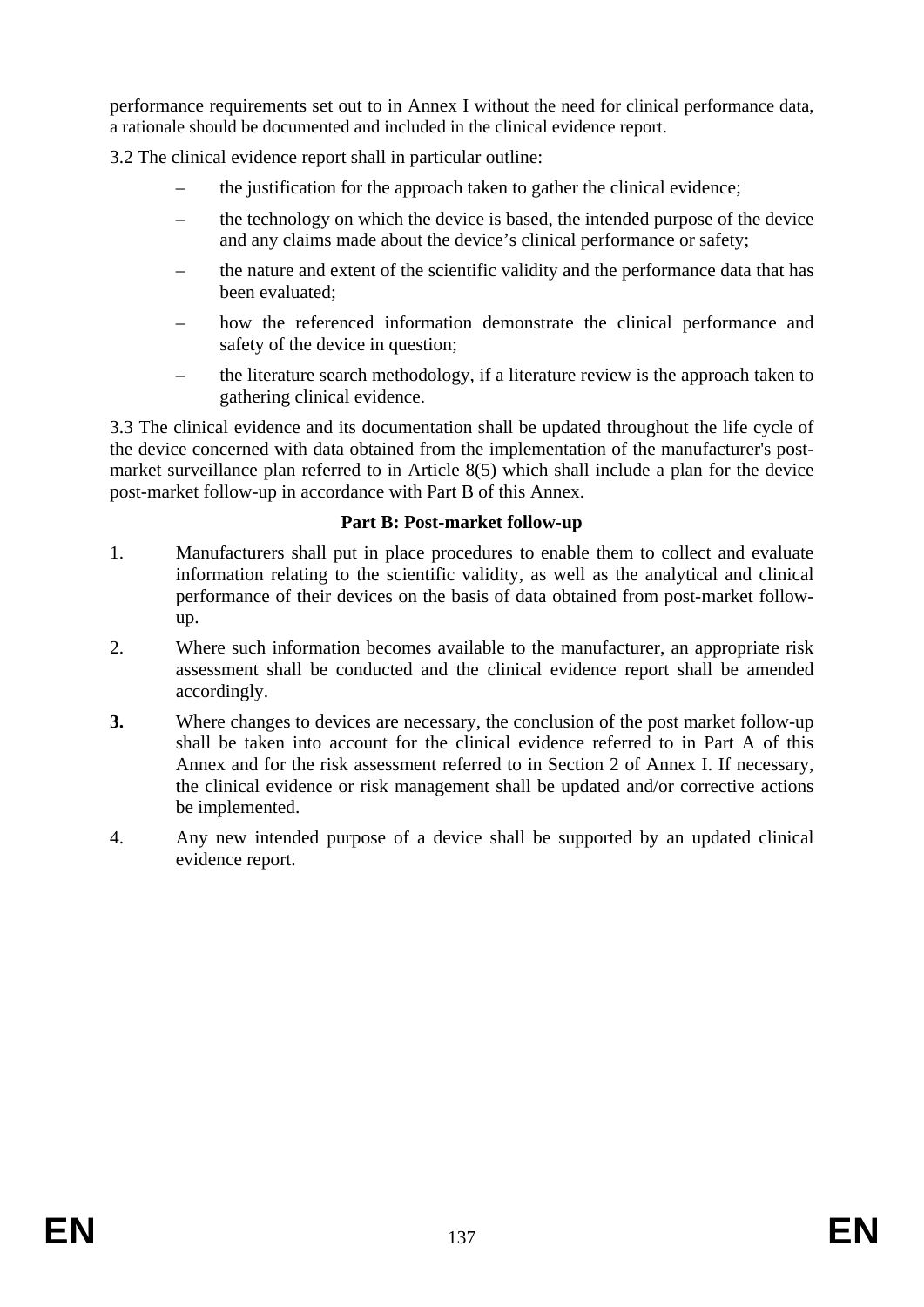## **ANNEX XIII**

## **INTERVENTIONAL CLINICAL PERFORMANCE STUDIES AND OTHER CLINICAL PERFORMANCE STUDIES INVOLVING RISKS FOR THE SUBJECTS OF THE STUDIES**

#### **I. Documentation regarding the application for interventional clinical performance studies and other clinical performance studies involving risks for the subjects of the studies**

For devices for performance evaluation intended to be used in the context of interventional clinical performance studies or other clinical performance studies involving risks for the subjects of the studies the sponsor shall draw up and submit the application in accordance with Article 49 accompanied by the documentation as laid down below:

#### **1. Application form**

The application form shall be duly filled out containing the following information:

- 1.1. Name, address and contact details of the sponsor and, if applicable, name, address and contact details of his contact person established in the Union.
- 1.2. If different from the above, name, address and contact details of the manufacturer of the device intended for performance evaluation and, if applicable, of his authorised representative.
- 1.3. Title of the clinical performance study.
- 1.4. Single identification number in accordance with Article 49(1).
- 1.5. Status of the clinical performance study (e.g. first submission, resubmission, significant amendment).
- 1.6. If resubmission with regard to same device, previous date(s) and reference number(s) of earlier submission(s) or in the case of significant amendment, reference to the original submission.
- 1.7. If parallel submission for a clinical trial on a medicinal product in accordance with Regulation (EU) No [Ref. of future Regulation on clinical trials], reference to the official registration number of the clinical trial.
- 1.8. Identification of the Member States, EFTA countries, Turkey and third countries in which the clinical performance study shall be conducted as part of a multicentre/ multinational study at the time of application.
- 1.9. Brief description of the device for performance evaluation (e.g. name, GMDN code or internationally recognised nomenclature code, intended purpose, risk class and applicable classification rule according to Annex VII).
- 1.10 Summary of the clinical performance study protocol.
- 1.11. If applicable, information regarding a comparator.

## **2. Investigator's Brochure**

The investigator's brochure (IB) shall contain the information on the device for performance evaluation that is relevant for the study and available at the time of application. It shall be clearly identified and contain in particular the following information: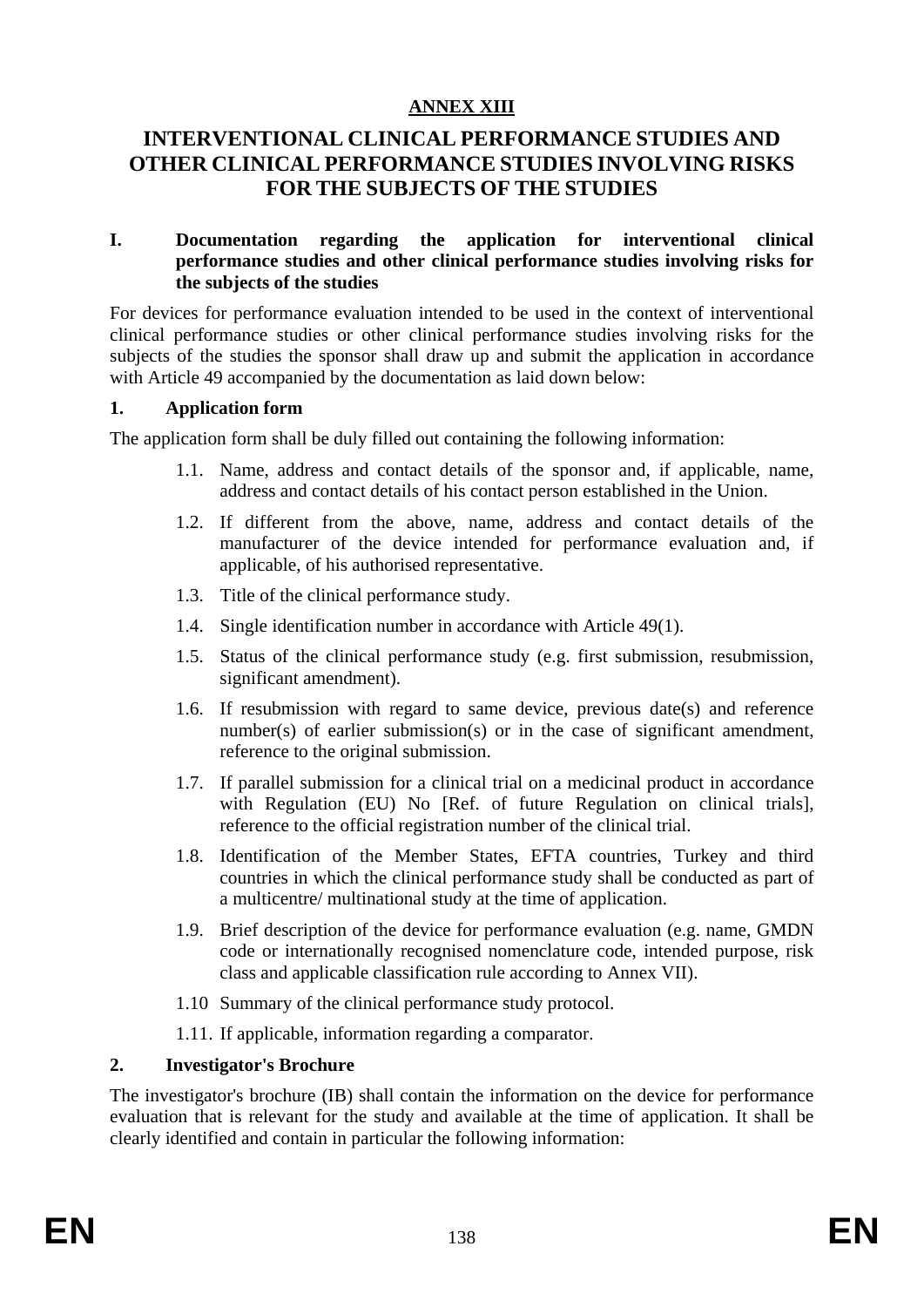- 2.1. Identification and description of the device, including information on the intended purpose, the risk classification and applicable classification rule according to Annex VII, design and manufacturing of the device and reference to previous and similar generations of the device.
- 2.2. Manufacturer's instructions for installation, and use, including storage and handling requirements, as well as the label and instructions for use to the extent that this information is available.
- 2.3. Pre-clinical testing and experimental data.
- 2.4. Existing clinical data, in particular the following:
- relevant scientific literature available relating to the safety, performance, design characteristics and intended purpose of the device and/or of equivalent or similar devices;
- other relevant clinical data available relating to the safety, performance, design characteristics and intended purpose of equivalent or similar devices of the same manufacturer, including length of time on the market and a review of performance and safety related issues and any corrective actions taken.
- 2.5. Summary of the risk/benefit analysis and the risk management, including information regarding known or foreseeable risks and warnings.
- 2.6. In the case of devices that include tissues, cells and substances of human, animal or microbial origins detailed information on the tissues, cells and substances, and on the compliance with the relevant general safety and performance requirements and the specific risk management in relation to the tissues, cells and substances.
- 2.7. Reference to harmonised or other internationally recognised standards complied with in full or in part.
- 2.8. A clause that any updates to the IB or any other relevant information that is newly available shall be brought to the attention of the investigators.
- **3. Clinical performance study protocol**, as referred to in Section 2.3.2 of Annex XII.

## **4. Other information**

- 4.1. A signed statement by the natural or legal person responsible for the manufacture of the device for performance evaluation that the device in question conforms to the general safety and performance requirements apart from the aspects covered by the clinical performance study and that, with regard to these aspects, every precaution has been taken to protect the health and safety of the subject. This statement may be supported by an attestation issued by a notified body.
- 4.2. Where applicable according to national law, a copy of the opinion(s) of the ethics committee(s) concerned as soon as available.
- 4.3. Proof of insurance cover or indemnification of subjects in case of injury, according to the national law
- 4.4. Documents and procedures to be used to obtain informed consent.
- 4.5 Description of the arrangements to comply with the applicable rules on the protection and confidentiality of personal data, in particular: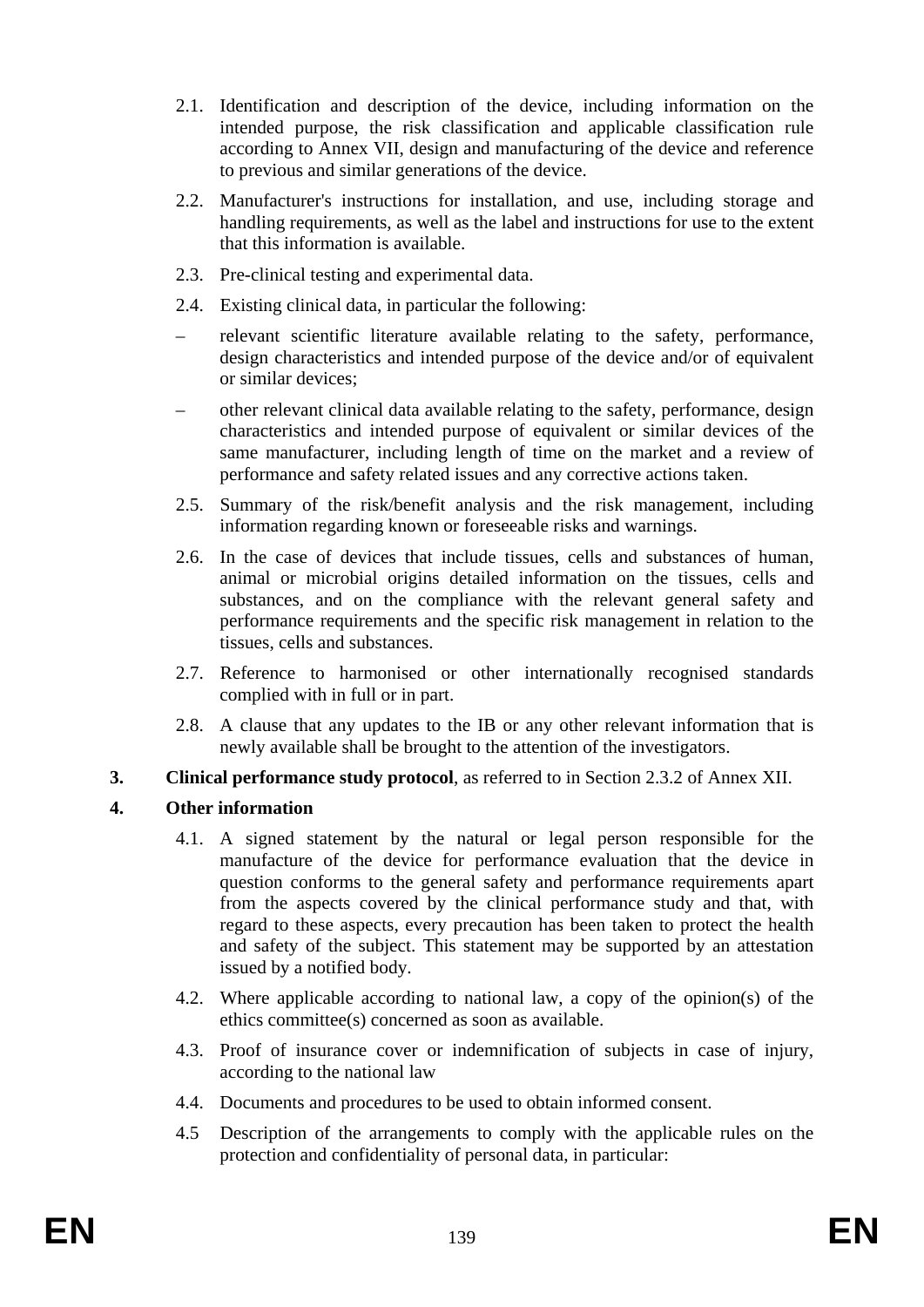- organisational and technical arrangements that will be implemented to avoid unauthorised access, disclosure, dissemination, alteration or loss of information and personal data processed;
- a description of measures that will be implemented to ensure confidentiality of records and personal data of subjects concerned in clinical performance studies;
- a description of measures that will be implemented in case of data security breach in order to mitigate the possible adverse effects.

#### **II. Other sponsor's obligations**

1. The sponsor shall undertake to keep available for the competent national authorities any documentation necessary to provide evidence for the documentation referred to in Chapter I of this Annex. If the sponsor is not the natural or legal person responsible for the manufacture of the device intended for performance evaluation, this obligation may be fulfilled by that person on behalf of the sponsor.

2. The reportable events shall be provided by the investigator(s) in timely conditions.

3. The documentation mentioned in this Annex shall be kept for a period of time of at least five years after the clinical performance study with the device in question has ended, or, when the device is subsequently placed on the market, at least five years after the last device has been placed on the market.

Each Member State shall make provision that this documentation is kept at the disposal of the competent authorities for the period indicated in the preceding paragraph in case the sponsor, or his contact person, established within its territory goes bankrupt or ceases its activity prior to the end of this period.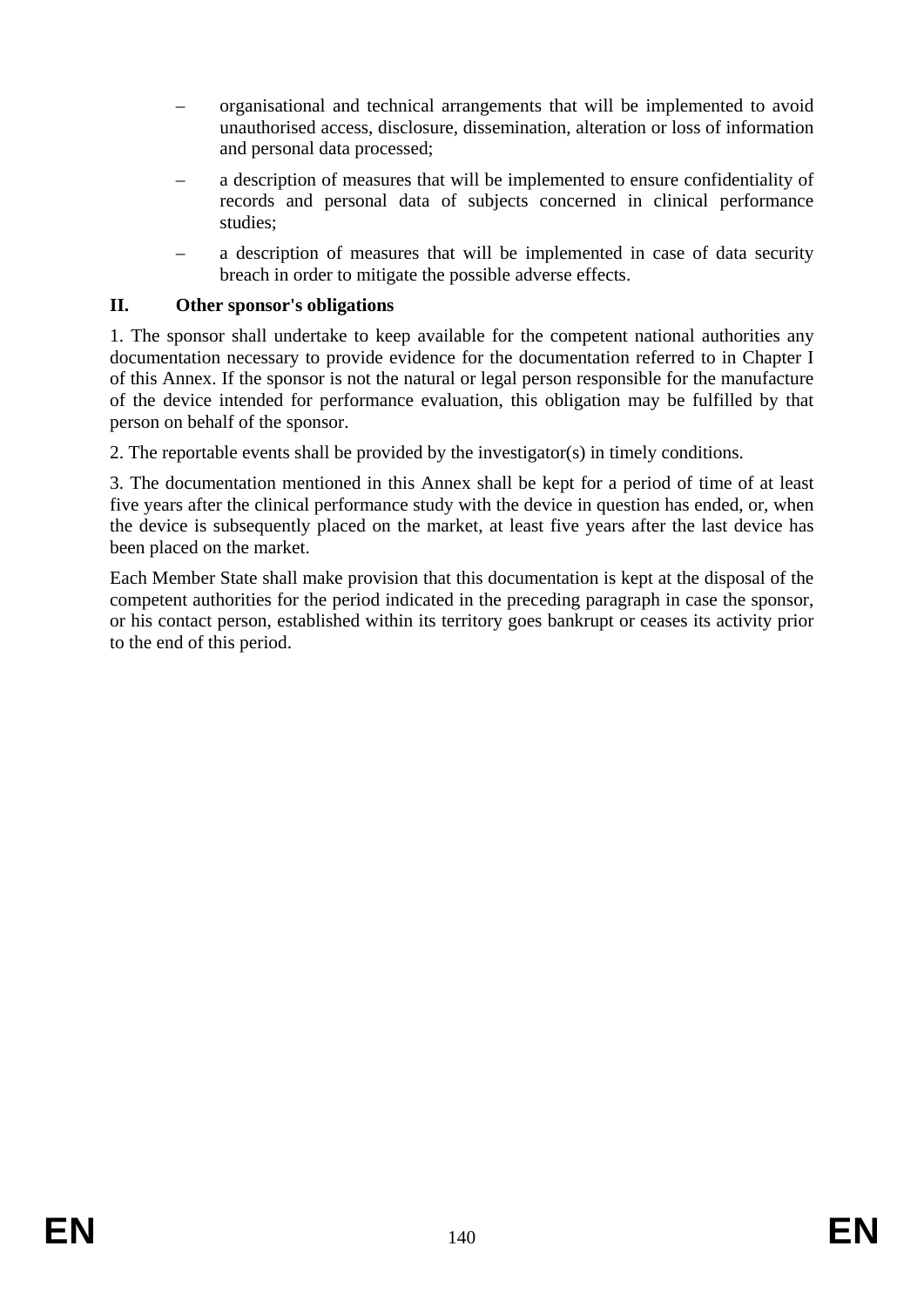# **ANNEX XIV CORRELATION TABLE**

| Directive 98/79/EC                          | <b>This Regulation</b>                                               |
|---------------------------------------------|----------------------------------------------------------------------|
| Article $1(1)$                              | Article $1(1)$                                                       |
| Article $1(2)$                              | Article 2                                                            |
| Article $1(3)$                              | Number (36) of Article 2                                             |
| Article $1(4)$                              | $\overline{a}$                                                       |
| Article $1(5)$                              | Article $4(4)$ and $(5)$                                             |
| Article $1(6)$                              | Article $1(6)$                                                       |
| Article $1(7)$                              | Article $1(4)$                                                       |
| Article 2                                   | Article $4(1)$                                                       |
| Article 3                                   | Article 4(2)                                                         |
| Article $4(1)$                              | Article 20                                                           |
| Article $4(2)$                              | Article $17(1)$                                                      |
| Article 4(3)                                | Article 17(3)                                                        |
| Article $4(4)$                              | Article $8(7)$                                                       |
| Article $4(5)$                              | Article $16(6)$                                                      |
| Article $5(1)$                              | Article $6(1)$                                                       |
| Article $5(2)$                              | $\overline{\phantom{a}}$                                             |
| Article $5(3)$                              | Article 7                                                            |
| Article 6                                   | $\overline{\phantom{a}}$                                             |
| Article 7                                   | Article 84                                                           |
| Article 8                                   | Articles 67 to 70                                                    |
| Article $9(1)$ 1 <sup>st</sup> subparagraph | Article 40(5) $1st$ subparagraph                                     |
| Article $9(1)$ $2nd$ subparagraph           | Article 40(3) $2^{nd}$ subparagraph and (4) $2^{nd}$<br>subparagraph |
| Article 9(2)                                | Article $40(2)$                                                      |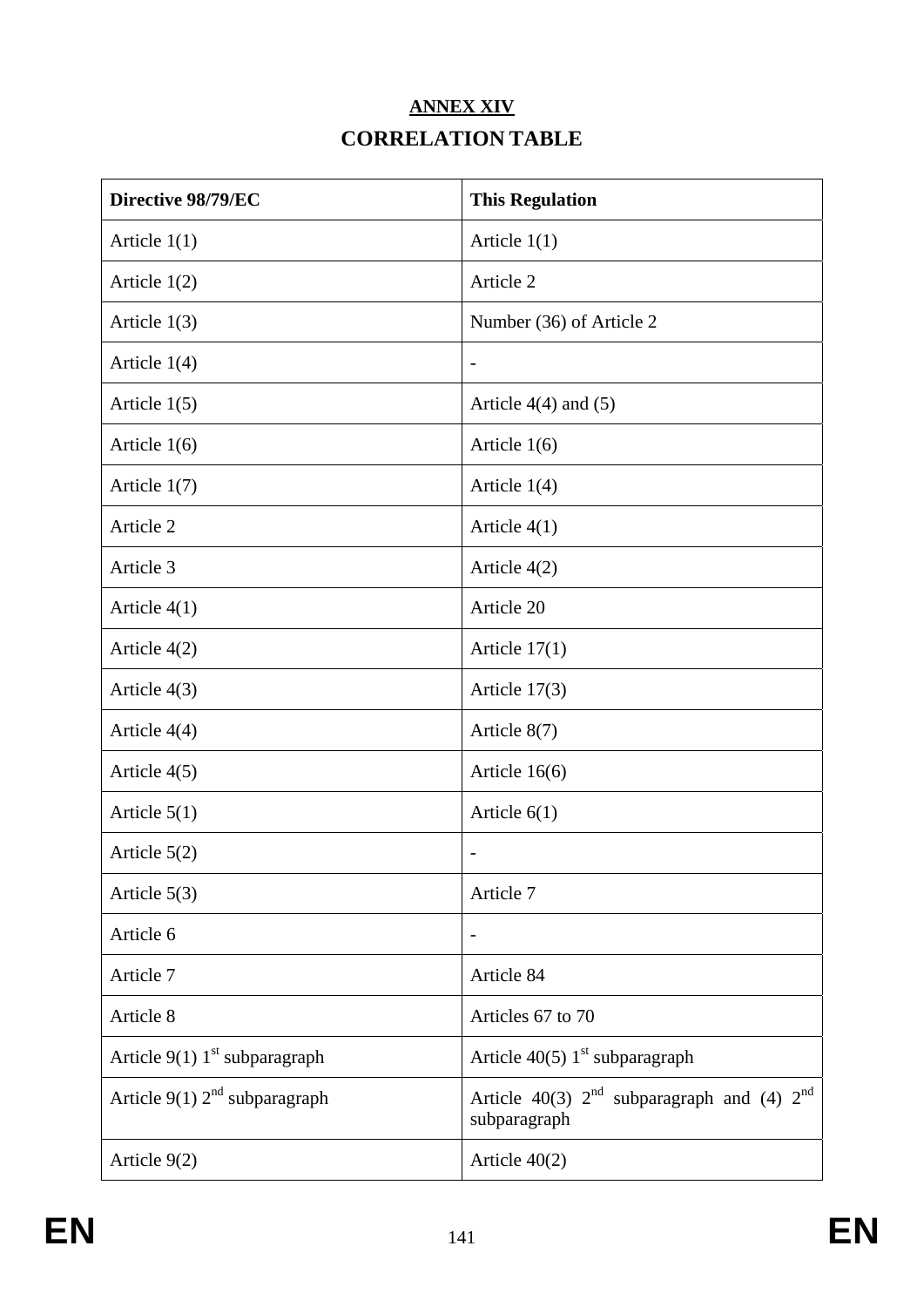| Article 9(3)       | Article $40(3)$                                                                |
|--------------------|--------------------------------------------------------------------------------|
| Article $9(4)$     | Article $40(7)$                                                                |
| Article $9(5)$     | $\overline{\phantom{a}}$                                                       |
| Article $9(6)$     | Article $9(3)$                                                                 |
| Article 9(7)       | Article $8(4)$                                                                 |
| Article 9(8)       | Article $41(1)$                                                                |
| Article 9(9)       | Article $41(3)$                                                                |
| Article $9(10)$    | Article $43(2)$                                                                |
| Article $9(11)$    | Article $40(8)$                                                                |
| Article $9(12)$    | Article $45(1)$                                                                |
| Article $9(13)$    | Article $5(2)$                                                                 |
| Article 10         | Article 23                                                                     |
| Article $11(1)$    | Numbers (43) and (44) of Article 2, Article<br>$59(1)$ and Article $61(1)$     |
| Article $11(2)$    | 2 <sup>nd</sup><br>Article<br>59(3)<br>Article<br>61(1)<br>and<br>subparagraph |
| Article $11(3)$    | Article $61(2)$ and $(3)$                                                      |
| Article $11(4)$    | $\overline{\phantom{0}}$                                                       |
| Article $11(5)$    | Article 61(3) and Article 64                                                   |
| Article 12         | Article 25                                                                     |
| Article 13         | Article 72                                                                     |
| Article $14(1)(a)$ | Article 39(4)                                                                  |
| Article $14(1)(b)$ | $\overline{\phantom{0}}$                                                       |
| Article $14(2)$    | $\overline{\phantom{0}}$                                                       |
| Article $14(3)$    | $\overline{\phantom{a}}$                                                       |
| Article $15(1)$    | Article 31 and Article 32                                                      |
| Article $15(2)$    | Article 27                                                                     |